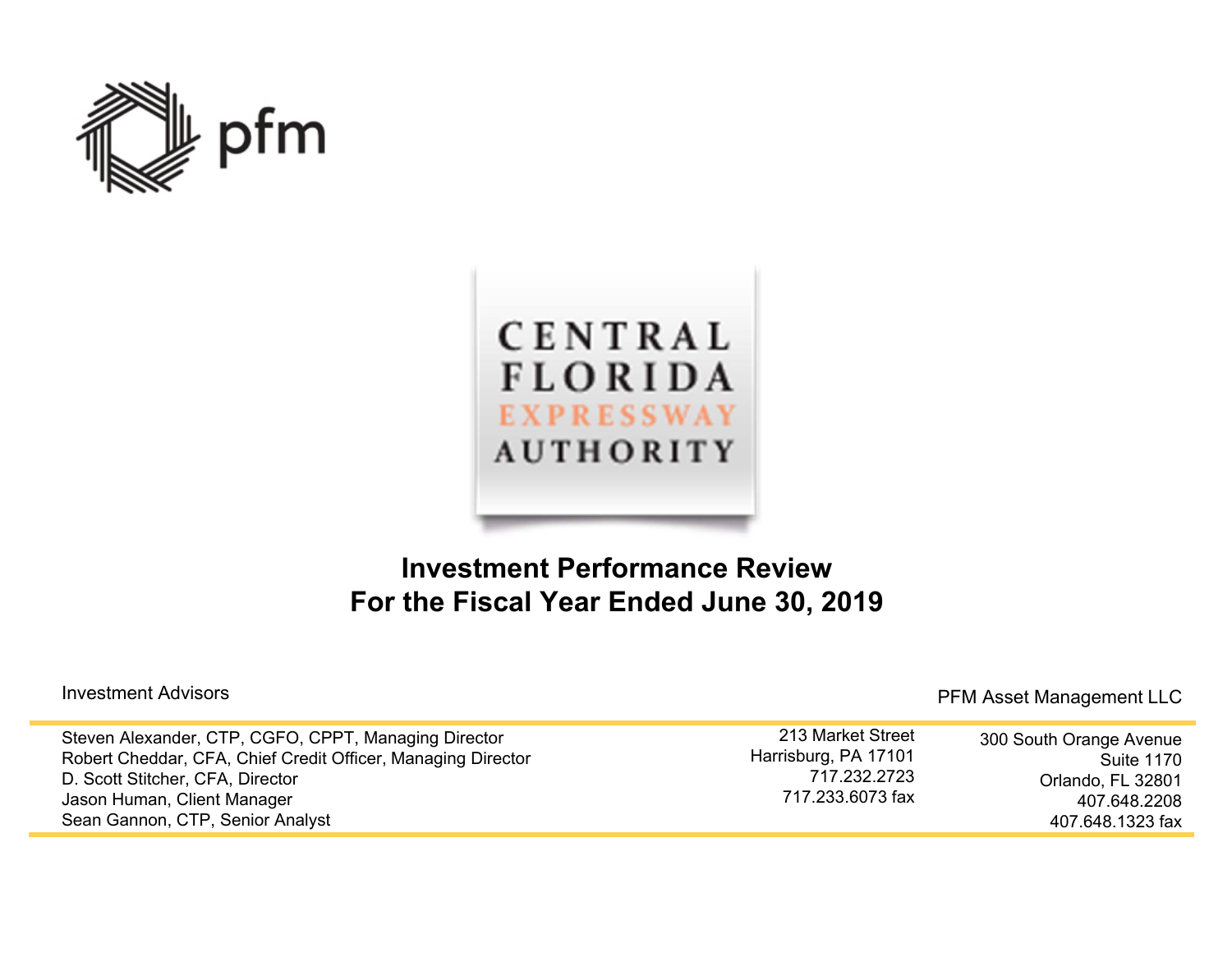# **Tab I**

- **Executive Summary**
- **Interest Earnings and Balances as of June 30, 2019**
- Pooled Funds Portfolio Statistics
- **Reserve for Debt Management Portfolio Statistics**
- Sinking Funds Portfolio Statistics
- **Asset Allocation Chart**

## **Tab III**

- **Reserve for Debt Management Portfolio Details**
- **Important Disclosures**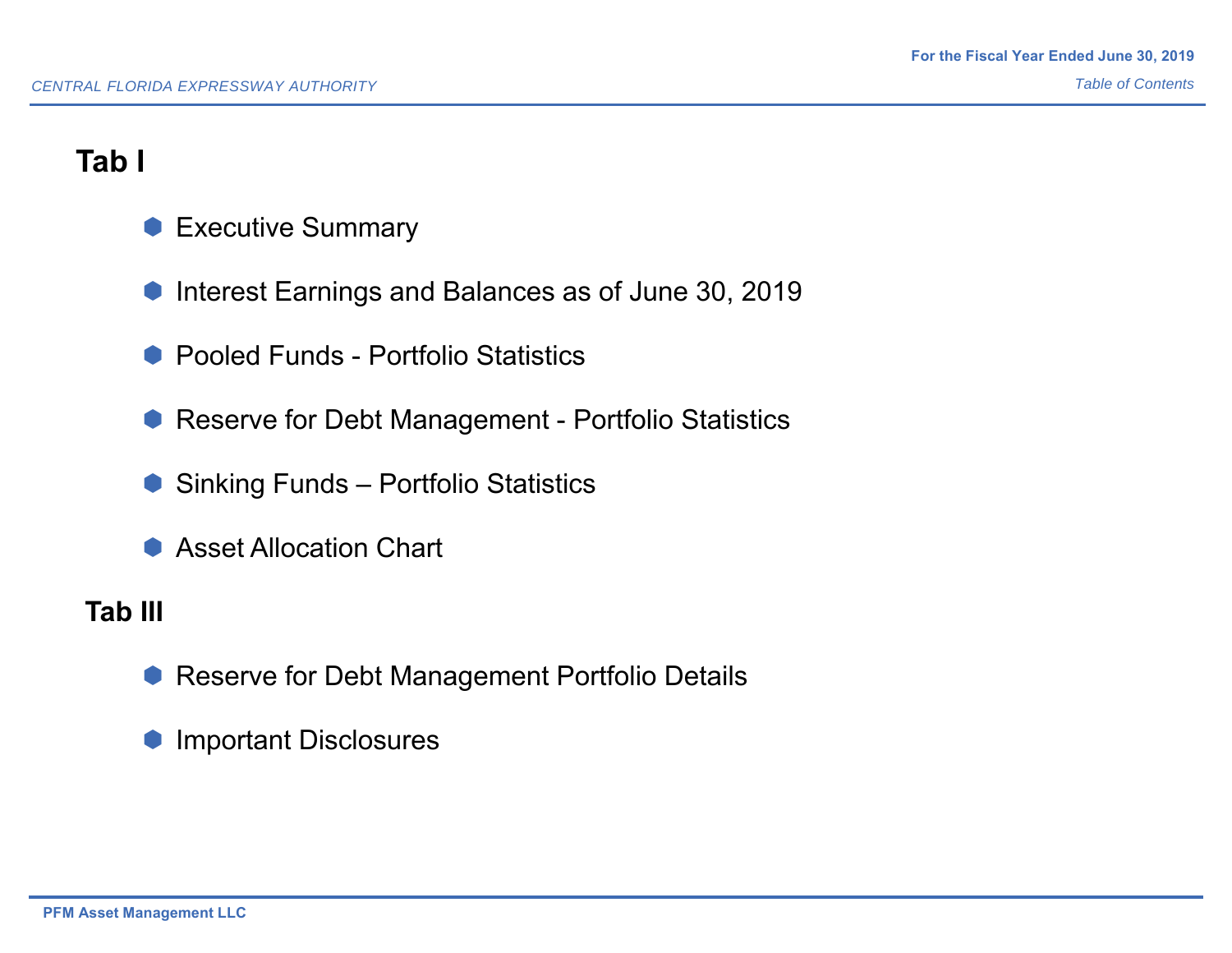# **Tab I**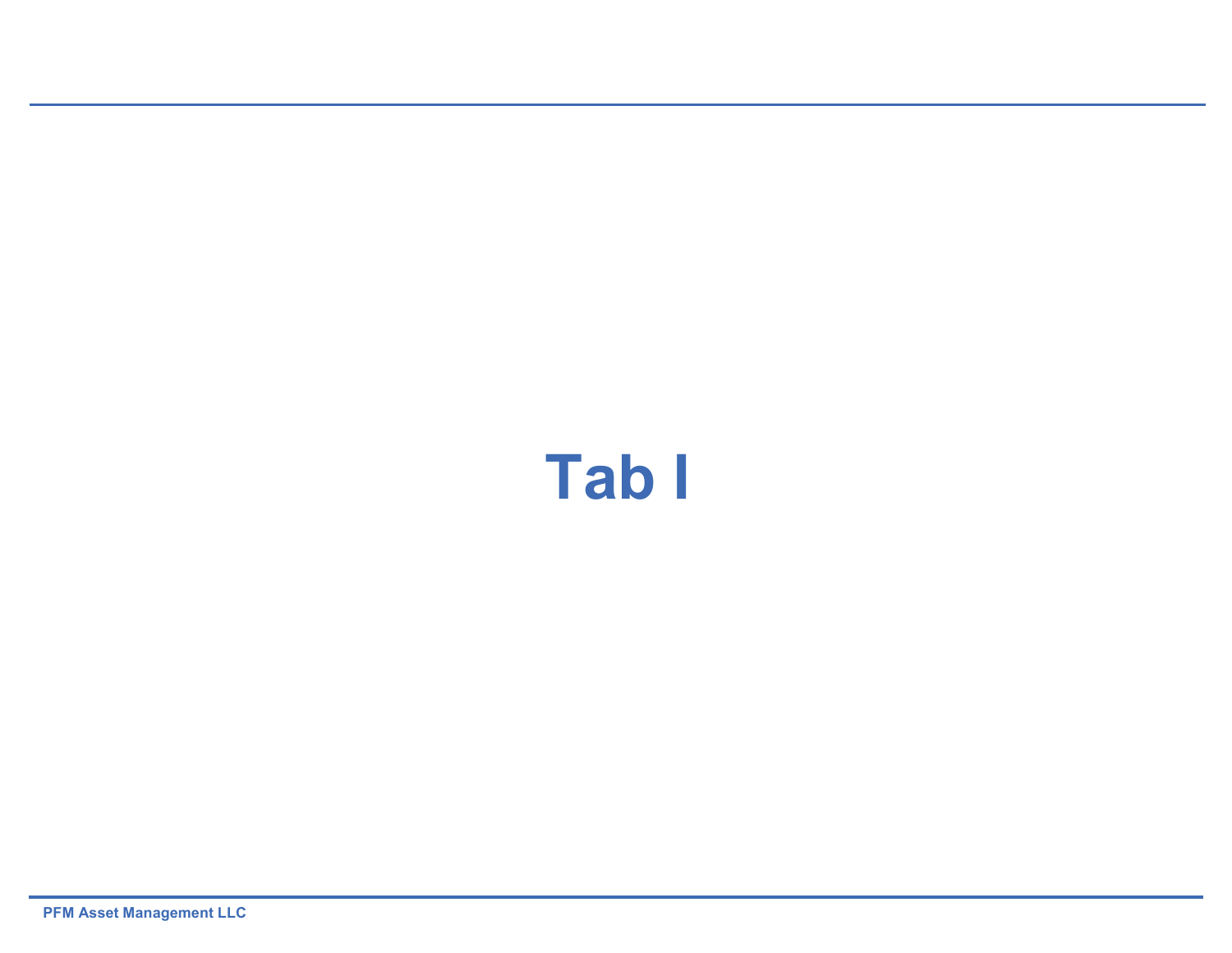- ▲ The Portfolios are of high credit quality and invested in U.S. Treasury, federal agency/GSE, mortgage-backed, federal agency/CMO, corporate notes, asset-backed, supranational, commercial paper, and municipal securities. The Portfolios also invested in money market mutual funds.
- 0 The Reserve for Debt Management Portfolio's quarterly total return performance of 1.43% was in-line benchmark's performance of 1.43%. Over the past year, the Portfolio earned 4.34%, versus 3.96% for the benchmark.
- 0 Interest rates plummeted in the second quarter, with yields on intermediate-term maturity (2-5 year) Treasuries falling by about 50 basis points (0.50%) to the lowest levels since late 2017. Rates fell in response to slowing global growth expectations, weakness in manufacturing triggered by renewed trade disputes, muted inflation and expectations for multiple Federal Reserve (Fed) rate cuts in the second half of the year. Much of the yield curve remains inverted, with longer-term yields lower than short-term yields.
- 0 Somewhat counterintuitively, credit-sensitive assets performed strongly during the quarter as yield spreads on corporate bonds narrowed and U.S. equity markets reached new all-time highs.
- 0 We maintained portfolio durations in line with benchmarks, as we have since early in the year, given the backdrop of falling yields, likely Fed rate cuts and continuing uncertainty with regard to the sustainability of the now recordlong economic expansion. Despite the inverted yield curve, maintaining durations in-line with their respective benchmarks was vitally important in the second quarter as the sharp drop in yields drove strong market value returns across most fixed-income sectors. As <sup>a</sup> result, longer duration strategies outperformed shorter ones by <sup>a</sup> wide margin.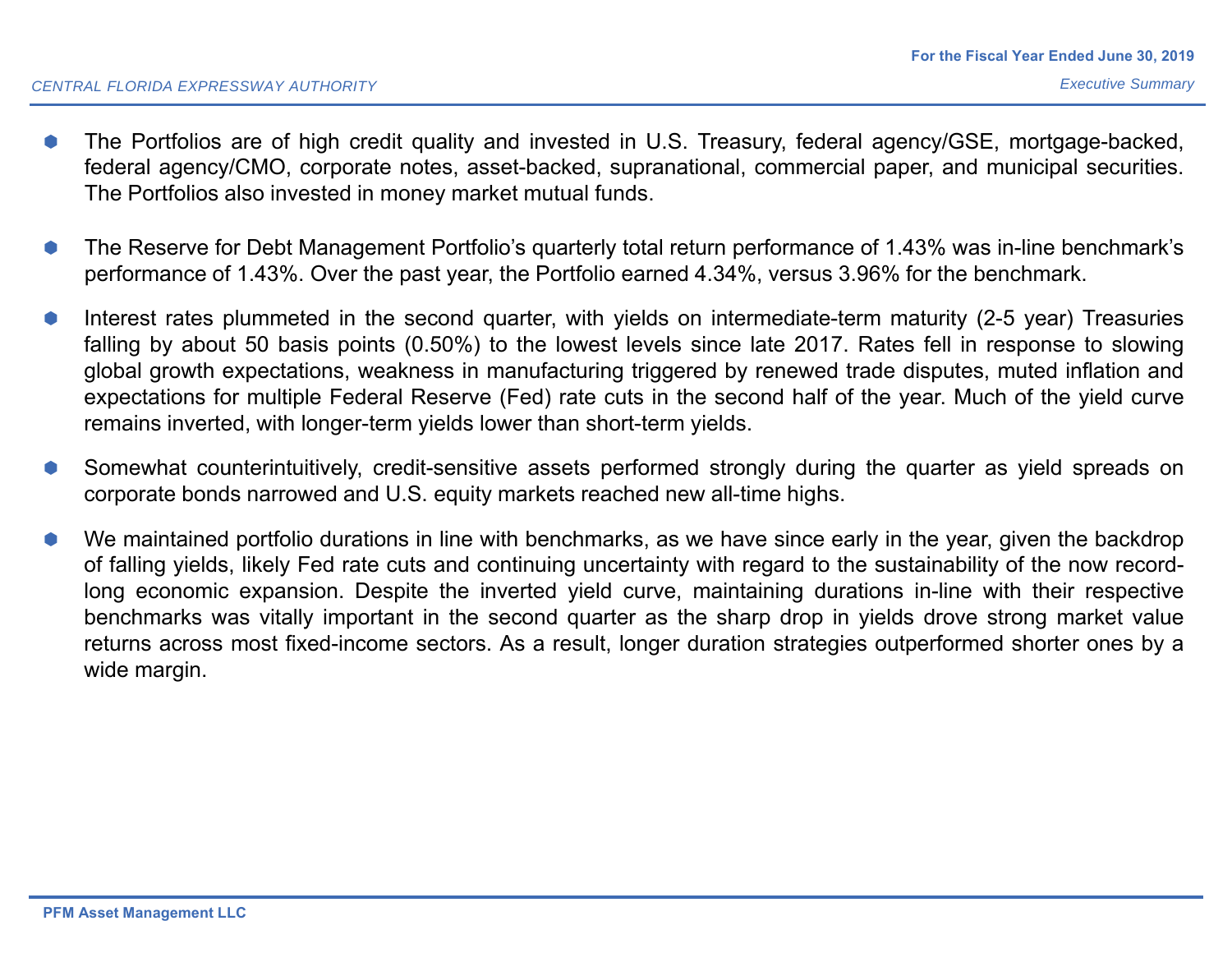#### **Interest Earnings and Balances as of June 30, 2019<sup>1</sup>**

|                                 | <b>Interest Earnings</b> | Interest Earnings | <b>Difference</b>               |
|---------------------------------|--------------------------|-------------------|---------------------------------|
| <b>Account Name</b>             | June 30, 2019            | June 30, 2018     | <b>Fiscal Year 2019 vs.2018</b> |
| Pooled Investments              | \$422,158.36             | \$436,549.82      | (\$14,391.46)                   |
| Reserve for Debt Management     | 3,160,962.24             | 2,239,570.55      | 921,391.69                      |
| 2018 Construction Funds         | 1,730,585.22             |                   | 1,730,585.22                    |
| Cash and Short Term Investments | 1,144,291.91             | 966.074.40        | 178,217.51                      |
| Poinciana Parkway fund 82       | 417,064.00               |                   | 417,064.00                      |
| Sinking Funds                   | 2,662,872.66             | 719.158.96        | 1,943,713.70                    |
| <b>All Accounts</b>             | \$9,537,934.38           | \$4,361,353.72    | \$5,176,580.66                  |







#### Notes:

- 1. Interest earnings information provided by the Authority's staff.
- 2. Includes Florida PRIME ("SBA") LGIP, TD Bank Checking Account, Morgan Stanley and Urban Trust CD balances.
- 3. Average Amortized Cost balance for the fiscal year.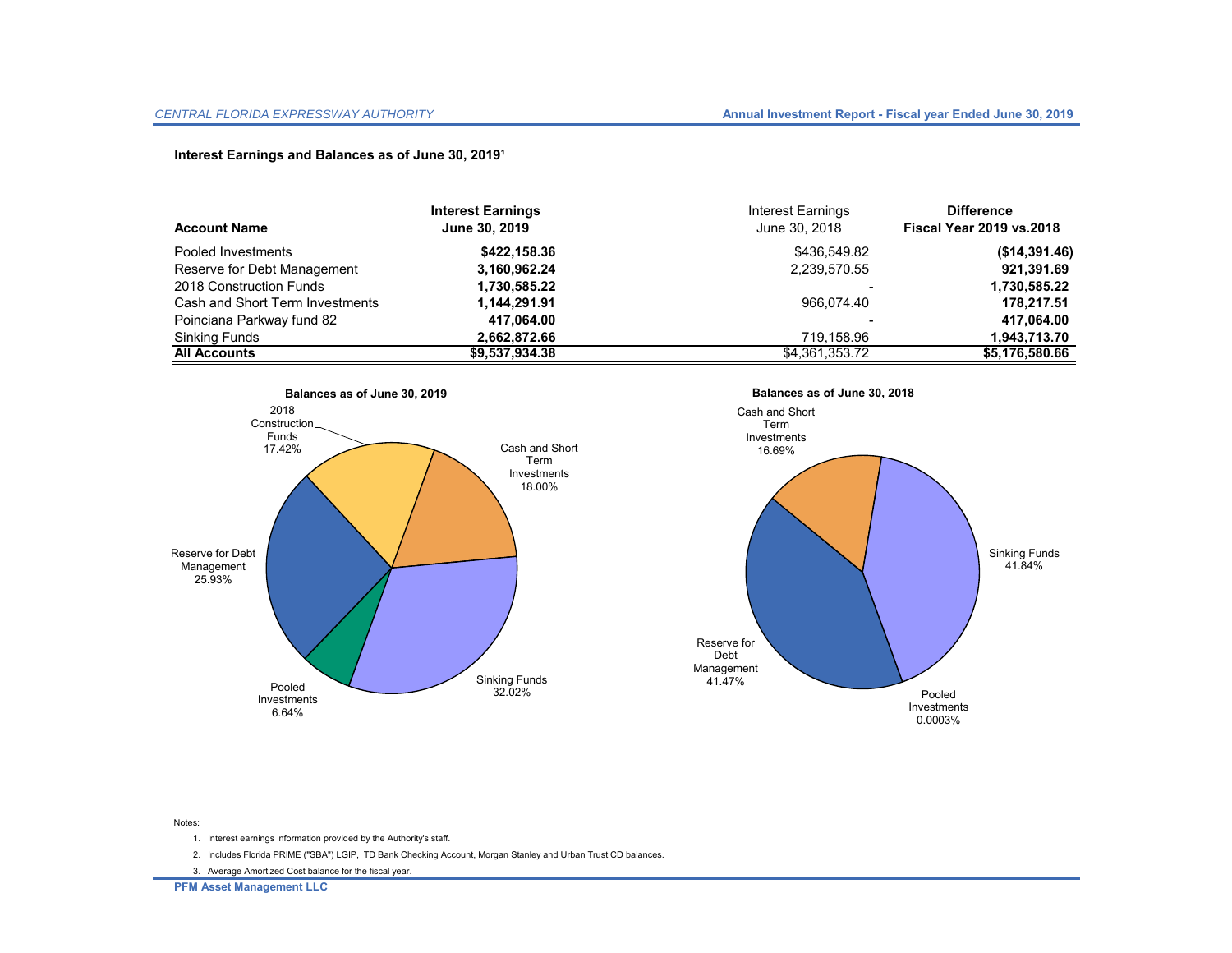| <b>Account Name</b>                 | <b>Amortized Cost</b> <sup>1,2,3</sup><br><b>June 30, 2019</b> | <b>Amortized Cost</b> <sup>1,2,3</sup><br><b>June 30, 2018</b> | Market Value <sup>1,2,3</sup><br><b>June 30, 2019</b> | Market Value <sup>1,2,3</sup><br><b>June 30, 2018</b> | <b>Duration (Years)</b><br><b>June 30, 2019</b> |
|-------------------------------------|----------------------------------------------------------------|----------------------------------------------------------------|-------------------------------------------------------|-------------------------------------------------------|-------------------------------------------------|
| <b>Wells Fargo Checking Account</b> | \$111,652,447                                                  | \$67,086,089                                                   | \$111,652,447                                         | \$67,086,089                                          | 0.003                                           |
| <b>Pooled Investments</b>           | 41.167.378                                                     | 1.069                                                          | 41.657.793                                            | 069                                                   | 0.550                                           |
| <b>Total</b>                        | \$152.819.825                                                  | \$67,087,158                                                   | \$153,310,239                                         | \$67,087,158                                          | 0.150                                           |

| <b>Account Name</b>                      | <b>Yield to Maturity</b><br>at Cost <sup>4</sup><br>June 30, 2019 | <b>Yield to Maturity</b><br>at Cost <sup>4</sup><br>June 30, 2018 | <b>Yield to Maturity</b><br>at Market<br>June 30, 2019 | <b>Yield to Maturity</b><br>at Market<br>June 30, 2018 | <b>Duration (Years)</b><br>June 30, 2018 |
|------------------------------------------|-------------------------------------------------------------------|-------------------------------------------------------------------|--------------------------------------------------------|--------------------------------------------------------|------------------------------------------|
| <b>Cash &amp; Short Term Investments</b> | 2.34%                                                             | 1.84%                                                             | 2.34%                                                  | 1.84%                                                  | 0.003                                    |
| <b>Pooled Investments</b>                | 2.52%                                                             | $0.00\%$                                                          | 2.18%                                                  | $0.00\%$                                               | 0.003                                    |
| <b>Total</b>                             | 2.38%                                                             | 1.84%                                                             | 2.29%                                                  | 1.84%                                                  | 0.003                                    |

| <b>Benchmarks</b>                | June 30, 2019 | June 30, 2018 |  |
|----------------------------------|---------------|---------------|--|
| S&P Rated GIP Index Gov't 30 Day |               |               |  |
| Gross Yield Index <sup>5</sup>   | 2.43%         | 1.70%         |  |

Notes:

1. On a trade-date basis, includes accrued interest and money market fund/cash if tracked by PFM.

2. Includes any money market fund/cash balances held in custodian account.

3. In order to comply with GASB accrual accounting reporting requirements; forward settling trades are included in the monthly balance.

4. Past performance is not indicative of future results.

5. Month end yields, source Bloomberg. The presentation of this benchmark is pursuant to the Investment Policy.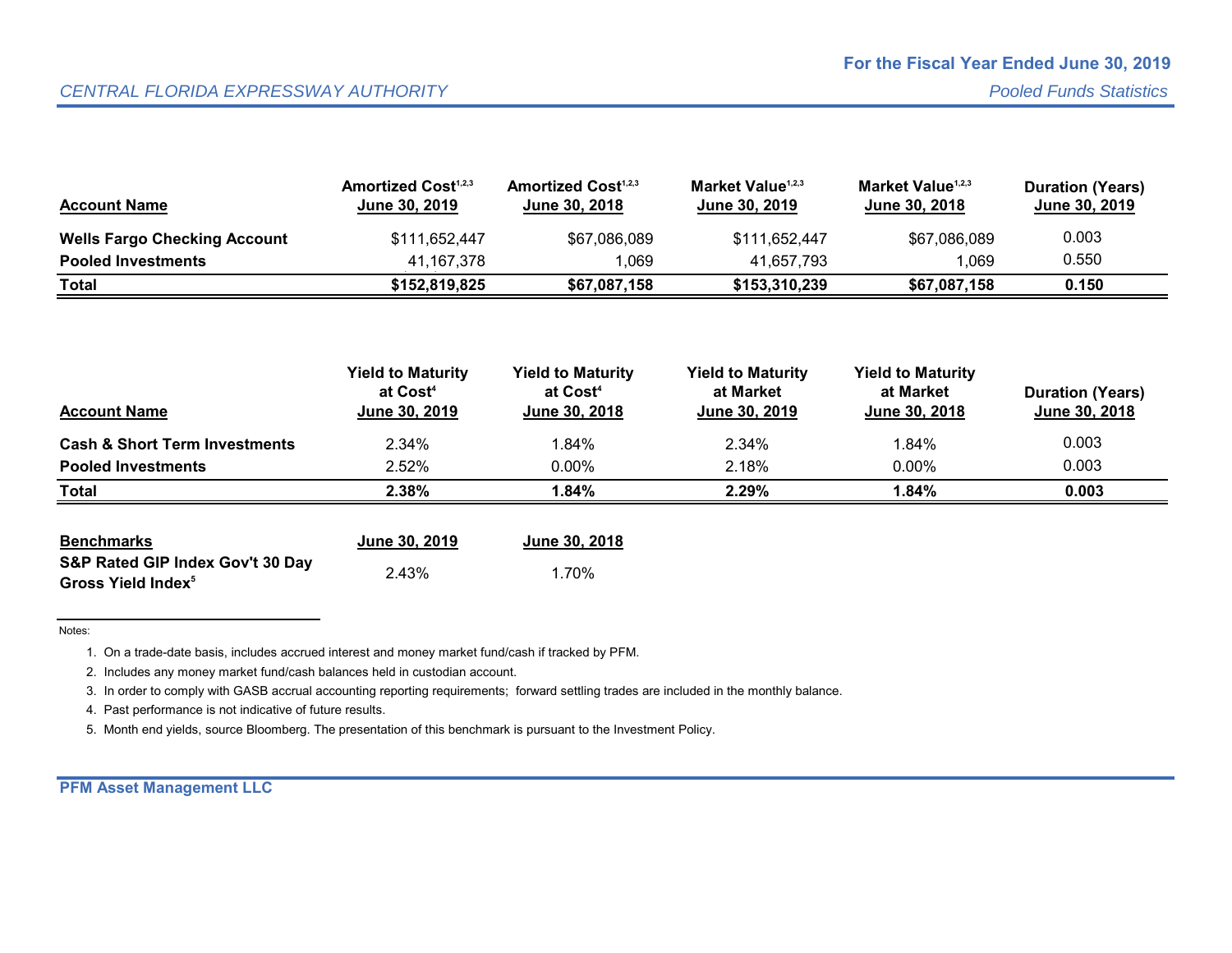#### *CFX- RESERVE FOR DEBT MANAGEMENT*

#### *Portfolio Snapshot*



*\* An average of each security's credit rating assigned a numeric value and adjusted for its relative weighting in the portfolio.*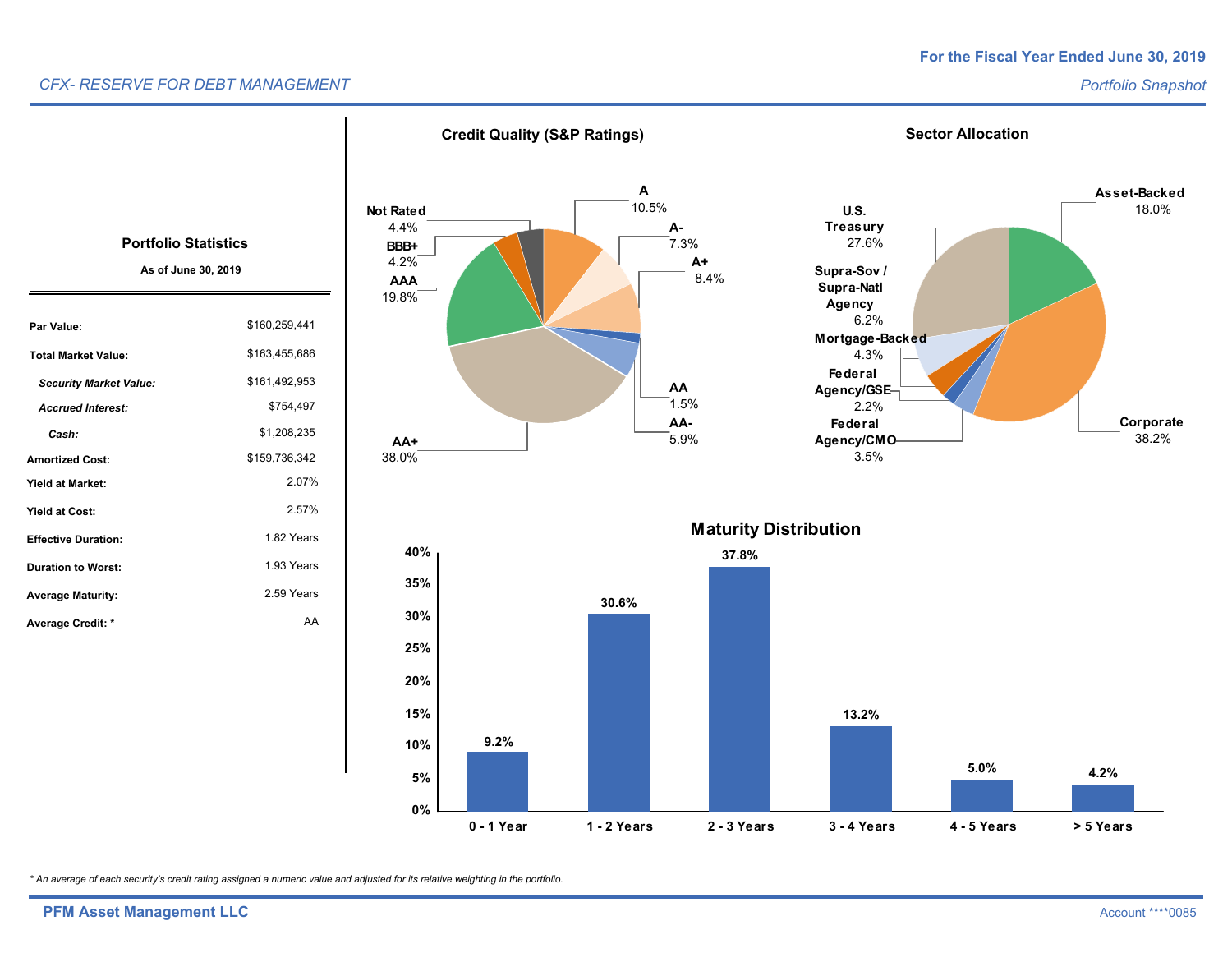#### **Portfolio Performance (Total Return)**

|                                                |                                     |                    |        | <b>Annualized Return</b> |        |         |                                           |
|------------------------------------------------|-------------------------------------|--------------------|--------|--------------------------|--------|---------|-------------------------------------------|
| Portfolio/Benchmark                            | <b>Effective</b><br><b>Duration</b> | Current<br>Quarter | 1 Year | 3 Year                   | 5 Year | 10 Year | <b>Since Inception</b><br>$(06/30/06)$ ** |
| <b>CFX- RESERVE FOR DEBT MANAGEMENT</b>        | 1.82                                | 1.43%              | 4.34%  | 1.73%                    | 1.55%  | 1.35%   | 2.40%                                     |
| ICE BofAML 1-3 Year U.S. Treasury/Agency Index | 1.80                                | 1.43%              | 3.96%  | 1.31%                    | 1.22%  | 1.22%   | 2.24%                                     |
| <b>Difference</b>                              |                                     | $0.00\%$           | 0.38%  | 0.42%                    | 0.33%  | 0.13%   | 0.16%                                     |



CFX- RESERVE FOR DEBT MANAGEMENT *ICE BofAML 1-3 Year U.S. Treasury/Agency Index*

*Portfolio performance is gross of fees unless otherwise indicated. \*\*Since Inception performance is not shown for periods less than one year.*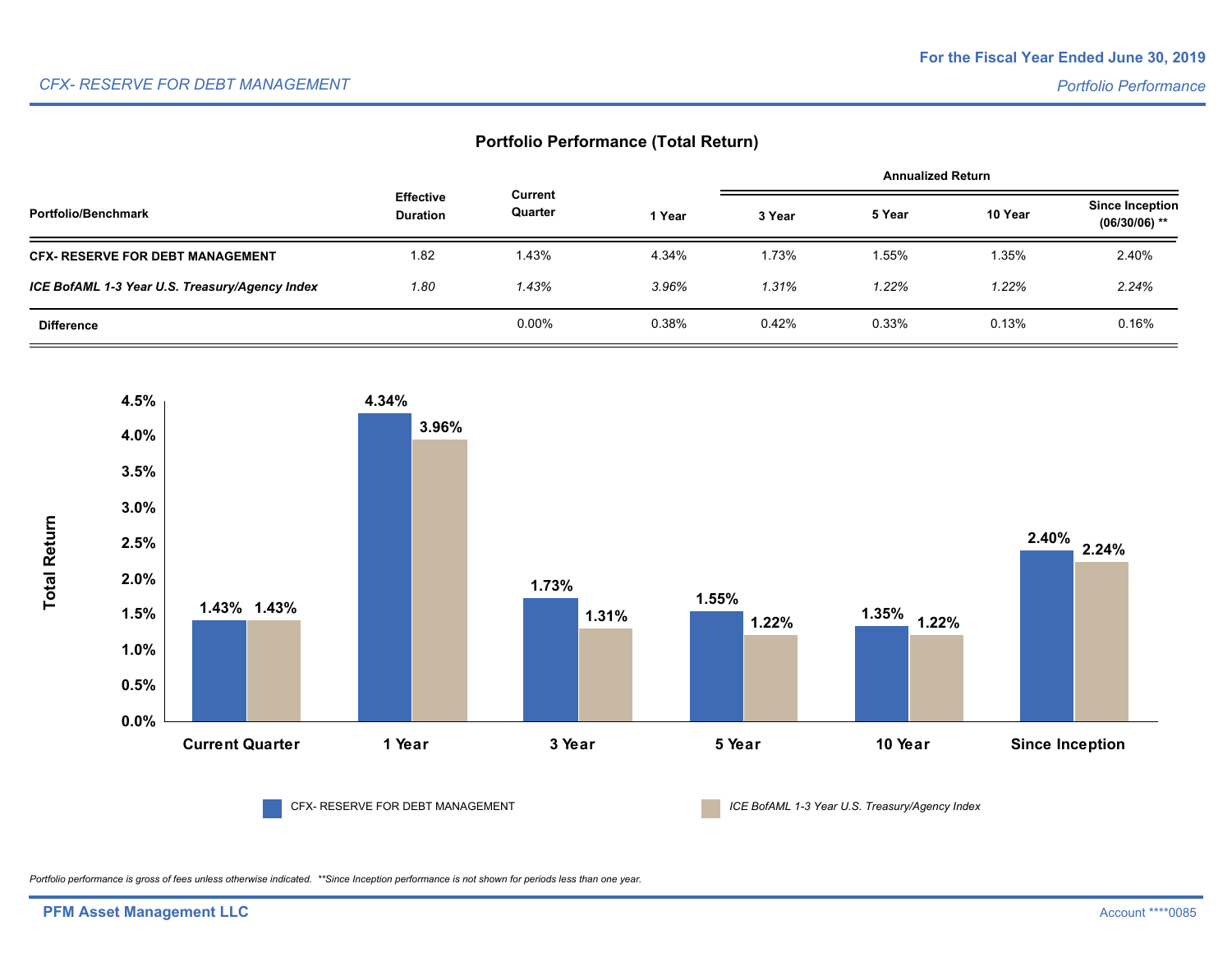#### *CENTRAL FLORIDA EXPRESSWAY AUTHORITY Reserved for Debt Service - Portfolio Statistics*

| <b>Account Name</b>                          | Amortized Cost <sup>1,2,3</sup><br>June 30, 2019 | <b>Amortized Cost1,2,3</b><br>June 30, 2018 | Market Value <sup>1,2,3</sup><br>June 30, 2019 | Market Value <sup>1,2,3</sup><br>June 30, 2018 | <b>Duration (Years)</b><br><u>June 30, 2019</u> |
|----------------------------------------------|--------------------------------------------------|---------------------------------------------|------------------------------------------------|------------------------------------------------|-------------------------------------------------|
| 2008B-1 Sinking Fund - Interest <sup>6</sup> | 821,945                                          | 1,880,443                                   | 821,945                                        | 1,880,443                                      | 0.003                                           |
| 2008B-2 Sinking Fund - Interest <sup>6</sup> | 809,165                                          | 718,840                                     | 809,165                                        | 718,840                                        | 0.003                                           |
| 2008B-3 Sinking Fund - Interest <sup>6</sup> | 1,044,220                                        | 949,261                                     | 1,044,220                                      | 949,261                                        | 0.003                                           |
| 2008B-4 Sinking Fund - Interest <sup>6</sup> | 648,016                                          | 622,000                                     | 648,016                                        | 622,000                                        | 0.003                                           |
| 2010B Sinking Fund - Interest                | 7,300,127                                        | 6,850,609                                   | 7,330,000                                      | 6,850,609                                      | 0.003                                           |
| 2010C Sinking Fund - Interest                | 775,673                                          | 1,906,067                                   | 780,000                                        | 1,906,067                                      | 0.003                                           |
| 2012 Sinking Fund - Interest                 | 24,766,851                                       | 27,104,928                                  | 24,870,000                                     | 27,104,928                                     | 0.003                                           |
| 2012A Subordinate - Interest                 | 5,765,532                                        | 6,295,287                                   | 5,790,000                                      | 6,295,287                                      | 0.003                                           |
| 2013A Sinking Fund - Interest                | 5,095,184                                        | 6,097,779                                   | 5,110,000                                      | 6,097,779                                      | 0.003                                           |
| 2013B Sinking Fund - Interest                | 20,913,125                                       | 22,865,360                                  | 21,000,000                                     | 22,865,360                                     | 0.003                                           |
| 2013C Sinking Fund - Interest                | 2,022,907                                        | 2,344,251                                   | 2,030,000                                      | 2,344,251                                      | 0.003                                           |
| 2015 Capitalized Interest Fund               | N/A                                              | 3,327,785                                   | N/A                                            | 3,320,716                                      | N/A                                             |
| 2016 A Sinkings Funds - Interest             | 3,219,584                                        | 3,800,020                                   | 3,230,000                                      | 3,800,020                                      | 0.003                                           |
| 2016 B Sinking Funds - Interest              | 12,790,588                                       | 15,256,025                                  | 12,830,000                                     | 15,256,025                                     | 0.003                                           |
| 2017 Sinking Funds - Interest                | 8,193,031                                        | N/A                                         | 8,193,031                                      | N/A                                            | 0.003                                           |
| 2018 Sinking Fund - Interest                 | 7,568,251                                        | N/A                                         | 7,568,251                                      | N/A                                            | 0.003                                           |
| Debt Service Reserve - 2010A                 | 12,628,288                                       | 12,984,693                                  | 12,648,680                                     | 12,855,759                                     | 2.020                                           |
| Debt Service Reserve - 2010C                 | 1,226,355                                        | 1,415,434                                   | 1,224,865                                      | 1,397,612                                      | 1.980                                           |
| Debt Service Reserve - 2016B                 | 46,245,654                                       | 45,804,901                                  | 46,455,721                                     | 45,644,983                                     | 1.980                                           |
| Debt Service Reserve - TIFIA                 | 10,549,417                                       | N/A                                         | 10,580,000                                     | N/A                                            | 0.003                                           |
| <b>Debt Service Reserve - Common</b>         | 14,309,355                                       | N/A                                         | 14,490,323                                     | N/A                                            | 0.980                                           |
| Total                                        | \$186,693,268                                    | \$160,223,683                               | \$187,454,216                                  | \$159,909,940                                  | 0.717                                           |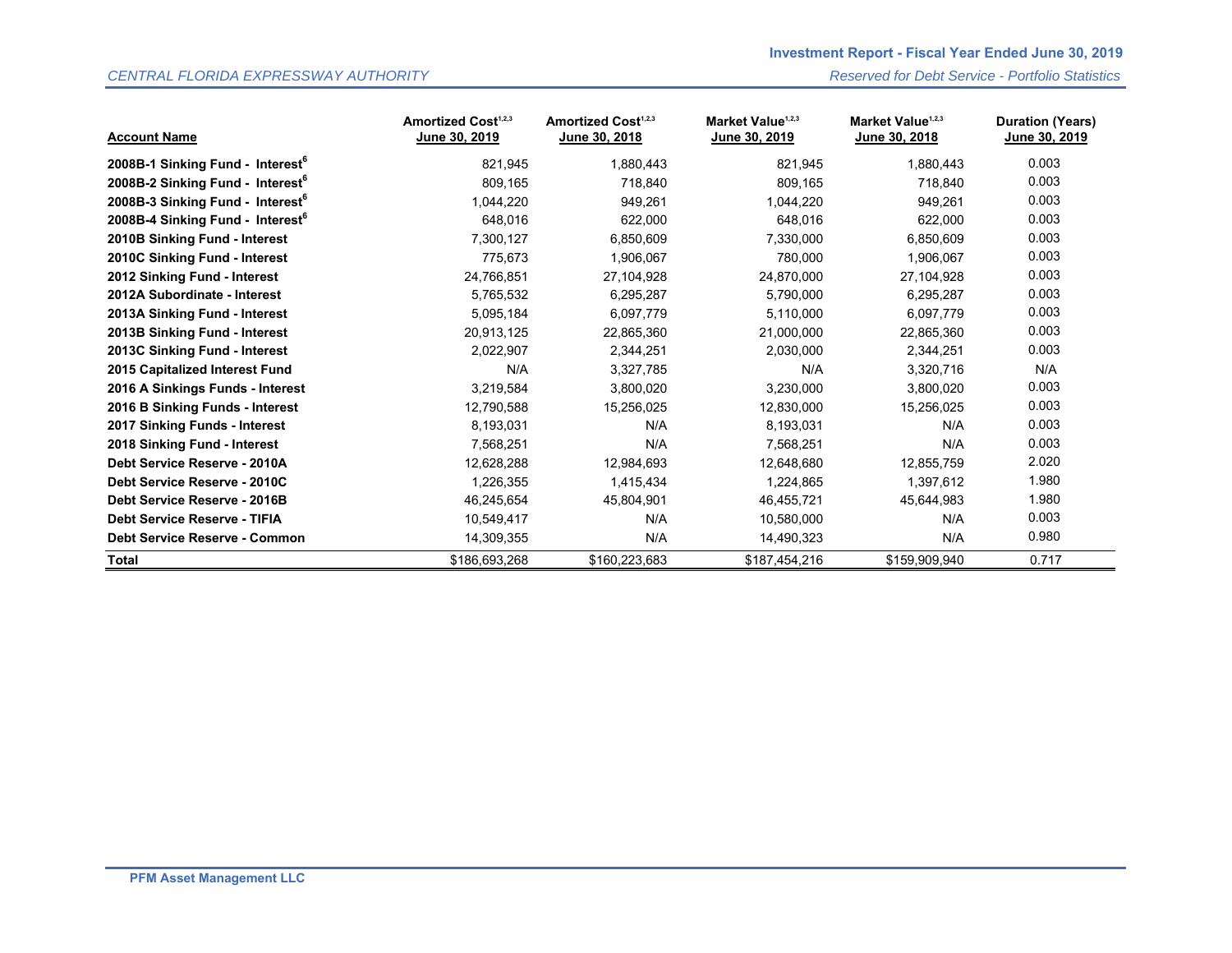#### *CENTRAL FLORIDA EXPRESSWAY AUTHORITY Reserved for Debt Service - Portfolio Statistics*

| <b>Account Name</b>                          | <b>Yield to Maturity</b><br>at Cost <sup>4</sup><br>June 30, 2019 | <b>Yield to Maturity</b><br>at Cost <sup>4</sup><br>June 30, 2018 | <b>Yield to Maturity</b><br>at Market<br>June 30, 2019 | <b>Yield to Maturity</b><br>at Market<br>June 30, 2018 | <b>Duration (Years)</b><br>June 30, 2018 |
|----------------------------------------------|-------------------------------------------------------------------|-------------------------------------------------------------------|--------------------------------------------------------|--------------------------------------------------------|------------------------------------------|
| 2008B-1 Sinking Fund - Interest <sup>6</sup> | 2.24%                                                             | 1.77%                                                             | 2.24%                                                  | 1.77%                                                  | 0.003                                    |
| 2008B-2 Sinking Fund - Interest <sup>6</sup> | 2.24%                                                             | 1.77%                                                             | 2.24%                                                  | 1.77%                                                  | 0.003                                    |
| 2008B-3 Sinking Fund - Interest <sup>6</sup> | 2.24%                                                             | 1.77%                                                             | 2.24%                                                  | 1.77%                                                  | 0.003                                    |
| 2008B-4 Sinking Fund - Interest <sup>6</sup> | 2.24%                                                             | 1.77%                                                             | 2.24%                                                  | 1.77%                                                  | 0.003                                    |
| 2010B Sinking Fund - Interest                | 1.86%                                                             | 1.77%                                                             | 1.80%                                                  | 1.77%                                                  | 0.003                                    |
| 2010C Sinking Fund - Interest                | 1.86%                                                             | 1.77%                                                             | 1.80%                                                  | 1.77%                                                  | 0.003                                    |
| 2012 Sinking Fund - Interest                 | 1.86%                                                             | 1.77%                                                             | 1.80%                                                  | 1.77%                                                  | 0.003                                    |
| 2012A Subordinate - Interest                 | 1.86%                                                             | 1.77%                                                             | 1.80%                                                  | 1.77%                                                  | 0.003                                    |
| 2013A Sinking Fund - Interest                | 1.86%                                                             | 1.77%                                                             | 1.80%                                                  | 1.77%                                                  | 0.003                                    |
| 2013B Sinking Fund - Interest                | 1.86%                                                             | 1.77%                                                             | 1.80%                                                  | 1.77%                                                  | 0.003                                    |
| 2013C Sinking Fund - Interest                | 1.86%                                                             | 1.77%                                                             | 1.80%                                                  | 1.77%                                                  | 0.003                                    |
| 2015 Capitalized Interest Fund               | 1.86%                                                             | 1.24%                                                             | 1.80%                                                  | 2.16%                                                  | 0.490                                    |
| 2016 A Sinkings Funds - Interest             | 1.86%                                                             | 1.77%                                                             | 1.80%                                                  | 1.77%                                                  | 0.003                                    |
| 2016 B Sinking Funds - Interest              | 1.86%                                                             | 1.77%                                                             | 1.80%                                                  | 1.77%                                                  | 0.003                                    |
| 2017 Sinking Funds - Interest                | 2.24%                                                             | N/A                                                               | 2.24%                                                  | N/A                                                    | N/A                                      |
| 2018 Sinking Fund - Interest                 | 2.24%                                                             | N/A                                                               | 2.24%                                                  | N/A                                                    | N/A                                      |
| Debt Service Reserve - 2010A                 | 1.90%                                                             | 1.28%                                                             | 1.82%                                                  | 2.38%                                                  | 1.160                                    |
| Debt Service Reserve - 2010C                 | 1.69%                                                             | 1.36%                                                             | 1.80%                                                  | 2.45%                                                  | 1.370                                    |
| Debt Service Reserve - 2016B                 | 1.98%                                                             | 2.07%                                                             | 1.79%                                                  | 2.39%                                                  | 1.070                                    |
| <b>Debt Service Reserve - TIFIA</b>          | 1.86%                                                             | N/A                                                               | 1.80%                                                  | N/A                                                    | N/A                                      |
| Debt Service Reserve - Common                | 2.76%                                                             | N/A                                                               | 1.97%                                                  | N/A                                                    | N/A                                      |
| <b>Total</b>                                 | 2.00%                                                             | 1.80%                                                             | 1.86%                                                  | 2.01%                                                  | 0.424                                    |

| <b>Benchmarks</b>                     | June 30, 2019 | June 30, 2018 |  |  |
|---------------------------------------|---------------|---------------|--|--|
| S&P Rated GIP Index Government 30 Day |               |               |  |  |
| Gross Yield Index <sup>5</sup>        | 2.43%         | 1.70%         |  |  |

Notes:

1. On a trade-date basis, includes accrued interest and money market fund/cash if tracked by PFM.

2. Includes any money market fund/cash balances held in custodian account.

3. In order to comply with GASB accrual accounting reporting requirements; forward settling trades are included in the monthly balance.

4. Past performance is not indicative of future results.

5. Month end yields, source Bloomberg. The presentation of this benchmark is pursuant to the Investment Policy.

6. Due to the liquidity requirements of these portfolios, the balances are invested in a money market mutual fund held in the custody accounts.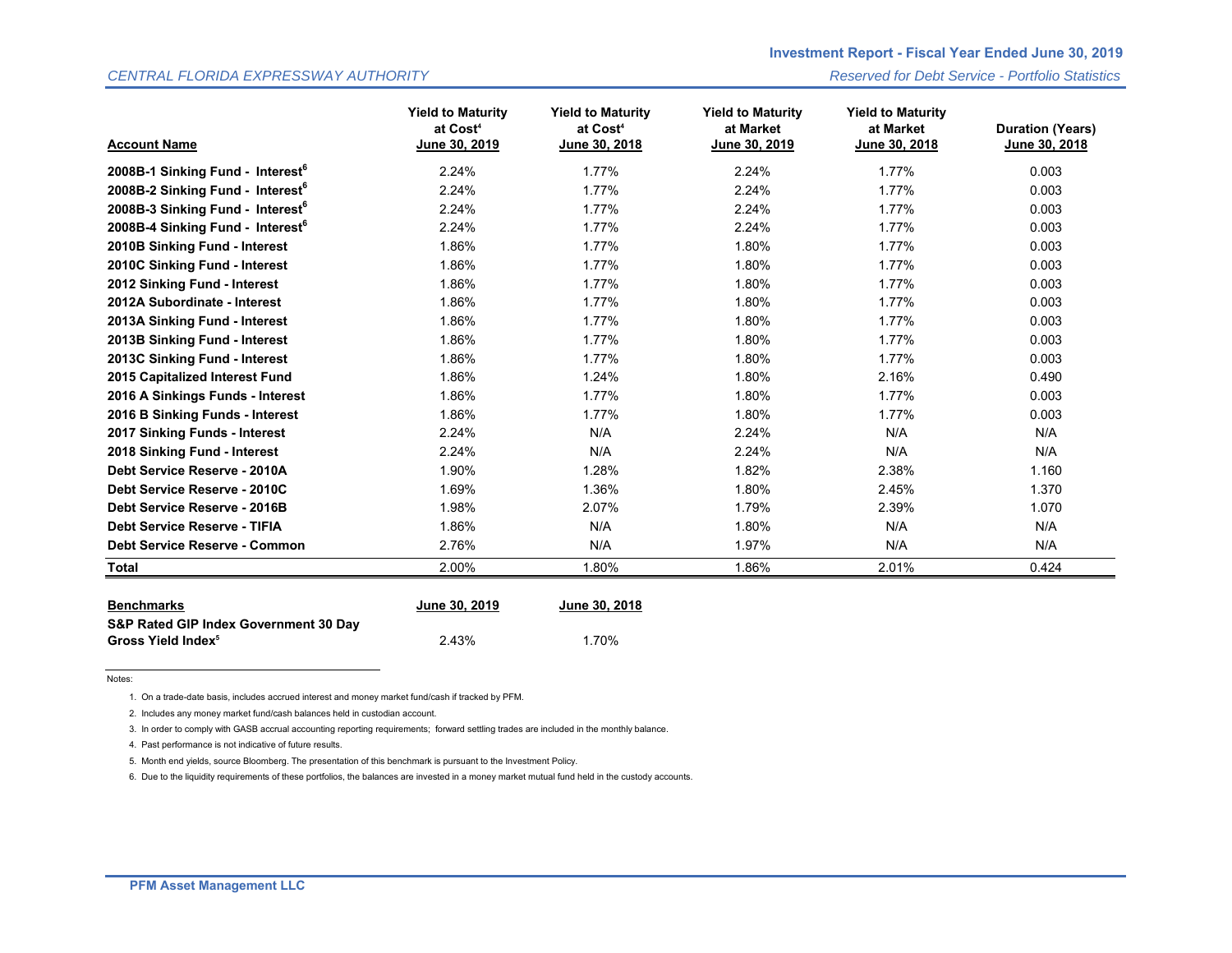#### **For the Fiscal Year Ended June 30, 2019**

*Asset Allocation*

#### *CENTRAL FLORIDA EXPRESSWAY AUTHORITY*



|                                          | <b>Amortized Cost</b> | <b>Allocation</b> | Permitted by  |               |
|------------------------------------------|-----------------------|-------------------|---------------|---------------|
| <b>Security Type</b>                     | (Includes Interest)   | Percentage        | <b>Policy</b> | In Compliance |
| <b>United States Treasury Securities</b> | 159,385,595.15        | 24.83%            | 100%          | Yes           |
| Federal Agency                           | 3.411.793.27          | 0.53%             | 75%           | Yes           |
| Supranationals                           | 16,817,389.88         | 2.62%             | 25%           | Yes           |
| Corporate Notes                          | 59,936,486.23         | 9.34%             | 50%           | <b>Yes</b>    |
| Agency Mortgage-Backed Securities (MBS)  | 15,239,732.76         | 2.37%             | 25%           | <b>Yes</b>    |
| <b>Asset-Backed Securities</b>           | 29,535,497.44         | 4.60%             | 25%           | <b>Yes</b>    |
| Demand Deposit Bank Account              | 111.652.446.95        | 17.40%            | 75%           | <b>Yes</b>    |
| <b>Commercial Paper</b>                  | 28,761,568.36         | 4.48%             | 50%           | Yes           |
| <b>Money Market Funds</b>                | 140.733.942.04        | 21.93%            | 50%           | <b>Yes</b>    |
| Intergovernmental Pools                  | 76,315,663.51         | 11.89%            | 50%           | Yes           |

End of month trade-date amortized cost of portfolio holdings, including accrued interest.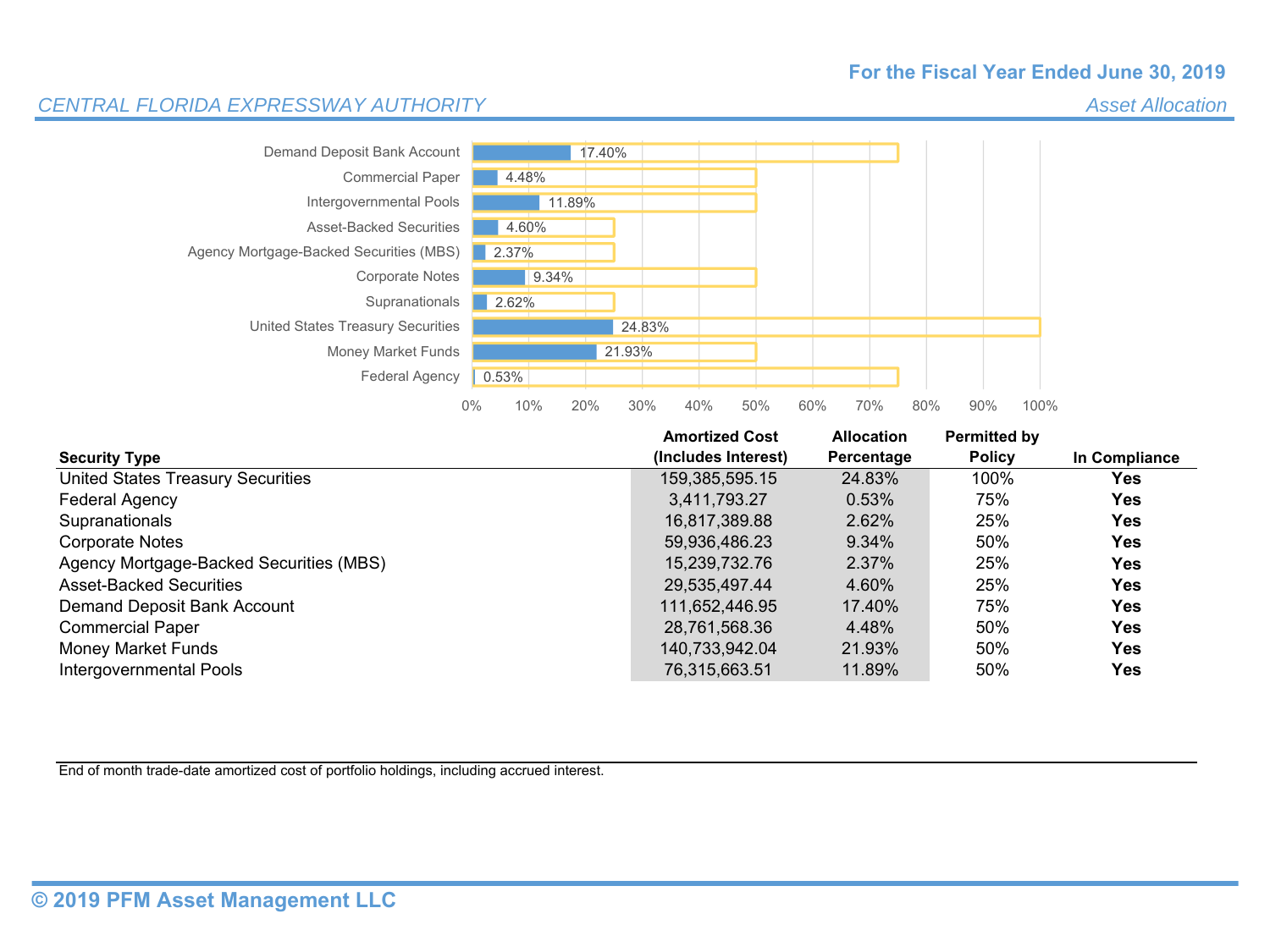#### *CENTRAL FLORIDA EXPRESSWAY AUTHORITY*

**For the Fiscal Year Ended June 30, 2019**

*Asset Allocation*

|                       |                                        | <b>Amortized Cost</b> | <b>Allocation</b> | <b>Permitted by</b> | In         |
|-----------------------|----------------------------------------|-----------------------|-------------------|---------------------|------------|
| <b>Sector</b>         | <b>Individual Issuer Breakdown</b>     | (Includes Interest)   | Percentage        | <b>Policy</b>       | Compliance |
| ASSET-BACKED          | Ally Auto Receivables Trust            | 1,469,633.91          | 0.23%             | 5%                  | Yes        |
| ASSET-BACKED          | AMERICAN EXPRESS CREDIT ACCOUN         | 1,180,850.04          | 0.18%             | 5%                  | <b>Yes</b> |
| ASSET-BACKED          | CAPITAL ONE MULTI-ASSET EXECUT         | 3,060,966.12          | 0.48%             | 5%                  | Yes        |
| ASSET-BACKED          | CITIBANK CREDIT CARD ISSUANCE          | 1,796,077.43          | 0.28%             | 5%                  | Yes        |
| ASSET-BACKED          | CNH EQUIPMENT TRUST                    | 1,802,814.81          | 0.28%             | 5%                  | <b>Yes</b> |
| ASSET-BACKED          | FIFTH THIRD AUTO TRUST                 | 630,610.57            | 0.10%             | 5%                  | <b>Yes</b> |
| ASSET-BACKED          | FORD CREDIT AUTO OWNER TRUST           | 1,662,040.67          | 0.26%             | 5%                  | <b>Yes</b> |
| ASSET-BACKED          | <b>GM FINANCIAL AUTO LEASING TRUST</b> | 960,852.21            | 0.15%             | 5%                  | <b>Yes</b> |
| ASSET-BACKED          | <b>GM Financial Securitized Term</b>   | 2,192,326.80          | 0.34%             | 5%                  | Yes        |
| ASSET-BACKED          | HARLEY-DAVIDSON MOTORCYCLE TRUST       | 565,545.50            | 0.09%             | 5%                  | <b>Yes</b> |
| ASSET-BACKED          | Honda Auto Receivables Owner T         | 1,426,246.26          | 0.22%             | 5%                  | <b>Yes</b> |
| ASSET-BACKED          | Hyundai Auto Receivables Trust         | 712,556.31            | 0.11%             | 5%                  | <b>Yes</b> |
| ASSET-BACKED          | Toyota Auto Receivables Owner          | 2,888,200.78          | 0.45%             | 5%                  | <b>Yes</b> |
| ASSET-BACKED          | World Omni Auto Receivables Tr         | 1,542,018.28          | 0.24%             | 5%                  | Yes        |
| ASSET-BACKED          | CARMAX AUTO OWNER TRUST                | 841,539.09            | 0.13%             | 5%                  | Yes        |
| ASSET-BACKED          | JOHN DEERE OWNER TRUST                 | 1,291,200.01          | 0.20%             | 5%                  | Yes        |
| ASSET-BACKED          | <b>BMW Vehicle Lease Trust</b>         | 255,229.45            | 0.04%             | 5%                  | <b>Yes</b> |
| ASSET-BACKED          | Mercedes-Benz Auto Lease Trust         | 1,617,267.89          | 0.25%             | 5%                  | <b>Yes</b> |
| ASSET-BACKED          | MERCEDES-BENZ AUTO RECEIVABLES         | 1,101,449.52          | 0.17%             | 5%                  | <b>Yes</b> |
| ASSET-BACKED          | Volkswagen Auto Loan Enhanced          | 1,246,193.01          | 0.19%             | 5%                  | <b>Yes</b> |
| ASSET-BACKED          | Ford Credit Auto Lease Trust           | 710,963.57            | 0.11%             | 5%                  | <b>Yes</b> |
| ASSET-BACKED          | Nissan Auto Lease Trust                | 450,429.26            | 0.07%             | 5%                  | Yes        |
| ASSET-BACKED          | TOYOTA AUTO RECEIVABLES                | 32,709.06             | 0.01%             | 5%                  | Yes        |
| ASSET-BACKED          | NISSAN AUTO RECEIVABLES                | 97,776.89             | 0.02%             | 5%                  | Yes        |
| <b>CORPORATE NOTE</b> | AMERICAN EXPRESS CREDIT                | 1,606,082.91          | 0.25%             | 5%                  | <b>Yes</b> |
| <b>CORPORATE NOTE</b> | AMERICAN HONDA FINANCE                 | 1,721,244.50          | 0.27%             | 5%                  | Yes        |
| <b>CORPORATE NOTE</b> | <b>BRANCH BANKING &amp; TRUST</b>      | 1,796,099.36          | 0.28%             | 5%                  | Yes        |
| <b>CORPORATE NOTE</b> | <b>CITIGROUP INC</b>                   | 1,566,342.03          | 0.24%             | 5%                  | <b>Yes</b> |
| <b>CORPORATE NOTE</b> | <b>GOLDMAN SACHS GROUP INC</b>         | 1,695,706.96          | 0.26%             | 5%                  | Yes        |
| <b>CORPORATE NOTE</b> | <b>MORGAN STANLEY</b>                  | 1,827,105.84          | 0.28%             | 5%                  | <b>Yes</b> |
| <b>CORPORATE NOTE</b> | TOYOTA MOTOR CREDIT CORP               | 2,156,126.88          | 0.34%             | 5%                  | <b>Yes</b> |
| <b>CORPORATE NOTE</b> | <b>IBM CORP</b>                        | 1,478,763.26          | 0.23%             | 5%                  | <b>Yes</b> |
| <b>CORPORATE NOTE</b> | JOHN DEERE CAPITAL CORP                | 1,729,143.26          | 0.27%             | 5%                  | Yes        |
| <b>CORPORATE NOTE</b> | HSBC BANK USA NA                       | 799,143.43            | 0.12%             | 5%                  | <b>Yes</b> |
| <b>CORPORATE NOTE</b> | STATE STREET CORPORATION               | 1,409,356.67          | 0.22%             | 5%                  | Yes        |
| <b>CORPORATE NOTE</b> | <b>WESTPAC BANKING CORP NY</b>         | 1,624,852.66          | 0.25%             | 5%                  | <b>Yes</b> |
| <b>CORPORATE NOTE</b> | <b>MELLON BANK</b>                     | 1,503,230.53          | 0.23%             | 5%                  | <b>Yes</b> |
| <b>CORPORATE NOTE</b> | CATERPILLAR FINANCIAL SERVICES CORP    | 1,474,125.36          | 0.23%             | 5%                  | Yes        |
| <b>CORPORATE NOTE</b> | NATIONAL RURAL UTIL COOP               | 379,798.23            | 0.06%             | 5%                  | <b>Yes</b> |

**© 2019 PFM Asset Management LLC**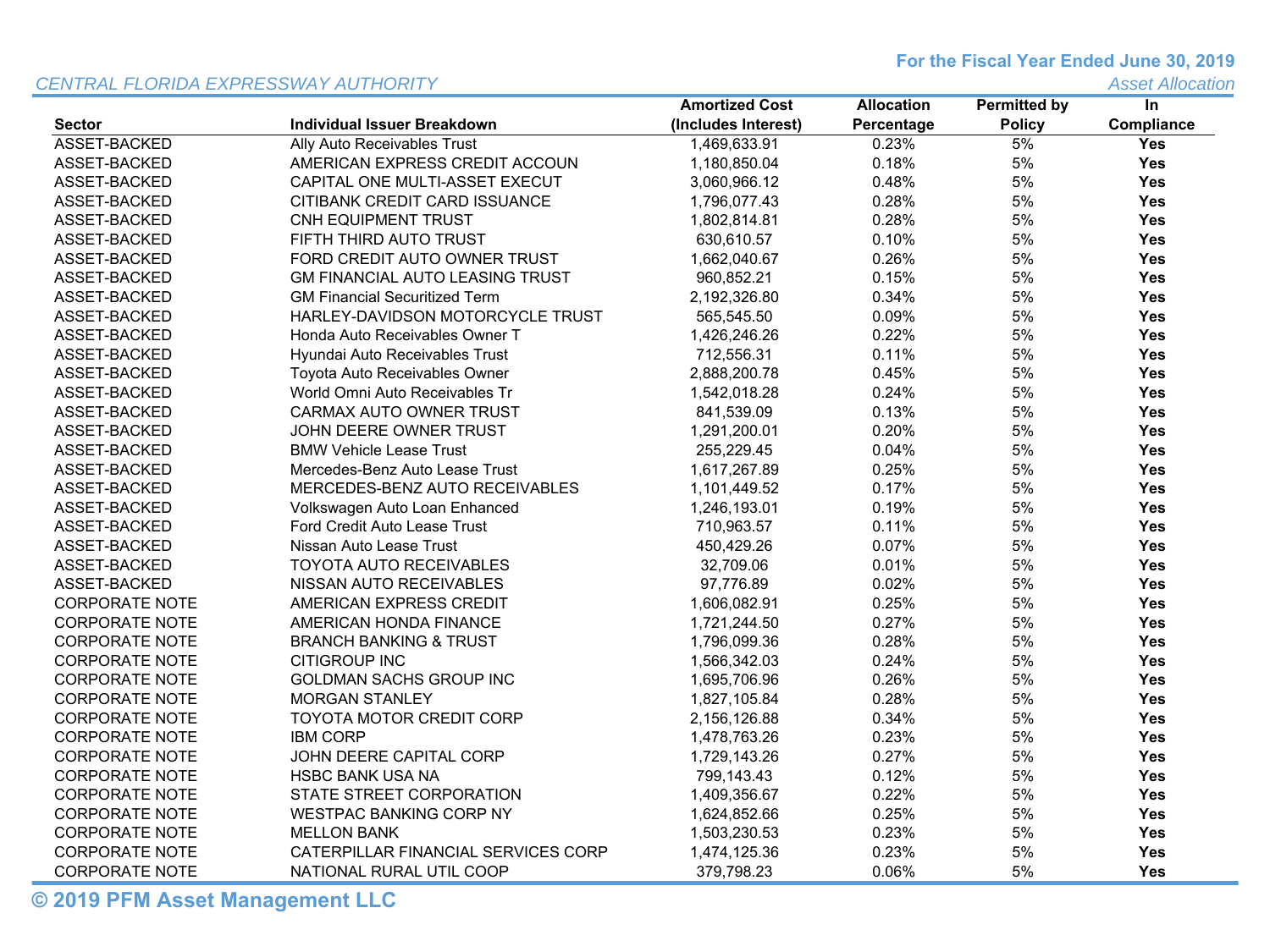#### *CENTRAL FLORIDA EXPRESSWAY AUTHORITY*

**For the Fiscal Year Ended June 30, 2019**

*Asset Allocation*

|                       |                                    | <b>Amortized Cost</b> | <b>Allocation</b> | <b>Permitted by</b> | $\ln$      |
|-----------------------|------------------------------------|-----------------------|-------------------|---------------------|------------|
| <b>Sector</b>         | <b>Individual Issuer Breakdown</b> | (Includes Interest)   | Percentage        | <b>Policy</b>       | Compliance |
| <b>CORPORATE NOTE</b> | PACCAR FINANCIAL CORP              | 1,489,988.33          | 0.23%             | 5%                  | Yes        |
| <b>CORPORATE NOTE</b> | PEPSICO INC                        | 609,513.83            | 0.09%             | 5%                  | Yes        |
| <b>CORPORATE NOTE</b> | UNILEVER CAPITAL CORP              | 1,886,115.86          | 0.29%             | 5%                  | Yes        |
| <b>CORPORATE NOTE</b> | UNITED PARCEL SERVICE              | 1,340,351.81          | 0.21%             | 5%                  | Yes        |
| <b>CORPORATE NOTE</b> | <b>VISA INC</b>                    | 413,655.61            | 0.06%             | 5%                  | Yes        |
| <b>CORPORATE NOTE</b> | <b>WELLS FARGO &amp; COMPANY</b>   | 1,703,318.70          | 0.27%             | 5%                  | Yes        |
| <b>CORPORATE NOTE</b> | <b>ABBOTT LABORATORIES</b>         | 799.724.69            | 0.12%             | 5%                  | <b>Yes</b> |
| <b>CORPORATE NOTE</b> | <b>BANK OF AMERICA CORP</b>        | 804,409.77            | 0.13%             | 5%                  | Yes        |
| <b>CORPORATE NOTE</b> | <b>BOEING CO</b>                   | 667,641.87            | 0.10%             | 5%                  | Yes        |
| <b>CORPORATE NOTE</b> | <b>CISCO SYSTEMS</b>               | 753,557.58            | 0.12%             | 5%                  | Yes        |
| <b>CORPORATE NOTE</b> | <b>HERSHEY COMPANY</b>             | 791,517.48            | 0.12%             | 5%                  | Yes        |
| <b>CORPORATE NOTE</b> | HOME DEPOT INC                     | 294,083.69            | 0.05%             | 5%                  | Yes        |
| <b>CORPORATE NOTE</b> | <b>MERCK &amp; CO INC</b>          | 691,476.18            | 0.11%             | 5%                  | <b>Yes</b> |
| <b>CORPORATE NOTE</b> | PFIZER INC                         | 1,023,104.01          | 0.16%             | 5%                  | Yes        |
| <b>CORPORATE NOTE</b> | ROYAL BANK OF CANADA NY            | 2,115,413.37          | 0.33%             | 5%                  | Yes        |
| <b>CORPORATE NOTE</b> | <b>TARGET CORP</b>                 | 411,799.70            | 0.06%             | 5%                  | Yes        |
| <b>CORPORATE NOTE</b> | <b>3M COMPANY</b>                  | 1,139,593.54          | 0.18%             | 5%                  | Yes        |
| <b>CORPORATE NOTE</b> | <b>HSBC USA</b>                    | 907,059.57            | 0.14%             | 5%                  | <b>Yes</b> |
| <b>CORPORATE NOTE</b> | <b>WAL-MART STORES INC</b>         | 672,280.56            | 0.10%             | 5%                  | <b>Yes</b> |
| <b>CORPORATE NOTE</b> | <b>CHARLES SCHWAB CORP</b>         | 1,049,370.17          | 0.16%             | 5%                  | Yes        |
| <b>CORPORATE NOTE</b> | JPMORGAN CHASE & CO                | 1,825,495.65          | 0.28%             | 5%                  | Yes        |
| <b>CORPORATE NOTE</b> | <b>BP CAPITAL MARKETS PLC</b>      | 727,310.62            | 0.11%             | 5%                  | Yes        |
| <b>CORPORATE NOTE</b> | <b>BANK OF MONTREAL CHICAGO</b>    | 1,694,298.33          | 0.26%             | 5%                  | Yes        |
| <b>CORPORATE NOTE</b> | BANK OF NOVA SCOTIA HOUSTON        | 1,265,033.68          | 0.20%             | 5%                  | Yes        |
| <b>CORPORATE NOTE</b> | CANADIAN IMP BK COMM NY            | 1,016,335.93          | 0.16%             | 5%                  | <b>Yes</b> |
| <b>CORPORATE NOTE</b> | <b>GLAXOSMITHKLINE CAPITAL</b>     | 1,175,548.02          | 0.18%             | 5%                  | Yes        |
| <b>CORPORATE NOTE</b> | LLOYDS BANK PLC                    | 1,135,968.62          | 0.18%             | 5%                  | Yes        |
| <b>CORPORATE NOTE</b> | SANTANDER UK PLC                   | 1,531,227.43          | 0.24%             | 5%                  | Yes        |
| <b>CORPORATE NOTE</b> | <b>TORONTO DOMINION BANK</b>       | 1,938,761.01          | 0.30%             | 5%                  | Yes        |
| <b>CORPORATE NOTE</b> | <b>MITSUBISHI UFJ FIN GRP</b>      | 1,561,687.55          | 0.24%             | 5%                  | Yes        |
| <b>CORPORATE NOTE</b> | US BANK NA CINCINNATI              | 810,887.58            | 0.13%             | 5%                  | <b>Yes</b> |
| <b>CORPORATE NOTE</b> | <b>TOTAL CAPITAL SA</b>            | 2,081,826.79          | 0.32%             | 5%                  | Yes        |
| <b>CORPORATE NOTE</b> | HONEYWELL INTERNATIONAL            | 265,101.91            | 0.04%             | 5%                  | Yes        |
| <b>CORPORATE NOTE</b> | <b>BANK OF NY MELLON CORP</b>      | 295,034.11            | 0.05%             | 5%                  | Yes        |
| <b>CORPORATE NOTE</b> | <b>BURLINGTN NORTH SANTA FE</b>    | 280,870.80            | 0.04%             | 5%                  | Yes        |
| FED AGY BOND/NOTE     | <b>FANNIE MAE</b>                  | 3,411,793.27          | 0.53%             | 40%                 | Yes        |
| MBS / CMO             | <b>FANNIE MAE</b>                  | 4,636,330.05          | 0.72%             | 25%                 | <b>Yes</b> |
| MBS / CMO             | FHLMC MULTIFAMILY STRUCTURED P     | 5,175,456.93          | 0.81%             | 25%                 | Yes        |
| MBS / CMO             | <b>FREDDIE MAC</b>                 | 3,707,178.97          | 0.58%             | 25%                 | Yes        |

**© 2019 PFM Asset Management LLC**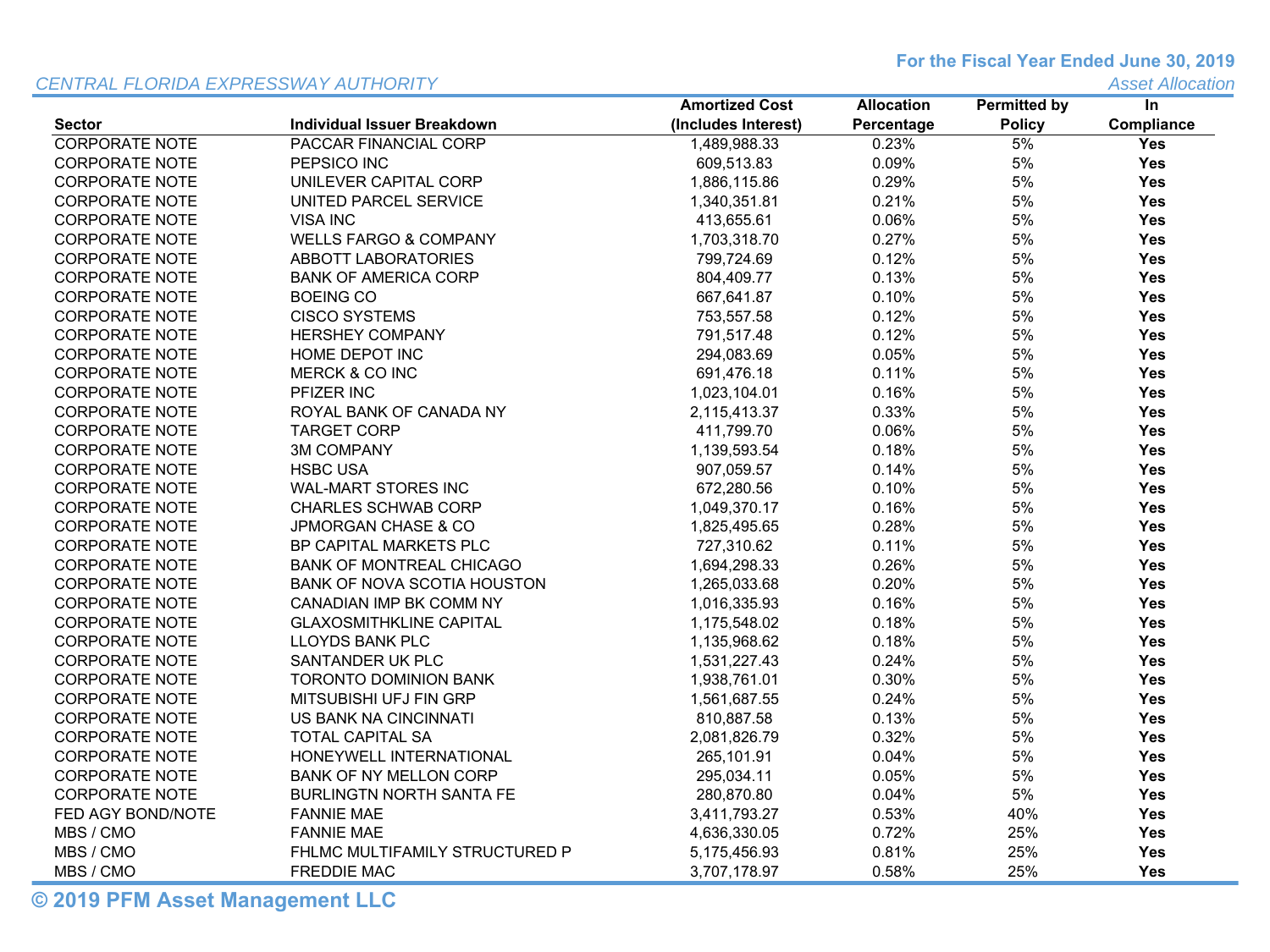#### **For the Fiscal Year Ended June 30, 2019**

#### *CENTRAL FLORIDA EXPRESSWAY AUTHORITY*

*Asset Allocation*

|                             |                                      | <b>Amortized Cost</b> | <b>Allocation</b> | <b>Permitted by</b> | In         |
|-----------------------------|--------------------------------------|-----------------------|-------------------|---------------------|------------|
| <b>Sector</b>               | Individual Issuer Breakdown          | (Includes Interest)   | Percentage        | <b>Policy</b>       | Compliance |
| MBS / CMO                   | <b>FANNIEMAE-ACES</b>                | 1.247.725.12          | 0.19%             | 25%                 | <b>Yes</b> |
| MBS / CMO                   | <b>GINNIE MAE</b>                    | 473,041.69            | 0.07%             | 25%                 | <b>Yes</b> |
| MNY MKT/MUTUAL FND          | MONEY MARKET FUND                    | 469.95                | $0.00\%$          | 25%                 | <b>Yes</b> |
| US TSY BOND/NOTE            | UNITED STATES TREASURY               | 159.385.595.15        | 24.83%            | 100%                | <b>Yes</b> |
| <b>COMMERCIAL PAPER</b>     | TOYOTA MOTOR CREDIT CORP             | 3.471.288.31          | $0.54\%$          | 5%                  | <b>Yes</b> |
| <b>COMMERCIAL PAPER</b>     | <b>MUFG BANK LTD/NY</b>              | 5,985,651.10          | 0.93%             | 5%                  | <b>Yes</b> |
| <b>COMMERCIAL PAPER</b>     | <b>CREDIT AGRICOLE CIB NY</b>        | 4.953.866.65          | $0.77\%$          | 5%                  | <b>Yes</b> |
| <b>COMMERCIAL PAPER</b>     | <b>BNP PARIBAS NY BRANCH</b>         | 4,975,895.85          | 0.78%             | 5%                  | <b>Yes</b> |
| <b>COMMERCIAL PAPER</b>     | NATIXIS NY BRANCH                    | 4,396,172.00          | 0.68%             | 5%                  | <b>Yes</b> |
| <b>COMMERCIAL PAPER</b>     | DEXIA CREDIT LOCAL SA NY             | 4,978,694.45          | 0.78%             | 5%                  | <b>Yes</b> |
| <b>SUPRANATL</b>            | ASIAN DEVELOPMENT BANK               | 931,915.34            | 0.15%             | 5%                  | <b>Yes</b> |
| <b>SUPRANATL</b>            | INTER-AMERICAN DEVELOPMENT BANK      | 2,422,147.73          | $0.38\%$          | 5%                  | <b>Yes</b> |
| <b>SUPRANATL</b>            | INTL BANK OF RECONSTRUCTION AND DEV  | 9,759,297.65          | 1.52%             | 5%                  | <b>Yes</b> |
| <b>SUPRANATL</b>            | INTERNATIONAL FINANCE CORPORATION    | 2,981,129.38          | 0.46%             | 5%                  | <b>Yes</b> |
| <b>SUPRANATL</b>            | AFRICAN DEVELOPMENT BANK             | 722.899.78            | 0.11%             | 5%                  | <b>Yes</b> |
| Mny Mkt/Mutual Fnd          | Wells Fargo Government Advantage     | 32,410,717.82         | 5.05%             | 25%                 | <b>Yes</b> |
| Demand Deposit Bank Account | Wells Fargo Depository Account - QPD | 111,652,446.95        | 17.40%            | 50%                 | <b>Yes</b> |
| Mny Mkt/Mutual Fnd          | Cash Balance                         | 108,322,754.27        | 16.88%            | 25%                 | <b>Yes</b> |
| Intergovernmental Pools     | <b>FL PALM</b>                       | 76,315,663.51         | 11.89%            |                     |            |

End of month trade-date amortized cost of portfolio holdings, including accrued interest.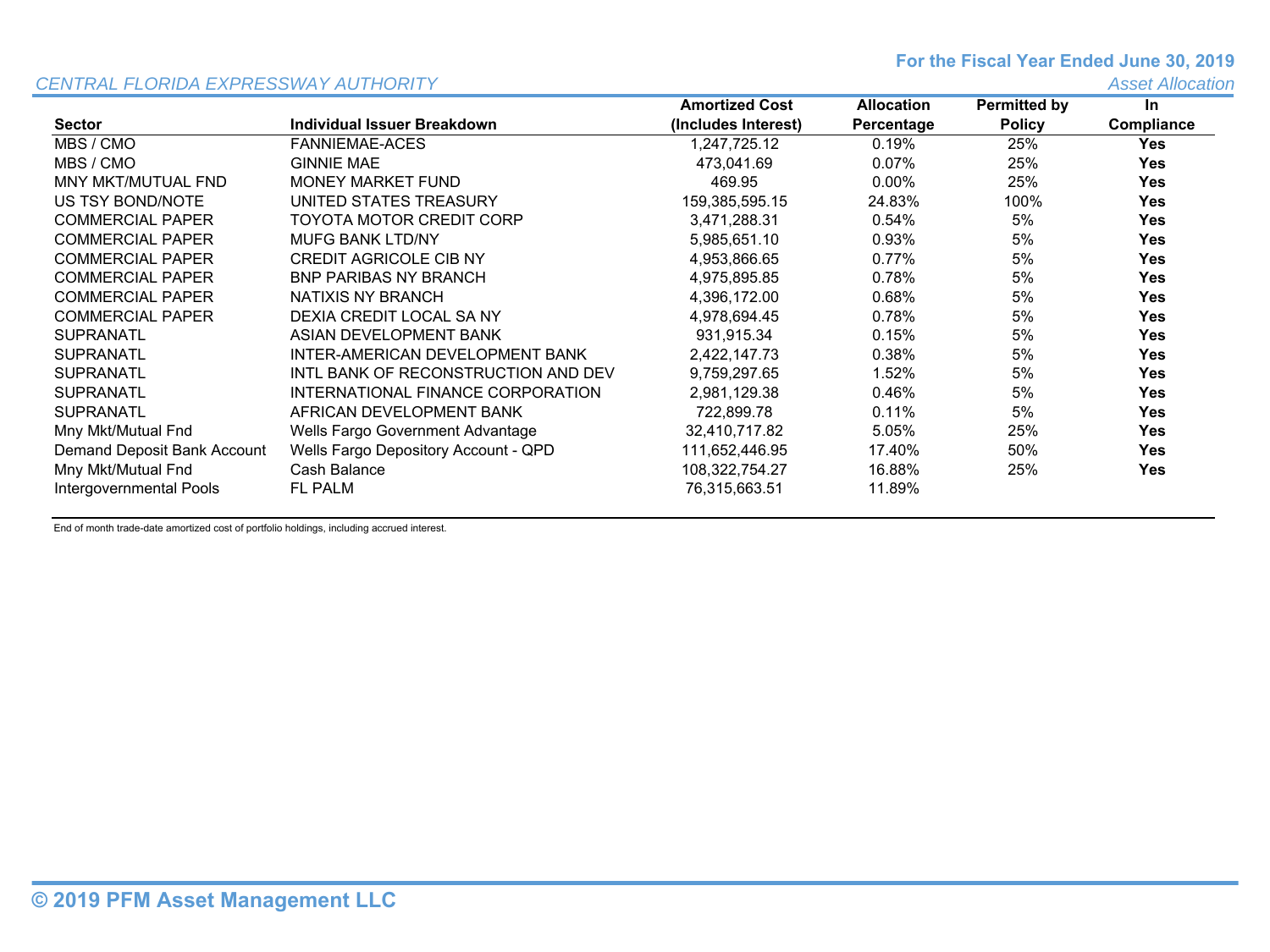# **Tab II**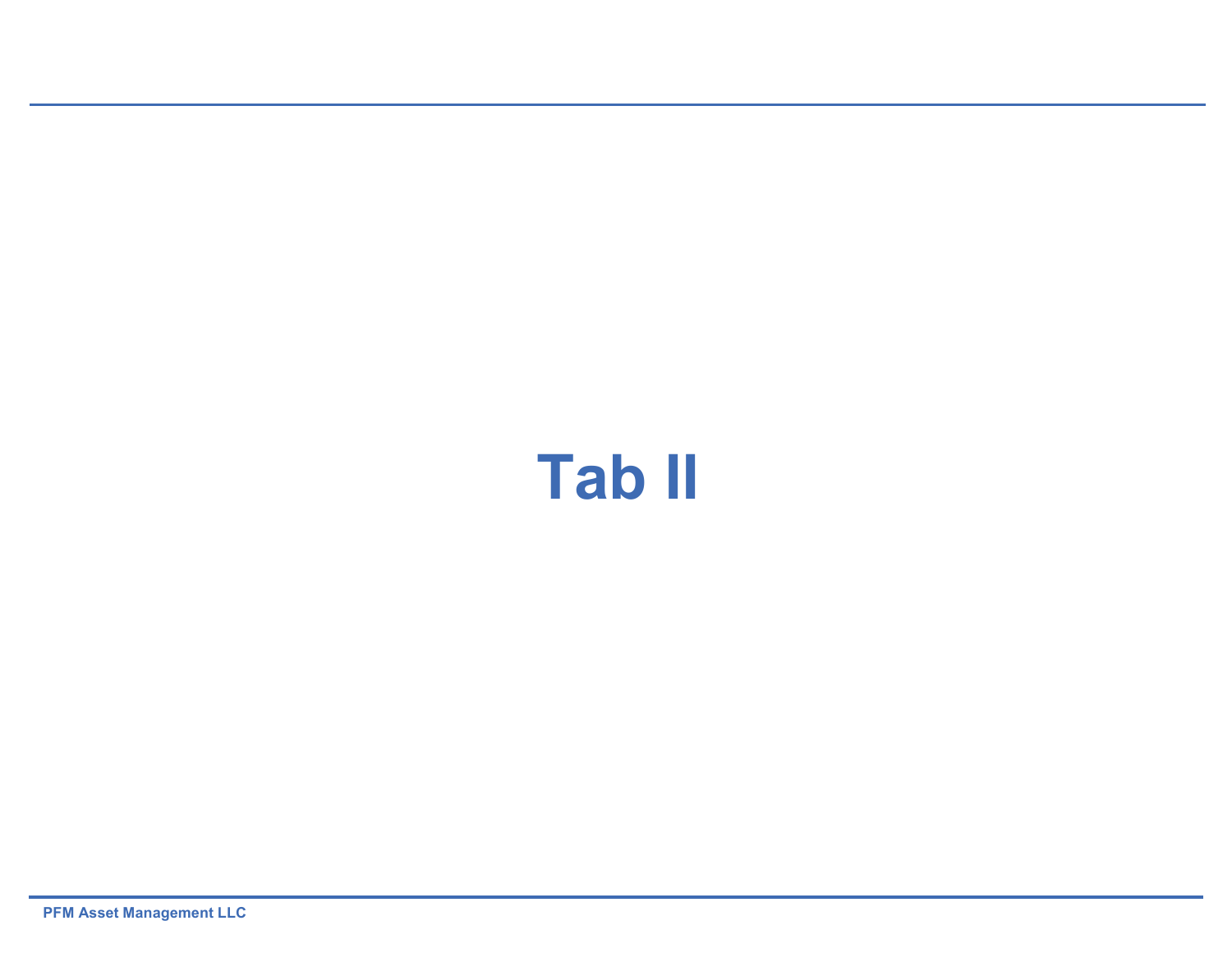

## **Managed Account Summary Statement** For the Month Ending June 30, 2019

| <b>Transaction Summary - Managed Account</b> | <b>Cash Transactions Summary - Managed Account</b> |                                 |                |
|----------------------------------------------|----------------------------------------------------|---------------------------------|----------------|
| <b>Opening Market Value</b>                  | \$160,696,637.68                                   | Maturities/Calls                | 0.00           |
| Maturities/Calls                             | (790, 781.66)                                      | Sale Proceeds                   | 7,887,670.89   |
| <b>Principal Dispositions</b>                | (7,853,416.76)                                     | Coupon/Interest/Dividend Income | 298,198.96     |
|                                              |                                                    | Principal Payments              | 790,781.66     |
| <b>Principal Acquisitions</b>                | 8,890,253.15                                       | <b>Security Purchases</b>       | (8,930,586.50) |
| Unsettled Trades                             | 0.00                                               | Net Cash Contribution           | 0.00           |
| Change in Current Value                      | 550,260.99                                         | <b>Reconciling Transactions</b> | 0.00           |
| <b>Closing Market Value</b>                  | \$161,492,953.40                                   |                                 |                |

| <b>Earnings Reconciliation (Cash Basis) - Managed Account</b>                                                                |                                            | <b>Cash Balance</b>         |                |  |
|------------------------------------------------------------------------------------------------------------------------------|--------------------------------------------|-----------------------------|----------------|--|
| Interest/Dividends/Coupons Received<br>Less Purchased Interest Related to Interest/Coupons<br>Plus Net Realized Gains/Losses | 332,453.09<br>(40, 333.35)<br>(17, 403.65) | <b>Closing Cash Balance</b> | \$1,208,234.81 |  |
| <b>Total Cash Basis Earnings</b>                                                                                             | \$274,716.09                               |                             |                |  |
| <b>Earnings Reconciliation (Accrual Basis)</b>                                                                               | <b>Total</b>                               |                             |                |  |
| Ending Amortized Value of Securities                                                                                         | 159,736,341.91                             |                             |                |  |
| <b>Ending Accrued Interest</b>                                                                                               | 754,497.40                                 |                             |                |  |
| Plus Proceeds from Sales                                                                                                     | 7,887,670.89                               |                             |                |  |
| Plus Proceeds of Maturities/Calls/Principal Payments                                                                         | 790,781.66                                 |                             |                |  |
| Plus Coupons/Dividends Received                                                                                              | 298,198.96                                 |                             |                |  |
| Less Cost of New Purchases                                                                                                   | (8,930,586.50)                             |                             |                |  |
| Less Beginning Amortized Value of Securities                                                                                 | (159,494,473.24)                           |                             |                |  |
| Less Beginning Accrued Interest                                                                                              | (723,096.13)                               |                             |                |  |
| <b>Total Accrual Basis Earnings</b>                                                                                          | \$319,334.95                               |                             |                |  |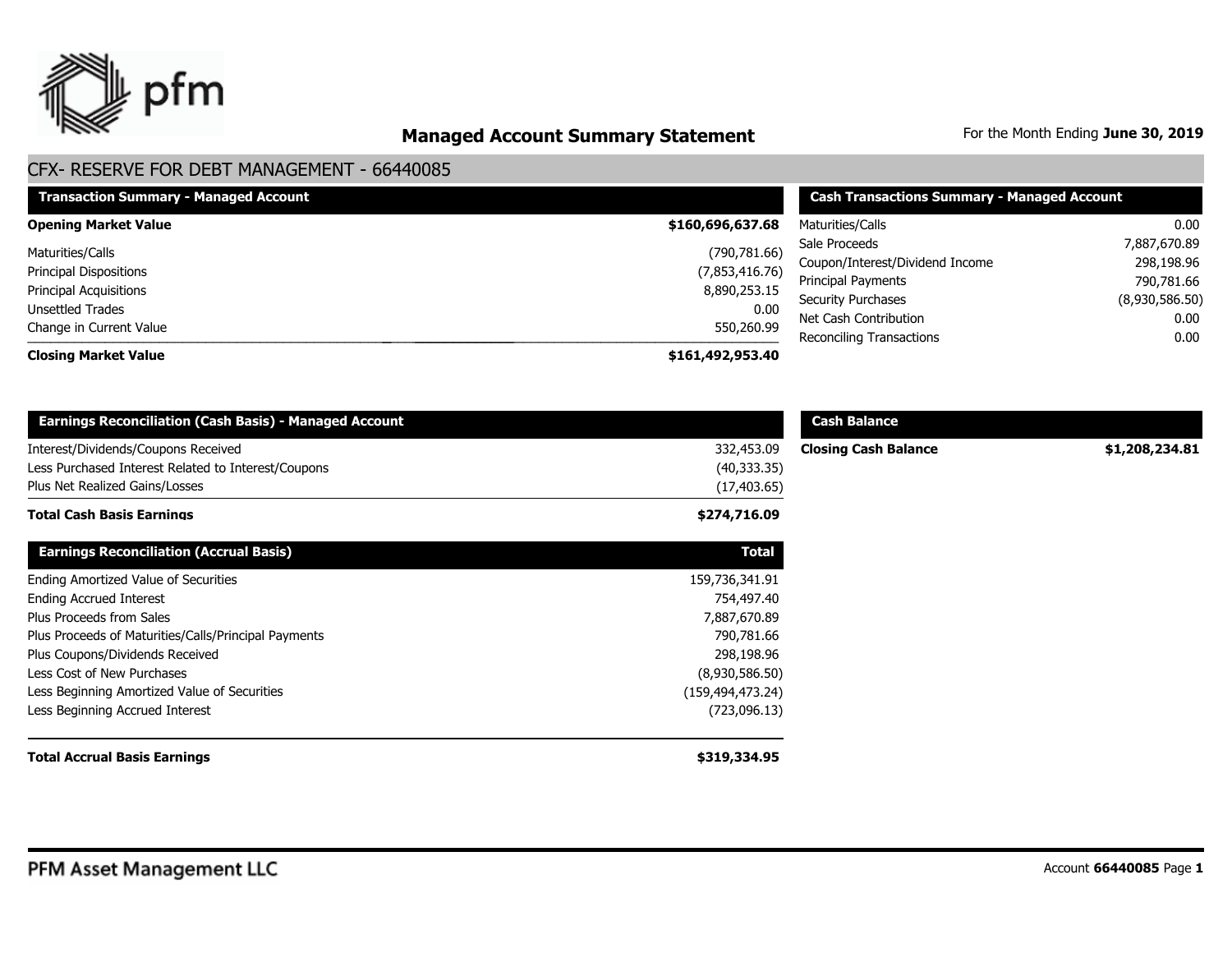

## **Portfolio Summary and Statistics** For the Month Ending June 30, 2019

#### CFX- RESERVE FOR DEBT MANAGEMENT - 66440085

| <b>Account Summary</b>                  |                |                     |         |  |  |  |  |  |  |  |
|-----------------------------------------|----------------|---------------------|---------|--|--|--|--|--|--|--|
| <b>Description</b>                      | Par Value      | <b>Market Value</b> | Percent |  |  |  |  |  |  |  |
| U.S. Treasury Bond / Note               | 44,565,000.00  | 44,635,057.84       | 27.64   |  |  |  |  |  |  |  |
| Supra-National Agency Bond / Note       | 9,945,000.00   | 10.041.127.55       | 6.22    |  |  |  |  |  |  |  |
| Federal Agency Mortgage-Backed Security | 6,787,537.48   | 6,987,130.84        | 4.33    |  |  |  |  |  |  |  |
| Federal Agency Collateralized Mortgage  | 5,640,948.87   | 5,716,129.84        | 3.54    |  |  |  |  |  |  |  |
| Obligation                              |                |                     |         |  |  |  |  |  |  |  |
| Federal Agency Bond / Note              | 3,400,000.00   | 3,470,607.80        | 2.15    |  |  |  |  |  |  |  |
| Corporate Note                          | 60,123,000.00  | 60,601,245.86       | 37.52   |  |  |  |  |  |  |  |
| <b>Bank Note</b>                        | 1,000,000.00   | 1.015.477.00        | 0.63    |  |  |  |  |  |  |  |
| <b>Asset-Backed Security</b>            | 28,797,954.16  | 29,026,176.67       | 17.97   |  |  |  |  |  |  |  |
| <b>Managed Account Sub-Total</b>        | 160,259,440.51 | 161,492,953.40      | 100.00% |  |  |  |  |  |  |  |
| <b>Accrued Interest</b>                 |                | 754,497.40          |         |  |  |  |  |  |  |  |
| <b>Total Portfolio</b>                  | 160,259,440.51 | 162,247,450.80      |         |  |  |  |  |  |  |  |

#### **Unsettled Trades** 0.00 **0.00** 0.00 **0.00**



#### **Sector Allocation**



| <b>Characteristics</b>            |       |  |  |  |  |  |
|-----------------------------------|-------|--|--|--|--|--|
| Yield to Maturity at Cost         | 2.57% |  |  |  |  |  |
| Yield to Maturity at Market       | 2.07% |  |  |  |  |  |
| Duration to Worst                 | 1.93  |  |  |  |  |  |
| Weighted Average Days to Maturity | 946   |  |  |  |  |  |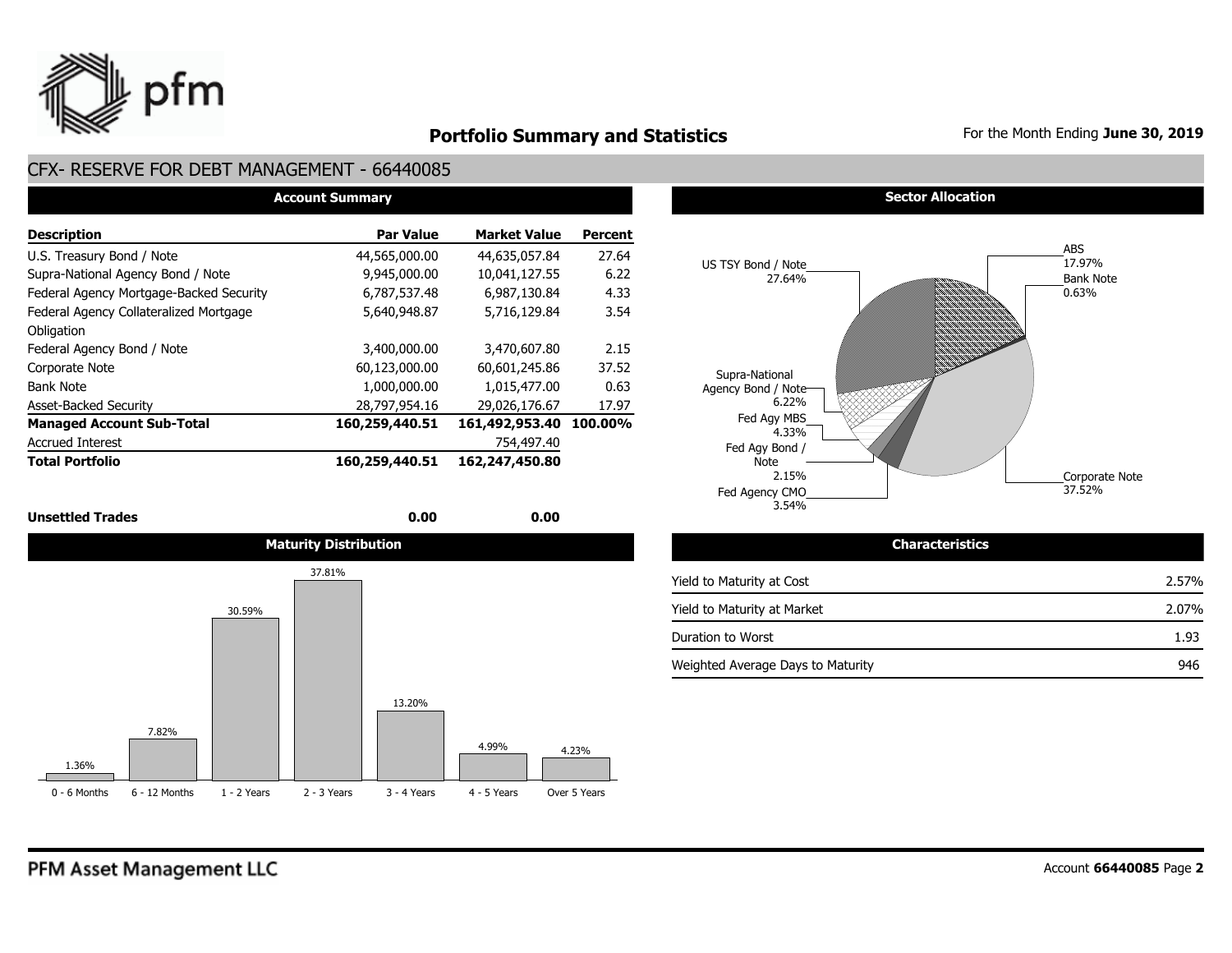

## **Managed Account Issuer Summary** For the Month Ending June 30, 2019

#### CFX- RESERVE FOR DEBT MANAGEMENT - 66440085

| <b>Issuer Summary</b>              |                     |         |  |  |  |  |  |
|------------------------------------|---------------------|---------|--|--|--|--|--|
|                                    | <b>Market Value</b> |         |  |  |  |  |  |
| <b>Issuer</b>                      | of Holdings         | Percent |  |  |  |  |  |
| <b>3M COMPANY</b>                  | 498,066.87          | 0.31    |  |  |  |  |  |
| ABBOTT LABORATORIES                | 803,089.51          | 0.50    |  |  |  |  |  |
| AFRICAN DEVELOPMENT BANK           | 723,748.03          | 0.45    |  |  |  |  |  |
| ALLY AUTO RECEIVABLES TRUST        | 2,202,458.79        | 1.36    |  |  |  |  |  |
| AMERICAN EXPRESS CO                | 4,301,300.82        | 2.66    |  |  |  |  |  |
| AMERICAN HONDA FINANCE             | 1,740,627.56        | 1.08    |  |  |  |  |  |
| APPLE INC                          | 518,734.84          | 0.32    |  |  |  |  |  |
| ASIAN DEVELOPMENT BANK             | 934,108.74          | 0.58    |  |  |  |  |  |
| <b>BANCO SANTANDER SA</b>          | 1,545,241.12        | 0.96    |  |  |  |  |  |
| <b>BANK OF AMERICA CO</b>          | 1,711,704.90        | 1.06    |  |  |  |  |  |
| <b>BANK OF MONTREAL</b>            | 1,708,711.60        | 1.06    |  |  |  |  |  |
| <b>BANK OF NOVA SCOTIA</b>         | 1,015,477.00        | 0.63    |  |  |  |  |  |
| <b>BB&amp;T CORPORATION</b>        | 1,796,666.56        | 1.11    |  |  |  |  |  |
| BMW FINANCIAL SERVICES NA LLC      | 258,332.60          | 0.16    |  |  |  |  |  |
| <b>BOEING COMPANY</b>              | 253,598.00          | 0.16    |  |  |  |  |  |
| <b>BP PLC</b>                      | 1,699,575.00        | 1.05    |  |  |  |  |  |
| CANADIAN IMPERIAL BANK OF COMMERCE | 1,657,488.42        | 1.03    |  |  |  |  |  |
| CAPITAL ONE FINANCIAL CORP         | 1,491,318.86        | 0.92    |  |  |  |  |  |
| CARMAX AUTO OWNER TRUST            | 207,759.80          | 0.13    |  |  |  |  |  |
| CATERPILLAR INC                    | 1,459,891.25        | 0.90    |  |  |  |  |  |
| <b>CHARLES SCHWAB</b>              | 1,060,138.56        | 0.66    |  |  |  |  |  |
| <b>CISCO SYSTEMS INC</b>           | 765,478.56          | 0.47    |  |  |  |  |  |
| CITIGROUP INC                      | 3,380,731.68        | 2.09    |  |  |  |  |  |
| CNH EQUIPMENT TRUST                | 1,939,094.06        | 1.20    |  |  |  |  |  |
| <b>DEERE &amp; COMPANY</b>         | 1,733,315.96        | 1.07    |  |  |  |  |  |
| <b>FANNIE MAE</b>                  | 8,299,434.45        | 5.15    |  |  |  |  |  |
| FIFTH THIRD AUTO TRUST             | 637,006.17          | 0.39    |  |  |  |  |  |
| FORD CREDIT AUTO LEASE TRUST       | 717,556.32          | 0.44    |  |  |  |  |  |
| FORD CREDIT AUTO OWNER TRUST       | 2,451,463.16        | 1.52    |  |  |  |  |  |
| <b>FREDDIE MAC</b>                 | 7,402,697.20        | 4.59    |  |  |  |  |  |
| <b>GENERAL DYNAMICS CORP</b>       | 964,760.64          | 0.60    |  |  |  |  |  |
| <b>GLAXOSMITHKLINE PLC</b>         | 666,064.26          | 0.41    |  |  |  |  |  |



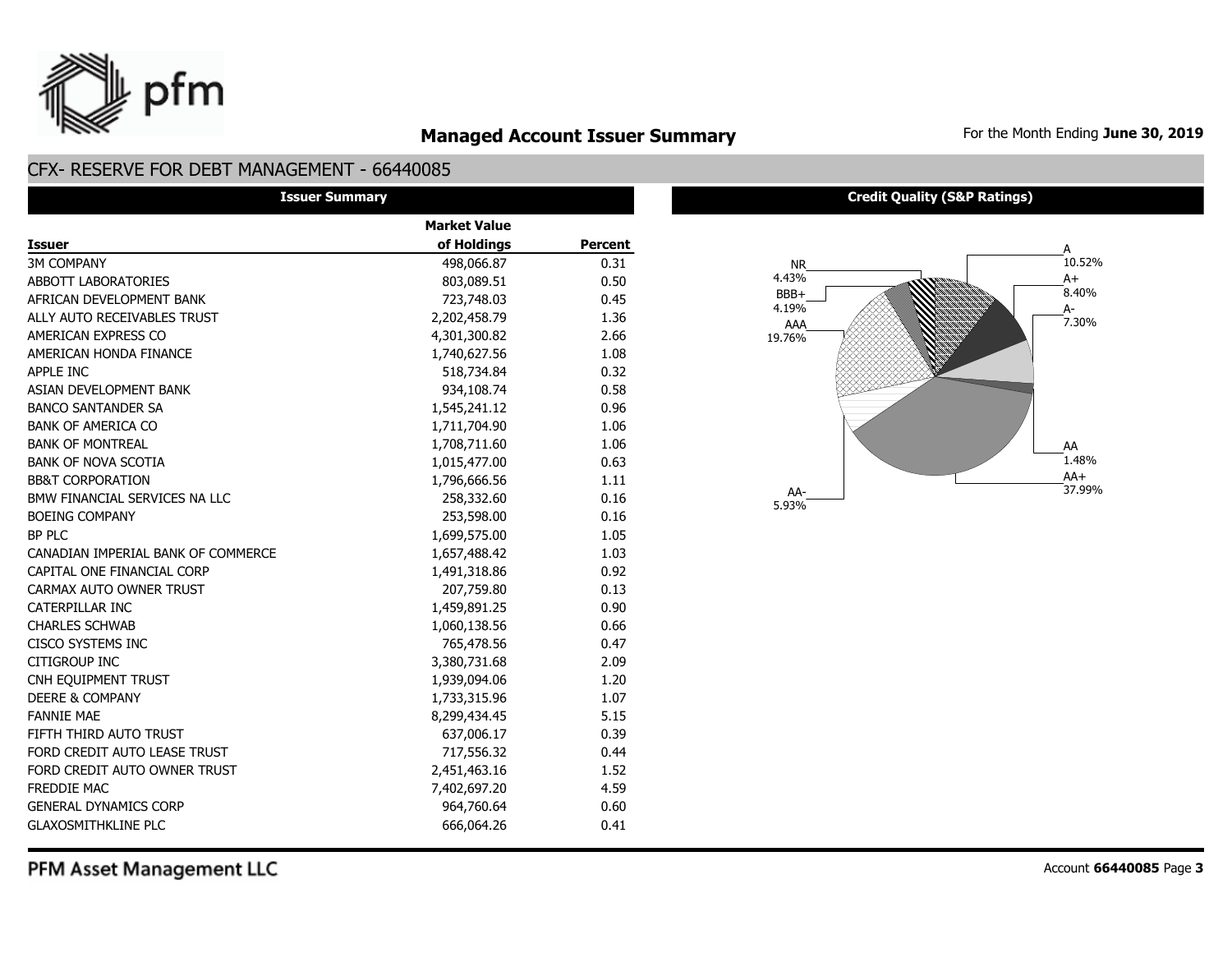

## **Managed Account Issuer Summary** For the Month Ending June 30, 2019

|                                          | <b>Market Value</b> |                |
|------------------------------------------|---------------------|----------------|
| <b>Issuer</b>                            | of Holdings         | <b>Percent</b> |
| <b>GM FINANCIAL AUTO LEASING TRUST</b>   | 529,276.60          | 0.33           |
| <b>GM FINANCIAL SECURITIZED TERM</b>     | 1,679,776.93        | 1.04           |
| <b>GOLDMAN SACHS GROUP INC</b>           | 1,705,780.00        | 1.06           |
| GOVERNMENT NATIONAL MORTGAGE ASSOCIATION | 471,736.83          | 0.29           |
| HARLEY-DAVIDSON MOTORCYCLE TRUST         | 564,954.80          | 0.35           |
| <b>HERSHEY COMPANY</b>                   | 789,014.49          | 0.49           |
| HOME DEPOT INC                           | 299,287.25          | 0.19           |
| <b>HONDA AUTO RECEIVABLES</b>            | 1,442,783.91        | 0.89           |
| <b>HSBC HOLDINGS PLC</b>                 | 1,707,069.60        | 1.06           |
| <b>HYUNDAI AUTO RECEIVABLES</b>          | 1,637,204.11        | 1.01           |
| <b>IBM CORP</b>                          | 1,490,626.50        | 0.92           |
| <b>INTEL CORPORATION</b>                 | 747,305.25          | 0.46           |
| INTER-AMERICAN DEVELOPMENT BANK          | 3,021,450.22        | 1.87           |
| INTERNATIONAL FINANCE CORPORATION        | 2,978,572.68        | 1.84           |
| INTL BANK OF RECONSTRUCTION AND DEV      | 2,383,247.88        | 1.48           |
| JOHN DEERE OWNER TRUST                   | 1,055,372.17        | 0.65           |
| JP MORGAN CHASE & CO                     | 1,837,058.40        | 1.14           |
| LLOYDS BANKING GROUP PLC                 | 1,142,598.38        | 0.71           |
| MERCEDES-BENZ AUTO LEASE TRUST           | 1,632,791.16        | 1.01           |
| MERCEDES-BENZ AUTO RECEIVABLES           | 1,114,751.88        | 0.69           |
| MERCK & CO INC                           | 696,354.21          | 0.43           |
| MITSUBISHI UFJ FINANCIAL GROUP INC       | 561,606.10          | 0.35           |
| <b>MORGAN STANLEY</b>                    | 1,842,046.42        | 1.14           |
| NATIONAL RURAL UTILITIES CO FINANCE CORP | 379,440.00          | 0.23           |
| NISSAN AUTO RECEIVABLES                  | 436,562.96          | 0.27           |
| PACCAR FINANCIAL CORP                    | 1,487,057.71        | 0.92           |
| PEPSICO INC                              | 604,834.23          | 0.37           |
| PFIZER INC                               | 1,029,598.58        | 0.64           |
| ROYAL BANK OF CANADA                     | 2,124,942.28        | 1.32           |
| STATE STREET CORPORATION                 | 1,406,221.60        | 0.87           |
| <b>TARGET CORP</b>                       | 419,056.08          | 0.26           |
| THE BANK OF NEW YORK MELLON CORPORATION  | 1,508,244.00        | 0.93           |
| THE WALT DISNEY CORPORATION              | 1,196,365.60        | 0.74           |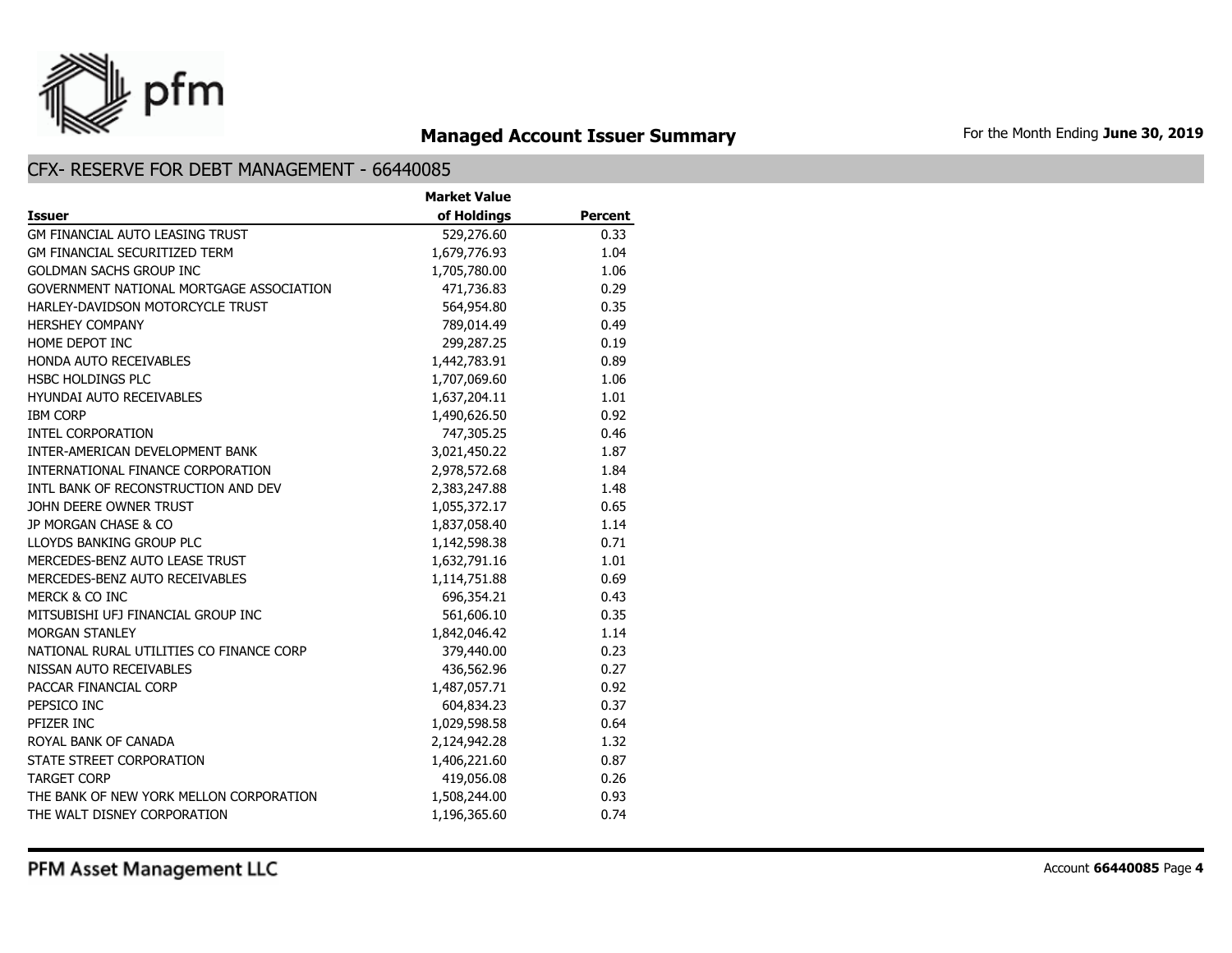

## **Managed Account Issuer Summary** For the Month Ending June 30, 2019

|                                  | <b>Market Value</b> |                |
|----------------------------------|---------------------|----------------|
| <b>Issuer</b>                    | of Holdings         | <b>Percent</b> |
| TORONTO-DOMINION BANK            | 1,956,883.50        | 1.21           |
| <b>TOTAL SA</b>                  | 1,271,854.65        | 0.79           |
| TOYOTA MOTOR CORP                | 4,682,398.82        | 2.90           |
| UNILFVER PLC                     | 1,884,110.95        | 1.17           |
| UNITED PARCEL SERVICE INC        | 1,327,797.52        | 0.82           |
| UNITED STATES TREASURY           | 44,635,057.84       | 27.65          |
| VISA INC                         | 410,643.29          | 0.25           |
| VOLKSWAGEN OF AMERICA            | 1,268,200.45        | 0.79           |
| WAL-MART STORES INC              | 668,796.68          | 0.41           |
| <b>WELLS FARGO &amp; COMPANY</b> | 1,703,707.70        | 1.05           |
| <b>WESTPAC BANKING CORP</b>      | 1,642,266.37        | 1.02           |
| WORLD OMNI AUTO REC TRUST        | 1,572,605.53        | 0.97           |
| <b>Total</b>                     | \$161,492,953.40    | 100.00%        |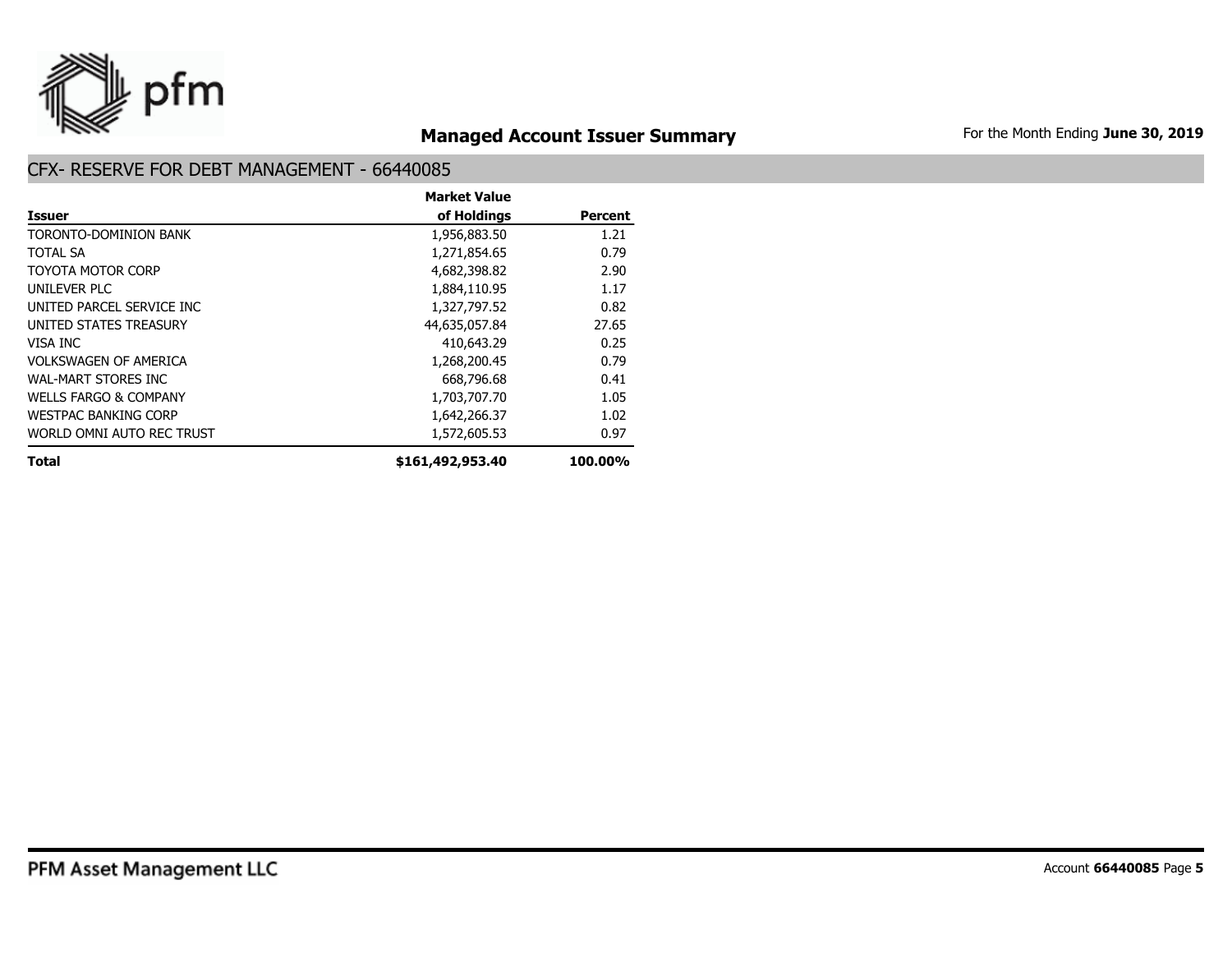

| <b>Security Type/Description</b><br><b>Dated Date/Coupon/Maturity</b> | <b>CUSIP</b> |                  | S&P<br>Par Rating | Moody's<br><b>Rating</b> | <b>Trade</b><br>Date | <b>Settle</b><br><b>Date</b> | <b>Original</b><br>Cost | <b>YTM</b><br>at Cost | <b>Accrued</b><br><b>Interest</b> | <b>Amortized</b><br>Cost | <b>Market</b><br><b>Value</b> |
|-----------------------------------------------------------------------|--------------|------------------|-------------------|--------------------------|----------------------|------------------------------|-------------------------|-----------------------|-----------------------------------|--------------------------|-------------------------------|
| <b>U.S. Treasury Bond / Note</b>                                      |              |                  |                   |                          |                      |                              |                         |                       |                                   |                          |                               |
| <b>US TREASURY NOTES</b><br>DTD 08/31/2015 1.375% 08/31/2020          | 912828L32    | 1,800,000.00 AA+ |                   | Aaa                      | 08/01/17             | 08/03/17                     | 1,791,843.75 1.53       |                       | 8,272.42                          | 1,796,867.46             | 1,788,890.40                  |
| <b>US TREASURY NOTES</b><br>DTD 08/31/2015 1.375% 08/31/2020          | 912828L32    | 5,000,000.00 AA+ |                   | Aaa                      | 08/31/17             | 09/01/17                     | 4,990,820.31            | 1.44                  | 22,978.94                         | 4,996,384.20             | 4,969,140.00                  |
| <b>US TREASURY NOTES</b><br>DTD 12/31/2015 1.750% 12/31/2020          | 912828N48    | 2,035,000.00 AA+ |                   | Aaa                      | 12/01/17             | 12/05/17                     | 2,026,096.87            | 1.90                  | 96.77                             | 2,030,599.33             | 2,032,297.52                  |
| US TREASURY NOTES<br>DTD 06/02/2014 2.000% 05/31/2021                 | 912828WN6    | 150,000.00 AA+   |                   | Aaa                      | 06/04/18             | 06/06/18                     | 147,328.12 2.62         |                       | 254.10                            | 148,261.62               | 150,644.55                    |
| <b>US TREASURY NOTES</b><br>DTD 08/01/2016 1.125% 07/31/2021          | 912828S76    | 350,000.00 AA+   |                   | Aaa                      | 07/02/18             | 07/05/18                     | 334,277.35              | 2.66                  | 1,642.44                          | 339,204.05               | 345,488.15                    |
| US TREASURY NOTES<br>DTD 08/01/2016 1.125% 07/31/2021                 | 912828S76    | 1,380,000.00 AA+ |                   | Aaa                      | 02/11/19             | 02/12/19                     | 1,335,850.78            | 2.47                  | 6,475.90                          | 1,342,557.19             | 1,362,210.42                  |
| US TREASURY NOTES<br>DTD 09/02/2014 2.000% 08/31/2021                 | 912828D72    | 2,300,000.00 AA+ |                   | Aaa                      | 10/01/18             | 10/03/18                     | 2,243,757.81            | 2.88                  | 15,375.00                         | 2,257,716.48             | 2,312,217.60                  |
| US TREASURY NOTES<br>DTD 10/31/2014 2.000% 10/31/2021                 | 912828F96    | 1,000,000.00 AA+ |                   | Aaa                      | 12/06/18             | 12/07/18                     | 979,335.94              | 2.75                  | 3,369.57                          | 983,260.91               | 1,006,055.00                  |
| US TREASURY NOTES<br>DTD 10/31/2014 2.000% 10/31/2021                 | 912828F96    | 4,350,000.00 AA+ |                   | Aaa                      | 12/04/18             | 12/06/18                     | 4,250,425.78            | 2.83                  | 14,657.61                         | 4,269,391.93             | 4,376,339.25                  |
| <b>US TREASURY NOTES</b><br>DTD 11/30/2016 1.750% 11/30/2021          | 912828U65    | 4,000,000.00 AA+ |                   | Aaa                      | 06/03/19             | 06/05/19                     | 3,989,687.50            | 1.86                  | 5,928.96                          | 3,989,977.24             | 4,001,248.00                  |
| <b>US TREASURY NOTES</b><br>DTD 01/31/2017 1.875% 01/31/2022          | 912828V72    | 2,850,000.00 AA+ |                   | Aaa                      | 01/07/19             | 01/09/19                     | 2,798,009,77            | 2.50                  | 22,290.23                         | 2,805,877.58             | 2,860,020,60                  |
| <b>US TREASURY NOTES</b><br>DTD 01/31/2017 1.875% 01/31/2022          | 912828V72    | 5,300,000.00 AA+ |                   | Aaa                      | 01/29/19             | 01/31/19                     | 5.196.691.41 2.55       |                       | 41,452.00                         | 5,210,603.89             | 5,318,634.80                  |
| <b>US TREASURY N/B NOTES</b><br>DTD 02/28/2017 1.875% 02/28/2022      | 912828W55    | 800,000.00 AA+   |                   | Aaa                      | 02/01/19             | 02/05/19                     | 785,406.25              | 2.50                  | 5,013.59                          | 787,246.74               | 802,968.80                    |
| US TREASURY N/B NOTES<br>DTD 02/28/2017 1.875% 02/28/2022             | 912828W55    | 800,000.00 AA+   |                   | Aaa                      | 02/11/19             | 02/12/19                     | 786,312.50              | 2.46                  | 5,013.59                          | 787,965.30               | 802,968.80                    |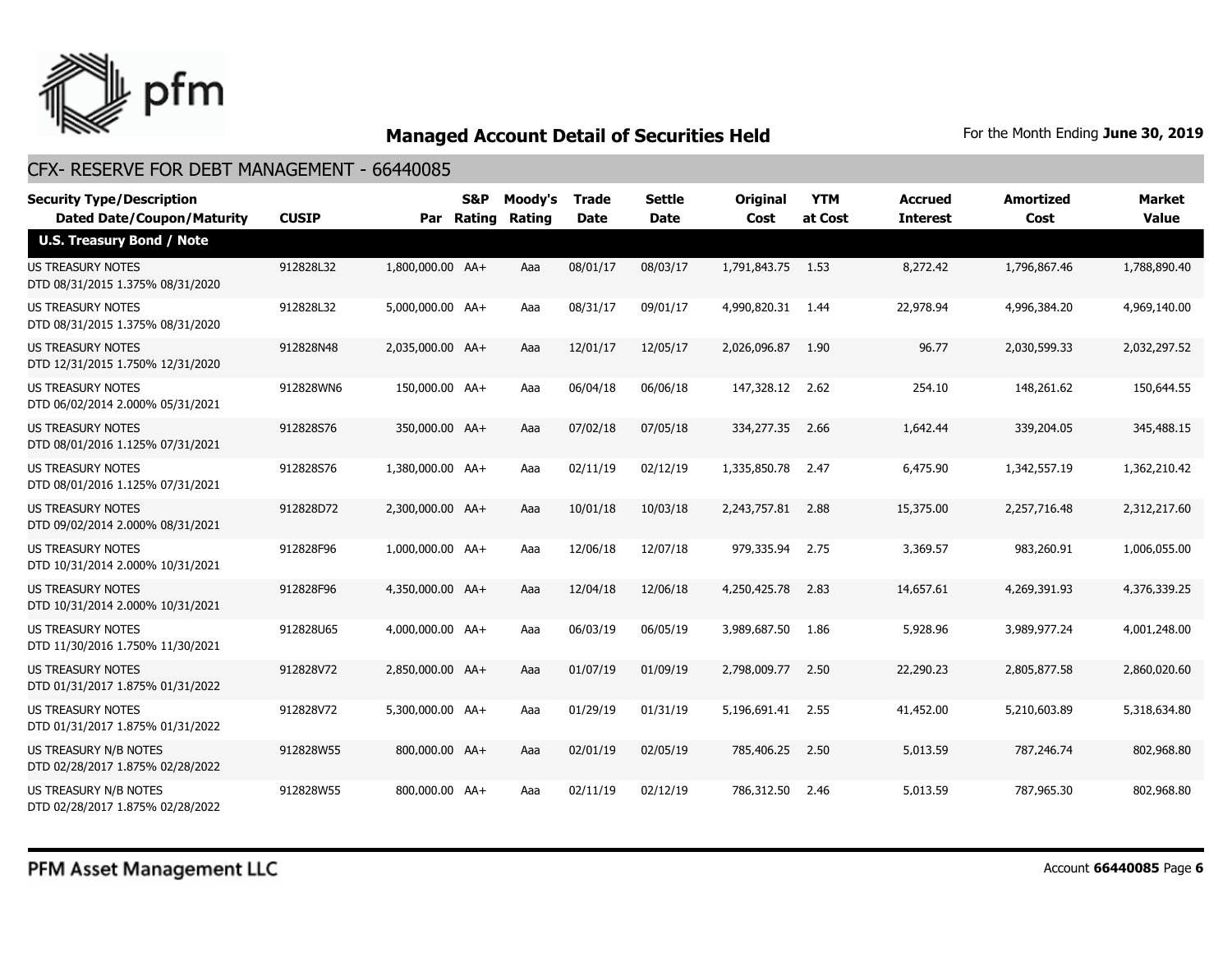

#### CFX- RESERVE FOR DEBT MANAGEMENT - 66440085

| <b>Security Type/Description</b><br><b>Dated Date/Coupon/Maturity</b>                  | <b>CUSIP</b> | Par              | <b>S&amp;P</b><br>Rating | Moody's<br>Rating | <b>Trade</b><br><b>Date</b> | <b>Settle</b><br>Date | Original<br>Cost | <b>YTM</b><br>at Cost | <b>Accrued</b><br><b>Interest</b> | <b>Amortized</b><br>Cost | <b>Market</b><br><b>Value</b> |
|----------------------------------------------------------------------------------------|--------------|------------------|--------------------------|-------------------|-----------------------------|-----------------------|------------------|-----------------------|-----------------------------------|--------------------------|-------------------------------|
| <b>U.S. Treasury Bond / Note</b>                                                       |              |                  |                          |                   |                             |                       |                  |                       |                                   |                          |                               |
| <b>US TREASURY NOTES</b><br>DTD 03/31/2015 1.750% 03/31/2022                           | 912828J76    | 5,250,000.00 AA+ |                          | Aaa               | 03/01/19                    | 03/05/19              | 5,129,208.98     | 2.53                  | 23,094.26                         | 5,141,530.80             | 5,253,281.25                  |
| US TREASURY NOTES<br>DTD 05/31/2017 1.750% 05/31/2022                                  | 912828XR6    | 2,900,000.00 AA+ |                          | Aaa               | 05/01/19                    | 05/03/19              | 2,859,105.47     | 2.23                  | 4,298.50                          | 2,861,207.34             | 2,901,925.60                  |
| US TREASURY N/B NOTES<br>DTD 06/30/2015 2.125% 06/30/2022                              | 912828XG0    | 4,300,000.00 AA+ |                          | Aaa               | 06/03/19                    | 06/05/19              | 4,335,609.38     | 1.85                  | 248.30                            | 4,334,823.59             | 4,350,727.10                  |
| <b>Security Type Sub-Total</b>                                                         |              | 44,565,000.00    |                          |                   |                             |                       | 43,979,767.97    | 2.24                  | 180,462.18                        | 44,083,475.65            | 44,635,057.84                 |
| <b>Supra-National Agency Bond / Note</b>                                               |              |                  |                          |                   |                             |                       |                  |                       |                                   |                          |                               |
| INTER-AMERICAN DEVELOPMENT BANK<br>DTD 11/08/2013 2.125% 11/09/2020                    | 4581X0CD8    | 1,670,000.00 AAA |                          | Aaa               | 10/02/17                    | 10/10/17              | 1,685,479.40     | 1.81                  | 5,125.97                          | 1,676,920.20             | 1,674,141.60                  |
| ASIAN DEVELOPMENT BANK NOTE<br>DTD 01/19/2018 2.250% 01/20/2021                        | 045167EF6    | 930,000.00 AAA   |                          | Aaa               | 01/11/18                    | 01/19/18              | 929,004.90       | 2.29                  | 9,358.13                          | 929,476.86               | 934,108.74                    |
| INTERNATIONAL FINANCE CORPORATION<br>NOTE<br>DTD 01/25/2018 2.250% 01/25/2021          | 45950KCM0    | 1,320,000.00 AAA |                          | Aaa               | 01/18/18                    | 01/25/18              | 1,316,119.20     | 2.35                  | 12,870.00                         | 1,317,939.85             | 1,326,982.80                  |
| INTERNATIONAL FINANCE CORPORATION<br><b>NOTE</b><br>DTD 03/16/2018 2.635% 03/09/2021   | 45950VLO7    | 1,640,000.00 AAA |                          | Aaa               | 03/09/18                    | 03/16/18              | 1,638,770.00     | 2.66                  | 13,444.36                         | 1,639,288,44             | 1,651,589.88                  |
| AFRICAN DEVELOPMENT BANK NOTE<br>DTD 03/22/2018 2.625% 03/22/2021                      | 00828ECZ0    | 715,000.00 AAA   |                          | Aaa               | 03/14/18                    | 03/22/18              | 714,263.55       | 2.66                  | 5,161.41                          | 714,569.62               | 723,748.03                    |
| INTER-AMERICAN DEVELOPMENT BANK<br><b>NOTE</b><br>DTD 04/19/2018 2.625% 04/19/2021     | 4581X0DB1    | 1,330,000.00 AAA |                          | Aaa               | 04/12/18                    | 04/19/18              | 1,327,074.00     | 2.70                  | 6,982.50                          | 1,328,216.99             | 1,347,308.62                  |
| INTL BANK OF RECONSTRUCTION AND DEV<br><b>NOTE</b><br>DTD 07/25/2018 2.750% 07/23/2021 | 459058GH0    | 2,340,000.00 AAA |                          | Aaa               | 07/18/18                    | 07/25/18              | 2,334,524.40     | 2.83                  | 28,242.50                         | 2,336,180.84             | 2,383,247.88                  |
| <b>Security Type Sub-Total</b>                                                         |              | 9,945,000.00     |                          |                   |                             |                       | 9,945,235.45     | 2.49                  | 81,184.87                         | 9,942,592.80             | 10,041,127.55                 |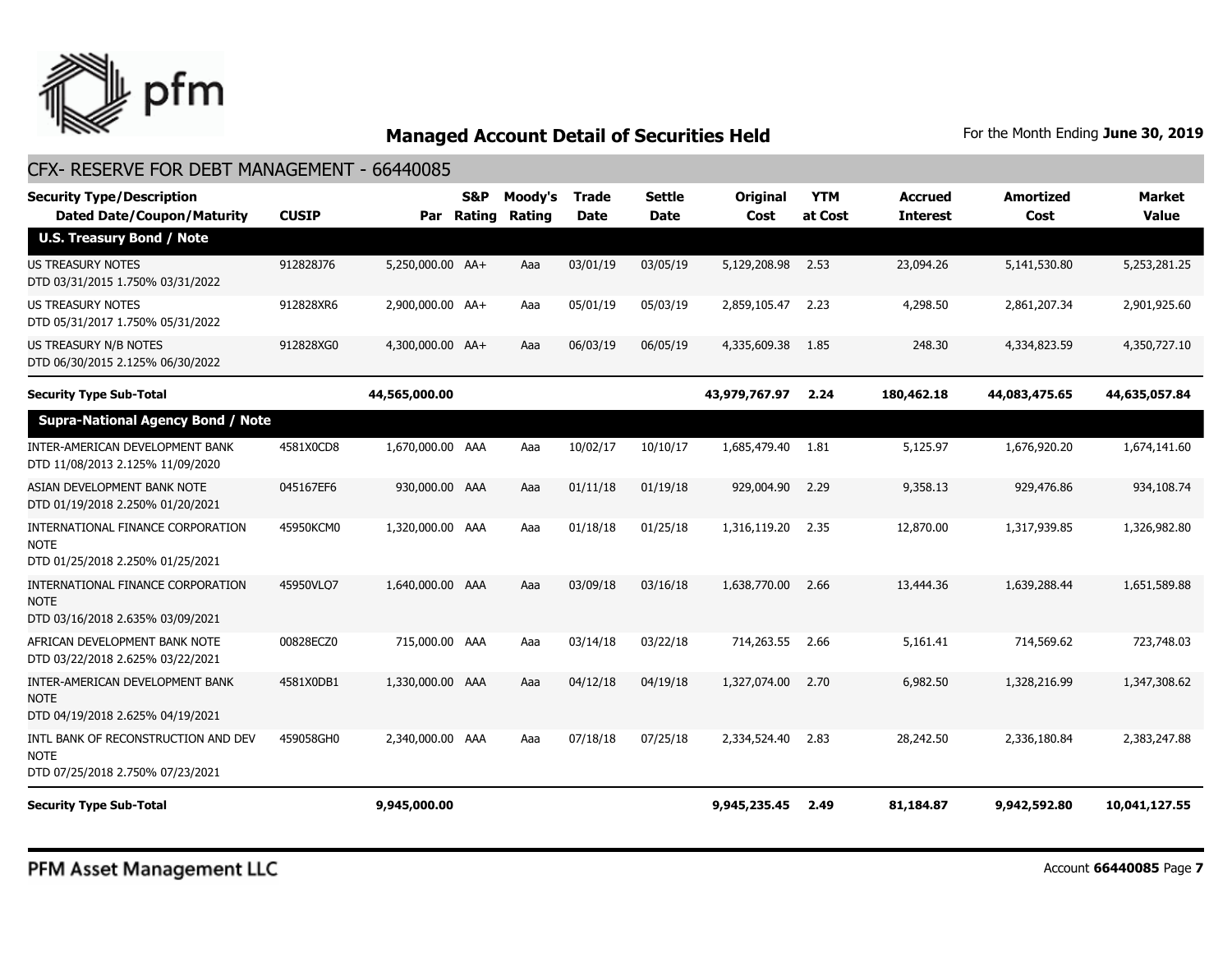

## CFX- RESERVE FOR DEBT MANAGEMENT - 66440085

| <b>Security Type/Description</b><br><b>Dated Date/Coupon/Maturity</b> | <b>CUSIP</b> |                  | <b>S&amp;P</b><br>Par Rating | Moody's<br><b>Rating</b> | <b>Trade</b><br><b>Date</b> | <b>Settle</b><br><b>Date</b> | <b>Original</b><br>Cost | <b>YTM</b><br>at Cost | <b>Accrued</b><br><b>Interest</b> | <b>Amortized</b><br>Cost | <b>Market</b><br><b>Value</b> |
|-----------------------------------------------------------------------|--------------|------------------|------------------------------|--------------------------|-----------------------------|------------------------------|-------------------------|-----------------------|-----------------------------------|--------------------------|-------------------------------|
| <b>Federal Agency Mortgage-Backed Security</b>                        |              |                  |                              |                          |                             |                              |                         |                       |                                   |                          |                               |
| FNMA POOL #AO2358<br>DTD 04/01/2012 3.000% 05/01/2022                 | 3138LSTQ3    | 155,915.49 AA+   |                              | Aaa                      | 08/21/12                    | 08/24/12                     | 164,271.59              | 1.85                  | 389.79                            | 158,428.20               | 159,036.32                    |
| FNMA POOL #AB2252<br>DTD 01/01/2011 3.500% 02/25/2026                 | 31416XQE3    | 574,218.76 AA+   |                              | Aaa                      | 04/03/18                    | 04/06/18                     | 585,703.12 2.75         |                       | 1,674.80                          | 584,266.73               | 598,072.66                    |
| <b>FANNIE MAE POOL</b><br>DTD 06/01/2012 3.500% 08/25/2026            | 3138EJJA7    | 584,797.09 AA+   |                              | Aaa                      | 04/13/18                    | 04/17/18                     | 595,396.54              | 2.83                  | 1,705.66                          | 594,265.36               | 608,694.99                    |
| FNMA POOL #AJ3174<br>DTD 09/01/2011 3.500% 10/01/2026                 | 3138AUQ42    | 277,700.79 AA+   |                              | Aaa                      | 02/05/16                    | 02/17/16                     | 295,057.07              | 2.27                  | 809.96                            | 291,234.76               | 288,689.61                    |
| FNMA POOL #AL2579<br>DTD 10/01/2012 4.000% 12/01/2026                 | 3138EJ2M9    | 308,258.52 AA+   |                              | Aaa                      | 10/11/12                    | 10/16/12                     | 330,799.90              | 2.89                  | 1,027.53                          | 321,210.16               | 321,237.91                    |
| FNMA POOL #AQ8882<br>DTD 07/01/2012 2.500% 08/01/2027                 | 3138MQ205    | 1,000,277.20 AA+ |                              | Aaa                      | 11/20/12                    | 12/18/12                     | 1,044,742.66            | 1.13                  | 2,083.91                          | 1,026,509.22             | 1,009,206.03                  |
| GNMA POOL #AA7986<br>DTD 08/01/2012 3.500% 08/20/2027                 | 36178F2T2    | 458,872.99 AA+   |                              | Aaa                      | 10/10/12                    | 10/16/12                     | 496,443.20              | 2.34                  | 1,338.38                          | 481,911.93               | 471,736.83                    |
| FHLMC POOL #J20932<br>DTD 10/01/2012 2.500% 11/01/2027                | 31306YA92    | 788,400.50 AA+   |                              | Aaa                      | 11/20/12                    | 12/18/12                     | 821,445.56              | 1.43                  | 1,642.50                          | 808,825.81               | 795,880.62                    |
| <b>FN AL8774</b><br>DTD 06/01/2016 3.000% 03/25/2029                  | 3138ETXC5    | 768,593.09 AA+   |                              | Aaa                      | 02/05/19                    | 02/19/19                     | 770,754.76              | 2.86                  | 1,921.48                          | 770,703.70               | 786,591.68                    |
| FG G16640<br>DTD 10/01/2018 3.000% 02/15/2032                         | 3128MFS58    | 817,243.97 AA+   |                              | Aaa                      | 02/05/19                    | 02/06/19                     | 820,308.64              | 2.89                  | 2,043.11                          | 820,135.08               | 836,844.28                    |
| FHLMC POOL #G16545<br>DTD 06/01/2018 3.500% 09/15/2032                | 3128MFP69    | 642,106.29 AA+   |                              | Aaa                      | 07/06/18                    | 07/11/18                     | 651,135.91              | 3.17                  | 1,872.81                          | 650,143.65               | 664,667.50                    |
| FHLMC POOL #G04691<br>DTD 09/01/2008 5.000% 06/01/2038                | 3128M6RL4    | 218,448.72 AA+   |                              | Aaa                      | 02/16/11                    | 03/10/11                     | 226,700.26              | 4.64                  | 910.20                            | 226,526.92               | 237,310.50                    |
| FNMA POOL #995862<br>DTD 06/01/2009 5.000% 07/01/2039                 | 31416CJF4    | 192,704.07 AA+   |                              | Aaa                      | 02/16/11                    | 03/10/11                     | 200,284.28              | 4.62                  | 802.93                            | 200,002.59               | 209,161.91                    |
| <b>Security Type Sub-Total</b>                                        |              | 6,787,537.48     |                              |                          |                             |                              | 7,003,043.49            | 2.50                  | 18,223.06                         | 6,934,164.11             | 6,987,130.84                  |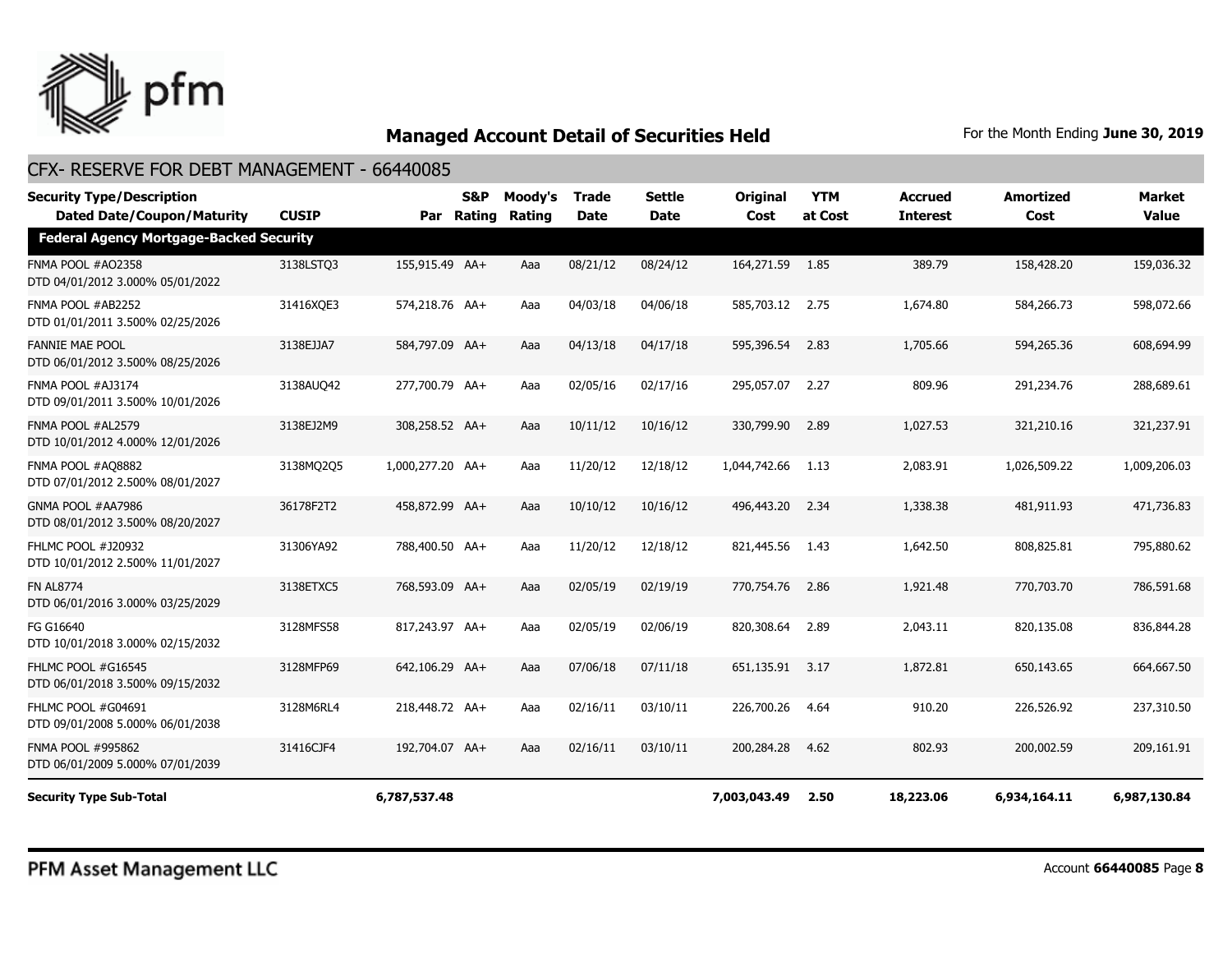

| <b>Security Type/Description</b><br><b>Dated Date/Coupon/Maturity</b> | <b>CUSIP</b> |                  | S&P<br>Par Rating | Moody's<br><b>Rating</b> | <b>Trade</b><br><b>Date</b> | <b>Settle</b><br>Date | <b>Original</b><br>Cost | <b>YTM</b><br>at Cost | <b>Accrued</b><br><b>Interest</b> | <b>Amortized</b><br>Cost | <b>Market</b><br><b>Value</b> |
|-----------------------------------------------------------------------|--------------|------------------|-------------------|--------------------------|-----------------------------|-----------------------|-------------------------|-----------------------|-----------------------------------|--------------------------|-------------------------------|
| <b>Federal Agency Collateralized Mortgage Obligation</b>              |              |                  |                   |                          |                             |                       |                         |                       |                                   |                          |                               |
| FNA 2018-M5 A2<br>DTD 04/01/2018 3.560% 09/25/2021                    | 3136B1XP4    | 831,791.42 AA+   |                   | Aaa                      | 04/11/18                    | 04/30/18              | 848,336.59              | 2.27                  | 2,467.65                          | 842,541.80               | 848,135.54                    |
| FHMS K019 A2<br>DTD 08/01/2012 2.272% 03/25/2022                      | 3137ASNJ9    | 865,000.00 AA+   |                   | Aaa                      | 03/08/19                    | 03/13/19              | 853,579.30              | 3.03                  | 1,637.73                          | 854,422.97               | 868,821.14                    |
| FHLMC MULTIFAMILY STRUCTURED P<br>DTD 11/01/2015 2.716% 06/25/2022    | 3137BLUR7    | 780,000.00 AA+   |                   | Aaa                      | 03/07/19                    | 03/12/19              | 778,689.84              | 2.71                  | 1,765.40                          | 778,689.84               | 791,498.37                    |
| FHLMC MULTIFAMILY STRUCTURED P<br>DTD 11/01/2015 2.716% 06/25/2022    | 3137BLUR7    | 855,000.00 AA+   |                   | Aaa                      | 03/08/19                    | 03/13/19              | 854,165.04              | 2.67                  | 1,935.15                          | 854,165.04               | 867,603.98                    |
| FHLMC SERIES K032 A1<br>DTD 09/01/2013 3.016% 02/01/2023              | 3137B4GX8    | 436,911.28 AA+   |                   | Aaa                      | 06/13/18                    | 06/18/18              | 437,952.37              | 2.88                  | 1,098.10                          | 437,474.48               | 443,896.66                    |
| FHLMC MULTIFAMILY STRUCTURED P<br>DTD 11/01/2013 2.669% 02/25/2023    | 3137B5JL8    | 451,644.63 AA+   |                   | Aaa                      | 06/13/18                    | 06/18/18              | 449,333,49              | 2.81                  | 1,004.53                          | 449,640,72               | 455,677.14                    |
| FHMS KP05 A<br>DTD 12/01/2018 3.203% 07/01/2023                       | 3137FKK39    | 712,340.61 AA+   |                   | Aaa                      | 12/07/18                    | 12/17/18              | 712,338.46              | 3.11                  | 1,901.36                          | 712,338.47               | 724,335.43                    |
| FHMS K039 A1<br>DTD 09/01/2014 2.683% 12/25/2023                      | 3137BDCV6    | 708,260.93 AA+   |                   | Aaa                      | 07/02/18                    | 07/06/18              | 702,561.63              | 2.91                  | 1,583.55                          | 703,312.93               | 716,161.58                    |
| <b>Security Type Sub-Total</b>                                        |              | 5,640,948.87     |                   |                          |                             |                       | 5,636,956.72            | 2.78                  | 13,393.47                         | 5,632,586.25             | 5,716,129.84                  |
| <b>Federal Agency Bond / Note</b>                                     |              |                  |                   |                          |                             |                       |                         |                       |                                   |                          |                               |
| <b>FANNIE MAE NOTES</b><br>DTD 01/11/2019 2.625% 01/11/2022           | 3135G0U92    | 1,700,000.00 AA+ |                   | Aaa                      | 01/09/19                    | 01/11/19              | 1,698,776.00            | 2.65                  | 21,072.92                         | 1,698,962.39             | 1,735,303.90                  |
| <b>FANNIE MAE NOTES</b><br>DTD 01/11/2019 2.625% 01/11/2022           | 3135G0U92    | 1,700,000.00 AA+ |                   | Aaa                      | 01/29/19                    | 01/31/19              | 1,700,442.00            | 2.62                  | 21,072.92                         | 1,700,392.89             | 1,735,303.90                  |
| <b>Security Type Sub-Total</b>                                        |              | 3,400,000.00     |                   |                          |                             |                       | 3,399,218.00            | 2.63                  | 42,145.84                         | 3,399,355.28             | 3,470,607.80                  |
| <b>Corporate Note</b>                                                 |              |                  |                   |                          |                             |                       |                         |                       |                                   |                          |                               |
| CANADIAN IMPERIAL BANK CORP NOTES<br>DTD 09/06/2016 1.600% 09/06/2019 | 13607RAB6    | 1,660,000,00 A+  |                   | Aa2                      | 08/29/16                    | 09/06/16              | 1,659,701.20            | 1.61                  | 8,484.44                          | 1,659,981.66             | 1,657,488.42                  |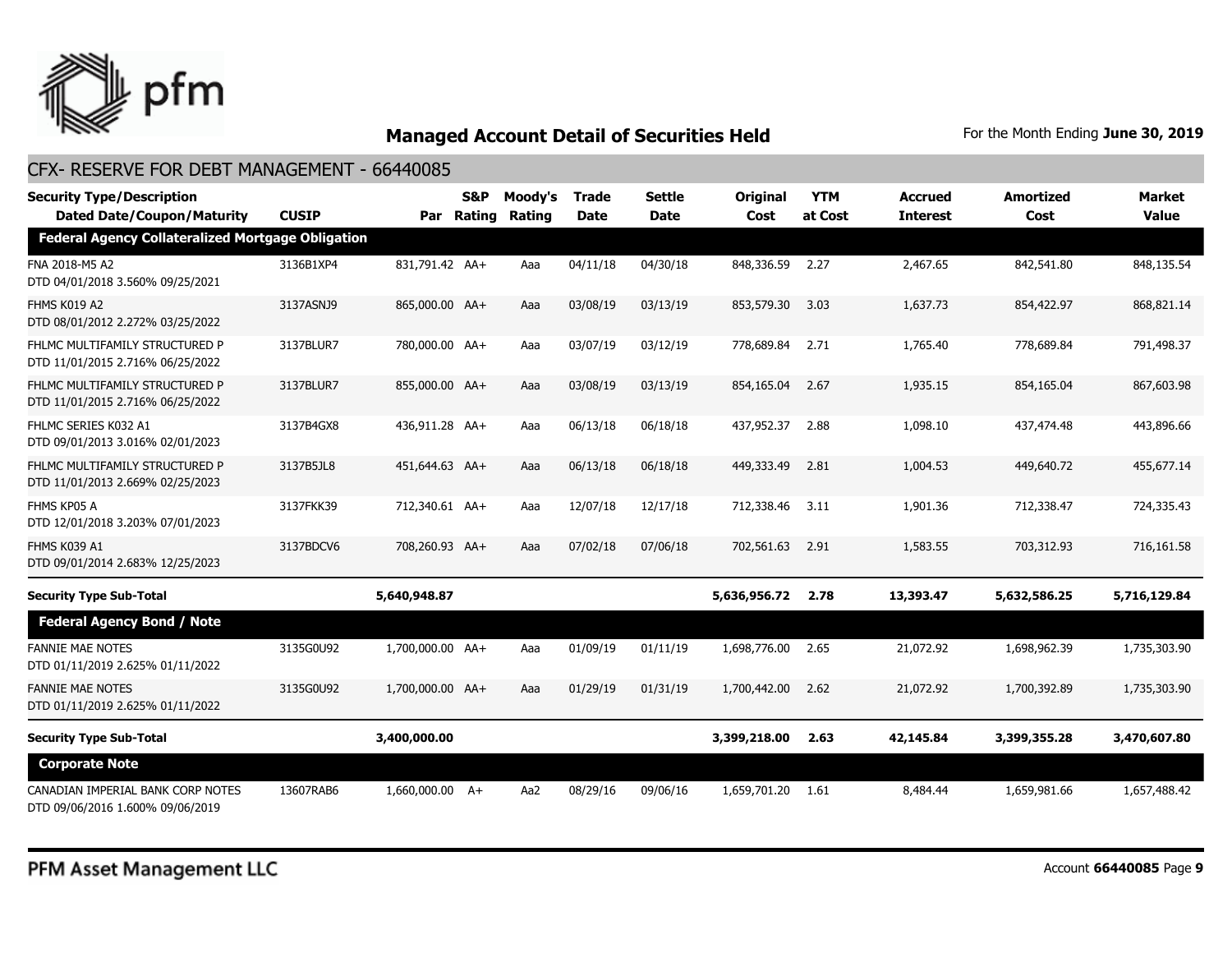

| <b>Security Type/Description</b><br><b>Dated Date/Coupon/Maturity</b>                 | <b>CUSIP</b> |                 | S&P<br>Par Rating | Moody's<br>Rating | <b>Trade</b><br>Date | <b>Settle</b><br><b>Date</b> | Original<br>Cost | <b>YTM</b><br>at Cost | <b>Accrued</b><br><b>Interest</b> | <b>Amortized</b><br>Cost | <b>Market</b><br><b>Value</b> |
|---------------------------------------------------------------------------------------|--------------|-----------------|-------------------|-------------------|----------------------|------------------------------|------------------|-----------------------|-----------------------------------|--------------------------|-------------------------------|
| <b>Corporate Note</b>                                                                 |              |                 |                   |                   |                      |                              |                  |                       |                                   |                          |                               |
| AMERICAN EXPRESS CREDIT (CALLABLE)<br><b>CORP</b><br>DTD 10/31/2016 1.700% 10/30/2019 | 0258M0EC9    | 540,000.00 A-   |                   | A2                | 01/31/17             | 02/03/17                     | 535,896.00       | 1.99                  | 1,555.50                          | 539,494.87               | 538,715.88                    |
| CITIGROUP INC (CALLABLE) CORP NOTE<br>DTD 01/10/2017 2.450% 01/10/2020                | 172967LF6    | 760,000.00 BBB+ |                   | A <sub>3</sub>    | 10/16/17             | 10/18/17                     | 765,244.00       | 2.13                  | 8,844.50                          | 761,101.58               | 760,132.24                    |
| BP CAPITAL MARKETS PLC BONDS<br>DTD 02/13/2015 2.315% 02/13/2020                      | 05565QCX4    | 500,000.00 A-   |                   | A1                | 02/08/17             | 02/14/17                     | 504,035.00       | 2.04                  | 4,437.08                          | 500,849.74               | 499,875.00                    |
| BP CAPITAL MARKETS PLC BONDS<br>DTD 02/13/2015 2.315% 02/13/2020                      | 05565QCX4    | 1,200,000.00 A- |                   | A1                | 02/08/17             | 02/13/17                     | 1,210,524.00     | 2.01                  | 10,649.00                         | 1,202,213.59             | 1,199,700.00                  |
| AMERICAN EXPRESS CREDIT (CALLABLE)<br><b>NOTE</b><br>DTD 03/03/2017 2.200% 03/03/2020 | 0258M0EE5    | 1,035,000.00    | $A-$              | A2                | 02/28/17             | 03/03/17                     | 1,033,923.60     | 2.24                  | 7,463.50                          | 1,034,752.76             | 1,033,915.32                  |
| WALT DISNEY COMPANY CORP NOTES<br>DTD 03/06/2017 1.950% 03/04/2020                    | 25468PDP8    | 800,000.00      | A                 | A2                | 05/03/17             | 05/08/17                     | 804,184.00       | 1.76                  | 5,070.00                          | 801,020.63               | 797,893.60                    |
| <b>HSBC USA INC NOTES</b><br>DTD 03/05/2015 2.350% 03/05/2020                         | 40428HPR7    | 900,000.00      | A                 | A2                | 08/14/18             | 08/16/18                     | 890,181.00       | 3.07                  | 6,815.00                          | 895,665.71               | 900,036.00                    |
| <b>BANK OF AMERICA NOTES</b><br>DTD 04/21/2015 2.250% 04/21/2020                      | 06051GFN4    | 50,000.00 A-    |                   | A <sub>2</sub>    | 06/21/17             | 06/26/17                     | 50,023.50        | 2.23                  | 218.75                            | 50,007.07                | 49,991.65                     |
| <b>BANK OF AMERICA NOTES</b><br>DTD 04/21/2015 2.250% 04/21/2020                      | 06051GFN4    | 850,000.00 A-   |                   | A <sub>2</sub>    | 08/01/17             | 08/03/17                     | 853,918.50       | 2.07                  | 3,718.75                          | 851,187.69               | 849,858.05                    |
| UNILEVER CAPITAL CORP BONDS<br>DTD 05/05/2017 1.800% 05/05/2020                       | 904764AV9    | 350,000.00 A+   |                   | A1                | 05/02/17             | 05/05/17                     | 348,883.50       | 1.91                  | 980.00                            | 349,679.45               | 348,682.95                    |
| APPLE INC BONDS<br>DTD 05/11/2017 1.800% 05/11/2020                                   | 037833CS7    | 520,000.00 AA+  |                   | Aa1               | 05/04/17             | 05/11/17                     | 519,469.60       | 1.84                  | 1,300.00                          | 519,844.85               | 518,734.84                    |
| <b>INTEL CORP NOTES</b><br>DTD 05/11/2017 1.850% 05/11/2020                           | 458140AZ3    | 750,000.00 A+   |                   | A1                | 05/08/17             | 05/11/17                     | 749,715.00       | 1.86                  | 1,927.08                          | 749,916.61               | 747,305.25                    |
| <b>GENERAL DYNAMICS CORP</b><br>DTD 05/11/2018 2.875% 05/11/2020                      | 369550BA5    | 960,000.00 A+   |                   | A <sub>2</sub>    | 05/08/18             | 05/11/18                     | 956,601.60       | 3.06                  | 3,833.33                          | 958,512.78               | 964,760.64                    |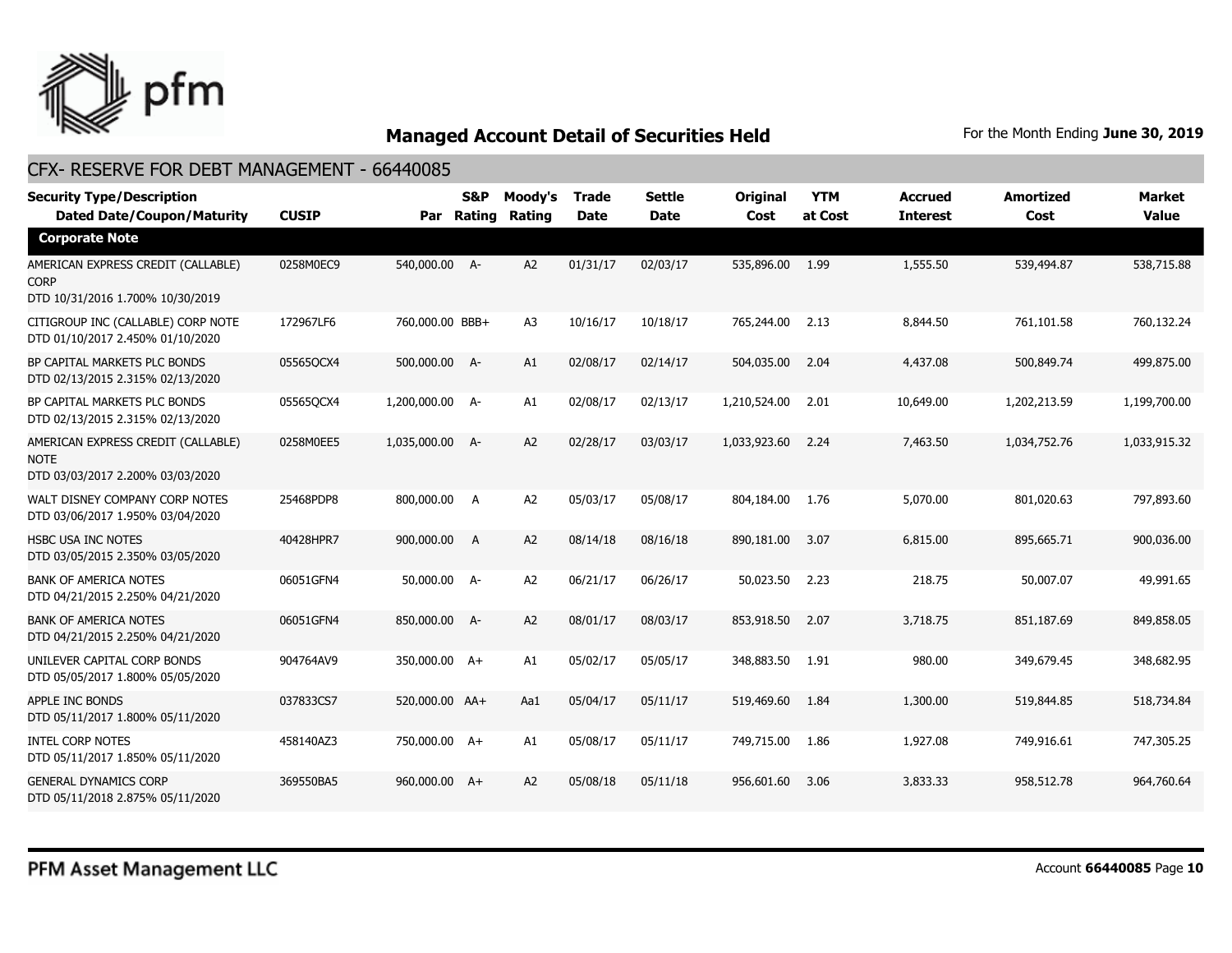

| <b>Security Type/Description</b><br><b>Dated Date/Coupon/Maturity</b>                           | <b>CUSIP</b> |                | S&P<br>Par Rating | Moody's<br>Rating | <b>Trade</b><br><b>Date</b> | <b>Settle</b><br><b>Date</b> | <b>Original</b><br>Cost | <b>YTM</b><br>at Cost | <b>Accrued</b><br><b>Interest</b> | <b>Amortized</b><br>Cost | Market<br><b>Value</b> |
|-------------------------------------------------------------------------------------------------|--------------|----------------|-------------------|-------------------|-----------------------------|------------------------------|-------------------------|-----------------------|-----------------------------------|--------------------------|------------------------|
| <b>Corporate Note</b>                                                                           |              |                |                   |                   |                             |                              |                         |                       |                                   |                          |                        |
| <b>HERSHEY COMPANY</b><br>DTD 05/10/2018 2.900% 05/15/2020                                      | 427866AY4    | 785,000.00 A   |                   | A1                | 05/03/18                    | 05/10/18                     | 784,481.90              | 2.93                  | 2,908.86                          | 784,771.07               | 789,014.49             |
| WALT DISNEY COMPANY CORP NOTES<br>DTD 06/06/2017 1.800% 06/05/2020                              | 25468PDU7    | 400,000.00     | <b>A</b>          | A <sub>2</sub>    | 06/01/17                    | 06/06/17                     | 399,536.00              | 1.84                  | 520.00                            | 399,853.66               | 398,472.00             |
| JOHN DEERE CAPITAL CORP NOTES<br>DTD 06/22/2017 1.950% 06/22/2020                               | 24422ETS8    | 200,000.00 A   |                   | A <sub>2</sub>    | 06/19/17                    | 06/22/17                     | 199,878.00              | 1.97                  | 97.50                             | 199,959.56               | 199,486.80             |
| TOTAL CAPITAL SA CORP NOTES<br>DTD 06/24/2010 4.450% 06/24/2020                                 | 89152UAD4    | 495,000.00 A+  |                   | Aa3               | 04/05/17                    | 04/10/17                     | 531,392.40              | 2.07                  | 428.31                            | 506,391.08               | 505,677.15             |
| TOTAL CAPITAL SA CORP NOTES<br>DTD 06/24/2010 4.450% 06/24/2020                                 | 89152UAD4    | 750,000.00 A+  |                   | Aa3               | 04/06/17                    | 04/11/17                     | 805,867.50              | 2.03                  | 648.96                            | 767,495.33               | 766,177.50             |
| <b>BRANCH BANKING &amp; TRUST (CALLABLE)</b><br><b>CORP</b><br>DTD 06/29/2015 2.625% 06/29/2020 | 05531FAU7    | 600,000.00 A-  |                   | A <sub>2</sub>    | 06/22/17                    | 06/27/17                     | 610,752.00              | 2.01                  | 87.50                             | 603,423.04               | 601,236.00             |
| <b>BRANCH BANKING &amp; TRUST (CALLABLE)</b><br><b>CORP</b><br>DTD 06/29/2015 2.625% 06/29/2020 | 05531FAU7    | 668,000.00 A-  |                   | A2                | 03/17/17                    | 03/22/17                     | 674,152.28              | 2.33                  | 97.42                             | 669,814.32               | 669,376.08             |
| STATE STREET CORP NOTES<br>DTD 08/18/2015 2.550% 08/18/2020                                     | 857477AS2    | 600,000.00     | $\overline{A}$    | A1                | 06/08/17                    | 06/13/17                     | 611,244.00              | 1.94                  | 5,652.50                          | 604,077.49               | 602,666.40             |
| STATE STREET CORP NOTES<br>DTD 08/18/2015 2.550% 08/18/2020                                     | 857477AS2    | 800,000.00 A   |                   | A1                | 06/08/17                    | 06/13/17                     | 814,800.00              | 1.95                  | 7,536.67                          | 805,367.50               | 803,555.20             |
| CATERPILLAR FINL SERVICE NOTE<br>DTD 09/07/2017 1.850% 09/04/2020                               | 14913Q2A6    | 1,245,000.00 A |                   | A3                | 09/05/17                    | 09/07/17                     | 1,243,954.20            | 1.88                  | 7,485.56                          | 1,244,582.10             | 1,240,615.11           |
| TORONTO DOMINION BANK CORP NOTES<br>DTD 09/12/2017 1.850% 09/11/2020                            | 891140BT4    | 275,000.00 AA- |                   | Aa1               | 09/07/17                    | 09/12/17                     | 274,689.25              | 1.89                  | 1,554.51                          | 274,874.09               | 274,195.35             |
| ROYAL BANK OF CANADA CORP NOTE<br>DTD 10/26/2017 2.150% 10/26/2020                              | 78013GKN4    | 410,000.00 AA- |                   | Aa2               | 10/18/17                    | 10/26/17                     | 409,762.20              | 2.17                  | 1,591.60                          | 409,893.56               | 410,021.73             |
| PACCAR FINANCIAL CORP NOTES<br>DTD 11/13/2017 2.050% 11/13/2020                                 | 69371RN85    | 460,000.00 A+  |                   | A1                | 11/06/17                    | 11/13/17                     | 459,958.60              | 2.05                  | 1,257.33                          | 459,980.83               | 459,649.02             |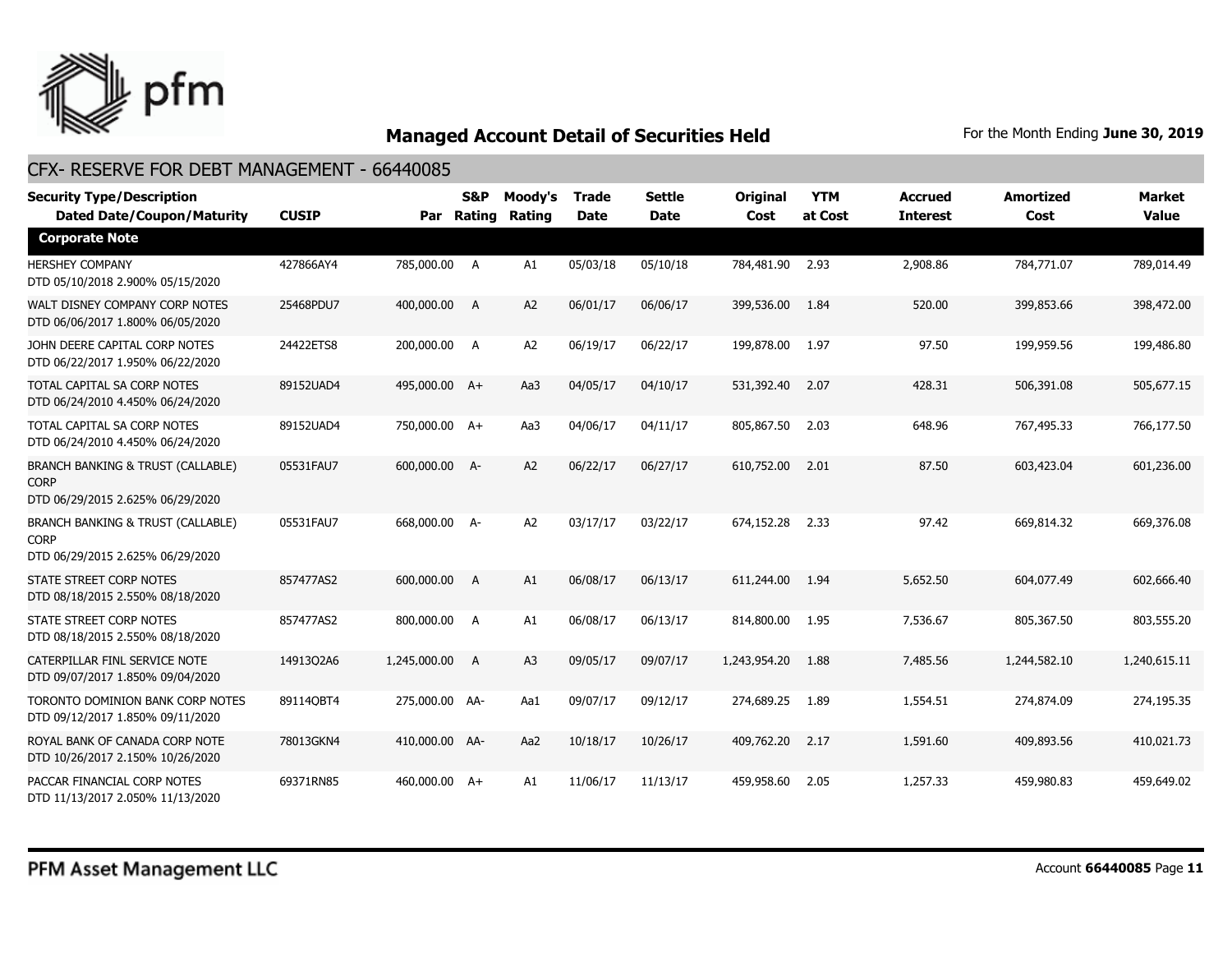

#### CFX- RESERVE FOR DEBT MANAGEMENT - 66440085

| <b>Security Type/Description</b><br><b>Dated Date/Coupon/Maturity</b>       | <b>CUSIP</b> |                  | <b>S&amp;P</b><br>Par Rating | Moody's<br>Rating | <b>Trade</b><br>Date | <b>Settle</b><br><b>Date</b> | <b>Original</b><br>Cost | <b>YTM</b><br>at Cost | <b>Accrued</b><br><b>Interest</b> | <b>Amortized</b><br>Cost | <b>Market</b><br><b>Value</b> |
|-----------------------------------------------------------------------------|--------------|------------------|------------------------------|-------------------|----------------------|------------------------------|-------------------------|-----------------------|-----------------------------------|--------------------------|-------------------------------|
| <b>Corporate Note</b>                                                       |              |                  |                              |                   |                      |                              |                         |                       |                                   |                          |                               |
| VISA INC (CALLABLE) CORP NOTES<br>DTD 12/14/2015 2.200% 12/14/2020          | 92826CAB8    | 410,000.00 AA-   |                              | Aa3               | 08/25/17             | 08/30/17                     | 414,510.00              | - 1.85                | 425.94                            | 411,962.78               | 410,643.29                    |
| WAL-MART STORES INC CORP NOTE<br>DTD 10/20/2017 1.900% 12/15/2020           | 931142EA7    | 670,000.00 AA    |                              | Aa2               | 10/11/17             | 10/20/17                     | 669,028.50              | 1.95                  | 565.78                            | 669,541.10               | 668,796.68                    |
| JOHN DEERE CAPITAL CORP NOTES<br>DTD 01/08/2018 2.350% 01/08/2021           | 24422ETZ2    | 295,000.00       | $\overline{A}$               | A2                | 01/03/18             | 01/08/18                     | 294,846.60              | 2.37                  | 3,331.45                          | 294,920.96               | 295,880.58                    |
| IBM CREDIT CORP NOTE<br>DTD 09/08/2017 1.800% 01/20/2021                    | 44932HAB9    | 1,500,000.00 A   |                              | A1                | 09/06/18             | 09/10/18                     | 1,459,140.00            | 3.00                  | 12,075.00                         | 1,472,825.45             | 1,490,626.50                  |
| <b>WESTPAC BANKING CORP NOTE</b><br>DTD 01/25/2018 2.650% 01/25/2021        | 961214DU4    | 1,130,000.00 AA- |                              | Aa3               | 01/17/18             | 01/25/18                     | 1,129,220.30            | 2.67                  | 12,976.17                         | 1,129,585.18             | 1,136,044.37                  |
| AMERICAN HONDA FINANCE<br>DTD 02/15/2018 2.650% 02/12/2021                  | 02665WCD1    | 945,000.00 A     |                              | A2                | 02/12/18             | 02/15/18                     | 943,677.00              | 2.70                  | 9,669.19                          | 944,272.64               | 950,777.73                    |
| AMERICAN EXPRESS CO CORP NOTES<br>DTD 02/22/2019 3.000% 02/22/2021          | 025816CB3    | 600,000.00 BBB+  |                              | A <sub>3</sub>    | 02/19/19             | 02/22/19                     | 599,400.00              | 3.05                  | 6,450.00                          | 599,505.07               | 606,570.60                    |
| PACCAR FINANCIAL CORP NOTES<br>DTD 02/27/2018 2.800% 03/01/2021             | 69371RN93    | 605,000.00 A+    |                              | A1                | 02/22/18             | 02/27/18                     | 604,703.55              | 2.82                  | 5,646.67                          | 604,832.19               | 610,553.90                    |
| <b>WELLS FARGO CORP NOTES</b><br>DTD 03/04/2016 2.500% 03/04/2021           | 949746RS2    | 400,000.00 A-    |                              | A2                | 08/23/18             | 08/27/18                     | 393,176.00              | 3.21                  | 3,250.00                          | 395,405.90               | 400,872.40                    |
| <b>WELLS FARGO CORP NOTES</b><br>DTD 03/04/2016 2.500% 03/04/2021           | 949746RS2    | 1,300,000.00 A-  |                              | A <sub>2</sub>    | 08/22/18             | 08/24/18                     | 1,277,848.00            | 3.21                  | 10,562.50                         | 1,285,135.40             | 1,302,835.30                  |
| JOHN DEERE CAPITAL CORP NOTES<br>DTD 03/13/2018 2.875% 03/12/2021           | 24422EUD9    | 200,000.00       | A                            | A <sub>2</sub>    | 03/08/18             | 03/13/18                     | 199,864.00              | 2.90                  | 1,740.97                          | 199,921.52               | 202,352.20                    |
| NATIONAL RURAL UTIL COOP NOTE<br>DTD 02/26/2018 2.900% 03/15/2021           | 63743HER9    | 375,000.00 A     |                              | A2                | 02/21/18             | 02/26/18                     | 374,583.75              | 2.94                  | 3,202.08                          | 374,760.88               | 379,440.00                    |
| UNILEVER CAPITAL CORP NOTES<br>DTD 03/22/2018 2.750% 03/22/2021             | 904764AZ0    | 1,520,000.00 A+  |                              | A1                | 03/19/18             | 03/22/18                     | 1,512,232.80            | 2.93                  | 11,495.00                         | 1,515,453.57             | 1,535,428.00                  |
| UNITED PARCEL SERVICE CORPORATE<br>BOND<br>DTD 11/14/2017 2.050% 04/01/2021 | 911312BP0    | 1,330,000.00 A+  |                              | A1                | 11/09/17             | 11/14/17                     | 1,327,898.60            | 2.10                  | 6,816.25                          | 1,328,887.31             | 1,327,797.52                  |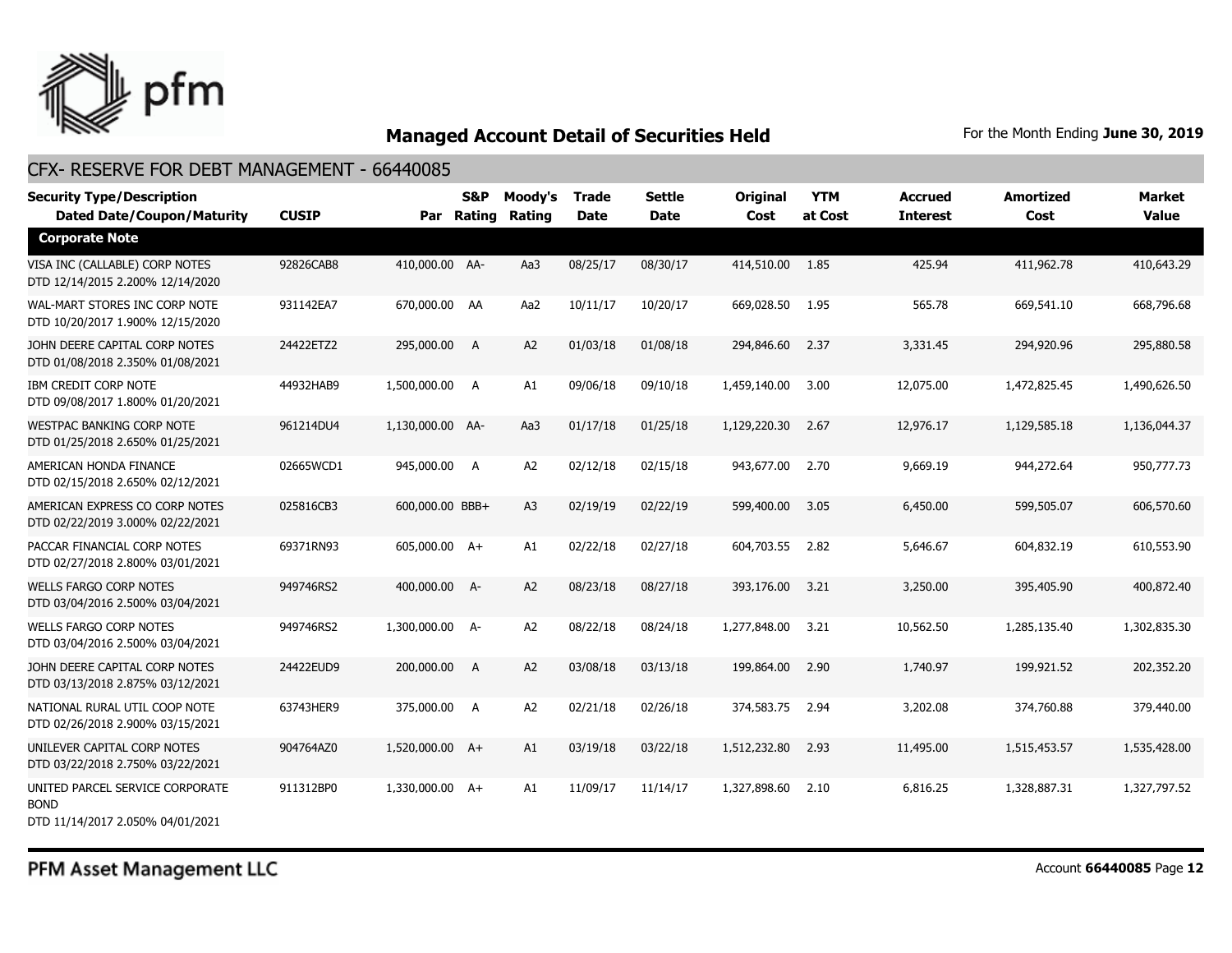

## CFX- RESERVE FOR DEBT MANAGEMENT - 66440085

| <b>Security Type/Description</b><br><b>Dated Date/Coupon/Maturity</b>           | <b>CUSIP</b> |                   | <b>S&amp;P</b><br>Par Rating | Moody's<br>Rating | <b>Trade</b><br><b>Date</b> | <b>Settle</b><br><b>Date</b> | <b>Original</b><br>Cost | <b>YTM</b><br>at Cost | Accrued<br><b>Interest</b> | <b>Amortized</b><br>Cost | Market<br><b>Value</b> |
|---------------------------------------------------------------------------------|--------------|-------------------|------------------------------|-------------------|-----------------------------|------------------------------|-------------------------|-----------------------|----------------------------|--------------------------|------------------------|
| <b>Corporate Note</b>                                                           |              |                   |                              |                   |                             |                              |                         |                       |                            |                          |                        |
| TOYOTA MOTOR CREDIT CORP NOTES<br>DTD 04/13/2018 2.950% 04/13/2021              | 89236TEU5    | 705,000.00 AA-    |                              | Aa3               | 04/10/18                    | 04/13/18                     | 704,718.00              | 2.96                  | 4,506.13                   | 704,829.46               | 714,702.92             |
| PEPSICO INC CORP (CALLABLE) NOTE<br>DTD 10/10/2017 2.000% 04/15/2021            | 713448DX3    | 605,000.00 A+     |                              | A1                | 10/05/17                    | 10/10/17                     | 604,879.00              | 2.01                  | 2,554.44                   | 604,936.94               | 604,834.23             |
| BANK OF NEW YORK MELLON CORP<br>(CALLABLE)<br>DTD 02/19/2016 2.500% 04/15/2021  | 06406FAA1    | 700,000.00 A      |                              | A1                | 02/16/18                    | 02/21/18                     | 690,886.00              | 2.94                  | 3,694.44                   | 694,732.05               | 703,847,20             |
| BANK OF NEW YORK MELLON CORP<br>(CALLABLE)<br>DTD 02/19/2016 2.500% 04/15/2021  | 06406FAA1    | 800,000.00 A      |                              | A1                | 03/01/18                    | 03/05/18                     | 788,448.00              | 2.99                  | 4,222.22                   | 793,238.50               | 804,396.80             |
| MORGAN STANLEY CORP NOTES<br>DTD 04/21/2016 2.500% 04/21/2021                   | 61746BEA0    | 830,000.00 BBB+   |                              | A3                | 02/13/18                    | 02/15/18                     | 816,056.00              | 3.06                  | 4,034.72                   | 821,940.69               | 831,555.42             |
| GOLDMAN SACHS GRP INC CORP NT<br>(CALLABLE)<br>DTD 04/25/2016 2.625% 04/25/2021 | 38141GVU5    | 1,700,000.00 BBB+ |                              | A <sub>3</sub>    | 08/01/18                    | 08/03/18                     | 1,667,598,00            | 3.36                  | 8,181.25                   | 1,678,137.20             | 1,705,780.00           |
| ROYAL BANK OF CANADA CORP NOTES<br>DTD 04/30/2018 3.200% 04/30/2021             | 78013XKG2    | 1,685,000.00 AA-  |                              | Aa2               | 04/24/18                    | 04/30/18                     | 1,683,803.65            | 3.23                  | 9,136.44                   | 1,684,256.75             | 1,714,920.55           |
| LLOYDS BANK PLC<br>DTD 05/08/2018 3.300% 05/07/2021                             | 53944VAP4    | 1,125,000.00 A+   |                              | Aa3               | 05/01/18                    | 05/08/18                     | 1,123,627.50            | 3.34                  | 5,568.75                   | 1,124,136.66             | 1,142,598.38           |
| PACCAR FINANCIAL CORP<br>DTD 05/10/2018 3.100% 05/10/2021                       | 69371RP26    | 410,000.00 A+     |                              | A1                | 05/07/18                    | 05/10/18                     | 409,893,40              | 3.11                  | 1,800.58                   | 409,932.84               | 416,854.79             |
| <b>GLAXOSMITHKLINE CAPITAL</b><br>DTD 05/15/2018 3.125% 05/14/2021              | 377373AE5    | 655,000.00 A+     |                              | A <sub>2</sub>    | 05/10/18                    | 05/15/18                     | 653,238.05              | 3.22                  | 2,672.31                   | 653,881.48               | 666,064.26             |
| <b>CHARLES SCHWAB CORP NOTES</b><br>DTD 05/22/2018 3.250% 05/21/2021            | 808513AW5    | 1,040,000.00      | A                            | A <sub>2</sub>    | 05/17/18                    | 05/22/18                     | 1,039,968.80            | 3.25                  | 3,755.56                   | 1,039,979.52             | 1,060,138.56           |
| HSBC BANK USA NA BANK NOTE<br>DTD 05/25/2016 2.950% 05/25/2021                  | 404280AY5    | 800,000.00        | A                            | A <sub>2</sub>    | 09/07/18                    | 09/11/18                     | 788,992.00              | 3.49                  | 2,360,00                   | 792,182.97               | 807,033.60             |
| SANTANDER UK PLC CORP NOTES<br>DTD 06/01/2018 3.400% 06/01/2021                 | 80283LAT0    | 1,520,000.00      | A                            | Aa3               | 05/23/18                    | 06/01/18                     | 1,517,157,60            | 3.47                  | 4,306.67                   | 1,518,150.95             | 1,545,241.12           |

PFM Asset Management LLC

Account **66440085** Page **13**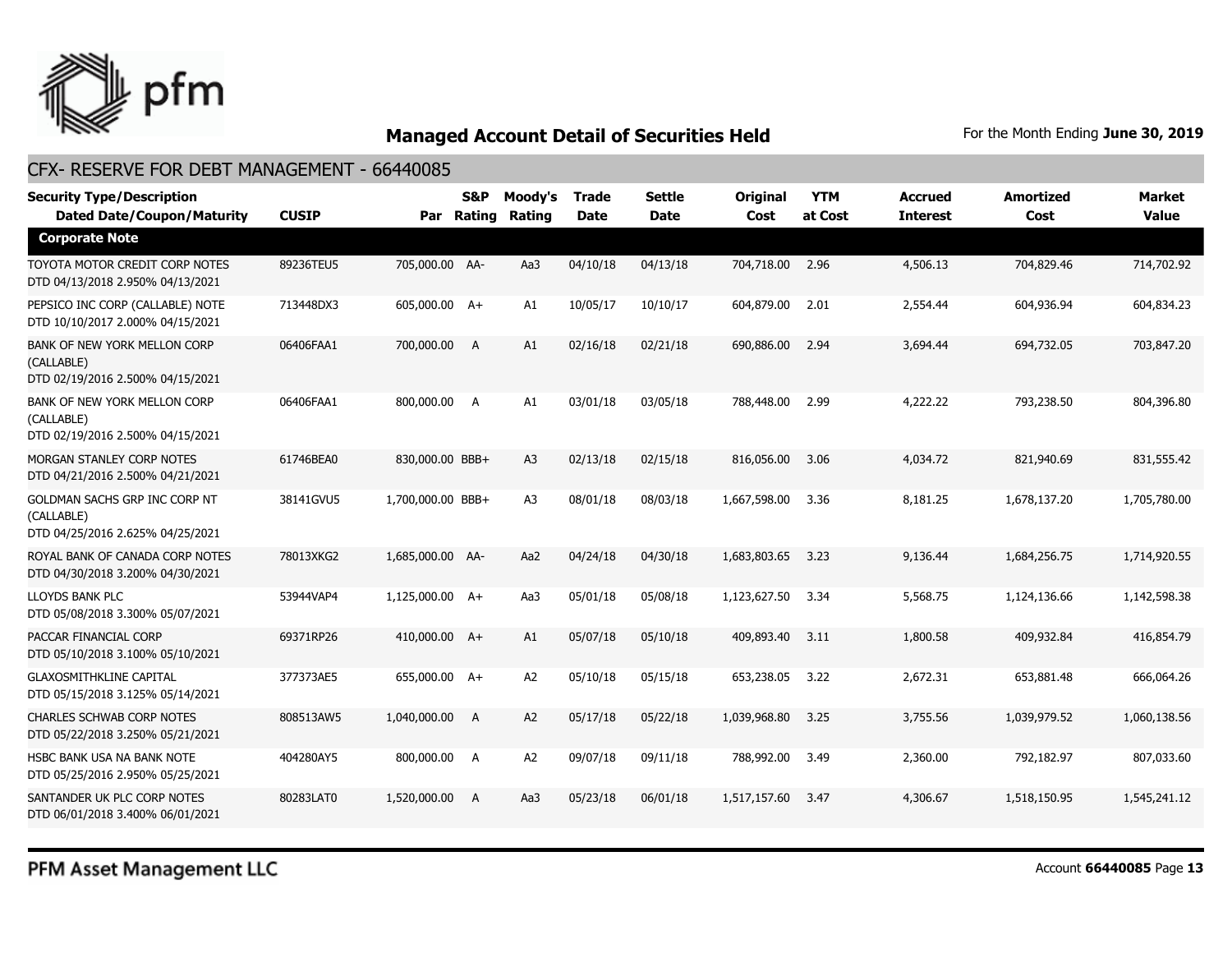

| <b>Security Type/Description</b><br><b>Dated Date/Coupon/Maturity</b>                  | <b>CUSIP</b> | Par              | <b>S&amp;P</b><br>Rating | Moody's<br><b>Rating</b> | <b>Trade</b><br><b>Date</b> | <b>Settle</b><br><b>Date</b> | <b>Original</b><br>Cost | <b>YTM</b><br>at Cost | <b>Accrued</b><br><b>Interest</b> | <b>Amortized</b><br>Cost | <b>Market</b><br><b>Value</b> |
|----------------------------------------------------------------------------------------|--------------|------------------|--------------------------|--------------------------|-----------------------------|------------------------------|-------------------------|-----------------------|-----------------------------------|--------------------------|-------------------------------|
| <b>Corporate Note</b>                                                                  |              |                  |                          |                          |                             |                              |                         |                       |                                   |                          |                               |
| TORONTO DOMINION BANK CORP NOTES<br>DTD 06/12/2018 3.250% 06/11/2021                   | 89114QBZ0    | 1,650,000.00 AA- |                          | Aa1                      | 06/05/18                    | 06/12/18                     | 1,649,257.50            | 3.27                  | 2,979.17                          | 1,649,509.46             | 1,682,688.15                  |
| BANK OF MONTREAL CHICAGO CORP NOTES<br>DTD 08/29/2016 1.900% 08/27/2021                | 06367TJX9    | 800,000.00 A+    |                          | Aa2                      | 03/04/19                    | 03/06/19                     | 781,288.00              | 2.89                  | 5,235.56                          | 783,635.85               | 794,934.40                    |
| CATERPILLAR FINANCIAL SERVICES CORP<br><b>CORP</b><br>DTD 09/07/2018 3.150% 09/07/2021 | 14913Q2N8    | 215,000.00 A     |                          | A <sub>3</sub>           | 09/04/18                    | 09/07/18                     | 214,834.45              | 3.18                  | 2,144.63                          | 214,878.03               | 219,276.14                    |
| JOHN DEERE CAPITAL CORP CORP NOTES<br>DTD 09/10/2018 3.125% 09/10/2021                 | 24422EUK3    | 1,015,000.00     | A                        | A <sub>2</sub>           | 09/05/18                    | 09/10/18                     | 1,014,685.35            | 3.14                  | 9,779.95                          | 1,014,767.35             | 1,035,596.38                  |
| PFIZER INC CORP NOTE<br>DTD 09/07/2018 3.000% 09/15/2021                               | 717081EM1    | 750,000.00 AA    |                          | A1                       | 09/04/18                    | 09/07/18                     | 748,987.50              | 3.05                  | 6,625.00                          | 749,249.68               | 765,007.50                    |
| CISCO SYSTEMS INC CORP (CALLABLE)<br><b>NOTES</b><br>DTD 09/20/2016 1.850% 09/20/2021  | 17275RBJ0    | 770,000.00 AA-   |                          | A1                       | 11/08/18                    | 11/13/18                     | 738,691.80              | 3.36                  | 3,996.51                          | 745,408.59               | 765,478.56                    |
| AMERICAN EXPRESS CREDIT CORP NOTES<br>DTD 11/06/2018 3.700% 11/05/2021                 | 025816BY4    | 240,000.00 BBB+  |                          | A <sub>3</sub>           | 11/01/18                    | 11/06/18                     | 239,947.20              | 3.71                  | 1,381.33                          | 239,958.05               | 247,408.80                    |
| ABBOTT LABORATORIES CORP NOTES<br>DTD 11/22/2016 2.900% 11/30/2021                     | 002824BD1    | 790,000.00 BBB+  |                          | A <sub>3</sub>           | 05/10/19                    | 05/14/19                     | 794,431.90              | 2.67                  | 1,972.81                          | 794,216.76               | 803,089.51                    |
| CITIGROUP INC CORP (CALLABLE) NOTE<br>DTD 12/08/2016 2.900% 12/08/2021                 | 172967LC3    | 800,000.00 BBB+  |                          | A <sub>3</sub>           | 01/15/19                    | 01/17/19                     | 785,448.00              | 3.57                  | 1,482.22                          | 787,660.13               | 808,296.80                    |
| AMERICAN HONDA FINANCE CORP NOTES<br>DTD 10/10/2018 3.375% 12/10/2021                  | 02665WCP4    | 770,000.00 A     |                          | A <sub>2</sub>           | 10/03/18                    | 10/10/18                     | 769,630.40              | 3.39                  | 1,515.94                          | 769,709.22               | 789,849.83                    |
| TOYOTA MOTOR CREDIT CORP BONDS<br>DTD 01/09/2017 2.600% 01/11/2022                     | 89236TDP7    | 450,000.00 AA-   |                          | Aa3                      | 12/28/18                    | 12/31/18                     | 442,399.50              | 3.19                  | 5,525.00                          | 443,607.53               | 454,708.35                    |
| WESTPAC BANKING CORP NY CORP NOTES<br>DTD 01/11/2017 2.800% 01/11/2022                 | 961214DG5    | 500,000.00 AA-   |                          | Aa3                      | 11/05/18                    | 11/07/18                     | 487,095.00              | 3.67                  | 6,611.11                          | 489,627.50               | 506,222.00                    |
| TOYOTA MOTOR CREDIT CORP BONDS<br>DTD 01/09/2017 2.600% 01/11/2022                     | 89236TDP7    | 500,000.00 AA-   |                          | Aa3                      | 11/05/18                    | 11/07/18                     | 488,065.00              | 3.40                  | 6,138.89                          | 490,414.30               | 505,231.50                    |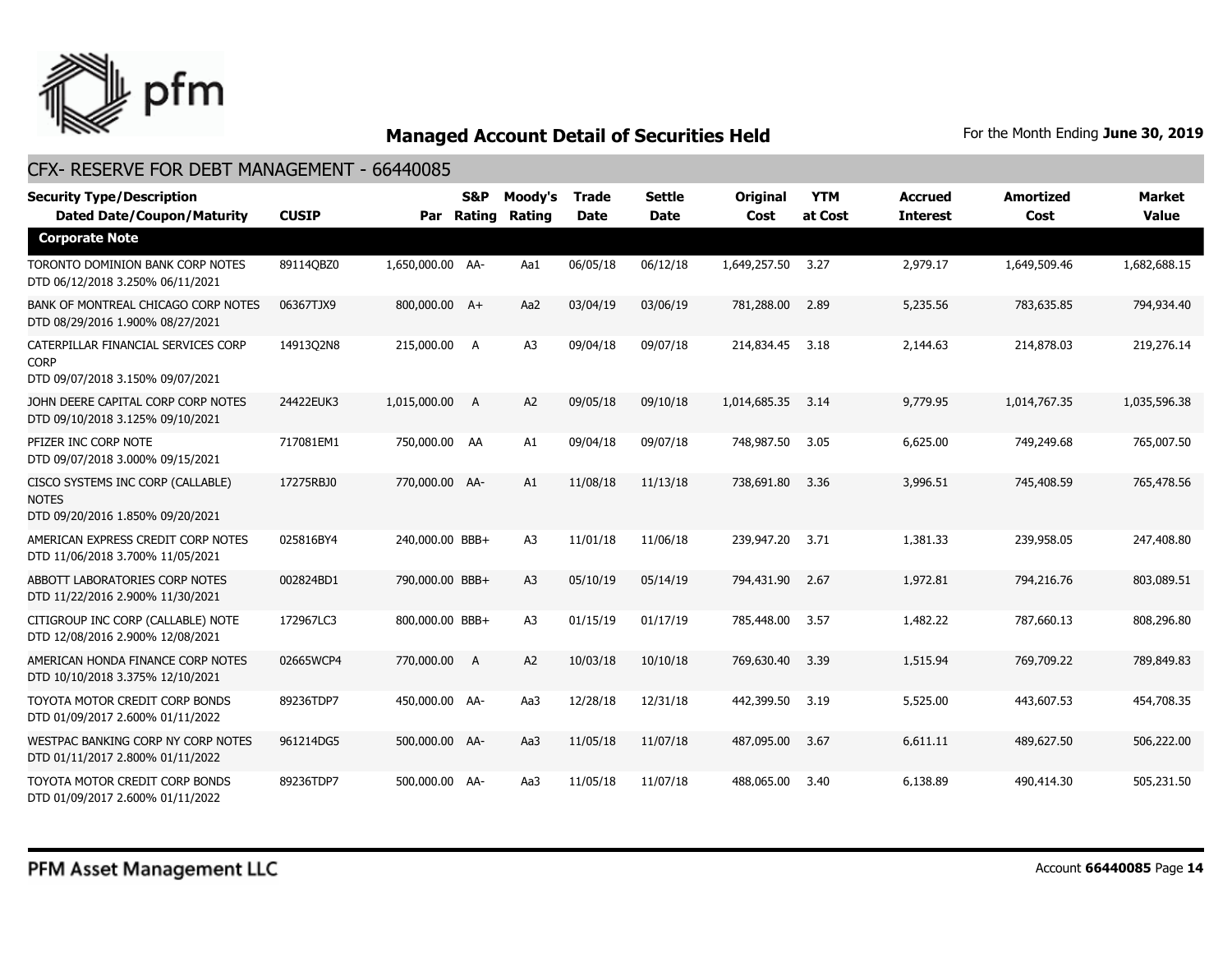

## CFX- RESERVE FOR DEBT MANAGEMENT - 66440085

| <b>Security Type/Description</b><br><b>Dated Date/Coupon/Maturity</b>            | <b>CUSIP</b> |                   | <b>S&amp;P</b><br>Par Rating | Moody's<br><b>Rating</b> | <b>Trade</b><br><b>Date</b> | <b>Settle</b><br><b>Date</b> | <b>Original</b><br>Cost | <b>YTM</b><br>at Cost | <b>Accrued</b><br><b>Interest</b> | <b>Amortized</b><br>Cost | Market<br><b>Value</b> |
|----------------------------------------------------------------------------------|--------------|-------------------|------------------------------|--------------------------|-----------------------------|------------------------------|-------------------------|-----------------------|-----------------------------------|--------------------------|------------------------|
| <b>Corporate Note</b>                                                            |              |                   |                              |                          |                             |                              |                         |                       |                                   |                          |                        |
| <b>TARGET CORP CORP NOTES</b><br>DTD 01/12/2012 2.900% 01/15/2022                | 87612EAZ9    | 410,000.00 A      |                              | A <sub>2</sub>           | 01/02/19                    | 01/04/19                     | 410,352.60              | 2.87                  | 5,482.61                          | 410,299.47               | 419,056.08             |
| HOME DEPOT INC<br>DTD 12/06/2018 3.250% 03/01/2022                               | 437076BV3    | 290,000.00 A      |                              | A <sub>2</sub>           | 11/27/18                    | 12/06/18                     | 289,205.40              | 3.34                  | 3,141.67                          | 289,331.31               | 299,287.25             |
| <b>3M COMPANY BONDS</b><br>DTD 02/22/2019 2.750% 03/01/2022                      | 88579YBF7    | 490,000.00 AA-    |                              | A1                       | 02/12/19                    | 02/22/19                     | 489,769.70              | 2.77                  | 4,828.54                          | 489,797.41               | 498,066.87             |
| MITSUBISHI UFJ FIN GRP<br>DTD 03/07/2019 3.218% 03/07/2022                       | 606822BG8    | 550,000.00 A-     |                              | A1                       | 02/26/19                    | 03/07/19                     | 550,000.00              | 3.22                  | 5,604.68                          | 550,000.00               | 561,606.10             |
| PFIZER INC CORP BONDS<br>DTD 03/11/2019 2.800% 03/11/2022                        | 717081ER0    | 260,000.00 AA     |                              | A1                       | 03/04/19                    | 03/11/19                     | 259,984.40              | 2.80                  | 2,224.44                          | 259,985.93               | 264,591.08             |
| <b>BANK OF MONTREAL</b><br>DTD 03/26/2019 2.900% 03/26/2022                      | 06367WJM6    | 900,000.00 A-     |                              | A <sub>2</sub>           | 03/21/19                    | 03/26/19                     | 897,714.00              | 2.99                  | 6,887.50                          | 897,907.70               | 913,777.20             |
| TOYOTA MOTOR CREDIT CORP<br>DTD 04/12/2019 2.650% 04/12/2022                     | 89236TFX8    | 500,000.00 AA-    |                              | Aa3                      | 04/09/19                    | 04/12/19                     | 499,685.00              | 2.67                  | 2,907.64                          | 499,707.29               | 507.842.50             |
| BOEING CO CORP NOTE<br>DTD 05/02/2019 2.700% 05/01/2022                          | 097023CG8    | 250,000.00 A      |                              | A2                       | 04/30/19                    | 05/02/19                     | 249,557.50              | 2.76                  | 1,106.25                          | 249,580.84               | 253,598.00             |
| MORGAN STANLEY CORP NOTES<br>DTD 05/19/2017 2.750% 05/19/2022                    | 61744YAH1    | 1,000,000.00 BBB+ |                              | A <sub>3</sub>           | 03/04/19                    | 03/06/19                     | 987,280.00              | 3.17                  | 3,208.33                          | 988,518.22               | 1,010,491,00           |
| <b>BRANCH BANKING &amp; TRUST CORP NOTES</b><br>DTD 03/18/2019 3.050% 06/20/2022 | 05531FBG7    | 515,000.00 A-     |                              | A2                       | 03/11/19                    | 03/18/19                     | 514,984.55              | 3.05                  | 479.95                            | 514,984.55               | 526,054.48             |
| MERCK & CO INC CORP NOTES<br>DTD 09/13/2012 2.400% 09/15/2022                    | 589331AT4    | 690,000.00 AA     |                              | A1                       | 03/13/19                    | 03/15/19                     | 682,948.20              | 2.71                  | 4,876.00                          | 683,517.78               | 696,354.21             |
| BANK OF AMERICA CORP BANK NOTE<br>DTD 01/20/2017 3.124% 01/20/2023               | 06051GGE3    | 800,000.00 A-     |                              | A <sub>2</sub>           | 04/01/19                    | 04/03/19                     | 801,720,00              | 3.06                  | 11,176.98                         | 801,632.49               | 811,855.20             |
| JPMORGAN CHASE & CO BONDS<br>DTD 03/22/2019 3.207% 04/01/2023                    | 46647PBB1    | 1,800,000.00 A-   |                              | A2                       | 03/15/19                    | 03/22/19                     | 1,800,000.00            | 3.21                  | 15,874.65                         | 1,800,000.00             | 1,837,058,40           |
| <b>Security Type Sub-Total</b>                                                   |              | 60,123,000.00     |                              |                          |                             |                              | 59,980,126.88           | 2.75                  | 363,351.52                        | 59,959,964.02            | 60,601,245.86          |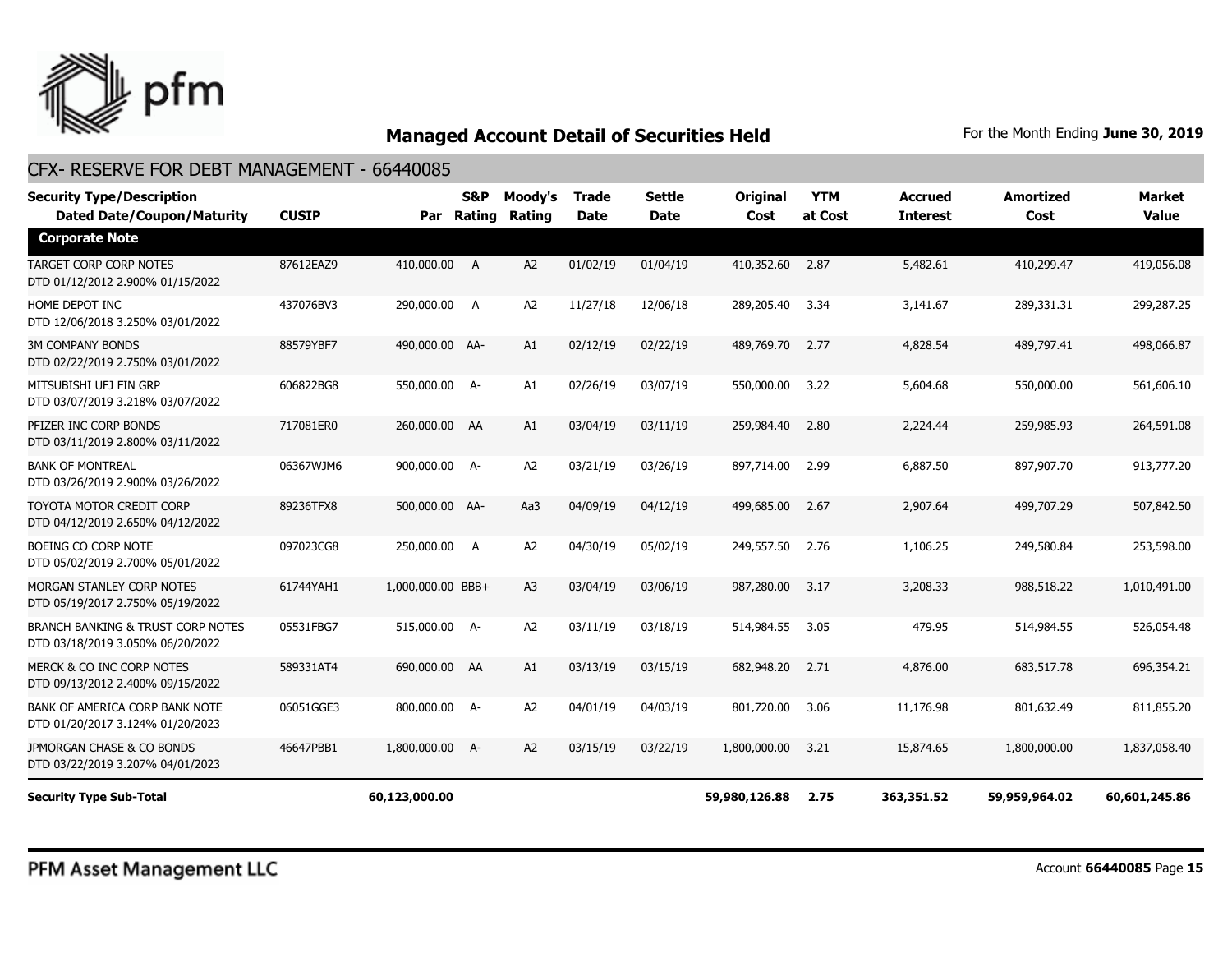

| CFX- RESERVE FOR DEBT MANAGEMENT - 66440085                           |              |                 |                   |                   |                             |                       |                         |                       |                                   |                          |                        |
|-----------------------------------------------------------------------|--------------|-----------------|-------------------|-------------------|-----------------------------|-----------------------|-------------------------|-----------------------|-----------------------------------|--------------------------|------------------------|
| <b>Security Type/Description</b><br><b>Dated Date/Coupon/Maturity</b> | <b>CUSIP</b> |                 | S&P<br>Par Rating | Moody's<br>Rating | <b>Trade</b><br><b>Date</b> | <b>Settle</b><br>Date | <b>Original</b><br>Cost | <b>YTM</b><br>at Cost | <b>Accrued</b><br><b>Interest</b> | <b>Amortized</b><br>Cost | Market<br><b>Value</b> |
| <b>Bank Note</b>                                                      |              |                 |                   |                   |                             |                       |                         |                       |                                   |                          |                        |
| BANK OF NOVA SCOTIA BANK NOTE<br>DTD 04/20/2018 3.125% 04/20/2021     | 064159LG9    | 1,000,000.00 A+ |                   | Aa2               | 09/06/18                    | 09/10/18              | 996,920.00              | 3.25                  | 6,163.19                          | 997,862.29               | 1,015,477.00           |
| <b>Security Type Sub-Total</b>                                        |              | 1,000,000.00    |                   |                   |                             |                       | 996,920.00              | 3.25                  | 6,163.19                          | 997,862.29               | 1,015,477.00           |
| <b>Asset-Backed Security</b>                                          |              |                 |                   |                   |                             |                       |                         |                       |                                   |                          |                        |
| TOYOTA ABS 2016-B A3<br>DTD 05/11/2016 1.300% 04/15/2020              | 89231UAD9    | 7,125.00 AAA    |                   | Aaa               | 05/02/16                    | 05/11/16              | 7,124.64                | 1.30                  | 4.12                              | 7,124.94                 | 7,120.74               |
| JOHN DEERE ABS 2016-B A3<br>DTD 07/27/2016 1.250% 06/15/2020          | 47788NAC2    | 27,870.69 NR    |                   | Aaa               | 07/19/16                    | 07/27/16              | 27,868.47               | 1.25                  | 15.48                             | 27,870.24                | 27,845.21              |
| TOYOTA ABS 2016-C A3<br>DTD 08/10/2016 1.140% 08/15/2020              | 89237WAD9    | 68,707.86 AAA   |                   | Aaa               | 08/01/16                    | 08/10/16              | 68,706.02 1.14          |                       | 34.81                             | 68,707.44                | 68,588.36              |
| HYUNDAI ABS 2016-A A3<br>DTD 03/30/2016 1.560% 09/15/2020             | 44930UAD8    | 21,237.50 AAA   |                   | Aaa               | 03/22/16                    | 03/30/16              | 21,233.38               | 1.57                  | 14.72                             | 21,236.59                | 21,228.59              |
| FORD ABS 2016-B A3<br>DTD 04/26/2016 1.330% 10/15/2020                | 34532EAD7    | 15,693.28 AAA   |                   | <b>NR</b>         | 04/19/16                    | 04/26/16              | 15,691.80               | 1.33                  | 9.28                              | 15,693.01                | 15,679.50              |
| NISSAN ABS 2016-C A3<br>DTD 08/10/2016 1.180% 01/15/2021              | 65478WAD7    | 137,130.44 NR   |                   | Aaa               | 08/02/16                    | 08/10/16              | 137,117.33              | 1.18                  | 71.92                             | 137,126.64               | 136,647.11             |
| TOYOTA ABS 2017-A A3<br>DTD 03/15/2017 1.730% 02/15/2021              | 89238MAD0    | 310,032.87 AAA  |                   | Aaa               | 03/07/17                    | 03/15/17              | 309,996.38              | 1.74                  | 238.38                            | 310,017.21               | 309,305.69             |
| CARMX 2017-4 A2A<br>DTD 10/25/2017 1.800% 04/15/2021                  | 14314RAH5    | 95,985.87 AAA   |                   | <b>NR</b>         | 10/17/17                    | 10/25/17              | 95,978.82               | 1.79                  | 76.79                             | 95,982.13                | 95,892.34              |
| JOHN DEERE ABS 2017-A A3<br>DTD 03/02/2017 1.780% 04/15/2021          | 47787XAC1    | 173,624.35 NR   |                   | Aaa               | 02/22/17                    | 03/02/17              | 173,599.63              | 1.79                  | 137.36                            | 173,611.57               | 173,275.02             |
| ALLY ABS 2017-1 A3<br>DTD 01/31/2017 1.700% 06/15/2021                | 02007PAC7    | 165,524.33 NR   |                   | Aaa               | 01/24/17                    | 01/31/17              | 165,509.86              | 1.70                  | 125.06                            | 165,518.31               | 165,134.45             |
| FORD ABS 2017-A A3<br>DTD 01/25/2017 1.670% 06/15/2021                | 34531EAD8    | 759,791.60 NR   |                   | Aaa               | 01/18/17                    | 01/25/17              | 759,788.79              | 1.67                  | 563.93                            | 759,790.57               | 757,503.41             |
| GMALT 2018-3 A3<br>DTD 09/26/2018 3.180% 06/20/2021                   | 36256GAD1    | 525,000.00 AAA  |                   | Aaa               | 09/18/18                    | 09/26/18              | 524,958.53              | 3.19                  | 510.13                            | 524,969.70               | 529,276.60             |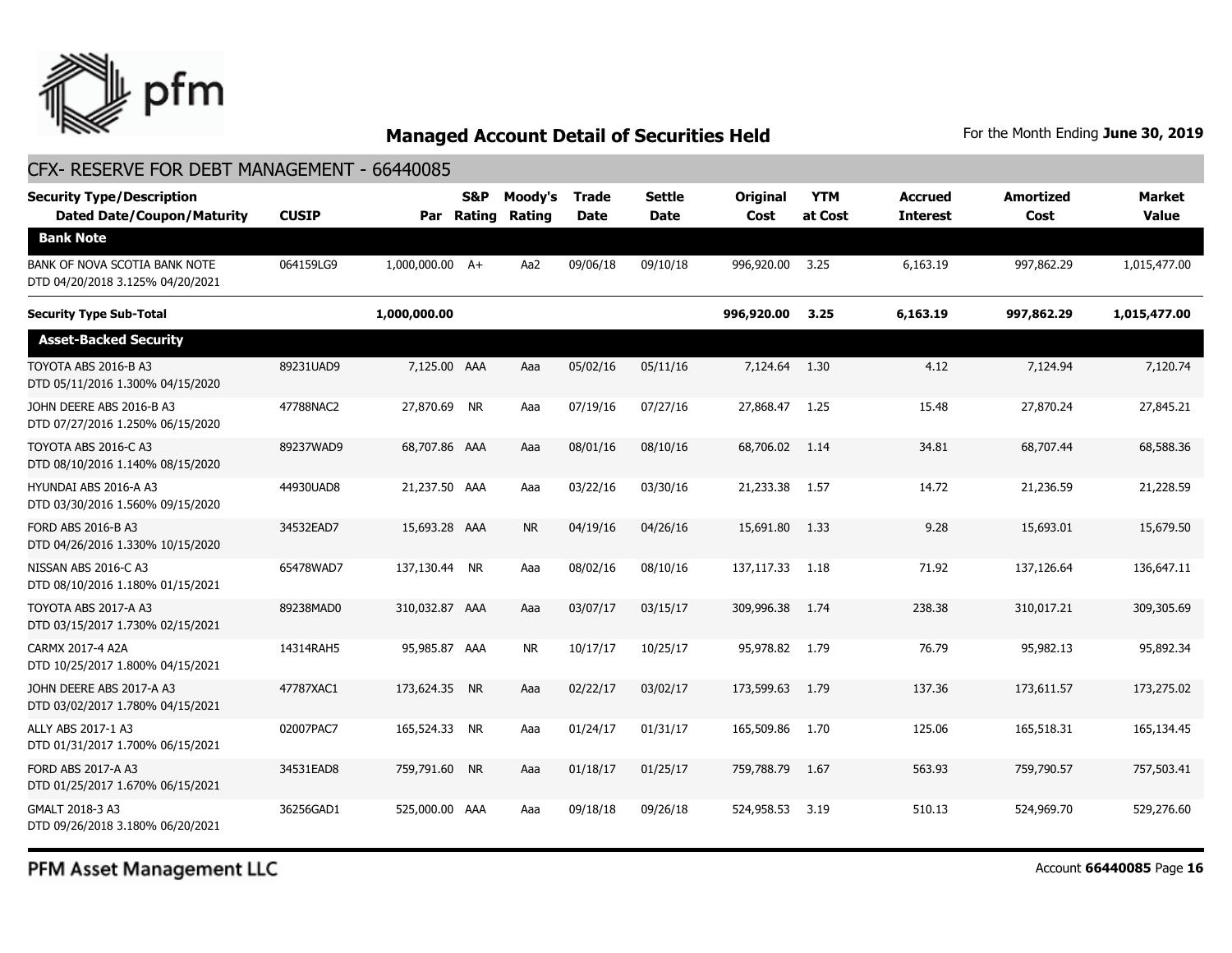

| <b>Security Type/Description</b><br><b>Dated Date/Coupon/Maturity</b> | <b>CUSIP</b> |                  | <b>S&amp;P</b><br>Par Rating | Moody's<br>Rating | <b>Trade</b><br><b>Date</b> | <b>Settle</b><br>Date | <b>Original</b><br>Cost | <b>YTM</b><br>at Cost | <b>Accrued</b><br><b>Interest</b> | <b>Amortized</b><br>Cost | <b>Market</b><br><b>Value</b> |
|-----------------------------------------------------------------------|--------------|------------------|------------------------------|-------------------|-----------------------------|-----------------------|-------------------------|-----------------------|-----------------------------------|--------------------------|-------------------------------|
| <b>Asset-Backed Security</b>                                          |              |                  |                              |                   |                             |                       |                         |                       |                                   |                          |                               |
| <b>BMWLT 2018-1 A3</b><br>DTD 10/17/2018 3.260% 07/20/2021            | 05586CAC8    | 255,000.00 AAA   |                              | Aaa               | 10/10/18                    | 10/17/18              | 254,964.56              | 3.27                  | 254.01                            | 254,973.39               | 258,332.60                    |
| CNH ABS 2016-B A3<br>DTD 05/31/2016 1.630% 08/15/2021                 | 12594DAD0    | 155,788.48 NR    |                              | Aaa               | 05/24/16                    | 05/31/16              | 155,749.43              | 1.64                  | 112.86                            | 155,773.31               | 155,327.33                    |
| HYUNDAI ABS 2017-A A3<br>DTD 03/29/2017 1.760% 08/15/2021             | 44931PAD8    | 475,165.36 AAA   |                              | <b>NR</b>         | 03/22/17                    | 03/29/17              | 475,126.91              | 1.76                  | 371.68                            | 475,138.09               | 474,011.66                    |
| ALLY ABS 2017-2 A3<br>DTD 03/29/2017 1.780% 08/15/2021                | 02007HAC5    | 686,111.86 NR    |                              | Aaa               | 03/21/17                    | 03/29/17              | 686,030.97              | 1.79                  | 542.79                            | 686,074.89               | 684,718.16                    |
| MBALT 2018-B A3<br>DTD 11/20/2018 3.210% 09/15/2021                   | 58769LAC6    | 1,615,000.00 AAA |                              | <b>NR</b>         | 11/15/18                    | 11/20/18              | 1,614,963.82            | 3.51                  | 2,304.07                          | 1,614,963.82             | 1,632,791.16                  |
| JOHN DEERE ABS 2017-B A3<br>DTD 07/15/2017 1.820% 10/15/2021          | 47788BAD6    | 389,051.71 NR    |                              | Aaa               | 07/11/17                    | 07/18/17              | 389,023.23              | 1.82                  | 314.70                            | 389,035.01               | 388,051.42                    |
| CNH ABS 2016-C A3<br>DTD 09/21/2016 1.440% 12/15/2021                 | 12635YAD5    | 190,694.60 AAA   |                              | Aaa               | 09/13/16                    | 09/21/16              | 190,656.21              | 1.45                  | 122.04                            | 190,677.33               | 189,942.86                    |
| FORDL 2018-B A3<br>DTD 09/21/2018 3.190% 12/15/2021                   | 34531LAD2    | 710,000.00 NR    |                              | Aaa               | 09/18/18                    | 09/21/18              | 709,940.01              | -3.41                 | 1,006.62                          | 709,953.97               | 717,556.32                    |
| HYUNDAI ABS 2017-B A3<br>DTD 08/16/2017 1.770% 01/15/2022             | 44932GAD7    | 821,560.74 AAA   |                              | Aaa               | 08/09/17                    | 08/16/17              | 821,418.36              | 1.78                  | 646.29                            | 821,477.22               | 819,285.43                    |
| <b>NAROT 2017-C A3</b><br>DTD 12/13/2017 2.120% 04/15/2022            | 65478HAD0    | 300,000.00 NR    |                              | Aaa               | 12/06/17                    | 12/13/17              | 299,949.27              | 2.13                  | 282.67                            | 299,973.29               | 299,915.85                    |
| <b>CNH ABS 2017-A A3</b><br>DTD 03/22/2017 2.070% 05/15/2022          | 12636WAD8    | 1.111.857.62 AAA |                              | <b>NR</b>         | 03/15/17                    | 03/22/17              | 1,111,828.15            | 2.20                  | 1,022.91                          | 1,111,838.30             | 1,109,552.63                  |
| <b>HAROT 2018-2 A3</b><br>DTD 05/30/2018 3.010% 05/18/2022            | 43814UAG4    | 635,000.00 AAA   |                              | <b>NR</b>         | 05/22/18                    | 05/30/18              | 634,986.16              | 3.01                  | 690.21                            | 634,990.09               | 642,905.43                    |
| <b>HART 2018-A A3</b><br>DTD 04/18/2018 2.790% 07/15/2022             | 44891KAD7    | 320,000.00 AAA   |                              | Aaa               | 04/10/18                    | 04/18/18              | 319,951.81              | 2.80                  | 396.80                            | 319,965.00               | 322,678.43                    |
| HONDA AUTO RECEIVABLES OWNER T<br>DTD 08/28/2018 2.950% 08/21/2022    | 43815HAC1    | 790,000.00 NR    |                              | Aaa               | 08/21/18                    | 08/28/18              | 789,891.61              | 2.96                  | 647.36                            | 789,913.65               | 799,878.48                    |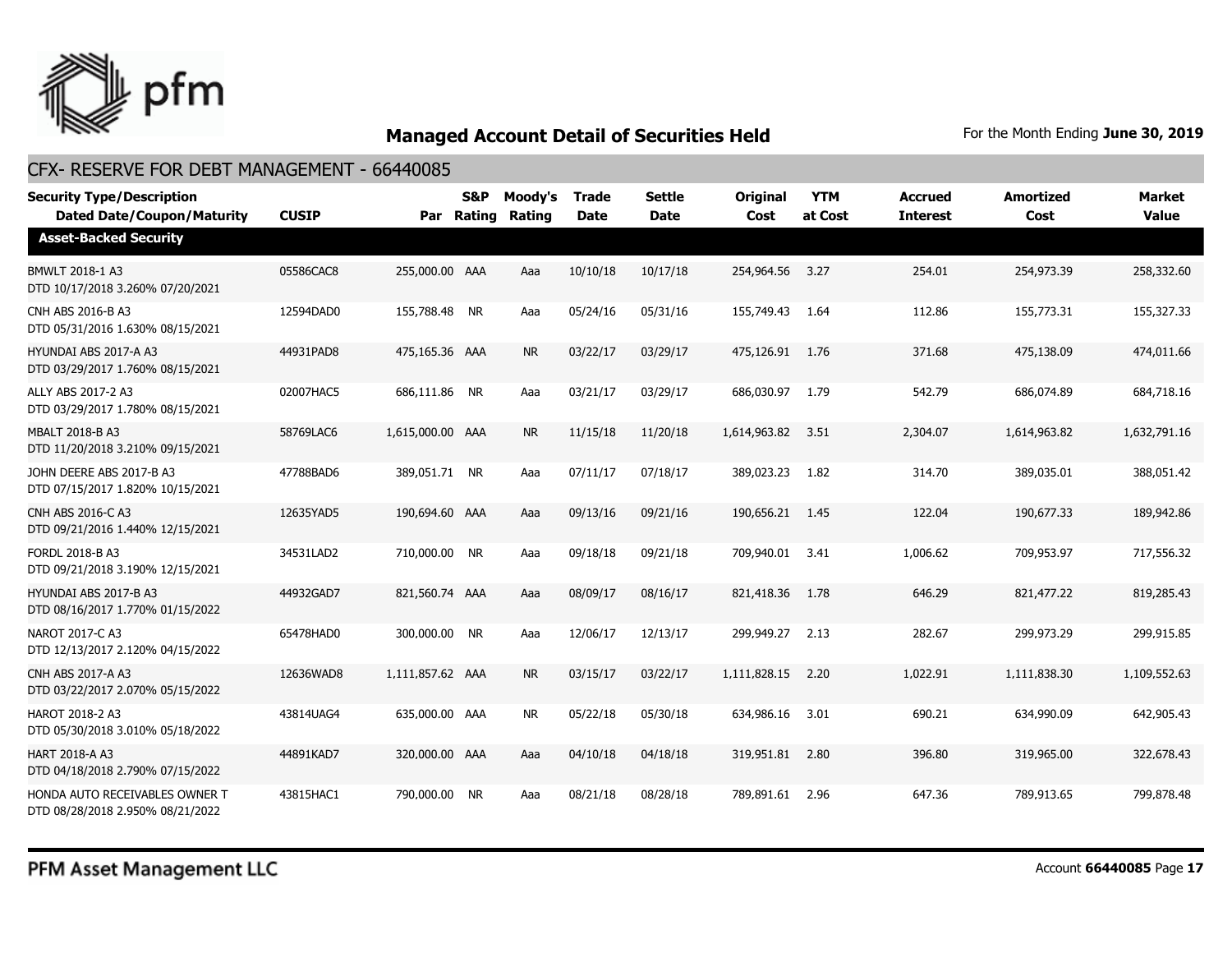

| <b>Security Type/Description</b><br><b>Dated Date/Coupon/Maturity</b> | <b>CUSIP</b> | Par              | S&P<br>Rating | Moody's<br>Rating | <b>Trade</b><br><b>Date</b> | <b>Settle</b><br><b>Date</b> | <b>Original</b><br>Cost | <b>YTM</b><br>at Cost | <b>Accrued</b><br><b>Interest</b> | <b>Amortized</b><br>Cost | <b>Market</b><br><b>Value</b> |
|-----------------------------------------------------------------------|--------------|------------------|---------------|-------------------|-----------------------------|------------------------------|-------------------------|-----------------------|-----------------------------------|--------------------------|-------------------------------|
| <b>Asset-Backed Security</b>                                          |              |                  |               |                   |                             |                              |                         |                       |                                   |                          |                               |
| TAOT 2018-B A3<br>DTD 05/16/2018 2.960% 09/15/2022                    | 89238TAD5    | 715,000.00 AAA   |               | Aaa               | 05/09/18                    | 05/16/18                     | 714,989.35 2.96         |                       | 940.62                            | 714,992.06               | 724,425.34                    |
| JDOT 2018-B A3<br>DTD 07/25/2018 3.080% 11/15/2022                    | 47788EAC2    | 460,000.00 NR    |               | Aaa               | 07/18/18                    | 07/25/18                     | 459,965.13              | 3.08                  | 629.69                            | 459,973.00               | 466,200.52                    |
| AMERICAN EXPRESS ABS 2017-3 A<br>DTD 04/25/2017 1.770% 11/15/2022     | 02582JHE3    | 1,480,000.00 AAA |               | <b>NR</b>         | 04/18/17                    | 04/25/17                     | 1,479,725.76            | 1.17                  | 1,164.27                          | 1,479,830.26             | 1,474,912.94                  |
| <b>FORDO 2018-A A3</b><br>DTD 05/22/2018 3.030% 11/15/2022            | 34528FAD0    | 1,660,000.00 AAA |               | NR.               | 05/15/18                    | 05/22/18                     | 1,659,731.58            | - 3.04                | 2,235.47                          | 1,659,795.50             | 1,678,280.25                  |
| MBART 2018-1 A3<br>DTD 07/25/2018 3.030% 01/15/2023                   | 58772RAD6    | 1,100,000.00 AAA |               | Aaa               | 07/17/18                    | 07/25/18                     | 1,099,957.76            | 3.03                  | 1,481.33                          | 1,099,966.68             | 1,114,751.88                  |
| ALLYA 2018-3 A3<br>DTD 06/27/2018 3.000% 01/15/2023                   | 02007JAC1    | 1,340,000.00 AAA |               | Aaa               | 06/19/18                    | 06/27/18                     | 1,339,908.34            | 3.09                  | 1,786.67                          | 1,339,928,28             | 1,352,606.18                  |
| <b>CCCIT 2018-A1 A1</b><br>DTD 01/31/2018 2.490% 01/20/2023           | 17305EGK5    | 800,000.00 NR    |               | Aaa               | 01/25/18                    | 01/31/18                     | 799,889.28              | 2.54                  | 8,908.67                          | 799,919.69               | 805,467.84                    |
| <b>CCCIT 2018-A1 A1</b><br>DTD 01/31/2018 2.490% 01/20/2023           | 17305EGK5    | 1,000,000.00 NR  |               | Aaa               | 08/21/18                    | 08/23/18                     | 988,945.31 2.97         |                       | 11,135.83                         | 990,674.73               | 1,006,834.80                  |
| <b>CNH 2017-C A3</b><br>DTD 11/21/2017 2.080% 02/15/2023              | 18978CAC7    | 485,000.00 AAA   |               | Aaa               | 11/14/17                    | 11/21/17                     | 484,988.46              | 2.30                  | 448.36                            | 484,991.10               | 484,271.24                    |
| VALET 2018-2 A3<br>DTD 11/21/2018 3.250% 04/20/2023                   | 92869BAD4    | 1,245,000.00 AAA |               | Aaa               | 11/15/18                    | 11/21/18                     | 1,244,947.71            | 3.25                  | 1,236.35                          | 1,244,954.77             | 1,268,200.45                  |
| AMERICAN EXPRESS ABS 2017-6 A<br>DTD 10/30/2017 2.040% 05/15/2023     | 02582JHJ2    | 400,000,00 AAA   |               | <b>NR</b>         | 10/23/17                    | 10/30/17                     | 399,939.72              | 2.05                  | 362.67                            | 399,957.17               | 399,777,28                    |
| GMCAR 2018-3 A3<br>DTD 07/18/2018 3.020% 05/16/2023                   | 36255JAD6    | 700,000.00 AAA   |               | <b>NR</b>         | 07/11/18                    | 07/18/18                     | 699,836.76              | 3.03                  | 880.83                            | 699,867.76               | 710,767.33                    |
| CARMAX AUTO OWNER TRUST<br>DTD 07/25/2018 3.130% 06/15/2023           | 14313FAD1    | 110,000.00 AAA   |               | <b>NR</b>         | 07/18/18                    | 07/25/18                     | 109,985.01              | 3.36                  | 153.02                            | 109,987.76               | 111,867.46                    |
| TAOT 2019-A A3<br>DTD 02/13/2019 2.910% 07/15/2023                    | 89239AAD5    | 1,370,000.00 AAA |               | Aaa               | 02/05/19                    | 02/13/19                     | 1,369,750.39            | 2.92                  | 1,771.87                          | 1,369,771.68             | 1,390,473.42                  |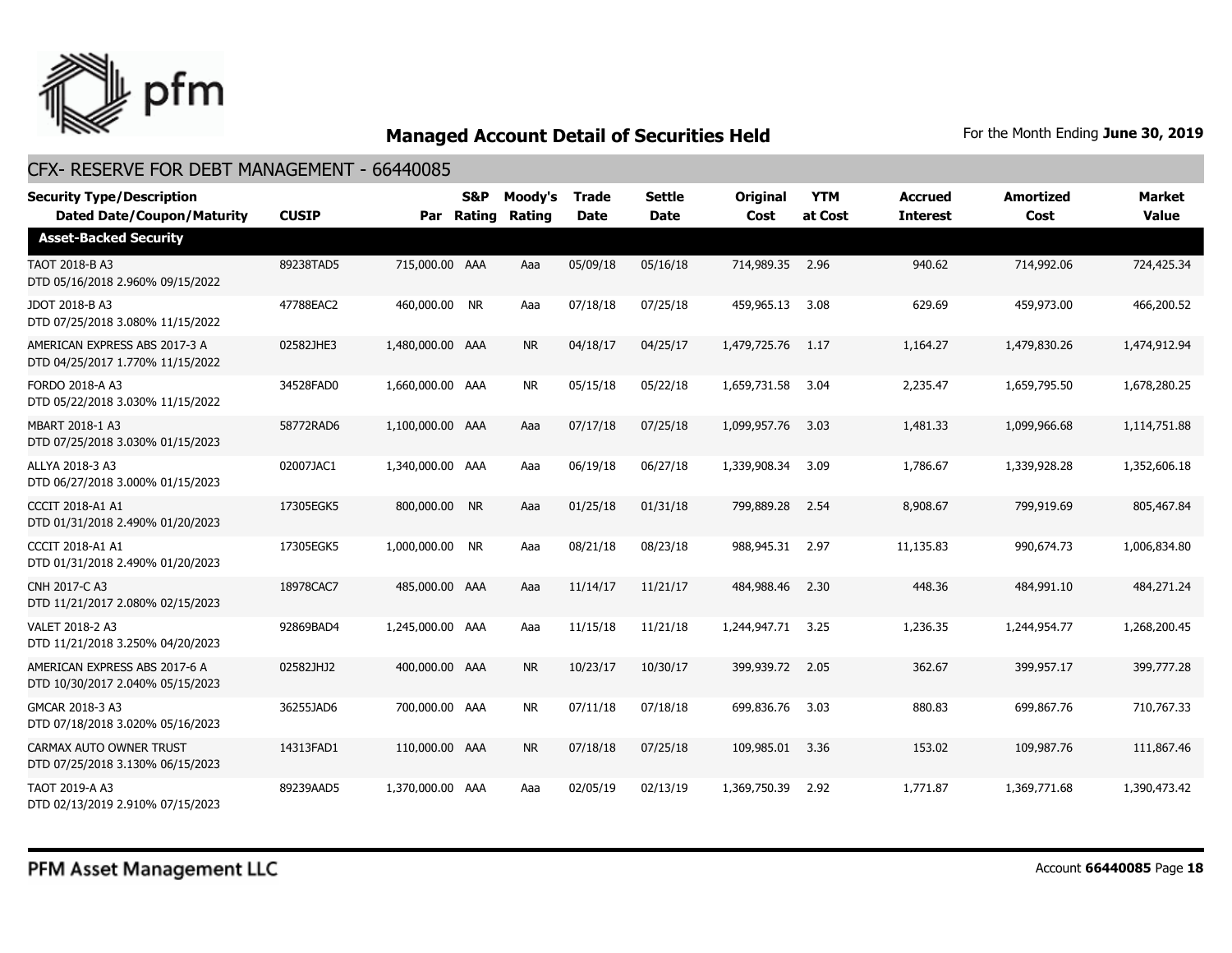

| <b>Security Type/Description</b><br><b>Dated Date/Coupon/Maturity</b> | <b>CUSIP</b> | Par              | S&P<br>Rating | Moody's<br>Rating | <b>Trade</b><br><b>Date</b> | <b>Settle</b><br><b>Date</b> | <b>Original</b><br>Cost | <b>YTM</b><br>at Cost | <b>Accrued</b><br><b>Interest</b> | <b>Amortized</b><br>Cost | Market<br><b>Value</b> |
|-----------------------------------------------------------------------|--------------|------------------|---------------|-------------------|-----------------------------|------------------------------|-------------------------|-----------------------|-----------------------------------|--------------------------|------------------------|
| <b>Asset-Backed Security</b>                                          |              |                  |               |                   |                             |                              |                         |                       |                                   |                          |                        |
| COMET 2017-A4 A4<br>DTD 10/10/2017 1.990% 07/17/2023                  | 14041NFN6    | 1,045,000.00 AAA |               | <b>NR</b>         | 10/04/17                    | 10/10/17                     | 1,044,919.22            | 1.99                  | 924.24                            | 1,044,943.00             | 1,043,590.92           |
| GMCAR 2018-4 A3<br>DTD 10/10/2018 3.210% 10/16/2023                   | 38013FAD3    | 950,000.00 AAA   |               | Aaa               | 10/02/18                    | 10/10/18                     | 949,849.62              | 3.22                  | 1,270.63                          | 949,871.33               | 969,009.60             |
| WORLD OMNI AUTO RECEIVABLES TR<br>DTD 08/01/2018 3.130% 11/15/2023    | 98163EAD8    | 730,000.00 AAA   |               | <b>NR</b>         | 07/24/18                    | 08/01/18                     | 729,931.82              | 3.13                  | 1,015.51                          | 729,944.07               | 742,671.19             |
| FIFTH THIRD AUTO TRUST<br>DTD 05/08/2019 2.640% 12/15/2023            | 31680YAD9    | 630,000.00 AAA   |               | Aaa               | 04/30/19                    | 05/08/19                     | 629,861.53              | 2.72                  | 739.20                            | 629,866.57               | 637,006.17             |
| COMET 2018-A1 A1<br>DTD 05/16/2018 3.010% 02/15/2024                  | 14041NFR7    | 440,000.00 AAA   |               | <b>NR</b>         | 05/09/18                    | 05/16/18                     | 439,878.25              | 3.02                  | 588.62                            | 439,901.16               | 447,727.94             |
| <b>HDMOT 2019-A A3</b><br>DTD 06/26/2019 2.340% 02/15/2024            | 41284WAC4    | 565,000.00 NR    |               | Aaa               | 06/19/19                    | 06/26/19                     | 564,956.27              | 2.95                  | 183.63                            | 564,956.35               | 564,954.80             |
| <b>WOART 2018-D A3</b><br>DTD 10/17/2018 3.330% 03/15/2024            | 98162WAD9    | 810,000.00 AAA   |               | <b>NR</b>         | 10/10/18                    | 10/17/18                     | 809,831.84              | 3.29                  | 1,198.80                          | 809,852.88               | 829,934.34             |
| <b>Security Type Sub-Total</b>                                        |              | 28,797,954.16    |               |                   |                             |                              | 28,783,843.26           | 2.66                  | 49,573.27                         | 28,786,341.51            | 29,026,176.67          |
| <b>Managed Account Sub-Total</b>                                      |              | 160,259,440.51   |               |                   |                             |                              | 159,725,111.77          | 2.57                  | 754,497.40                        | 159,736,341.91           | 161,492,953.40         |
| <b>Securities Sub-Total</b>                                           |              | \$160,259,440.51 |               |                   |                             |                              | \$159,725,111.77        | 2.57%                 | \$754,497.40                      | \$159,736,341.91         | \$161,492,953.40       |
| <b>Accrued Interest</b>                                               |              |                  |               |                   |                             |                              |                         |                       |                                   |                          | \$754,497.40           |
| <b>Total Investments</b>                                              |              |                  |               |                   |                             |                              |                         |                       |                                   |                          | \$162,247,450.80       |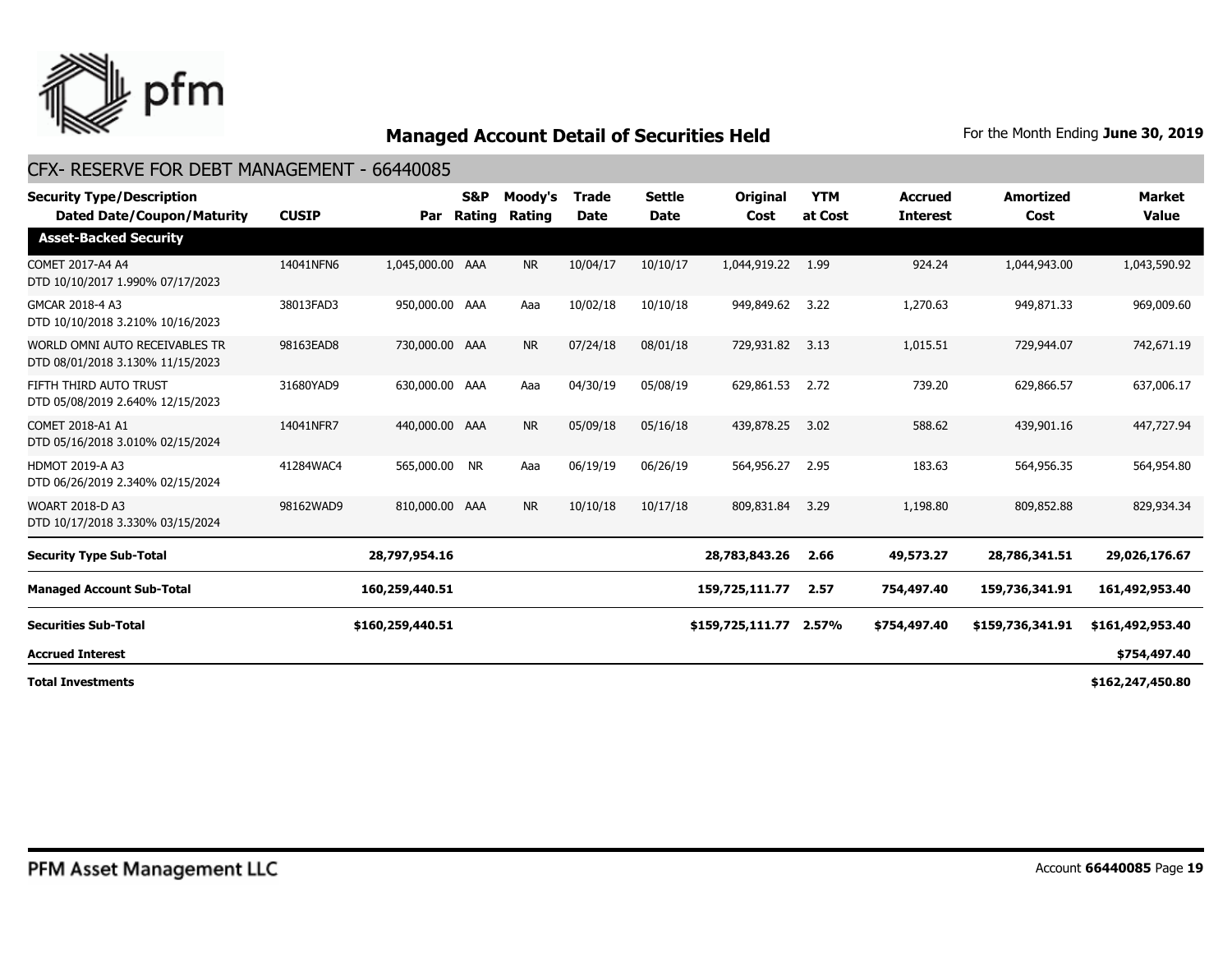

| <b>Security Type/Description</b><br><b>Dated Date/Coupon/Maturity</b> | <b>CUSIP</b> | Par                   | <b>Broker</b>       | <b>Next Call</b><br><b>Date</b> | Market<br><b>Price</b> | <b>Market</b><br><b>Value</b> | Unreal G/L<br><b>On Cost</b> | Unreal G/L<br><b>Amort Cost</b> | <b>Effective</b><br><b>Duration</b> | <b>Duration YTM</b><br>to Worst at Mkt |      |
|-----------------------------------------------------------------------|--------------|-----------------------|---------------------|---------------------------------|------------------------|-------------------------------|------------------------------|---------------------------------|-------------------------------------|----------------------------------------|------|
| <b>U.S. Treasury Bond / Note</b>                                      |              |                       |                     |                                 |                        |                               |                              |                                 |                                     |                                        |      |
| <b>US TREASURY NOTES</b><br>DTD 08/31/2015 1.375% 08/31/2020          | 912828L32    | 1,800,000.00 MORGAN S |                     |                                 | 99.38                  | 1,788,890,40                  | (2,953.35)                   | (7, 977.06)                     | 1.15                                | 1.15                                   | 1.91 |
| <b>US TREASURY NOTES</b><br>DTD 08/31/2015 1.375% 08/31/2020          | 912828L32    | 5,000,000.00 MERRILL  |                     |                                 | 99.38                  | 4,969,140.00                  | (21,680.31)                  | (27, 244.20)                    | 1.15                                | 1.15                                   | 1.91 |
| <b>US TREASURY NOTES</b><br>DTD 12/31/2015 1.750% 12/31/2020          | 912828N48    | 2,035,000.00 GOLDMAN  |                     |                                 | 99.87                  | 2,032,297.52                  | 6,200.65                     | 1,698.19                        | 1.47                                | 1.47                                   | 1.84 |
| <b>US TREASURY NOTES</b><br>DTD 06/02/2014 2.000% 05/31/2021          | 912828WN6    |                       | 150,000.00 MORGAN_S |                                 | 100.43                 | 150,644.55                    | 3,316.43                     | 2,382.93                        | 1.87                                | 1.87                                   | 1.77 |
| <b>US TREASURY NOTES</b><br>DTD 08/01/2016 1.125% 07/31/2021          | 912828S76    |                       | 350,000.00 MORGAN_S |                                 | 98.71                  | 345,488.15                    | 11,210.80                    | 6,284.10                        | 2.04                                | 2.04                                   | 1.76 |
| <b>US TREASURY NOTES</b><br>DTD 08/01/2016 1.125% 07/31/2021          | 912828S76    | 1,380,000.00 GOLDMAN  |                     |                                 | 98.71                  | 1,362,210.42                  | 26,359.64                    | 19,653.23                       | 2.04                                | 2.04                                   | 1.76 |
| <b>US TREASURY NOTES</b><br>DTD 09/02/2014 2.000% 08/31/2021          | 912828D72    | 2,300,000.00 CITIGRP  |                     |                                 | 100.53                 | 2,312,217.60                  | 68,459.79                    | 54,501.12                       | 2.10                                | 2.10                                   | 1.75 |
| <b>US TREASURY NOTES</b><br>DTD 10/31/2014 2.000% 10/31/2021          | 912828F96    | 1,000,000.00 GOLDMAN  |                     |                                 | 100.61                 | 1,006,055.00                  | 26,719.06                    | 22,794.09                       | 2.27                                | 2.27                                   | 1.73 |
| <b>US TREASURY NOTES</b><br>DTD 10/31/2014 2.000% 10/31/2021          | 912828F96    | 4,350,000.00 MORGAN S |                     |                                 | 100.61                 | 4,376,339.25                  | 125,913.47                   | 106,947.32                      | 2.27                                | 2.27                                   | 1.73 |
| <b>US TREASURY NOTES</b><br>DTD 11/30/2016 1.750% 11/30/2021          | 912828U65    | 4,000,000.00 CITIGRP  |                     |                                 | 100.03                 | 4,001,248.00                  | 11,560.50                    | 11,270.76                       | 2.35                                | 2.35                                   | 1.74 |
| <b>US TREASURY NOTES</b><br>DTD 01/31/2017 1.875% 01/31/2022          | 912828V72    | 2,850,000.00 MERRILL  |                     |                                 | 100.35                 | 2,860,020.60                  | 62,010.83                    | 54,143.02                       | 2.50                                | 2.50                                   | 1.74 |
| <b>US TREASURY NOTES</b><br>DTD 01/31/2017 1.875% 01/31/2022          | 912828V72    | 5,300,000.00 MERRILL  |                     |                                 | 100.35                 | 5,318,634.80                  | 121,943.39                   | 108,030.91                      | 2.50                                | 2.50                                   | 1.74 |
| <b>US TREASURY N/B NOTES</b><br>DTD 02/28/2017 1.875% 02/28/2022      | 912828W55    |                       | 800,000.00 GOLDMAN  |                                 | 100.37                 | 802,968.80                    | 17,562.55                    | 15,722.06                       | 2.58                                | 2.58                                   | 1.73 |
| US TREASURY N/B NOTES<br>DTD 02/28/2017 1.875% 02/28/2022             | 912828W55    |                       | 800,000.00 MORGAN_S |                                 | 100.37                 | 802,968.80                    | 16,656.30                    | 15,003.50                       | 2.58                                | 2.58                                   | 1.73 |
| <b>US TREASURY NOTES</b><br>DTD 03/31/2015 1.750% 03/31/2022          | 912828J76    | 5,250,000.00 GOLDMAN  |                     |                                 | 100.06                 | 5,253,281.25                  | 124,072.27                   | 111,750.45                      | 2.66                                | 2.66                                   | 1.73 |
| <b>US TREASURY NOTES</b><br>DTD 05/31/2017 1.750% 05/31/2022          | 912828XR6    | 2,900,000.00 GOLDMAN  |                     |                                 | 100.07                 | 2,901,925.60                  | 42,820.13                    | 40,718.26                       | 2.83                                | 2.83                                   | 1.73 |
| US TREASURY N/B NOTES<br>DTD 06/30/2015 2.125% 06/30/2022             | 912828XG0    | 4,300,000.00 WELLS_FA |                     |                                 | 101.18                 | 4,350,727.10                  | 15,117.72                    | 15,903.51                       | 2.90                                | 2.90                                   | 1.72 |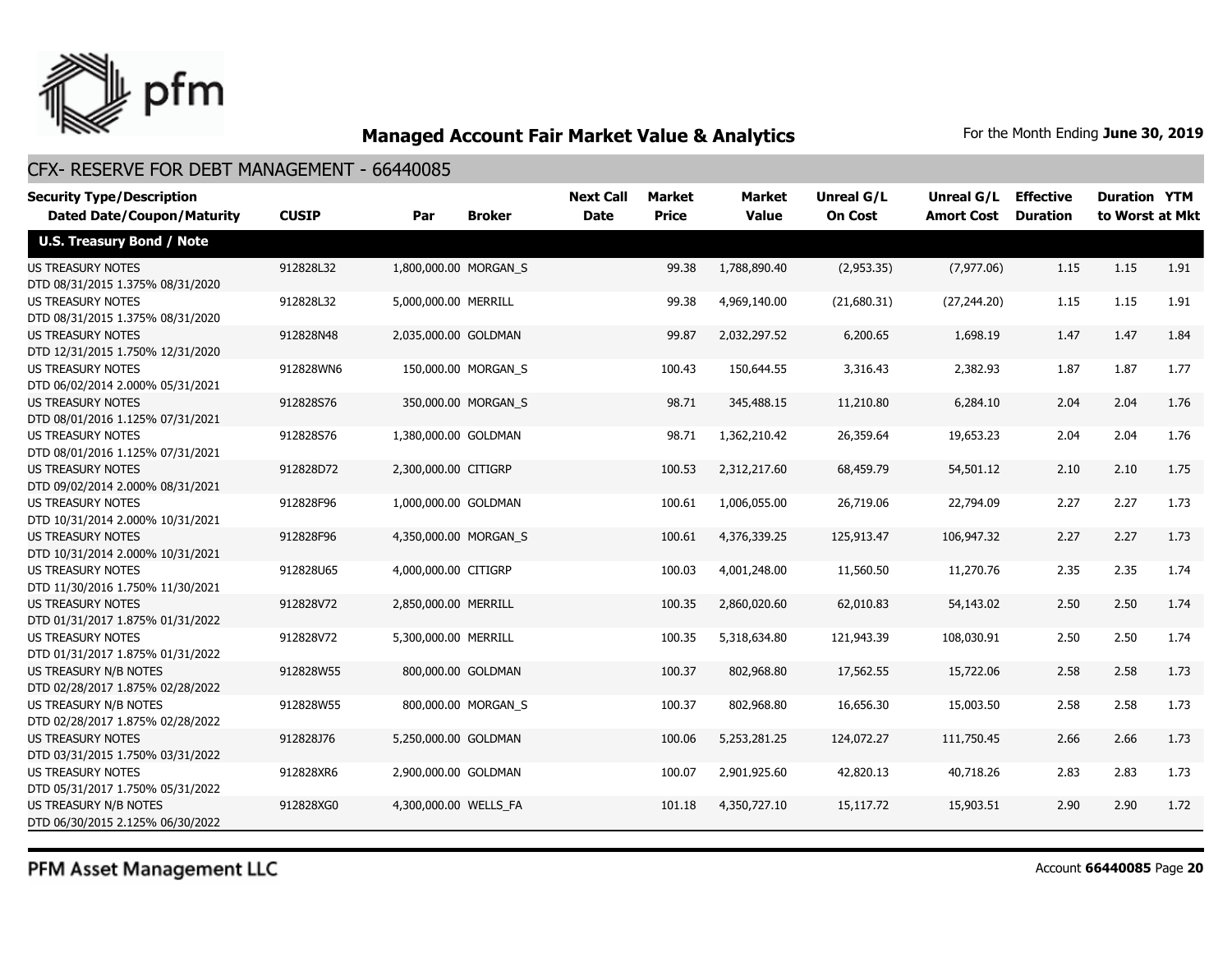

| <b>Security Type/Description</b><br><b>Dated Date/Coupon/Maturity</b>                | <b>CUSIP</b> | Par                   | <b>Broker</b>         | <b>Next Call</b><br><b>Date</b> | <b>Market</b><br><b>Price</b> | <b>Market</b><br><b>Value</b> | <b>Unreal G/L</b><br><b>On Cost</b> | Unreal G/L<br><b>Amort Cost</b> | <b>Effective</b><br><b>Duration</b> | <b>Duration YTM</b><br>to Worst at Mkt |      |
|--------------------------------------------------------------------------------------|--------------|-----------------------|-----------------------|---------------------------------|-------------------------------|-------------------------------|-------------------------------------|---------------------------------|-------------------------------------|----------------------------------------|------|
| <b>Security Type Sub-Total</b>                                                       |              | 44,565,000.00         |                       |                                 |                               | 44,635,057.84                 | 655,289.87                          | 551,582.19                      | 2.25                                | 2.25                                   | 1.76 |
| <b>Supra-National Agency Bond / Note</b>                                             |              |                       |                       |                                 |                               |                               |                                     |                                 |                                     |                                        |      |
| INTER-AMERICAN DEVELOPMENT BANK<br>DTD 11/08/2013 2.125% 11/09/2020                  | 4581X0CD8    | 1,670,000.00 HSBC     |                       |                                 | 100.25                        | 1,674,141.60                  | (11, 337.80)                        | (2,778.60)                      | 1.33                                | 1.33                                   | 1.94 |
| ASIAN DEVELOPMENT BANK NOTE<br>DTD 01/19/2018 2.250% 01/20/2021                      | 045167EF6    |                       | 930,000.00 JPM CHAS   |                                 | 100.44                        | 934,108.74                    | 5,103.84                            | 4,631.88                        | 1.51                                | 1.51                                   | 1.96 |
| INTERNATIONAL FINANCE CORPORATION<br><b>NOTE</b><br>DTD 01/25/2018 2.250% 01/25/2021 | 45950KCM0    | 1,320,000.00 JPM CHAS |                       |                                 | 100.53                        | 1,326,982.80                  | 10,863.60                           | 9,042.95                        | 1.52                                | 1.52                                   | 1.91 |
| INTERNATIONAL FINANCE CORPORATION<br><b>NOTE</b><br>DTD 03/16/2018 2.635% 03/09/2021 | 45950VLO7    | 1,640,000.00 HSBC     |                       |                                 | 100.71                        | 1,651,589.88                  | 12,819.88                           | 12,301.44                       | 1.64                                | 1.64                                   | 2.21 |
| AFRICAN DEVELOPMENT BANK NOTE<br>DTD 03/22/2018 2.625% 03/22/2021                    | 00828ECZ0    | 715,000.00 TD         |                       |                                 | 101.22                        | 723,748.03                    | 9,484.48                            | 9,178.41                        | 1.67                                | 1.67                                   | 1.90 |
| INTER-AMERICAN DEVELOPMENT BANK<br><b>NOTE</b><br>DTD 04/19/2018 2.625% 04/19/2021   | 4581X0DB1    | 1,330,000.00 CITIGRP  |                       |                                 | 101.30                        | 1,347,308.62                  | 20,234.62                           | 19,091.63                       | 1.75                                | 1.75                                   | 1.89 |
| INTL BANK OF RECONSTRUCTION AND<br>DEV NOTE                                          | 459058GH0    |                       | 2,340,000.00 MORGAN_S |                                 | 101.85                        | 2,383,247.88                  | 48,723.48                           | 47,067.04                       | 1.98                                | 1.98                                   | 1.83 |
| DTD 07/25/2018 2.750% 07/23/2021<br><b>Security Type Sub-Total</b>                   |              | 9,945,000.00          |                       |                                 |                               | 10,041,127.55                 | 95,892.10                           | 98,534.75                       | 1.66                                | 1.66                                   | 1.95 |
| <b>Federal Agency Mortgage-Backed Security</b>                                       |              |                       |                       |                                 |                               |                               |                                     |                                 |                                     |                                        |      |
| FNMA POOL #AO2358<br>DTD 04/01/2012 3.000% 05/01/2022                                | 3138LSTQ3    | 155,915.49 NOMURA     |                       |                                 | 102.00                        | 159,036.32                    | (5,235.27)                          | 608.12                          | 1.07                                | 1.46                                   | 1.50 |
| FNMA POOL #AB2252<br>DTD 01/01/2011 3.500% 02/25/2026                                | 31416XQE3    |                       | 574,218.76 SUNTRUST   |                                 | 104.15                        | 598,072.66                    | 12,369.54                           | 13,805.93                       | 2.10                                | 2.60                                   | 1.83 |
| <b>FANNIE MAE POOL</b><br>DTD 06/01/2012 3.500% 08/25/2026                           | 3138EJJA7    | 584,797.09 CITIGRP    |                       |                                 | 104.09                        | 608,694.99                    | 13,298.45                           | 14,429.63                       | 2.21                                | 2.74                                   | 1.94 |
| FNMA POOL #AJ3174<br>DTD 09/01/2011 3.500% 10/01/2026                                | 3138AUQ42    |                       | 277,700.79 JPMCHASE   |                                 | 103.96                        | 288,689.61                    | (6,367.46)                          | (2,545.15)                      | 2.06                                | 3.87                                   | 2.43 |
| FNMA POOL #AL2579<br>DTD 10/01/2012 4.000% 12/01/2026                                | 3138EJ2M9    | 308,258.52 NOMURA     |                       |                                 | 104.21                        | 321,237.91                    | (9,561.99)                          | 27.75                           | 1.78                                | 3.40                                   | 2.70 |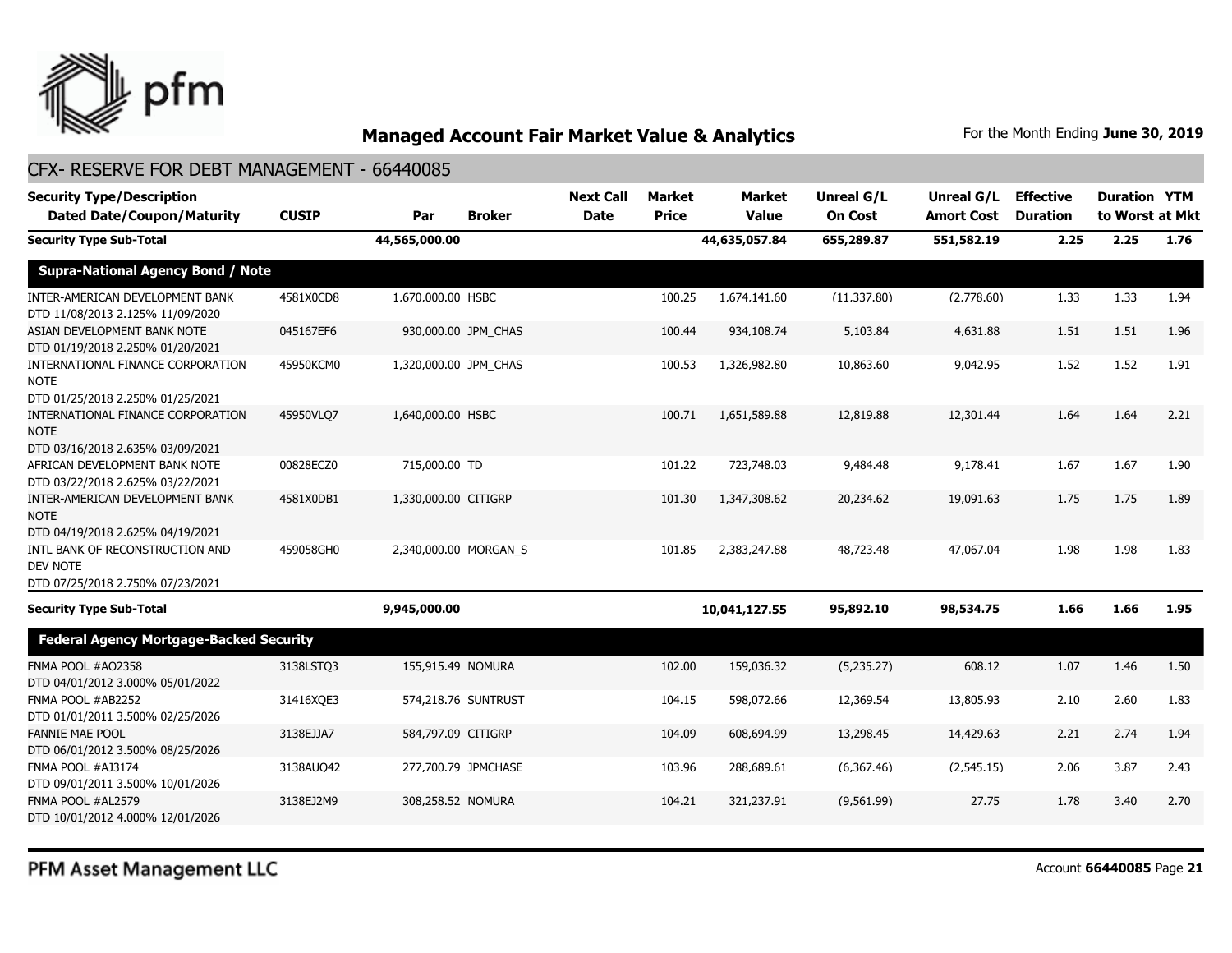

| <b>Security Type/Description</b>                                   |              |                      |                     | <b>Next Call</b> | <b>Market</b> | <b>Market</b> | Unreal G/L     | Unreal G/L        | <b>Effective</b> | <b>Duration YTM</b> |      |
|--------------------------------------------------------------------|--------------|----------------------|---------------------|------------------|---------------|---------------|----------------|-------------------|------------------|---------------------|------|
| <b>Dated Date/Coupon/Maturity</b>                                  | <b>CUSIP</b> | Par                  | <b>Broker</b>       | <b>Date</b>      | <b>Price</b>  | <b>Value</b>  | <b>On Cost</b> | <b>Amort Cost</b> | <b>Duration</b>  | to Worst at Mkt     |      |
| <b>Federal Agency Mortgage-Backed Security</b>                     |              |                      |                     |                  |               |               |                |                   |                  |                     |      |
| FNMA POOL #AQ8882<br>DTD 07/01/2012 2.500% 08/01/2027              | 3138MQ2Q5    | 1,000,277.20 CITIGRP |                     |                  | 100.89        | 1,009,206.03  | (35,536.63)    | (17, 303.19)      | 2.99             | 4.11                | 2.24 |
| GNMA POOL #AA7986<br>DTD 08/01/2012 3.500% 08/20/2027              | 36178F2T2    |                      | 458,872.99 NOMURA   |                  | 102.80        | 471,736.83    | (24,706.37)    | (10, 175.10)      | 2.48             | 3.68                | 2.69 |
| FHLMC POOL #J20932<br>DTD 10/01/2012 2.500% 11/01/2027             | 31306YA92    |                      | 788,400.50 CITIGRP  |                  | 100.95        | 795,880.62    | (25, 564.94)   | (12, 945.19)      | 2.71             | 4.61                | 2.27 |
| <b>FN AL8774</b><br>DTD 06/01/2016 3.000% 03/25/2029               | 3138ETXC5    |                      | 768,593.09 BARCLAYS |                  | 102.34        | 786,591.68    | 15,836.92      | 15,887.98         | 2.34             | 3.45                | 2.27 |
| FG G16640<br>DTD 10/01/2018 3.000% 02/15/2032                      | 3128MFS58    |                      | 817,243.97 MORGAN S |                  | 102.40        | 836,844.28    | 16,535.64      | 16,709.20         | 2.29             | 4.26                | 2.41 |
| FHLMC POOL #G16545<br>DTD 06/01/2018 3.500% 09/15/2032             | 3128MFP69    |                      | 642,106.29 INTL_FCS |                  | 103.51        | 664,667.50    | 13,531.59      | 14,523.85         | 2.29             | 4.18                | 2.63 |
| FHLMC POOL #G04691<br>DTD 09/01/2008 5.000% 06/01/2038             | 3128M6RL4    |                      | 218,448.72 BARCLAYS |                  | 108.63        | 237,310.50    | 10,610.24      | 10,783.58         | 3.05             | 4.87                | 3.20 |
| FNMA POOL #995862<br>DTD 06/01/2009 5.000% 07/01/2039              | 31416CJF4    |                      | 192,704.07 DEUTSCHE |                  | 108.54        | 209,161.91    | 8,877.63       | 9,159.32          | 3.30             | 5.22                | 3.31 |
| <b>Security Type Sub-Total</b>                                     |              | 6,787,537.48         |                     |                  |               | 6,987,130.84  | (15, 912.65)   | 52,966.73         | 2.43             | 3.80                | 2.35 |
| <b>Federal Agency Collateralized Mortgage Obligation</b>           |              |                      |                     |                  |               |               |                |                   |                  |                     |      |
| FNA 2018-M5 A2<br>DTD 04/01/2018 3.560% 09/25/2021                 | 3136B1XP4    |                      | 831,791.42 JPM CHAS |                  | 101.96        | 848,135.54    | (201.05)       | 5,593.74          | 1.66             | 1.14                | 1.65 |
| FHMS K019 A2<br>DTD 08/01/2012 2.272% 03/25/2022                   | 3137ASNJ9    |                      | 865,000.00 JPM CHAS |                  | 100.44        | 868,821.14    | 15,241.84      | 14,398.17         | 2.45             | 1.39                | 1.85 |
| FHLMC MULTIFAMILY STRUCTURED P<br>DTD 11/01/2015 2.716% 06/25/2022 | 3137BLUR7    |                      | 780,000.00 JPM CHAS |                  | 101.47        | 791,498.37    | 12,808.53      | 12,808.53         | 2.64             | 1.51                | 1.63 |
| FHLMC MULTIFAMILY STRUCTURED P<br>DTD 11/01/2015 2.716% 06/25/2022 | 3137BLUR7    |                      | 855,000.00 JPM_CHAS |                  | 101.47        | 867,603.98    | 13,438.94      | 13,438.94         | 2.64             | 1.51                | 1.63 |
| FHLMC SERIES K032 A1<br>DTD 09/01/2013 3.016% 02/01/2023           | 3137B4GX8    |                      | 436,911.28 BARCLAYS |                  | 101.60        | 443,896.66    | 5,944.29       | 6,422.18          | 1.85             | 2.48                | 2.29 |
| FHLMC MULTIFAMILY STRUCTURED P<br>DTD 11/01/2013 2.669% 02/25/2023 | 3137B5JL8    |                      | 451,644.63 BARCLAYS |                  | 100.89        | 455,677.14    | 6,343.65       | 6,036.42          | 1.80             | 1.83                | 2.09 |
| FHMS KP05 A<br>DTD 12/01/2018 3.203% 07/01/2023                    | 3137FKK39    | 712,340.61 CSFB      |                     |                  | 101.68        | 724,335.43    | 11,996.97      | 11,996.96         | 1.71             | 2.03                | 2.28 |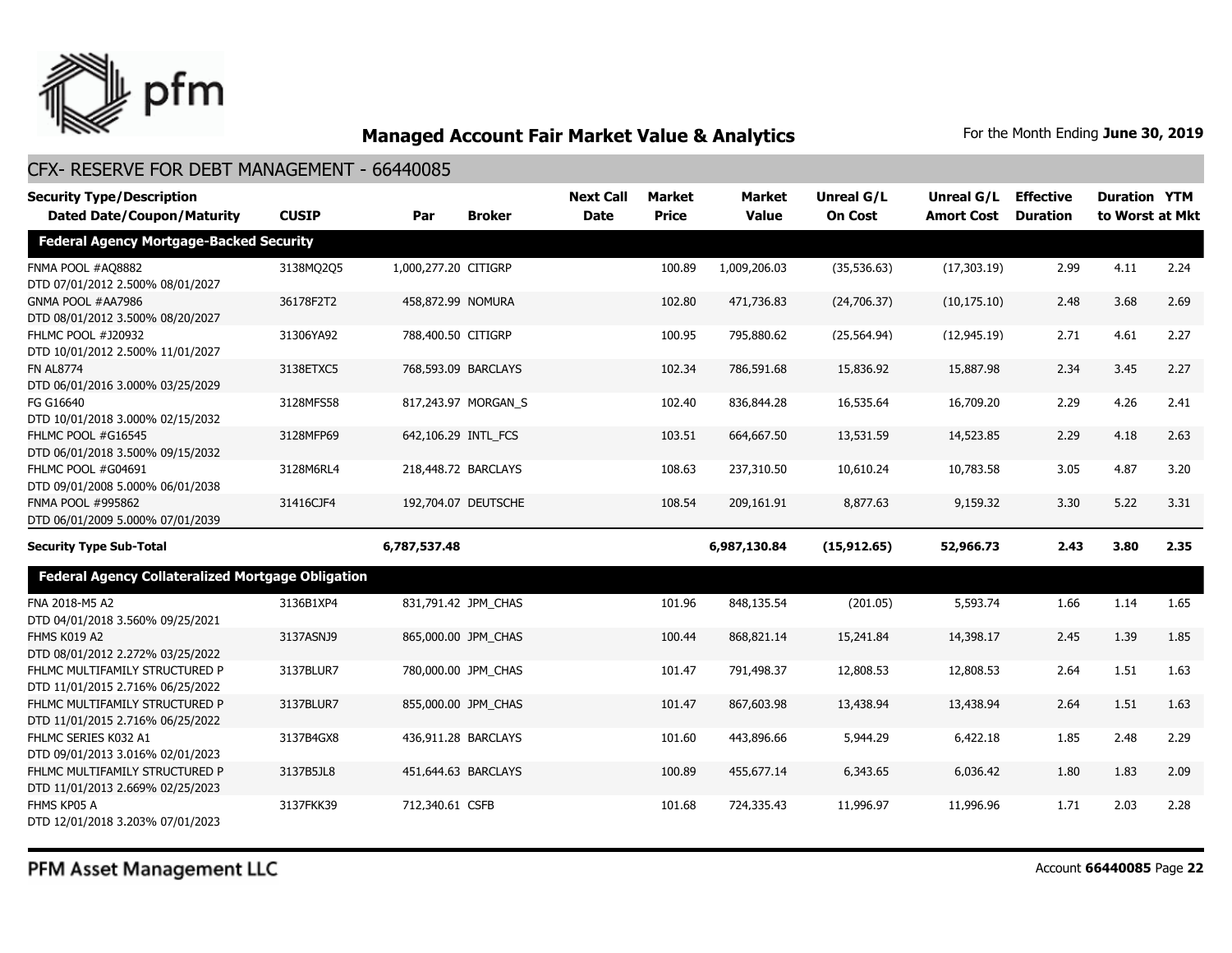

#### CFX- RESERVE FOR DEBT MANAGEMENT - 66440085

| <b>Security Type/Description</b><br><b>Dated Date/Coupon/Maturity</b>                 | <b>CUSIP</b> | Par                  | <b>Broker</b>       | <b>Next Call</b><br><b>Date</b> | <b>Market</b><br><b>Price</b> | <b>Market</b><br><b>Value</b> | <b>Unreal G/L</b><br><b>On Cost</b> | Unreal G/L<br><b>Amort Cost</b> | <b>Effective</b><br><b>Duration</b> | <b>Duration YTM</b><br>to Worst at Mkt |      |
|---------------------------------------------------------------------------------------|--------------|----------------------|---------------------|---------------------------------|-------------------------------|-------------------------------|-------------------------------------|---------------------------------|-------------------------------------|----------------------------------------|------|
| <b>Federal Agency Collateralized Mortgage Obligation</b>                              |              |                      |                     |                                 |                               |                               |                                     |                                 |                                     |                                        |      |
| FHMS K039 A1<br>DTD 09/01/2014 2.683% 12/25/2023                                      | 3137BDCV6    | 708,260.93 BAIRD     |                     |                                 | 101.12                        | 716,161.58                    | 13,599.95                           | 12,848.65                       | 2.22                                | 2.24                                   | 2.11 |
| <b>Security Type Sub-Total</b>                                                        |              | 5,640,948.87         |                     |                                 |                               | 5,716,129.84                  | 79,173.12                           | 83,543.59                       | 2.17                                | 1.70                                   | 1.89 |
| <b>Federal Agency Bond / Note</b>                                                     |              |                      |                     |                                 |                               |                               |                                     |                                 |                                     |                                        |      |
| <b>FANNIE MAE NOTES</b><br>DTD 01/11/2019 2.625% 01/11/2022                           | 3135G0U92    | 1,700,000.00 NOMURA  |                     |                                 | 102.08                        | 1,735,303.90                  | 36,527.90                           | 36,341.51                       | 2.41                                | 2.41                                   | 1.78 |
| <b>FANNIE MAE NOTES</b><br>DTD 01/11/2019 2.625% 01/11/2022                           | 3135G0U92    | 1,700,000.00 NOMURA  |                     |                                 | 102.08                        | 1,735,303.90                  | 34,861.90                           | 34,911.01                       | 2.41                                | 2.41                                   | 1.78 |
| <b>Security Type Sub-Total</b>                                                        |              | 3,400,000.00         |                     |                                 |                               | 3,470,607.80                  | 71,389.80                           | 71,252.52                       | 2.41                                | 2.41                                   | 1.78 |
| <b>Corporate Note</b>                                                                 |              |                      |                     |                                 |                               |                               |                                     |                                 |                                     |                                        |      |
| CANADIAN IMPERIAL BANK CORP NOTES<br>DTD 09/06/2016 1.600% 09/06/2019                 | 13607RAB6    | 1,660,000.00 CITIGRP |                     |                                 | 99.85                         | 1,657,488.42                  | (2,212.78)                          | (2,493.24)                      | 0.18                                | 0.18                                   | 2.42 |
| AMERICAN EXPRESS CREDIT (CALLABLE)<br><b>CORP</b><br>DTD 10/31/2016 1.700% 10/30/2019 | 0258M0EC9    |                      | 540,000.00 JPM CHAS | 09/30/19                        | 99.76                         | 538,715.88                    | 2,819.88                            | (778.99)                        | 0.32                                | 0.33                                   | 2.41 |
| CITIGROUP INC (CALLABLE) CORP NOTE<br>DTD 01/10/2017 2.450% 01/10/2020                | 172967LF6    |                      | 760,000.00 BARCLAYS | 12/10/19                        | 100.02                        | 760,132.24                    | (5, 111.76)                         | (969.34)                        | 0.47                                | 0.43                                   | 2.42 |
| BP CAPITAL MARKETS PLC BONDS<br>DTD 02/13/2015 2.315% 02/13/2020                      | 05565OCX4    |                      | 500,000.00 BARCLAYS |                                 | 99.98                         | 499,875,00                    | (4.160.00)                          | (974.74)                        | 0.61                                | 0.61                                   | 2.35 |
| BP CAPITAL MARKETS PLC BONDS<br>DTD 02/13/2015 2.315% 02/13/2020                      | 05565QCX4    | 1,200,000.00 GOLDMAN |                     |                                 | 99.98                         | 1,199,700.00                  | (10.824.00)                         | (2,513.59)                      | 0.61                                | 0.61                                   | 2.35 |
| AMERICAN EXPRESS CREDIT (CALLABLE)<br><b>NOTE</b><br>DTD 03/03/2017 2.200% 03/03/2020 | 0258M0EE5    | 1,035,000.00 MERRILL |                     | 02/01/20                        | 99.90                         | 1,033,915.32                  | (8.28)                              | (837.44)                        | 0.61                                | 0.66                                   | 2.36 |
| WALT DISNEY COMPANY CORP NOTES<br>DTD 03/06/2017 1.950% 03/04/2020                    | 25468PDP8    |                      | 800,000.00 GOLDMAN  |                                 | 99.74                         | 797,893.60                    | (6, 290.40)                         | (3, 127.03)                     | 0.67                                | 0.67                                   | 2.34 |
| <b>HSBC USA INC NOTES</b><br>DTD 03/05/2015 2.350% 03/05/2020                         | 40428HPR7    | 900,000.00 HSBC      |                     |                                 | 100.00                        | 900,036.00                    | 9,855.00                            | 4,370.29                        | 0.67                                | 0.67                                   | 2.34 |
| <b>BANK OF AMERICA NOTES</b><br>DTD 04/21/2015 2.250% 04/21/2020                      | 06051GFN4    |                      | 50,000.00 BNP PARI  |                                 | 99.98                         | 49,991.65                     | (31.85)                             | (15.42)                         | 0.79                                | 0.79                                   | 2.27 |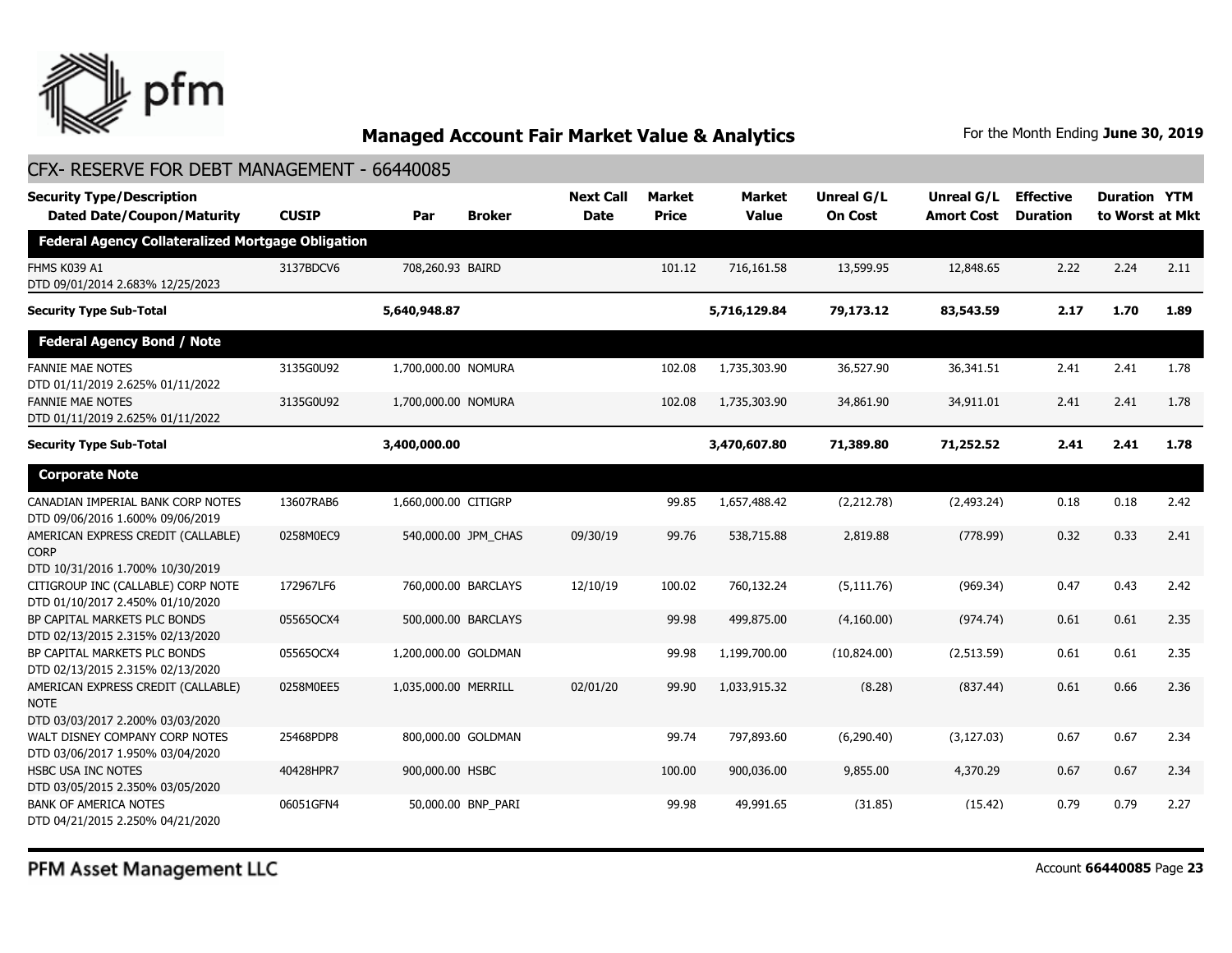

| <b>Security Type/Description</b><br><b>Dated Date/Coupon/Maturity</b>                           | <b>CUSIP</b> | Par                   | <b>Broker</b>       | <b>Next Call</b><br><b>Date</b> | <b>Market</b><br><b>Price</b> | <b>Market</b><br><b>Value</b> | Unreal G/L<br><b>On Cost</b> | Unreal G/L<br><b>Amort Cost</b> | <b>Effective</b><br><b>Duration</b> | <b>Duration YTM</b><br>to Worst at Mkt |      |
|-------------------------------------------------------------------------------------------------|--------------|-----------------------|---------------------|---------------------------------|-------------------------------|-------------------------------|------------------------------|---------------------------------|-------------------------------------|----------------------------------------|------|
| <b>Corporate Note</b>                                                                           |              |                       |                     |                                 |                               |                               |                              |                                 |                                     |                                        |      |
| <b>BANK OF AMERICA NOTES</b><br>DTD 04/21/2015 2.250% 04/21/2020                                | 06051GFN4    | 850,000.00 MERRILL    |                     |                                 | 99.98                         | 849,858.05                    | (4,060.45)                   | (1,329.64)                      | 0.79                                | 0.79                                   | 2.27 |
| UNILEVER CAPITAL CORP BONDS<br>DTD 05/05/2017 1.800% 05/05/2020                                 | 904764AV9    |                       | 350,000.00 MORGAN_S |                                 | 99.62                         | 348,682.95                    | (200.55)                     | (996.50)                        | 0.83                                | 0.83                                   | 2.25 |
| APPLE INC BONDS<br>DTD 05/11/2017 1.800% 05/11/2020                                             | 037833CS7    |                       | 520,000.00 GOLDMAN  |                                 | 99.76                         | 518,734.84                    | (734.76)                     | (1,110.01)                      | 0.85                                | 0.85                                   | 2.08 |
| <b>INTEL CORP NOTES</b><br>DTD 05/11/2017 1.850% 05/11/2020                                     | 458140AZ3    |                       | 750,000.00 MORGAN_S |                                 | 99.64                         | 747,305.25                    | (2,409.75)                   | (2,611.36)                      | 0.85                                | 0.85                                   | 2.27 |
| <b>GENERAL DYNAMICS CORP</b><br>DTD 05/11/2018 2.875% 05/11/2020                                | 369550BA5    | 960,000.00 MERRILL    |                     |                                 | 100.50                        | 964,760.64                    | 8,159.04                     | 6,247.86                        | 0.85                                | 0.85                                   | 2.29 |
| <b>HERSHEY COMPANY</b><br>DTD 05/10/2018 2.900% 05/15/2020                                      | 427866AY4    | 785,000.00 RBC        |                     |                                 | 100.51                        | 789,014.49                    | 4,532.59                     | 4,243.42                        | 0.86                                | 0.86                                   | 2.30 |
| WALT DISNEY COMPANY CORP NOTES<br>DTD 06/06/2017 1.800% 06/05/2020                              | 25468PDU7    |                       | 400,000.00 DEUTSCHE |                                 | 99.62                         | 398,472.00                    | (1,064.00)                   | (1,381.66)                      | 0.92                                | 0.92                                   | 2.22 |
| JOHN DEERE CAPITAL CORP NOTES<br>DTD 06/22/2017 1.950% 06/22/2020                               | 24422ETS8    |                       | 200,000.00 DEUTSCHE |                                 | 99.74                         | 199,486.80                    | (391.20)                     | (472.76)                        | 0.96                                | 0.96                                   | 2.22 |
| TOTAL CAPITAL SA CORP NOTES<br>DTD 06/24/2010 4.450% 06/24/2020                                 | 89152UAD4    | 495,000.00 JEFFERIE   |                     |                                 | 102.16                        | 505,677.15                    | (25,715.25)                  | (713.93)                        | 0.96                                | 0.96                                   | 2.22 |
| TOTAL CAPITAL SA CORP NOTES<br>DTD 06/24/2010 4.450% 06/24/2020                                 | 89152UAD4    | 750,000.00 STIFEL     |                     |                                 | 102.16                        | 766,177.50                    | (39,690.00)                  | (1,317.83)                      | 0.96                                | 0.96                                   | 2.22 |
| <b>BRANCH BANKING &amp; TRUST (CALLABLE)</b><br><b>CORP</b><br>DTD 06/29/2015 2.625% 06/29/2020 | 05531FAU7    | 600,000.00 SUSO       |                     | 05/29/20                        | 100.21                        | 601,236.00                    | (9,516.00)                   | (2, 187.04)                     | 0.92                                | 0.90                                   | 2.41 |
| <b>BRANCH BANKING &amp; TRUST (CALLABLE)</b><br><b>CORP</b><br>DTD 06/29/2015 2.625% 06/29/2020 | 05531FAU7    | 668,000.00 BB&T       |                     | 05/29/20                        | 100.21                        | 669,376.08                    | (4,776.20)                   | (438.24)                        | 0.92                                | 0.90                                   | 2.41 |
| STATE STREET CORP NOTES<br>DTD 08/18/2015 2.550% 08/18/2020                                     | 857477AS2    |                       | 600,000.00 JPM CHAS |                                 | 100.44                        | 602,666.40                    | (8,577.60)                   | (1,411.09)                      | 1.10                                | 1.10                                   | 2.15 |
| STATE STREET CORP NOTES<br>DTD 08/18/2015 2.550% 08/18/2020                                     | 857477AS2    |                       | 800,000.00 JPM_CHAS |                                 | 100.44                        | 803,555.20                    | (11,244.80)                  | (1,812.30)                      | 1.10                                | 1.10                                   | 2.15 |
| CATERPILLAR FINL SERVICE NOTE<br>DTD 09/07/2017 1.850% 09/04/2020                               | 14913Q2A6    | 1,245,000.00 BARCLAYS |                     |                                 | 99.65                         | 1,240,615.11                  | (3,339.09)                   | (3,966.99)                      | 1.15                                | 1.15                                   | 2.15 |
| TORONTO DOMINION BANK CORP NOTES<br>DTD 09/12/2017 1.850% 09/11/2020                            | 891140BT4    | 275,000.00 TD         |                     |                                 | 99.71                         | 274,195.35                    | (493.90)                     | (678.74)                        | 1.17                                | 1.17                                   | 2.10 |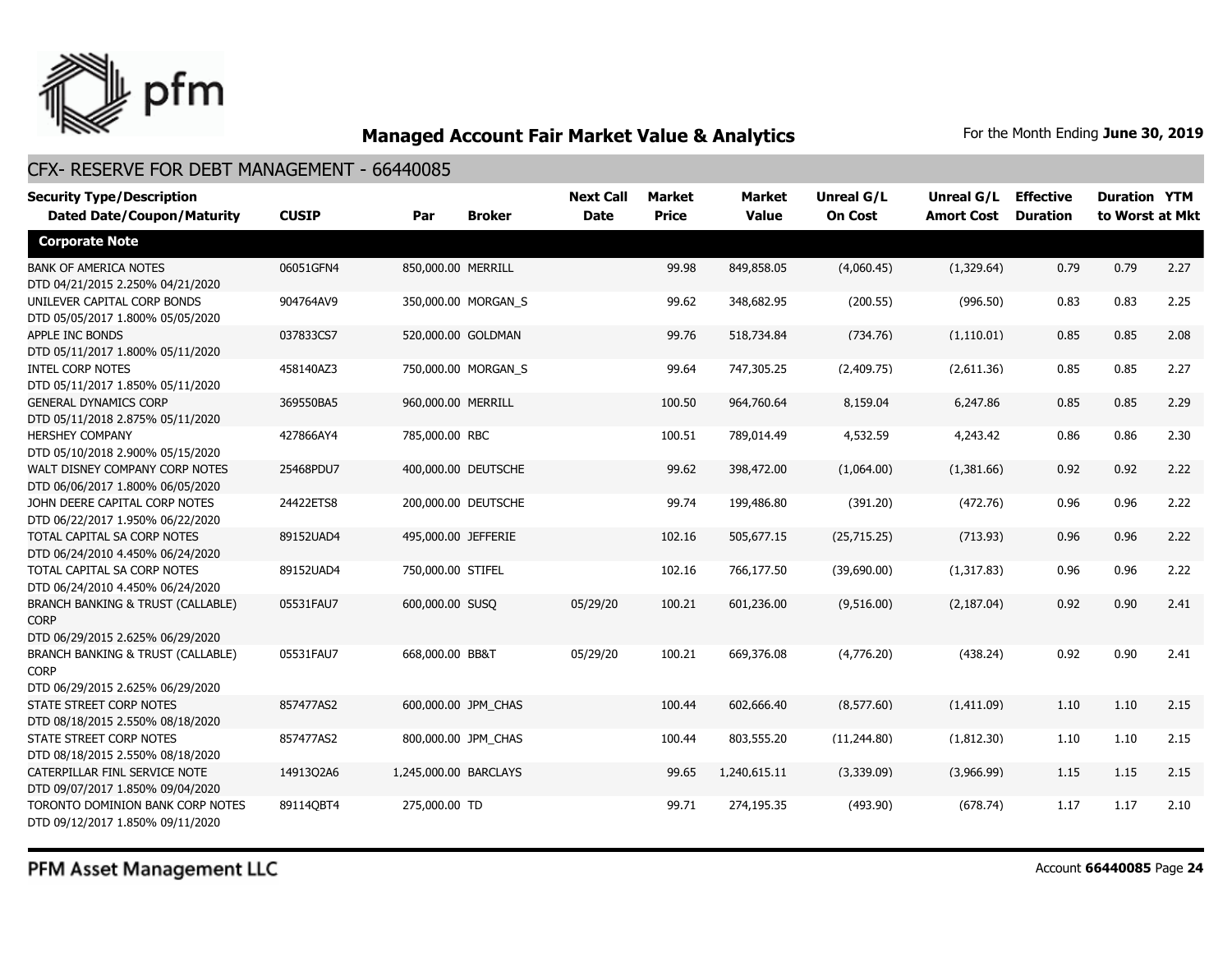

#### CFX- RESERVE FOR DEBT MANAGEMENT - 66440085

| <b>Security Type/Description</b><br><b>Dated Date/Coupon/Maturity</b> | <b>CUSIP</b> | Par                   | <b>Broker</b>       | <b>Next Call</b><br><b>Date</b> | Market<br><b>Price</b> | <b>Market</b><br><b>Value</b> | Unreal G/L<br><b>On Cost</b> | Unreal G/L<br><b>Amort Cost</b> | <b>Effective</b><br><b>Duration</b> | <b>Duration YTM</b><br>to Worst at Mkt |      |
|-----------------------------------------------------------------------|--------------|-----------------------|---------------------|---------------------------------|------------------------|-------------------------------|------------------------------|---------------------------------|-------------------------------------|----------------------------------------|------|
| <b>Corporate Note</b>                                                 |              |                       |                     |                                 |                        |                               |                              |                                 |                                     |                                        |      |
| ROYAL BANK OF CANADA CORP NOTE<br>DTD 10/26/2017 2.150% 10/26/2020    | 78013GKN4    | 410,000,00 RBC        |                     |                                 | 100.01                 | 410,021.73                    | 259.53                       | 128.17                          | 1.29                                | 1.29                                   | 2.14 |
| PACCAR FINANCIAL CORP NOTES<br>DTD 11/13/2017 2.050% 11/13/2020       | 69371RN85    | 460,000.00 CITIGRP    |                     |                                 | 99.92                  | 459,649.02                    | (309.58)                     | (331.81)                        | 1.34                                | 1.34                                   | 2.11 |
| VISA INC (CALLABLE) CORP NOTES<br>DTD 12/14/2015 2.200% 12/14/2020    | 92826CAB8    |                       | 410,000.00 WELLS FA | 11/14/20                        | 100.16                 | 410,643.29                    | (3,866.71)                   | (1,319.49)                      | 1.38                                | 1.34                                   | 2.09 |
| WAL-MART STORES INC CORP NOTE<br>DTD 10/20/2017 1.900% 12/15/2020     | 931142EA7    |                       | 670,000.00 MORGAN_S |                                 | 99.82                  | 668,796.68                    | (231.82)                     | (744.42)                        | 1.43                                | 1.43                                   | 2.03 |
| JOHN DEERE CAPITAL CORP NOTES<br>DTD 01/08/2018 2.350% 01/08/2021     | 24422ETZ2    | 295,000.00 HSBC       |                     |                                 | 100.30                 | 295,880.58                    | 1,033.98                     | 959.62                          | 1.47                                | 1.47                                   | 2.15 |
| IBM CREDIT CORP NOTE<br>DTD 09/08/2017 1.800% 01/20/2021              | 44932HAB9    | 1,500,000.00 US BANCO |                     |                                 | 99.38                  | 1,490,626.50                  | 31,486.50                    | 17,801.05                       | 1.51                                | 1.51                                   | 2.21 |
| <b>WESTPAC BANKING CORP NOTE</b><br>DTD 01/25/2018 2.650% 01/25/2021  | 961214DU4    | 1,130,000.00 MORGAN S |                     |                                 | 100.53                 | 1,136,044.37                  | 6,824.07                     | 6,459.19                        | 1.51                                | 1.51                                   | 2.30 |
| AMERICAN HONDA FINANCE<br>DTD 02/15/2018 2.650% 02/12/2021            | 02665WCD1    | 945,000.00 MIZUHO     |                     |                                 | 100.61                 | 950,777.73                    | 7,100.73                     | 6,505.09                        | 1.56                                | 1.56                                   | 2.26 |
| AMERICAN EXPRESS CO CORP NOTES<br>DTD 02/22/2019 3.000% 02/22/2021    | 025816CB3    | 600,000.00 CSFB       |                     |                                 | 101.10                 | 606,570.60                    | 7,170.60                     | 7,065.53                        | 1.58                                | 1.58                                   | 2.32 |
| PACCAR FINANCIAL CORP NOTES<br>DTD 02/27/2018 2.800% 03/01/2021       | 69371RN93    |                       | 605,000.00 JPM CHAS |                                 | 100.92                 | 610,553.90                    | 5,850.35                     | 5,721.71                        | 1.61                                | 1.61                                   | 2.24 |
| <b>WELLS FARGO CORP NOTES</b><br>DTD 03/04/2016 2.500% 03/04/2021     | 949746RS2    |                       | 400,000.00 MORGAN S |                                 | 100.22                 | 400,872.40                    | 7,696.40                     | 5,466.50                        | 1.62                                | 1.62                                   | 2.37 |
| <b>WELLS FARGO CORP NOTES</b><br>DTD 03/04/2016 2.500% 03/04/2021     | 949746RS2    | 1,300,000.00 DEUTSCHE |                     |                                 | 100.22                 | 1,302,835.30                  | 24,987.30                    | 17,699.90                       | 1.62                                | 1.62                                   | 2.37 |
| JOHN DEERE CAPITAL CORP NOTES<br>DTD 03/13/2018 2.875% 03/12/2021     | 24422EUD9    |                       | 200,000.00 BARCLAYS |                                 | 101.18                 | 202,352.20                    | 2,488.20                     | 2,430.68                        | 1.64                                | 1.64                                   | 2.17 |
| NATIONAL RURAL UTIL COOP NOTE<br>DTD 02/26/2018 2.900% 03/15/2021     | 63743HER9    | 375,000.00 RBC        |                     |                                 | 101.18                 | 379,440.00                    | 4,856.25                     | 4,679.12                        | 1.65                                | 1.65                                   | 2.19 |
| UNILEVER CAPITAL CORP NOTES<br>DTD 03/22/2018 2.750% 03/22/2021       | 904764AZ0    | 1,520,000.00 CITIGRP  |                     |                                 | 101.02                 | 1,535,428.00                  | 23,195.20                    | 19,974.43                       | 1.67                                | 1.67                                   | 2.15 |
| UNITED PARCEL SERVICE CORPORATE<br><b>BOND</b>                        | 911312BP0    | 1,330,000.00 JPM CHAS |                     |                                 | 99.83                  | 1,327,797.52                  | (101.08)                     | (1,089.79)                      | 1.70                                | 1.70                                   | 2.15 |

DTD 11/14/2017 2.050% 04/01/2021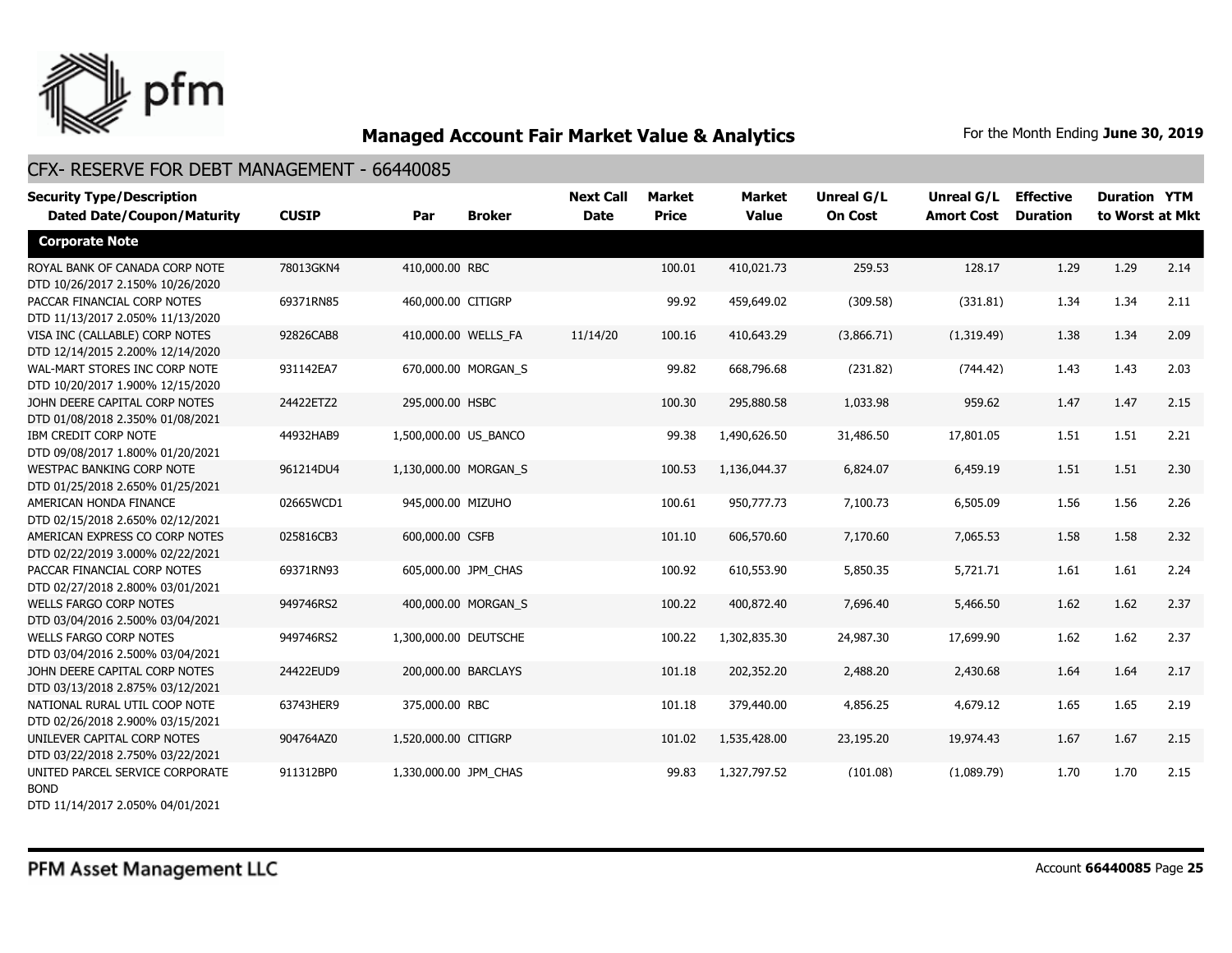

#### CFX- RESERVE FOR DEBT MANAGEMENT - 66440085

| <b>Security Type/Description</b><br><b>Dated Date/Coupon/Maturity</b>             | <b>CUSIP</b> | Par                   | <b>Broker</b>       | <b>Next Call</b><br><b>Date</b> | <b>Market</b><br><b>Price</b> | <b>Market</b><br><b>Value</b> | <b>Unreal G/L</b><br><b>On Cost</b> | Unreal G/L<br><b>Amort Cost</b> | <b>Effective</b><br><b>Duration</b> | <b>Duration YTM</b><br>to Worst at Mkt |      |
|-----------------------------------------------------------------------------------|--------------|-----------------------|---------------------|---------------------------------|-------------------------------|-------------------------------|-------------------------------------|---------------------------------|-------------------------------------|----------------------------------------|------|
| <b>Corporate Note</b>                                                             |              |                       |                     |                                 |                               |                               |                                     |                                 |                                     |                                        |      |
| TOYOTA MOTOR CREDIT CORP NOTES<br>DTD 04/13/2018 2.950% 04/13/2021                | 89236TEU5    |                       | 705,000.00 JPM CHAS |                                 | 101.38                        | 714,702.92                    | 9,984.92                            | 9,873.46                        | 1.72                                | 1.72                                   | 2.16 |
| PEPSICO INC CORP (CALLABLE) NOTE<br>DTD 10/10/2017 2.000% 04/15/2021              | 713448DX3    | 605,000.00 MERRILL    |                     | 03/15/21                        | 99.97                         | 604,834.23                    | (44.77)                             | (102.71)                        | 1.70                                | 1.74                                   | 2.01 |
| BANK OF NEW YORK MELLON CORP<br>(CALLABLE)<br>DTD 02/19/2016 2.500% 04/15/2021    | 06406FAA1    | 700,000.00 CITIGRP    |                     | 03/15/21                        | 100.55                        | 703,847.20                    | 12,961.20                           | 9,115.15                        | 1.68                                | 1.66                                   | 2.18 |
| BANK OF NEW YORK MELLON CORP<br>(CALLABLE)<br>DTD 02/19/2016 2.500% 04/15/2021    | 06406FAA1    |                       | 800,000.00 JPM_CHAS | 03/15/21                        | 100.55                        | 804,396.80                    | 15,948.80                           | 11,158.30                       | 1.68                                | 1.66                                   | 2.18 |
| MORGAN STANLEY CORP NOTES<br>DTD 04/21/2016 2.500% 04/21/2021                     | 61746BEA0    | 830,000.00 GOLDMAN    |                     |                                 | 100.19                        | 831,555.42                    | 15,499.42                           | 9,614.73                        | 1.75                                | 1.75                                   | 2.39 |
| GOLDMAN SACHS GRP INC CORP NT<br>(CALLABLE)<br>DTD 04/25/2016 2.625% 04/25/2021   | 38141GVU5    | 1,700,000.00 GOLDMAN  |                     | 03/25/21                        | 100.34                        | 1,705,780.00                  | 38,182.00                           | 27,642.80                       | 1.71                                | 1.68                                   | 2.43 |
| ROYAL BANK OF CANADA CORP NOTES<br>DTD 04/30/2018 3.200% 04/30/2021               | 78013XKG2    | 1,685,000.00 RBC      |                     |                                 | 101.78                        | 1,714,920.55                  | 31,116.90                           | 30,663,80                       | 1.77                                | 1.77                                   | 2.21 |
| LLOYDS BANK PLC<br>DTD 05/08/2018 3.300% 05/07/2021                               | 53944VAP4    | 1,125,000.00 MORGAN S |                     |                                 | 101.56                        | 1,142,598.38                  | 18,970.88                           | 18,461.72                       | 1.78                                | 1.78                                   | 2.43 |
| PACCAR FINANCIAL CORP<br>DTD 05/10/2018 3.100% 05/10/2021                         | 69371RP26    | 410,000.00 MERRILL    |                     |                                 | 101.67                        | 416,854.79                    | 6,961.39                            | 6,921.95                        | 1.80                                | 1.80                                   | 2.18 |
| <b>GLAXOSMITHKLINE CAPITAL</b><br>DTD 05/15/2018 3.125% 05/14/2021                | 377373AE5    |                       | 655,000.00 JPM CHAS |                                 | 101.69                        | 666,064.26                    | 12,826.21                           | 12,182.78                       | 1.81                                | 1.81                                   | 2.20 |
| <b>CHARLES SCHWAB CORP NOTES</b><br>DTD 05/22/2018 3.250% 05/21/2021              | 808513AW5    | 1,040,000.00 CSFB     |                     |                                 | 101.94                        | 1,060,138.56                  | 20,169.76                           | 20,159.04                       | 1.82                                | 1.82                                   | 2.20 |
| HSBC BANK USA NA BANK NOTE<br>DTD 05/25/2016 2.950% 05/25/2021                    | 404280AY5    | 800,000.00 GOLDMAN    |                     |                                 | 100.88                        | 807,033.60                    | 18,041.60                           | 14,850.63                       | 1.84                                | 1.84                                   | 2.47 |
| SANTANDER UK PLC CORP NOTES<br>DTD 06/01/2018 3.400% 06/01/2021                   | 80283LAT0    | 1,520,000.00 CITIGRP  |                     |                                 | 101.66                        | 1,545,241.12                  | 28,083.52                           | 27,090.17                       | 1.85                                | 1.85                                   | 2.51 |
| TORONTO DOMINION BANK CORP NOTES<br>DTD 06/12/2018 3.250% 06/11/2021              | 89114QBZ0    | 1,650,000.00 CITIGRP  |                     |                                 | 101.98                        | 1,682,688.15                  | 33,430.65                           | 33,178.69                       | 1.88                                | 1.88                                   | 2.20 |
| BANK OF MONTREAL CHICAGO CORP<br><b>NOTES</b><br>DTD 08/29/2016 1.900% 08/27/2021 | 06367TJX9    | 800,000.00 WELLS_FA   |                     |                                 | 99.37                         | 794,934.40                    | 13,646.40                           | 11,298.55                       | 2.09                                | 2.09                                   | 2.20 |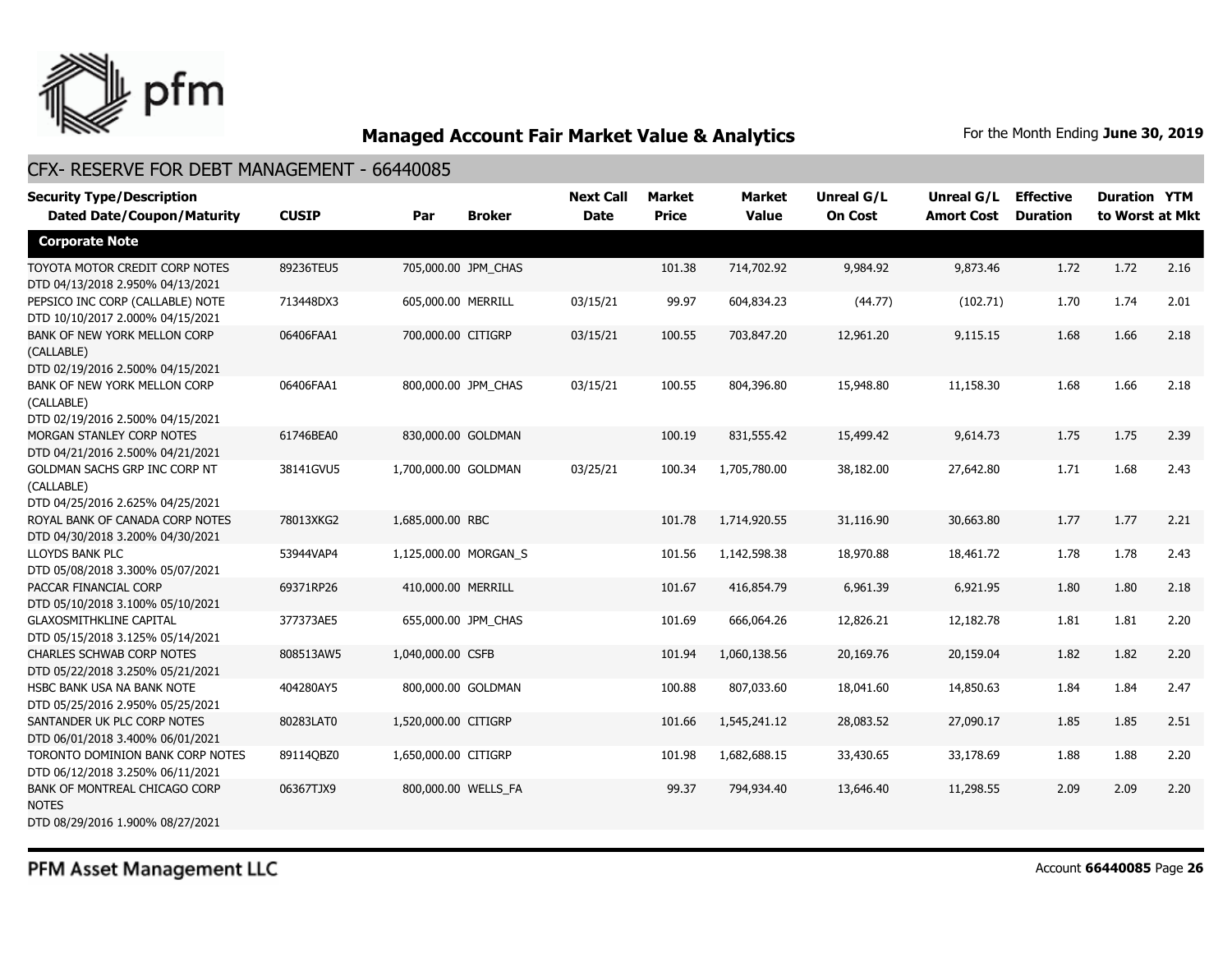

#### CFX- RESERVE FOR DEBT MANAGEMENT - 66440085

| <b>Security Type/Description</b><br><b>Dated Date/Coupon/Maturity</b>                  | <b>CUSIP</b> | Par                  | <b>Broker</b>       | <b>Next Call</b><br><b>Date</b> | Market<br><b>Price</b> | <b>Market</b><br><b>Value</b> | <b>Unreal G/L</b><br><b>On Cost</b> | Unreal G/L<br><b>Amort Cost</b> | <b>Effective</b><br><b>Duration</b> | <b>Duration YTM</b><br>to Worst at Mkt |      |
|----------------------------------------------------------------------------------------|--------------|----------------------|---------------------|---------------------------------|------------------------|-------------------------------|-------------------------------------|---------------------------------|-------------------------------------|----------------------------------------|------|
| <b>Corporate Note</b>                                                                  |              |                      |                     |                                 |                        |                               |                                     |                                 |                                     |                                        |      |
| CATERPILLAR FINANCIAL SERVICES CORP<br><b>CORP</b><br>DTD 09/07/2018 3.150% 09/07/2021 | 14913Q2N8    | 215,000.00 BARCLAYS  |                     |                                 | 101.99                 | 219,276.14                    | 4,441.69                            | 4,398.11                        | 2.09                                | 2.09                                   | 2.21 |
| JOHN DEERE CAPITAL CORP CORP NOTES<br>DTD 09/10/2018 3.125% 09/10/2021                 | 24422EUK3    | 1,015,000.00 GOLDMAN |                     |                                 | 102.03                 | 1,035,596.38                  | 20,911.03                           | 20,829.03                       | 2.10                                | 2.10                                   | 2.17 |
| PFIZER INC CORP NOTE<br>DTD 09/07/2018 3.000% 09/15/2021                               | 717081EM1    | 750,000.00 CSFB      |                     |                                 | 102.00                 | 765,007.50                    | 16,020.00                           | 15,757.82                       | 2.11                                | 2.11                                   | 2.07 |
| CISCO SYSTEMS INC CORP (CALLABLE)<br><b>NOTES</b><br>DTD 09/20/2016 1.850% 09/20/2021  | 17275RBJ0    | 770,000.00 US_BANCO  |                     | 08/20/21                        | 99.41                  | 765,478.56                    | 26,786.76                           | 20,069.97                       | 2.12                                | 2.15                                   | 2.12 |
| AMERICAN EXPRESS CREDIT CORP NOTES<br>DTD 11/06/2018 3.700% 11/05/2021                 | 025816BY4    | 240,000.00 RBC       |                     |                                 | 103.09                 | 247,408.80                    | 7,461.60                            | 7,450.75                        | 2.23                                | 2.23                                   | 2.34 |
| ABBOTT LABORATORIES CORP NOTES<br>DTD 11/22/2016 2.900% 11/30/2021                     | 002824BD1    | 790,000.00 GOLDMAN   |                     |                                 | 101.66                 | 803,089.51                    | 8,657.61                            | 8,872.75                        | 2.32                                | 2.32                                   | 2.19 |
| CITIGROUP INC CORP (CALLABLE) NOTE<br>DTD 12/08/2016 2.900% 12/08/2021                 | 172967LC3    | 800,000.00 RBC       |                     | 11/08/21                        | 101.04                 | 808,296.80                    | 22,848.80                           | 20,636,67                       | 2.29                                | 2.26                                   | 2.46 |
| AMERICAN HONDA FINANCE CORP NOTES<br>DTD 10/10/2018 3.375% 12/10/2021                  | 02665WCP4    | 770,000.00 JPM CHAS  |                     |                                 | 102.58                 | 789,849.83                    | 20,219.43                           | 20,140.61                       | 2.34                                | 2.34                                   | 2.28 |
| TOYOTA MOTOR CREDIT CORP BONDS<br>DTD 01/09/2017 2.600% 01/11/2022                     | 89236TDP7    | 450,000.00 SOCGEN    |                     |                                 | 101.05                 | 454,708.35                    | 12,308.85                           | 11,100.82                       | 2.41                                | 2.41                                   | 2.17 |
| WESTPAC BANKING CORP NY CORP NOTES<br>DTD 01/11/2017 2.800% 01/11/2022                 | 961214DG5    | 500,000.00 CITIGRP   |                     |                                 | 101.24                 | 506,222.00                    | 19,127.00                           | 16,594.50                       | 2.40                                | 2.40                                   | 2.29 |
| TOYOTA MOTOR CREDIT CORP BONDS<br>DTD 01/09/2017 2.600% 01/11/2022                     | 89236TDP7    | 500,000.00 CREDAG    |                     |                                 | 101.05                 | 505,231.50                    | 17,166.50                           | 14,817.20                       | 2.41                                | 2.41                                   | 2.17 |
| <b>TARGET CORP CORP NOTES</b><br>DTD 01/12/2012 2.900% 01/15/2022                      | 87612EAZ9    | 410,000.00 STIFEL    |                     |                                 | 102.21                 | 419,056.08                    | 8,703.48                            | 8,756.61                        | 2.41                                | 2.41                                   | 2.00 |
| HOME DEPOT INC<br>DTD 12/06/2018 3.250% 03/01/2022                                     | 437076BV3    |                      | 290,000.00 JPM_CHAS |                                 | 103.20                 | 299,287.25                    | 10,081.85                           | 9,955.94                        | 2.53                                | 2.53                                   | 2.01 |
| <b>3M COMPANY BONDS</b><br>DTD 02/22/2019 2.750% 03/01/2022                            | 88579YBF7    |                      | 490,000.00 MORGAN S | 02/01/22                        | 101.65                 | 498,066.87                    | 8,297.17                            | 8,269.46                        | 2.54                                | 2.54                                   | 2.11 |
| MITSUBISHI UFJ FIN GRP<br>DTD 03/07/2019 3.218% 03/07/2022                             | 606822BG8    | 550,000.00 MITSU     |                     |                                 | 102.11                 | 561,606.10                    | 11,606.10                           | 11,606.10                       | 2.54                                | 2.54                                   | 2.40 |
| PFIZER INC CORP BONDS<br>DTD 03/11/2019 2.800% 03/11/2022                              | 717081ER0    | 260,000.00 BARCLAYS  |                     |                                 | 101.77                 | 264,591.08                    | 4,606.68                            | 4,605.15                        | 2.57                                | 2.57                                   | 2.12 |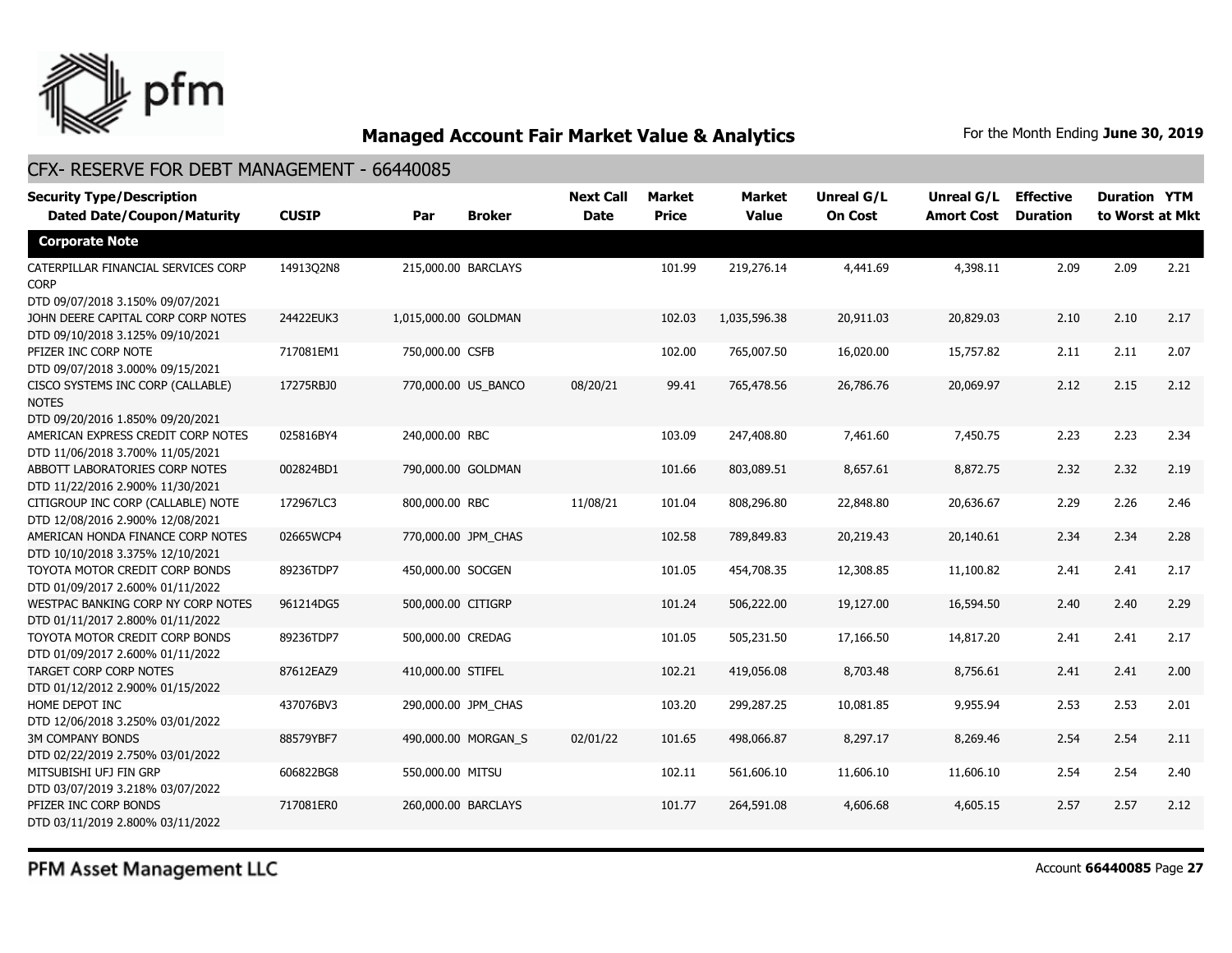

#### CFX- RESERVE FOR DEBT MANAGEMENT - 66440085

| <b>Security Type/Description</b>                                                                 |              |                       |                     | <b>Next Call</b> | <b>Market</b> | Market        | Unreal G/L     | Unreal G/L        | <b>Effective</b> | <b>Duration YTM</b> |      |
|--------------------------------------------------------------------------------------------------|--------------|-----------------------|---------------------|------------------|---------------|---------------|----------------|-------------------|------------------|---------------------|------|
| <b>Dated Date/Coupon/Maturity</b>                                                                | <b>CUSIP</b> | Par                   | <b>Broker</b>       | <b>Date</b>      | <b>Price</b>  | <b>Value</b>  | <b>On Cost</b> | <b>Amort Cost</b> | <b>Duration</b>  | to Worst at Mkt     |      |
| <b>Corporate Note</b>                                                                            |              |                       |                     |                  |               |               |                |                   |                  |                     |      |
| <b>BANK OF MONTREAL</b>                                                                          | 06367WJM6    | 900,000.00 BMO        |                     |                  | 101.53        | 913,777.20    | 16,063.20      | 15,869.50         | 2.60             | 2.60                | 2.32 |
| DTD 03/26/2019 2.900% 03/26/2022<br>TOYOTA MOTOR CREDIT CORP<br>DTD 04/12/2019 2.650% 04/12/2022 | 89236TFX8    | 500,000.00 CITIGRP    |                     |                  | 101.57        | 507,842.50    | 8,157.50       | 8,135.21          | 2.66             | 2.66                | 2.07 |
| BOEING CO CORP NOTE<br>DTD 05/02/2019 2.700% 05/01/2022                                          | 097023CG8    | 250,000.00 CITIGRP    |                     |                  | 101.44        | 253,598.00    | 4,040.50       | 4,017.16          | 2.71             | 2.71                | 2.17 |
| MORGAN STANLEY CORP NOTES<br>DTD 05/19/2017 2.750% 05/19/2022                                    | 61744YAH1    | 1,000,000.00 MORGAN_S |                     |                  | 101.05        | 1,010,491.00  | 23,211.00      | 21,972.78         | 2.75             | 2.75                | 2.37 |
| BRANCH BANKING & TRUST CORP NOTES<br>DTD 03/18/2019 3.050% 06/20/2022                            | 05531FBG7    |                       | 515,000.00 MORGAN_S |                  | 102.15        | 526,054.48    | 11,069.93      | 11,069.93         | 2.83             | 2.83                | 2.30 |
| MERCK & CO INC CORP NOTES<br>DTD 09/13/2012 2.400% 09/15/2022                                    | 589331AT4    |                       | 690,000.00 GOLDMAN  |                  | 100.92        | 696,354.21    | 13,406.01      | 12,836.43         | 3.05             | 3.05                | 2.10 |
| BANK OF AMERICA CORP BANK NOTE<br>DTD 01/20/2017 3.124% 01/20/2023                               | 06051GGE3    |                       | 800,000.00 MORGAN S |                  | 101.48        | 811,855.20    | 10,135.20      | 10,222.71         | 3.30             | 3.30                | 2.68 |
| JPMORGAN CHASE & CO BONDS<br>DTD 03/22/2019 3.207% 04/01/2023                                    | 46647PBB1    | 1,800,000.00 JPM CHAS |                     |                  | 102.06        | 1,837,058.40  | 37,058.40      | 37,058.40         | 3.49             | 3.49                | 2.63 |
| <b>Security Type Sub-Total</b>                                                                   |              | 60,123,000.00         |                     |                  |               | 60,601,245.86 | 621,118.98     | 641,281.84        | 1.66             | 1.65                | 2.28 |
| <b>Bank Note</b>                                                                                 |              |                       |                     |                  |               |               |                |                   |                  |                     |      |
| BANK OF NOVA SCOTIA BANK NOTE<br>DTD 04/20/2018 3.125% 04/20/2021                                | 064159LG9    | 1,000,000.00 MKTX     |                     |                  | 101.55        | 1,015,477.00  | 18,557.00      | 17,614.71         | 1.74             | 1.74                | 2.24 |
| <b>Security Type Sub-Total</b>                                                                   |              | 1,000,000.00          |                     |                  |               | 1,015,477.00  | 18,557.00      | 17,614.71         | 1.74             | 1.74                | 2.24 |
| <b>Asset-Backed Security</b>                                                                     |              |                       |                     |                  |               |               |                |                   |                  |                     |      |
| TOYOTA ABS 2016-B A3<br>DTD 05/11/2016 1.300% 04/15/2020                                         | 89231UAD9    |                       | 7,125.00 CITIGRP    |                  | 99.94         | 7,120.74      | (3.90)         | (4.20)            | 0.05             | 0.46                | 1.43 |
| JOHN DEERE ABS 2016-B A3<br>DTD 07/27/2016 1.250% 06/15/2020                                     | 47788NAC2    | 27,870.69 RBC CAP     |                     |                  | 99.91         | 27,845.21     | (23.26)        | (25.03)           | 0.08             | 0.57                | 1.41 |
| TOYOTA ABS 2016-C A3<br>DTD 08/10/2016 1.140% 08/15/2020                                         | 89237WAD9    | 68,707.86 MITSU       |                     |                  | 99.83         | 68,588.36     | (117.66)       | (119.08)          | 0.16             | 0.69                | 1.39 |
| HYUNDAI ABS 2016-A A3<br>DTD 03/30/2016 1.560% 09/15/2020                                        | 44930UAD8    | 21,237.50 MERRILL     |                     |                  | 99.96         | 21,228.59     | (4.79)         | (8.00)            | 0.06             | 0.84                | 1.61 |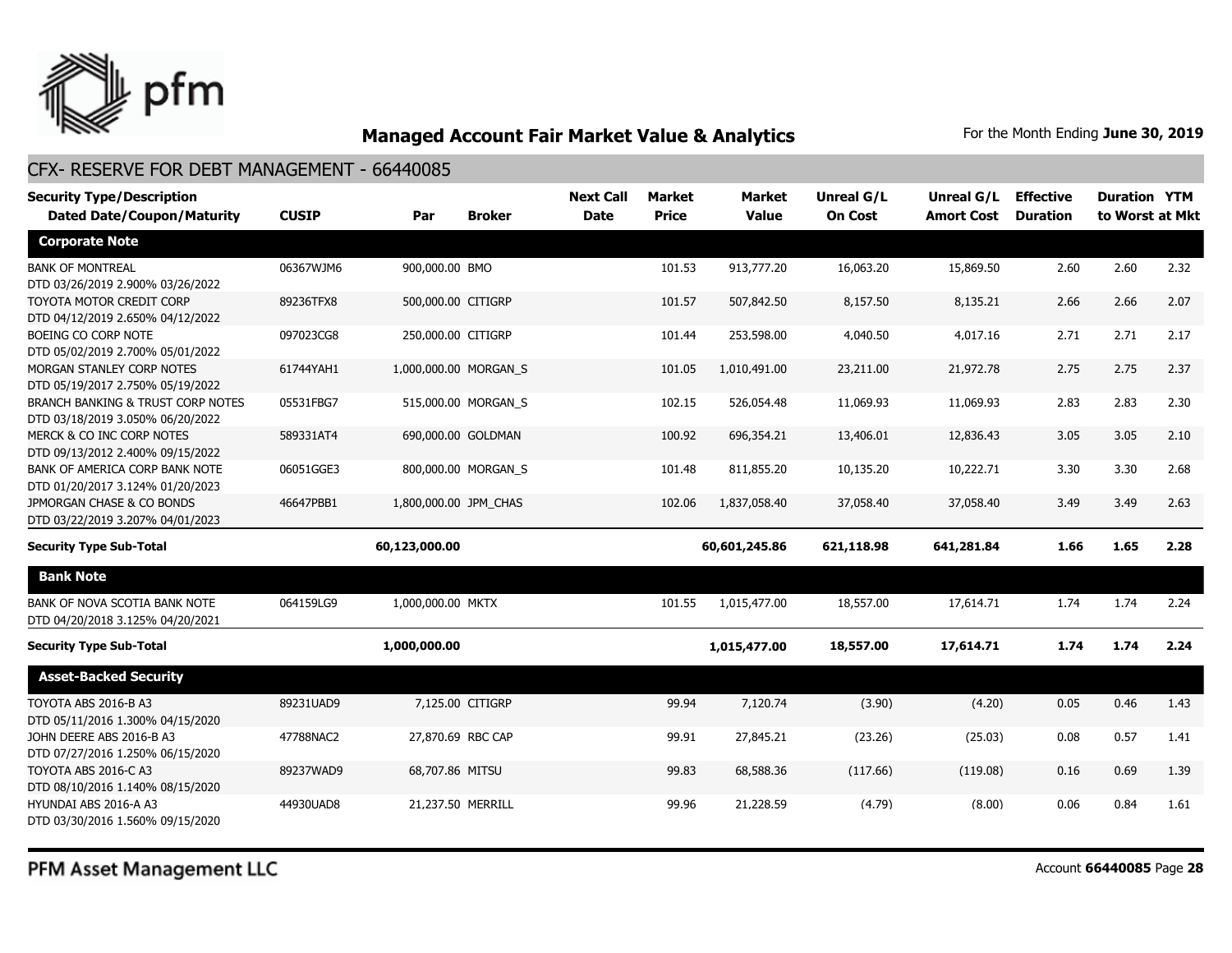

| <b>Security Type/Description</b><br><b>Dated Date/Coupon/Maturity</b> | <b>CUSIP</b> | Par                   | <b>Broker</b>       | <b>Next Call</b><br><b>Date</b> | <b>Market</b><br><b>Price</b> | <b>Market</b><br><b>Value</b> | Unreal G/L<br><b>On Cost</b> | Unreal G/L<br><b>Amort Cost</b> | <b>Effective</b><br><b>Duration</b> | <b>Duration YTM</b><br>to Worst at Mkt |      |
|-----------------------------------------------------------------------|--------------|-----------------------|---------------------|---------------------------------|-------------------------------|-------------------------------|------------------------------|---------------------------------|-------------------------------------|----------------------------------------|------|
| <b>Asset-Backed Security</b>                                          |              |                       |                     |                                 |                               |                               |                              |                                 |                                     |                                        |      |
| FORD ABS 2016-B A3<br>DTD 04/26/2016 1.330% 10/15/2020                | 34532EAD7    |                       | 15,693.28 BARCLAYS  |                                 | 99.91                         | 15,679.50                     | (12.30)                      | (13.51)                         | 0.08                                | 0.66                                   | 1.46 |
| NISSAN ABS 2016-C A3<br>DTD 08/10/2016 1.180% 01/15/2021              | 65478WAD7    |                       | 137,130.44 WELLSFAR |                                 | 99.65                         | 136,647.11                    | (470.22)                     | (479.53)                        | 0.30                                | 0.96                                   | 1.55 |
| TOYOTA ABS 2017-A A3<br>DTD 03/15/2017 1.730% 02/15/2021              | 89238MAD0    | 310.032.87 MERRILL    |                     |                                 | 99.77                         | 309,305.69                    | (690.69)                     | (711.52)                        | 0.35                                | 0.83                                   | 2.01 |
| CARMX 2017-4 A2A<br>DTD 10/25/2017 1.800% 04/15/2021                  | 14314RAH5    | 95,985.87 CSFB        |                     |                                 | 99.90                         | 95,892.34                     | (86.48)                      | (89.79)                         | 0.14                                | 0.91                                   | 1.91 |
| JOHN DEERE ABS 2017-A A3<br>DTD 03/02/2017 1.780% 04/15/2021          | 47787XAC1    | 173,624.35 MERRILL    |                     |                                 | 99.80                         | 173,275.02                    | (324.61)                     | (336.55)                        | 0.38                                | 1.07                                   | 1.97 |
| ALLY ABS 2017-1 A3<br>DTD 01/31/2017 1.700% 06/15/2021                | 02007PAC7    | 165,524.33 CITIGRP    |                     |                                 | 99.76                         | 165,134.45                    | (375.41)                     | (383.86)                        | 0.38                                | 1.64                                   | 1.84 |
| FORD ABS 2017-A A3<br>DTD 01/25/2017 1.670% 06/15/2021                | 34531EAD8    | 759,791.60 CITIGRP    |                     |                                 | 99.70                         | 757,503.41                    | (2, 285.38)                  | (2, 287.16)                     | 0.42                                | 1.27                                   | 1.91 |
| GMALT 2018-3 A3<br>DTD 09/26/2018 3.180% 06/20/2021                   | 36256GAD1    | 525,000.00 RBC        |                     |                                 | 100.81                        | 529,276.60                    | 4,318.07                     | 4,306.90                        | 1.06                                | 1.00                                   | 2.37 |
| BMWLT 2018-1 A3<br>DTD 10/17/2018 3.260% 07/20/2021                   | 05586CAC8    | 255,000.00 SOCGEN     |                     |                                 | 101.31                        | 258,332.60                    | 3,368.04                     | 3,359.21                        | 1.20                                | 1.05                                   | 2.02 |
| CNH ABS 2016-B A3<br>DTD 05/31/2016 1.630% 08/15/2021                 | 12594DAD0    | 155,788.48 MERRILL    |                     |                                 | 99.70                         | 155,327.33                    | (422.10)                     | (445.98)                        | 0.49                                | 1.74                                   | 1.80 |
| HYUNDAI ABS 2017-A A3<br>DTD 03/29/2017 1.760% 08/15/2021             | 44931PAD8    | 475,165.36 SOCGEN     |                     |                                 | 99.76                         | 474,011.66                    | (1, 115.25)                  | (1, 126.43)                     | 0.51                                | 1.55                                   | 1.92 |
| ALLY ABS 2017-2 A3<br>DTD 03/29/2017 1.780% 08/15/2021                | 02007HAC5    | 686,111.86 MERRILL    |                     |                                 | 99.80                         | 684,718.16                    | (1,312.81)                   | (1,356.73)                      | 0.43                                | 1.81                                   | 1.89 |
| MBALT 2018-B A3<br>DTD 11/20/2018 3.210% 09/15/2021                   | 58769LAC6    | 1,615,000.00 JPM_CHAS |                     |                                 | 101.10                        | 1,632,791.16                  | 17,827.34                    | 17,827.34                       | 1.15                                | 1.11                                   | 2.23 |
| JOHN DEERE ABS 2017-B A3<br>DTD 07/15/2017 1.820% 10/15/2021          | 47788BAD6    | 389,051.71 MITSU      |                     |                                 | 99.74                         | 388,051.42                    | (971.81)                     | (983.59)                        | 0.59                                | 1.03                                   | 2.07 |
| <b>CNH ABS 2016-C A3</b><br>DTD 09/21/2016 1.440% 12/15/2021          | 12635YAD5    |                       | 190,694.60 WELLSFAR |                                 | 99.61                         | 189,942.86                    | (713.35)                     | (734.47)                        | 0.47                                | 2.11                                   | 1.63 |
| FORDL 2018-B A3<br>DTD 09/21/2018 3.190% 12/15/2021                   | 34531LAD2    |                       | 710,000.00 JPM CHAS |                                 | 101.06                        | 717,556.32                    | 7,616.31                     | 7,602.35                        | 1.17                                | 1.24                                   | 2.33 |
| HYUNDAI ABS 2017-B A3<br>DTD 08/16/2017 1.770% 01/15/2022             | 44932GAD7    | 821,560.74 CITIGRP    |                     |                                 | 99.72                         | 819,285.43                    | (2, 132.93)                  | (2, 191.79)                     | 0.65                                | 1.28                                   | 1.99 |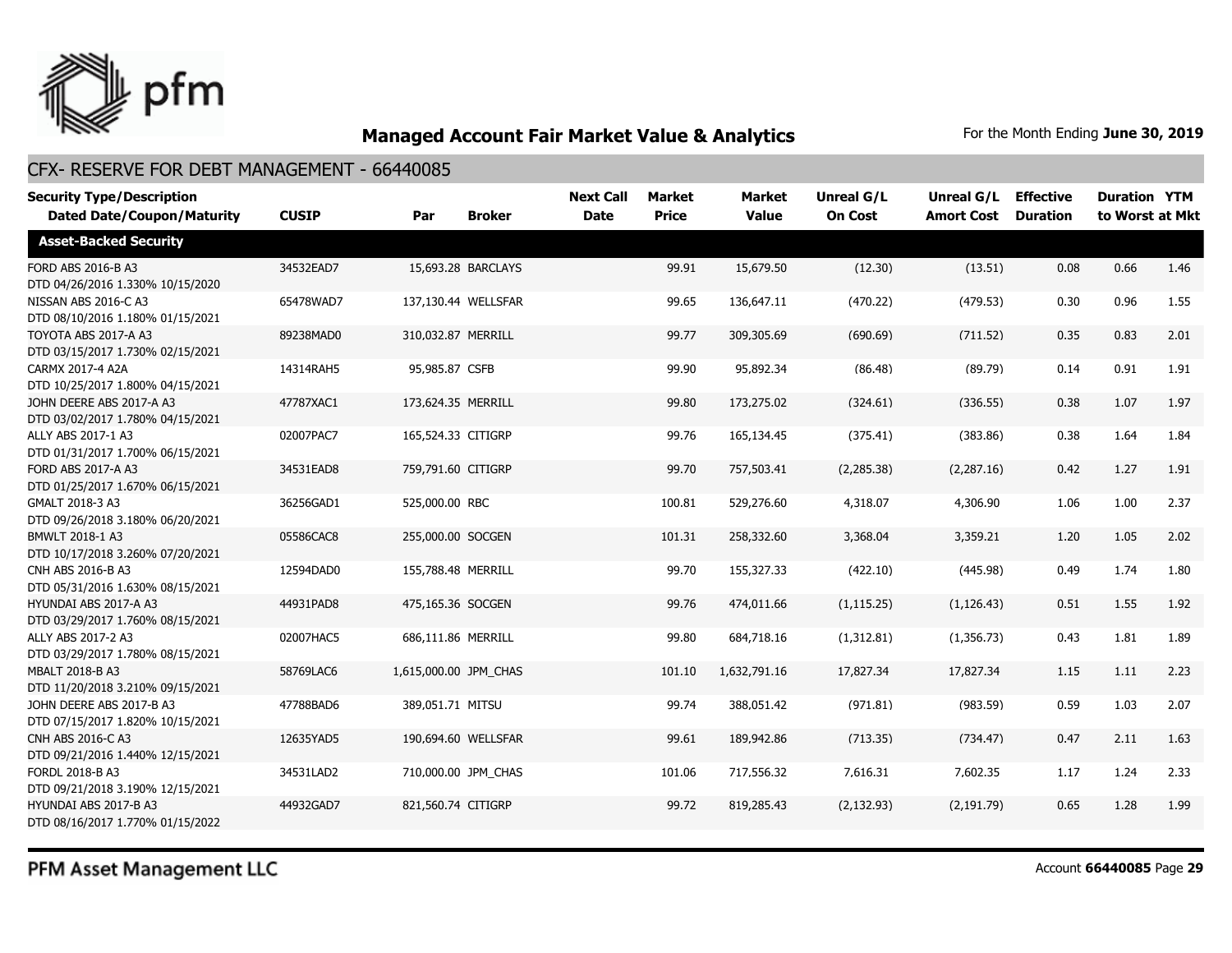

| <b>Security Type/Description</b><br><b>Dated Date/Coupon/Maturity</b> | <b>CUSIP</b> | Par                   | <b>Broker</b>       | <b>Next Call</b><br><b>Date</b> | <b>Market</b><br><b>Price</b> | <b>Market</b><br><b>Value</b> | <b>Unreal G/L</b><br><b>On Cost</b> | Unreal G/L<br><b>Amort Cost</b> | <b>Effective</b><br><b>Duration</b> | <b>Duration YTM</b><br>to Worst at Mkt |      |
|-----------------------------------------------------------------------|--------------|-----------------------|---------------------|---------------------------------|-------------------------------|-------------------------------|-------------------------------------|---------------------------------|-------------------------------------|----------------------------------------|------|
| <b>Asset-Backed Security</b>                                          |              |                       |                     |                                 |                               |                               |                                     |                                 |                                     |                                        |      |
| NAROT 2017-C A3<br>DTD 12/13/2017 2.120% 04/15/2022                   | 65478HAD0    |                       | 300,000.00 WELLS FA |                                 | 99.97                         | 299,915.85                    | (33.42)                             | (57.44)                         | 0.95                                | 0.79                                   | 2.16 |
| CNH ABS 2017-A A3<br>DTD 03/22/2017 2.070% 05/15/2022                 | 12636WAD8    | 1,111,857.62 CITIGRP  |                     |                                 | 99.79                         | 1,109,552.63                  | (2, 275.52)                         | (2,285.67)                      | 0.82                                | 1.17                                   | 2.25 |
| HAROT 2018-2 A3<br>DTD 05/30/2018 3.010% 05/18/2022                   | 43814UAG4    |                       | 635,000.00 BARCLAYS |                                 | 101.25                        | 642,905.43                    | 7,919.27                            | 7,915.34                        | 1.33                                | 1.45                                   | 2.15 |
| HART 2018-A A3<br>DTD 04/18/2018 2.790% 07/15/2022                    | 44891KAD7    |                       | 320,000.00 BARCLAYS |                                 | 100.84                        | 322,678.43                    | 2,726.62                            | 2,713.43                        | 1.27                                | 1.52                                   | 2.24 |
| HONDA AUTO RECEIVABLES OWNER T<br>DTD 08/28/2018 2.950% 08/21/2022    | 43815HAC1    | 790,000.00 MERRILL    |                     |                                 | 101.25                        | 799,878.48                    | 9,986.87                            | 9,964.83                        | 1.46                                | 1.58                                   | 2.16 |
| TAOT 2018-B A3<br>DTD 05/16/2018 2.960% 09/15/2022                    | 89238TAD5    | 715,000.00 MERRILL    |                     |                                 | 101.32                        | 724,425.34                    | 9,435.99                            | 9,433.28                        | 1.35                                | 1.60                                   | 2.14 |
| JDOT 2018-B A3<br>DTD 07/25/2018 3.080% 11/15/2022                    | 47788EAC2    | 460,000.00 MERRILL    |                     |                                 | 101.35                        | 466,200.52                    | 6,235.39                            | 6,227.52                        | 1.43                                | 1.68                                   | 2.28 |
| AMERICAN EXPRESS ABS 2017-3 A<br>DTD 04/25/2017 1.770% 11/15/2022     | 02582JHE3    | 1,480,000.00 BARCLAYS |                     |                                 | 99.66                         | 1,474,912.94                  | (4,812.82)                          | (4, 917.32)                     | 0.79                                | 1.69                                   | 1.97 |
| FORDO 2018-A A3<br>DTD 05/22/2018 3.030% 11/15/2022                   | 34528FAD0    | 1,660,000.00 RBC      |                     |                                 | 101.10                        | 1,678,280.25                  | 18,548.67                           | 18,484.75                       | 1.21                                | 1.68                                   | 2.38 |
| MBART 2018-1 A3<br>DTD 07/25/2018 3.030% 01/15/2023                   | 58772RAD6    | 1,100,000.00 BNP PARI |                     |                                 | 101.34                        | 1,114,751.88                  | 14,794.12                           | 14,785.20                       | 1.34                                | 1.76                                   | 2.27 |
| ALLYA 2018-3 A3<br>DTD 06/27/2018 3.000% 01/15/2023                   | 02007JAC1    | 1,340,000.00 BARCLAYS |                     |                                 | 100.94                        | 1,352,606.18                  | 12,697.84                           | 12,677.90                       | 1.13                                | 1.76                                   | 2.47 |
| <b>CCCIT 2018-A1 A1</b><br>DTD 01/31/2018 2.490% 01/20/2023           | 17305EGK5    | 800,000.00 CITIGRP    |                     |                                 | 100.68                        | 805,467.84                    | 5,578.56                            | 5,548.15                        | 1.52                                | 1.76                                   | 2.11 |
| <b>CCCIT 2018-A1 A1</b><br>DTD 01/31/2018 2.490% 01/20/2023           | 17305EGK5    | 1,000,000.00 CITIGRP  |                     |                                 | 100.68                        | 1,006,834.80                  | 17,889.49                           | 16,160.07                       | 1.52                                | 1.76                                   | 2.11 |
| CNH 2017-C A3<br>DTD 11/21/2017 2.080% 02/15/2023                     | 18978CAC7    |                       | 485,000.00 BARCLAYS |                                 | 99.85                         | 484,271.24                    | (717.22)                            | (719.86)                        | 1.20                                | 1.40                                   | 2.19 |
| VALET 2018-2 A3<br>DTD 11/21/2018 3.250% 04/20/2023                   | 92869BAD4    | 1,245,000.00 CITIGRP  |                     |                                 | 101.86                        | 1,268,200.45                  | 23,252.74                           | 23,245.68                       | 1.65                                | 1.90                                   | 2.28 |
| AMERICAN EXPRESS ABS 2017-6 A<br>DTD 10/30/2017 2.040% 05/15/2023     | 02582JHJ2    |                       | 400,000.00 BARCLAYS |                                 | 99.94                         | 399,777.28                    | (162.44)                            | (179.89)                        | 1.27                                | 1.93                                   | 2.07 |
| GMCAR 2018-3 A3<br>DTD 07/18/2018 3.020% 05/16/2023                   | 36255JAD6    |                       | 700,000.00 JPM CHAS |                                 | 101.54                        | 710,767.33                    | 10,930.57                           | 10,899.57                       | 1.62                                | 1.93                                   | 2.23 |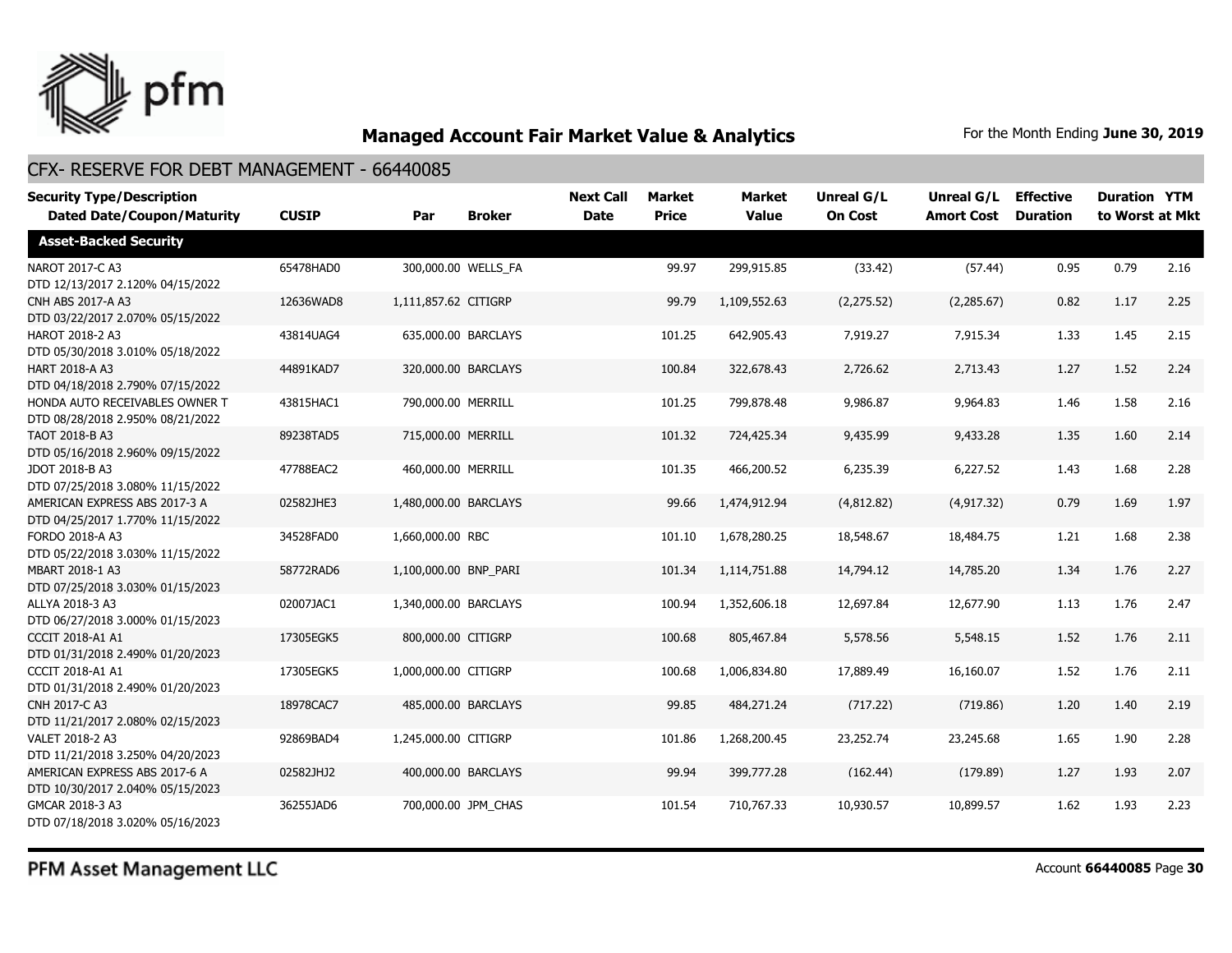

| <b>Security Type/Description</b><br><b>Dated Date/Coupon/Maturity</b> | <b>CUSIP</b> | Par                   | <b>Broker</b>       | <b>Next Call</b><br><b>Date</b> | Market<br><b>Price</b> | <b>Market</b><br><b>Value</b> | <b>Unreal G/L</b><br><b>On Cost</b> | Unreal G/L<br><b>Amort Cost</b> | <b>Effective</b><br><b>Duration</b> | <b>Duration YTM</b> | to Worst at Mkt |
|-----------------------------------------------------------------------|--------------|-----------------------|---------------------|---------------------------------|------------------------|-------------------------------|-------------------------------------|---------------------------------|-------------------------------------|---------------------|-----------------|
| <b>Asset-Backed Security</b>                                          |              |                       |                     |                                 |                        |                               |                                     |                                 |                                     |                     |                 |
| CARMAX AUTO OWNER TRUST<br>DTD 07/25/2018 3.130% 06/15/2023           | 14313FAD1    |                       | 110,000.00 BARCLAYS |                                 | 101.70                 | 111,867.46                    | 1,882.45                            | 1,879.70                        | 1.58                                | 1.97                | 2.27            |
| TAOT 2019-A A3<br>DTD 02/13/2019 2.910% 07/15/2023                    | 89239AAD5    | 1,370,000.00 MITSU    |                     |                                 | 101.49                 | 1,390,473.42                  | 20,723.03                           | 20,701.74                       | 1.94                                | 2.01                | 2.17            |
| COMET 2017-A4 A4<br>DTD 10/10/2017 1.990% 07/17/2023                  | 14041NFN6    | 1,045,000.00 JPM CHAS |                     |                                 | 99.87                  | 1,043,590.92                  | (1,328.30)                          | (1,352.08)                      | 1.19                                | 2.01                | 2.06            |
| GMCAR 2018-4 A3<br>DTD 10/10/2018 3.210% 10/16/2023                   | 38013FAD3    |                       | 950,000.00 WELLS_FA |                                 | 102.00                 | 969,009.60                    | 19,159.98                           | 19,138.27                       | 1.68                                | 2.13                | 2.28            |
| WORLD OMNI AUTO RECEIVABLES TR<br>DTD 08/01/2018 3.130% 11/15/2023    | 98163EAD8    | 730,000.00 MITSU      |                     |                                 | 101.74                 | 742,671.19                    | 12,739.37                           | 12,727.12                       | 1.62                                | 2.17                | 2.33            |
| FIFTH THIRD AUTO TRUST<br>DTD 05/08/2019 2.640% 12/15/2023            | 31680YAD9    | 630,000.00 CSFB       |                     |                                 | 101.11                 | 637,006.17                    | 7,144.64                            | 7,139.60                        | 2.20                                | 2.21                | 2.14            |
| COMET 2018-A1 A1<br>DTD 05/16/2018 3.010% 02/15/2024                  | 14041NFR7    | 440,000.00 RBC        |                     |                                 | 101.76                 | 447,727.94                    | 7,849.69                            | 7,826.78                        | 1.74                                | 2.29                | 2.25            |
| HDMOT 2019-A A3<br>DTD 06/26/2019 2.340% 02/15/2024                   | 41284WAC4    |                       | 565,000.00 BARCLAYS |                                 | 99.99                  | 564,954.80                    | (1.47)                              | (1.55)                          | 2.19                                | 2.27                | 2.34            |
| <b>WOART 2018-D A3</b><br>DTD 10/17/2018 3.330% 03/15/2024            | 98162WAD9    |                       | 810,000.00 BARCLAYS |                                 | 102.46                 | 829,934.34                    | 20,102.50                           | 20,081.46                       | 2.09                                | 2.33                | 2.28            |
| <b>Security Type Sub-Total</b>                                        |              | 28,797,954.16         |                     |                                 |                        | 29,026,176.67                 | 242,333.41                          | 239,835.16                      | 1.25                                | 1.66                | 2.17            |
| <b>Managed Account Sub-Total</b>                                      |              | 160,259,440.51        |                     |                                 |                        | 161,492,953.40                | 1,767,841.63                        | 1,756,611.49                    | 1.82                                | 1.93                | 2.07            |
| <b>Securities Sub-Total</b>                                           |              | \$160,259,440.51      |                     |                                 |                        | \$161,492,953.40              | \$1,767,841.63                      | \$1,756,611.49                  | 1.82                                | 1.93                | 2.07%           |
| <b>Accrued Interest</b>                                               |              |                       |                     |                                 |                        | \$754,497.40                  |                                     |                                 |                                     |                     |                 |
| <b>Total Investments</b>                                              |              |                       |                     |                                 |                        | \$162,247,450.80              |                                     |                                 |                                     |                     |                 |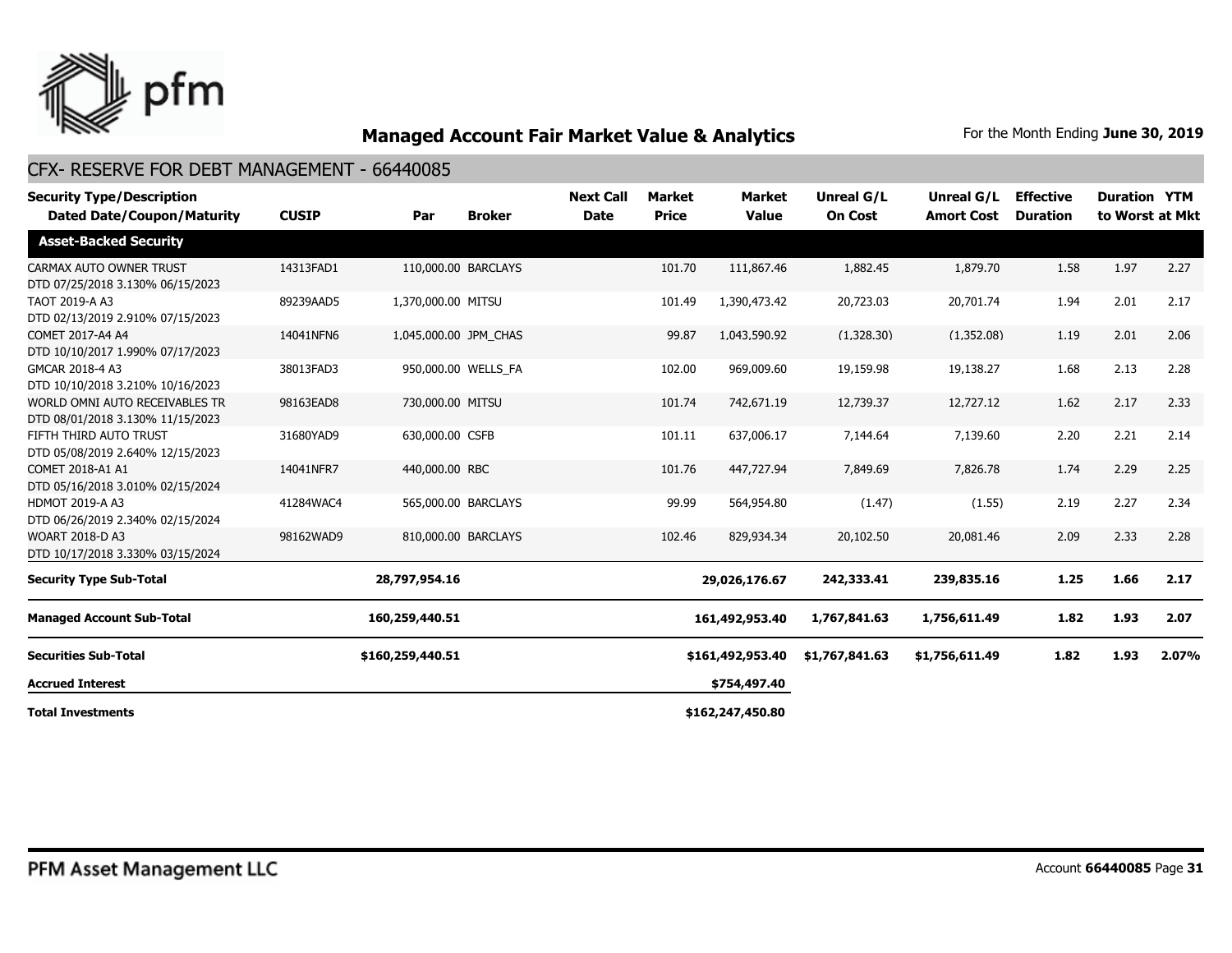

| <b>Trade</b>    | <b>Transaction Type</b><br><b>Settle</b> | <b>Security Description</b>                                        | <b>CUSIP</b> | Par          | <b>Principal</b><br><b>Proceeds</b> | <b>Accrued</b><br><b>Interest</b> | <b>Total</b>   | <b>Realized G/L</b><br>Cost | <b>Realized G/L</b><br><b>Amort Cost</b> | <b>Sale</b><br><b>Method</b> |
|-----------------|------------------------------------------|--------------------------------------------------------------------|--------------|--------------|-------------------------------------|-----------------------------------|----------------|-----------------------------|------------------------------------------|------------------------------|
| <b>BUY</b>      |                                          |                                                                    |              |              |                                     |                                   |                |                             |                                          |                              |
| 06/03/19        | 06/05/19                                 | US TREASURY NOTES<br>DTD 11/30/2016 1.750% 11/30/2021              | 912828U65    | 4,000,000.00 | (3,989,687.50)                      | (956.28)                          | (3,990,643.78) |                             |                                          |                              |
| 06/03/19        | 06/05/19                                 | US TREASURY N/B NOTES<br>DTD 06/30/2015 2.125% 06/30/2022          | 912828XG0    | 4,300,000.00 | (4,335,609.38)                      | (39,377.07)                       | (4,374,986.45) |                             |                                          |                              |
| 06/19/19        | 06/26/19                                 | HDMOT 2019-A A3<br>DTD 06/26/2019 2.340% 02/15/2024                | 41284WAC4    | 565,000.00   | (564, 956.27)                       | 0.00                              | (564, 956.27)  |                             |                                          |                              |
|                 | <b>Transaction Type Sub-Total</b>        |                                                                    |              | 8,865,000.00 | (8,890,253.15)                      | (40, 333.35)                      | (8,930,586.50) |                             |                                          |                              |
| <b>INTEREST</b> |                                          |                                                                    |              |              |                                     |                                   |                |                             |                                          |                              |
| 06/01/19        | 06/01/19                                 | SANTANDER UK PLC CORP NOTES<br>DTD 06/01/2018 3.400% 06/01/2021    | 80283LAT0    | 1,520,000.00 | 0.00                                | 25,840.00                         | 25,840.00      |                             |                                          |                              |
| 06/01/19        | 06/15/19                                 | FHLMC POOL #G04691<br>DTD 09/01/2008 5.000% 06/01/2038             | 3128M6RL4    | 221,600.32   | 0.00                                | 923.33                            | 923.33         |                             |                                          |                              |
| 06/01/19        | 06/15/19                                 | FHLMC POOL #G16545<br>DTD 06/01/2018 3.500% 09/15/2032             | 3128MFP69    | 661,002.02   | 0.00                                | 1,927.92                          | 1,927.92       |                             |                                          |                              |
| 06/01/19        | 06/15/19                                 | FHLMC POOL #J20932<br>DTD 10/01/2012 2.500% 11/01/2027             | 31306YA92    | 803,120.99   | 0.00                                | 1,673.17                          | 1,673.17       |                             |                                          |                              |
| 06/01/19        | 06/15/19                                 | FG G16640<br>DTD 10/01/2018 3.000% 02/15/2032                      | 3128MFS58    | 835,687.81   | 0.00                                | 2,089.22                          | 2,089.22       |                             |                                          |                              |
| 06/01/19        | 06/20/19                                 | GNMA POOL #AA7986<br>DTD 08/01/2012 3.500% 08/20/2027              | 36178F2T2    | 463,585.80   | 0.00                                | 1,352.13                          | 1,352.13       |                             |                                          |                              |
| 06/01/19        | 06/25/19                                 | FNMA POOL #AJ3174<br>DTD 09/01/2011 3.500% 10/01/2026              | 3138AUQ42    | 288,502.17   | 0.00                                | 841.46                            | 841.46         |                             |                                          |                              |
| 06/01/19        | 06/25/19                                 | FNMA POOL #AQ8882<br>DTD 07/01/2012 2.500% 08/01/2027              | 3138MQ205    | 1,039,298.45 | 0.00                                | 2,165.21                          | 2,165.21       |                             |                                          |                              |
| 06/01/19        | 06/25/19                                 | FHMS K019 A2<br>DTD 08/01/2012 2.272% 03/25/2022                   | 3137ASNJ9    | 865,000.00   | 0.00                                | 1,637.73                          | 1,637.73       |                             |                                          |                              |
| 06/01/19        | 06/25/19                                 | <b>FN AL8774</b><br>DTD 06/01/2016 3.000% 03/25/2029               | 3138ETXC5    | 784,774.21   | 0.00                                | 1,961.94                          | 1,961.94       |                             |                                          |                              |
| 06/01/19        | 06/25/19                                 | FHLMC MULTIFAMILY STRUCTURED P<br>DTD 11/01/2015 2.716% 06/25/2022 | 3137BLUR7    | 855,000.00   | 0.00                                | 1,935.15                          | 1,935.15       |                             |                                          |                              |
| 06/01/19        | 06/25/19                                 | FHLMC MULTIFAMILY STRUCTURED P<br>DTD 11/01/2013 2.669% 02/25/2023 | 3137B5JL8    | 461,087.12   | 0.00                                | 1,025.53                          | 1,025.53       |                             |                                          |                              |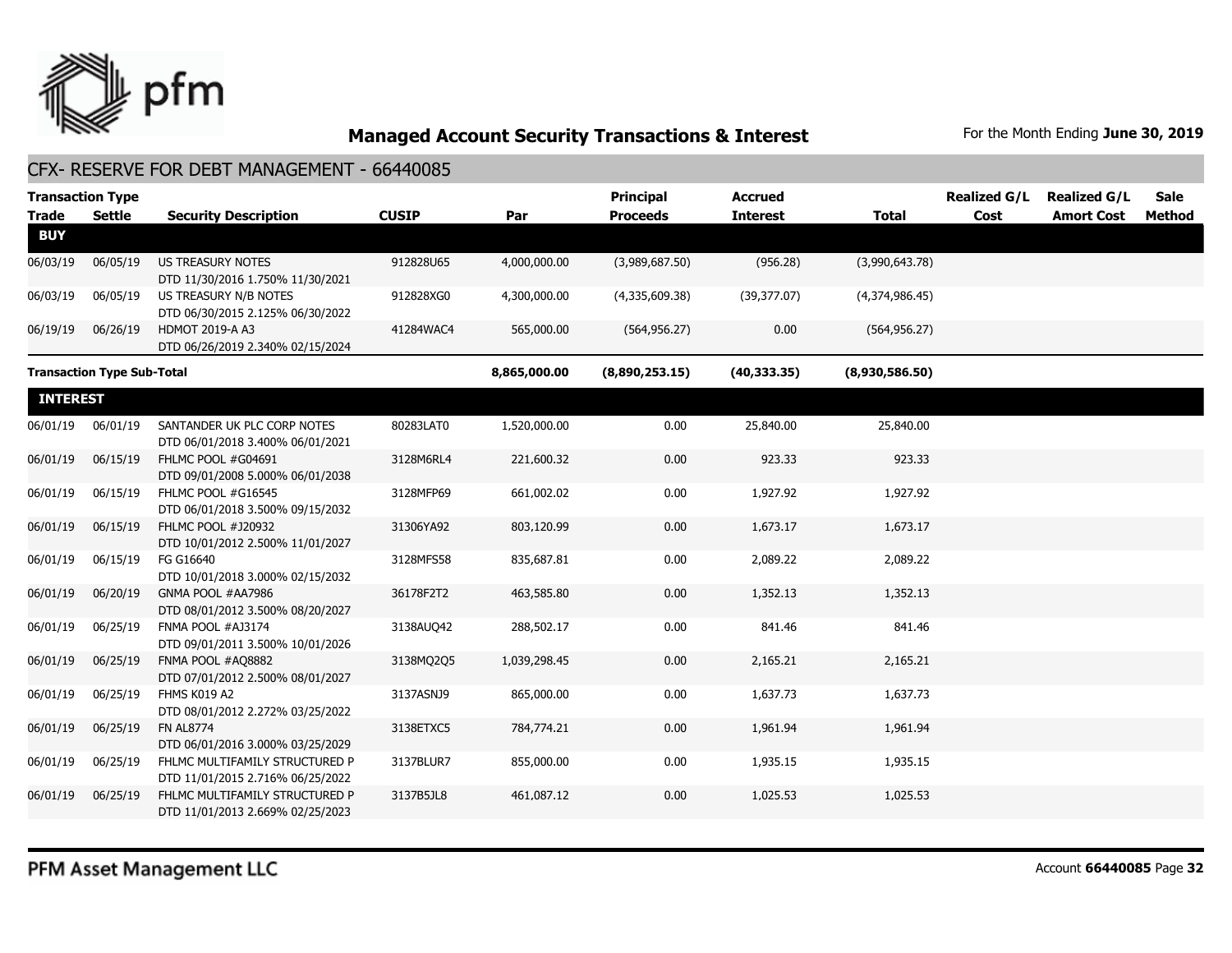

#### CFX- RESERVE FOR DEBT MANAGEMENT - 66440085

| <b>Trade</b>    | <b>Transaction Type</b><br>Settle | <b>Security Description</b>                                                      | <b>CUSIP</b> | Par          | <b>Principal</b><br><b>Proceeds</b> | <b>Accrued</b><br><b>Interest</b> | <b>Total</b> | <b>Realized G/L</b><br>Cost | <b>Realized G/L</b><br><b>Amort Cost</b> | Sale<br>Method |
|-----------------|-----------------------------------|----------------------------------------------------------------------------------|--------------|--------------|-------------------------------------|-----------------------------------|--------------|-----------------------------|------------------------------------------|----------------|
| <b>INTEREST</b> |                                   |                                                                                  |              |              |                                     |                                   |              |                             |                                          |                |
| 06/01/19        | 06/25/19                          | FNMA POOL #AL2579<br>DTD 10/01/2012 4.000% 12/01/2026                            | 3138EJ2M9    | 320,709.48   | 0.00                                | 1,069.03                          | 1,069.03     |                             |                                          |                |
| 06/01/19        | 06/25/19                          | FNMA POOL #AO2358<br>DTD 04/01/2012 3.000% 05/01/2022                            | 3138LSTO3    | 164,021.25   | 0.00                                | 410.05                            | 410.05       |                             |                                          |                |
| 06/01/19        | 06/25/19                          | FNMA POOL #995862<br>DTD 06/01/2009 5.000% 07/01/2039                            | 31416CJF4    | 197,427.07   | 0.00                                | 822.61                            | 822.61       |                             |                                          |                |
| 06/01/19        | 06/25/19                          | FHMS KP05 A<br>DTD 12/01/2018 3.203% 07/01/2023                                  | 3137FKK39    | 716,469.00   | 0.00                                | 1,912.38                          | 1,912.38     |                             |                                          |                |
| 06/01/19        | 06/25/19                          | <b>FANNIE MAE POOL</b><br>DTD 06/01/2012 3.500% 08/25/2026                       | 3138EJJA7    | 603,621.60   | 0.00                                | 1,760.56                          | 1,760.56     |                             |                                          |                |
| 06/01/19        | 06/25/19                          | FHLMC MULTIFAMILY STRUCTURED P<br>DTD 11/01/2015 2.716% 06/25/2022               | 3137BLUR7    | 780,000.00   | 0.00                                | 1,765.40                          | 1,765.40     |                             |                                          |                |
| 06/01/19        | 06/25/19                          | FNMA POOL #AB2252<br>DTD 01/01/2011 3.500% 02/25/2026                            | 31416XQE3    | 587,649.23   | 0.00                                | 1,713.98                          | 1,713.98     |                             |                                          |                |
| 06/01/19        | 06/25/19                          | FHLMC SERIES K032 A1<br>DTD 09/01/2013 3.016% 02/01/2023                         | 3137B4GX8    | 445,872.76   | 0.00                                | 1,120.63                          | 1,120.63     |                             |                                          |                |
| 06/01/19        | 06/25/19                          | FNA 2018-M5 A2<br>DTD 04/01/2018 3.560% 09/25/2021                               | 3136B1XP4    | 834,794.56   | 0.00                                | 2,479.95                          | 2,479.95     |                             |                                          |                |
| 06/01/19        | 06/25/19                          | FHMS K039 A1<br>DTD 09/01/2014 2.683% 12/25/2023                                 | 3137BDCV6    | 719,224.68   | 0.00                                | 1,608.07                          | 1,608.07     |                             |                                          |                |
| 06/03/19        | 06/03/19                          | MONEY MARKET FUND                                                                | MONEY0002    | 0.00         | 0.00                                | 1,353.24                          | 1,353.24     |                             |                                          |                |
| 06/05/19        | 06/05/19                          | WALT DISNEY COMPANY CORP NOTES<br>DTD 06/06/2017 1.800% 06/05/2020               | 25468PDU7    | 400,000.00   | 0.00                                | 3,600.00                          | 3,600.00     |                             |                                          |                |
| 06/08/19        | 06/08/19                          | CITIGROUP INC CORP (CALLABLE)<br><b>NOTE</b><br>DTD 12/08/2016 2.900% 12/08/2021 | 172967LC3    | 800,000.00   | 0.00                                | 11,600.00                         | 11,600.00    |                             |                                          |                |
| 06/10/19        | 06/10/19                          | AMERICAN HONDA FINANCE CORP<br><b>NOTES</b><br>DTD 10/10/2018 3.375% 12/10/2021  | 02665WCP4    | 770,000.00   | 0.00                                | 12,993.75                         | 12,993.75    |                             |                                          |                |
| 06/11/19        | 06/11/19                          | TORONTO DOMINION BANK CORP<br><b>NOTES</b><br>DTD 06/12/2018 3.250% 06/11/2021   | 89114QBZ0    | 1,650,000.00 | 0.00                                | 26,812.50                         | 26,812.50    |                             |                                          |                |
| 06/14/19        | 06/14/19                          | VISA INC (CALLABLE) CORP NOTES<br>DTD 12/14/2015 2.200% 12/14/2020               | 92826CAB8    | 410,000.00   | 0.00                                | 4,510.00                          | 4,510.00     |                             |                                          |                |
|                 |                                   |                                                                                  |              |              |                                     |                                   |              |                             |                                          |                |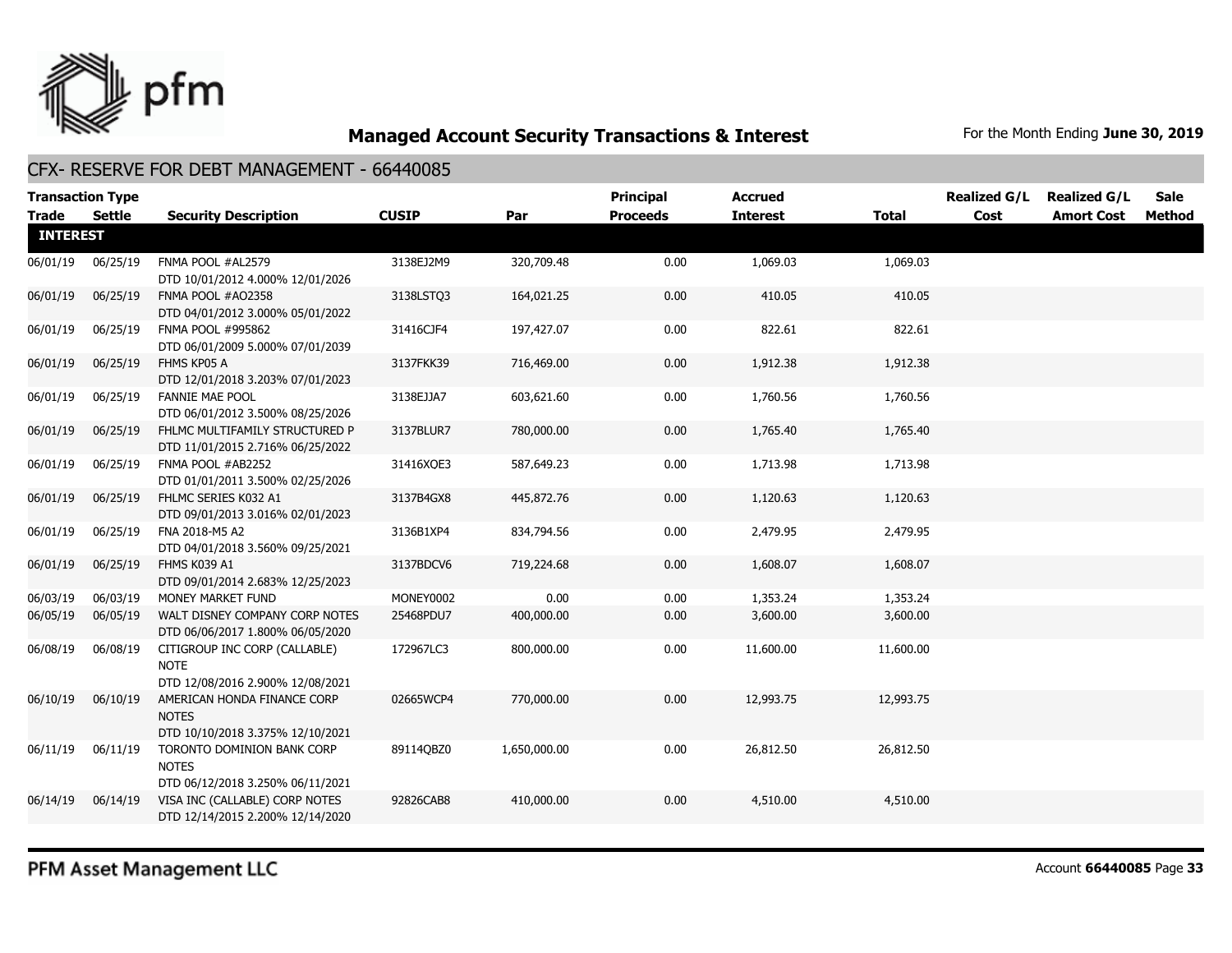

| <b>Trade</b>    | <b>Transaction Type</b><br><b>Settle</b> | <b>Security Description</b>                                       | <b>CUSIP</b> | Par          | <b>Principal</b><br><b>Proceeds</b> | <b>Accrued</b><br><b>Interest</b> | <b>Total</b> | <b>Realized G/L</b><br>Cost | <b>Realized G/L</b><br><b>Amort Cost</b> | <b>Sale</b><br>Method |
|-----------------|------------------------------------------|-------------------------------------------------------------------|--------------|--------------|-------------------------------------|-----------------------------------|--------------|-----------------------------|------------------------------------------|-----------------------|
| <b>INTEREST</b> |                                          |                                                                   |              |              |                                     |                                   |              |                             |                                          |                       |
| 06/15/19        | 06/15/19                                 | FIFTH THIRD AUTO TRUST<br>DTD 05/08/2019 2.640% 12/15/2023        | 31680YAD9    | 630,000.00   | 0.00                                | 1,709.40                          | 1,709.40     |                             |                                          |                       |
| 06/15/19        | 06/15/19                                 | <b>FORDL 2018-B A3</b><br>DTD 09/21/2018 3.190% 12/15/2021        | 34531LAD2    | 710,000.00   | 0.00                                | 1,887.42                          | 1,887.42     |                             |                                          |                       |
| 06/15/19        | 06/15/19                                 | ALLY ABS 2017-2 A3<br>DTD 03/29/2017 1.780% 08/15/2021            | 02007HAC5    | 756,797.50   | 0.00                                | 1,122.58                          | 1,122.58     |                             |                                          |                       |
| 06/15/19        | 06/15/19                                 | NAROT 2017-C A3<br>DTD 12/13/2017 2.120% 04/15/2022               | 65478HAD0    | 300,000.00   | 0.00                                | 530.00                            | 530.00       |                             |                                          |                       |
| 06/15/19        | 06/15/19                                 | JOHN DEERE ABS 2017-B A3<br>DTD 07/15/2017 1.820% 10/15/2021      | 47788BAD6    | 420,768.85   | 0.00                                | 638.17                            | 638.17       |                             |                                          |                       |
| 06/15/19        | 06/15/19                                 | <b>WOART 2018-D A3</b><br>DTD 10/17/2018 3.330% 03/15/2024        | 98162WAD9    | 810,000.00   | 0.00                                | 2,247.75                          | 2,247.75     |                             |                                          |                       |
| 06/15/19        | 06/15/19                                 | JOHN DEERE ABS 2016-B A3<br>DTD 07/27/2016 1.250% 06/15/2020      | 47788NAC2    | 45,128.64    | 0.00                                | 47.01                             | 47.01        |                             |                                          |                       |
| 06/15/19        | 06/15/19                                 | AMERICAN EXPRESS ABS 2017-6 A<br>DTD 10/30/2017 2.040% 05/15/2023 | 02582JHJ2    | 400,000.00   | 0.00                                | 680.00                            | 680.00       |                             |                                          |                       |
| 06/15/19        | 06/15/19                                 | <b>MBALT 2018-B A3</b><br>DTD 11/20/2018 3.210% 09/15/2021        | 58769LAC6    | 1,615,000.00 | 0.00                                | 4,320.13                          | 4,320.13     |                             |                                          |                       |
| 06/15/19        | 06/15/19                                 | TAOT 2018-B A3<br>DTD 05/16/2018 2.960% 09/15/2022                | 89238TAD5    | 715,000.00   | 0.00                                | 1,763.67                          | 1,763.67     |                             |                                          |                       |
| 06/15/19        | 06/15/19                                 | JDOT 2018-B A3<br>DTD 07/25/2018 3.080% 11/15/2022                | 47788EAC2    | 460,000.00   | 0.00                                | 1,180.67                          | 1,180.67     |                             |                                          |                       |
| 06/15/19        | 06/15/19                                 | JOHN DEERE ABS 2017-A A3<br>DTD 03/02/2017 1.780% 04/15/2021      | 47787XAC1    | 195,172.14   | 0.00                                | 289.51                            | 289.51       |                             |                                          |                       |
| 06/15/19        | 06/15/19                                 | TAOT 2019-A A3<br>DTD 02/13/2019 2.910% 07/15/2023                | 89239AAD5    | 1,370,000.00 | 0.00                                | 3,322.25                          | 3,322.25     |                             |                                          |                       |
| 06/15/19        | 06/15/19                                 | FORD ABS 2017-A A3<br>DTD 01/25/2017 1.670% 06/15/2021            | 34531EAD8    | 843,985.34   | 0.00                                | 1,174.55                          | 1,174.55     |                             |                                          |                       |
| 06/15/19        | 06/15/19                                 | NISSAN ABS 2016-C A3<br>DTD 08/10/2016 1.180% 01/15/2021          | 65478WAD7    | 157,822.56   | 0.00                                | 155.19                            | 155.19       |                             |                                          |                       |
| 06/15/19        | 06/15/19                                 | COMET 2017-A4 A4<br>DTD 10/10/2017 1.990% 07/17/2023              | 14041NFN6    | 1,045,000.00 | 0.00                                | 1,732.96                          | 1,732.96     |                             |                                          |                       |
| 06/15/19        | 06/15/19                                 | FORDO 2018-A A3<br>DTD 05/22/2018 3.030% 11/15/2022               | 34528FAD0    | 1,660,000.00 | 0.00                                | 4,191.50                          | 4,191.50     |                             |                                          |                       |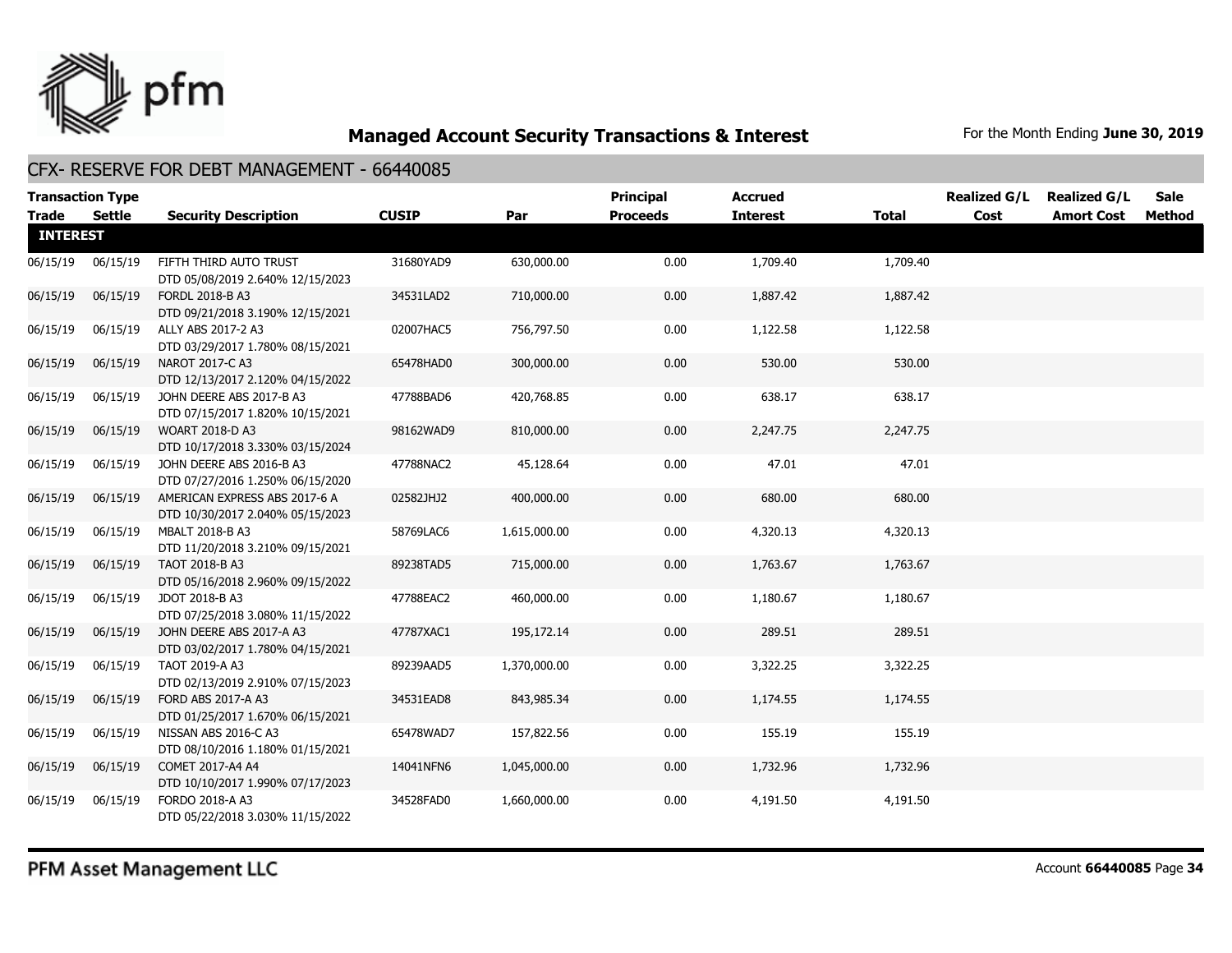

#### CFX- RESERVE FOR DEBT MANAGEMENT - 66440085

| <b>Transaction Type</b><br><b>Trade</b> | <b>Settle</b> | <b>Security Description</b>                                       | <b>CUSIP</b> | Par          | <b>Principal</b><br><b>Proceeds</b> | <b>Accrued</b><br><b>Interest</b> | <b>Total</b> | <b>Realized G/L</b><br>Cost | <b>Realized G/L</b><br><b>Amort Cost</b> | <b>Sale</b><br>Method |
|-----------------------------------------|---------------|-------------------------------------------------------------------|--------------|--------------|-------------------------------------|-----------------------------------|--------------|-----------------------------|------------------------------------------|-----------------------|
| <b>INTEREST</b>                         |               |                                                                   |              |              |                                     |                                   |              |                             |                                          |                       |
| 06/15/19                                | 06/15/19      | HYUNDAI ABS 2017-A A3<br>DTD 03/29/2017 1.760% 08/15/2021         | 44931PAD8    | 518,602.89   | 0.00                                | 760.62                            | 760.62       |                             |                                          |                       |
| 06/15/19                                | 06/15/19      | AMERICAN EXPRESS ABS 2017-3 A<br>DTD 04/25/2017 1.770% 11/15/2022 | 02582JHE3    | 1,480,000.00 | 0.00                                | 2,183.00                          | 2,183.00     |                             |                                          |                       |
| 06/15/19                                | 06/15/19      | ALLY ABS 2016-3 A3<br>DTD 05/31/2016 1.440% 08/15/2020            | 02007LAC6    | 23,470.57    | 0.00                                | 28.16                             | 28.16        |                             |                                          |                       |
| 06/15/19                                | 06/15/19      | HYUNDAI ABS 2016-A A3<br>DTD 03/30/2016 1.560% 09/15/2020         | 44930UAD8    | 40,356.58    | 0.00                                | 52.46                             | 52.46        |                             |                                          |                       |
| 06/15/19                                | 06/15/19      | CARMAX AUTO OWNER TRUST<br>DTD 07/25/2018 3.130% 06/15/2023       | 14313FAD1    | 110,000.00   | 0.00                                | 286.92                            | 286.92       |                             |                                          |                       |
| 06/15/19                                | 06/15/19      | FORD ABS 2016-B A3<br>DTD 04/26/2016 1.330% 10/15/2020            | 34532EAD7    | 26,371.40    | 0.00                                | 29.23                             | 29.23        |                             |                                          |                       |
| 06/15/19                                | 06/15/19      | TOYOTA ABS 2017-A A3<br>DTD 03/15/2017 1.730% 02/15/2021          | 89238MAD0    | 349,608.95   | 0.00                                | 504.02                            | 504.02       |                             |                                          |                       |
| 06/15/19                                | 06/15/19      | TOYOTA ABS 2016-C A3<br>DTD 08/10/2016 1.140% 08/15/2020          | 89237WAD9    | 88,411.81    | 0.00                                | 83.99                             | 83.99        |                             |                                          |                       |
| 06/15/19                                | 06/15/19      | CARMX 2017-4 A2A<br>DTD 10/25/2017 1.800% 04/15/2021              | 14314RAH5    | 126,873.88   | 0.00                                | 190.31                            | 190.31       |                             |                                          |                       |
| 06/15/19                                | 06/15/19      | CNH 2017-C A3<br>DTD 11/21/2017 2.080% 02/15/2023                 | 18978CAC7    | 485,000.00   | 0.00                                | 840.67                            | 840.67       |                             |                                          |                       |
| 06/15/19                                | 06/15/19      | WAL-MART STORES INC CORP NOTE<br>DTD 10/20/2017 1.900% 12/15/2020 | 931142EA7    | 670,000.00   | 0.00                                | 6,365.00                          | 6,365.00     |                             |                                          |                       |
| 06/15/19                                | 06/15/19      | MBART 2018-1 A3<br>DTD 07/25/2018 3.030% 01/15/2023               | 58772RAD6    | 1,100,000.00 | 0.00                                | 2,777.50                          | 2,777.50     |                             |                                          |                       |
| 06/15/19                                | 06/15/19      | TOYOTA ABS 2016-B A3<br>DTD 05/11/2016 1.300% 04/15/2020          | 89231UAD9    | 36,578.32    | 0.00                                | 39.63                             | 39.63        |                             |                                          |                       |
| 06/15/19                                | 06/15/19      | COMET 2018-A1 A1<br>DTD 05/16/2018 3.010% 02/15/2024              | 14041NFR7    | 440,000.00   | 0.00                                | 1,103.67                          | 1,103.67     |                             |                                          |                       |
| 06/15/19                                | 06/15/19      | CNH ABS 2016-C A3<br>DTD 09/21/2016 1.440% 12/15/2021             | 12635YAD5    | 220,520.35   | 0.00                                | 264.62                            | 264.62       |                             |                                          |                       |
| 06/15/19                                | 06/15/19      | <b>HART 2018-A A3</b><br>DTD 04/18/2018 2.790% 07/15/2022         | 44891KAD7    | 320,000.00   | 0.00                                | 744.00                            | 744.00       |                             |                                          |                       |
| 06/15/19                                | 06/15/19      | CNH ABS 2016-B A3<br>DTD 05/31/2016 1.630% 08/15/2021             | 12594DAD0    | 166,493.65   | 0.00                                | 226.15                            | 226.15       |                             |                                          |                       |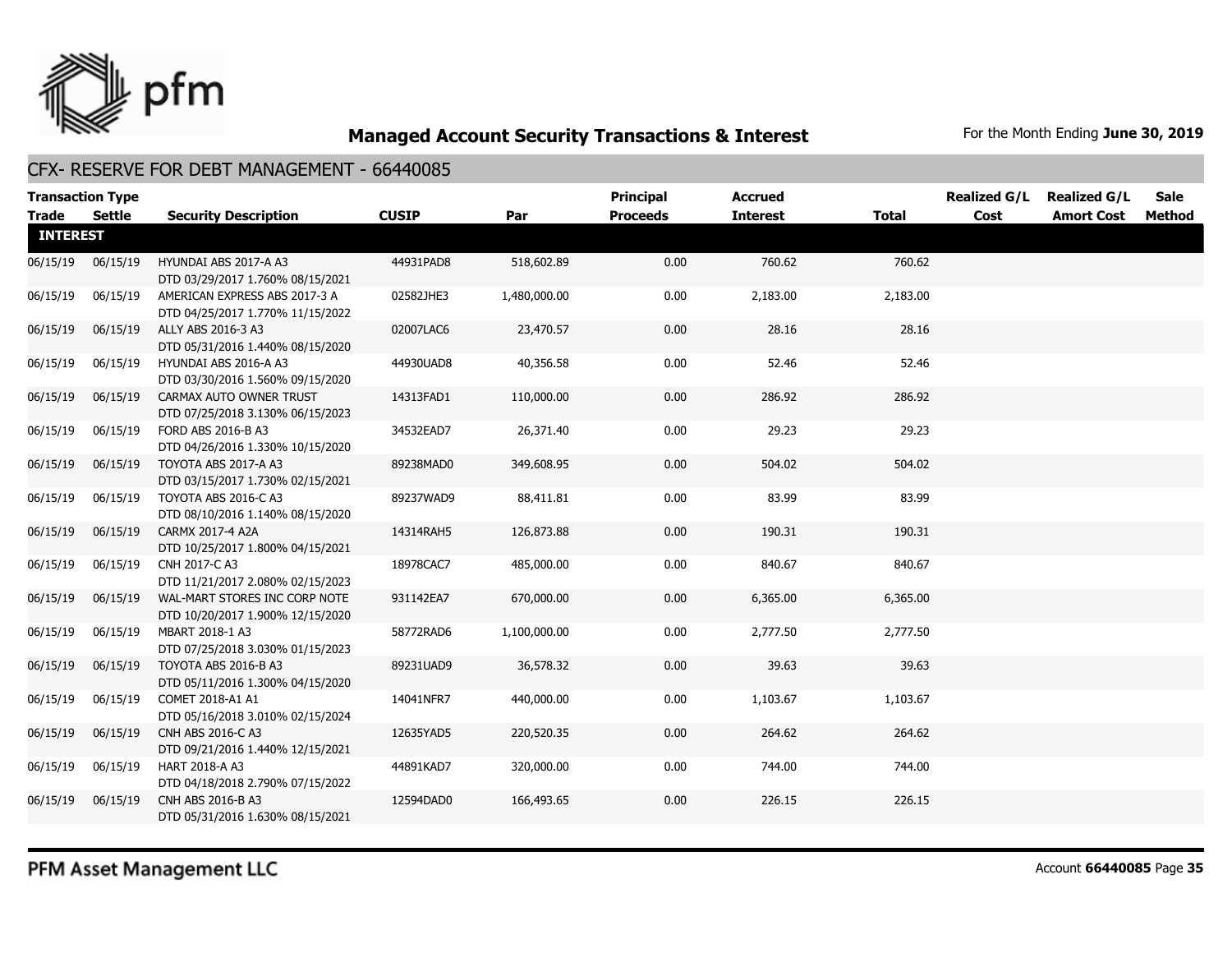

| Trade           | <b>Transaction Type</b><br><b>Settle</b> | <b>Security Description</b>                                                                | <b>CUSIP</b> | Par          | Principal<br><b>Proceeds</b> | <b>Accrued</b><br><b>Interest</b> | <b>Total</b> | <b>Realized G/L</b><br>Cost | <b>Realized G/L</b><br><b>Amort Cost</b> | <b>Sale</b><br>Method |
|-----------------|------------------------------------------|--------------------------------------------------------------------------------------------|--------------|--------------|------------------------------|-----------------------------------|--------------|-----------------------------|------------------------------------------|-----------------------|
| <b>INTEREST</b> |                                          |                                                                                            |              |              |                              |                                   |              |                             |                                          |                       |
| 06/15/19        | 06/15/19                                 | CNH ABS 2017-A A3<br>DTD 03/22/2017 2.070% 05/15/2022                                      | 12636WAD8    | 1,146,670.40 | 0.00                         | 1,978.01                          | 1,978.01     |                             |                                          |                       |
| 06/15/19        | 06/15/19                                 | ALLY ABS 2017-1 A3<br>DTD 01/31/2017 1.700% 06/15/2021                                     | 02007PAC7    | 185,139.82   | 0.00                         | 262.28                            | 262.28       |                             |                                          |                       |
| 06/15/19        | 06/15/19                                 | WORLD OMNI AUTO RECEIVABLES TR<br>DTD 08/01/2018 3.130% 11/15/2023                         | 98163EAD8    | 730,000.00   | 0.00                         | 1,904.08                          | 1,904.08     |                             |                                          |                       |
| 06/15/19        | 06/15/19                                 | ALLYA 2018-3 A3<br>DTD 06/27/2018 3.000% 01/15/2023                                        | 02007JAC1    | 1,340,000.00 | 0.00                         | 3,350.00                          | 3,350.00     |                             |                                          |                       |
| 06/15/19        | 06/15/19                                 | HYUNDAI ABS 2017-B A3<br>DTD 08/16/2017 1.770% 01/15/2022                                  | 44932GAD7    | 835,000.00   | 0.00                         | 1,231.63                          | 1,231.63     |                             |                                          |                       |
| 06/16/19        | 06/16/19                                 | GMCAR 2018-4 A3<br>DTD 10/10/2018 3.210% 10/16/2023                                        | 38013FAD3    | 950,000.00   | 0.00                         | 2,541.25                          | 2,541.25     |                             |                                          |                       |
| 06/16/19        | 06/16/19                                 | GMCAR 2018-3 A3<br>DTD 07/18/2018 3.020% 05/16/2023                                        | 36255JAD6    | 700,000.00   | 0.00                         | 1,761.67                          | 1,761.67     |                             |                                          |                       |
| 06/18/19        | 06/18/19                                 | HAROT 2018-2 A3<br>DTD 05/30/2018 3.010% 05/18/2022                                        | 43814UAG4    | 635,000.00   | 0.00                         | 1,592.79                          | 1,592.79     |                             |                                          |                       |
| 06/20/19        | 06/20/19                                 | VALET 2018-2 A3<br>DTD 11/21/2018 3.250% 04/20/2023                                        | 92869BAD4    | 1,245,000.00 | 0.00                         | 3,371.88                          | 3,371.88     |                             |                                          |                       |
| 06/20/19        | 06/20/19                                 | <b>BRANCH BANKING &amp; TRUST CORP</b><br><b>NOTES</b><br>DTD 03/18/2019 3.050% 06/20/2022 | 05531FBG7    | 515,000.00   | 0.00                         | 4,014.14                          | 4,014.14     |                             |                                          |                       |
| 06/20/19        | 06/20/19                                 | BMWLT 2018-1 A3<br>DTD 10/17/2018 3.260% 07/20/2021                                        | 05586CAC8    | 255,000.00   | 0.00                         | 692.75                            | 692.75       |                             |                                          |                       |
| 06/20/19        | 06/20/19                                 | GMALT 2018-3 A3<br>DTD 09/26/2018 3.180% 06/20/2021                                        | 36256GAD1    | 525,000.00   | 0.00                         | 1,391.25                          | 1,391.25     |                             |                                          |                       |
| 06/21/19        | 06/21/19                                 | HONDA AUTO RECEIVABLES OWNER T<br>DTD 08/28/2018 2.950% 08/21/2022                         | 43815HAC1    | 790,000.00   | 0.00                         | 1,942.08                          | 1,942.08     |                             |                                          |                       |
| 06/22/19        | 06/22/19                                 | JOHN DEERE CAPITAL CORP NOTES<br>DTD 06/22/2017 1.950% 06/22/2020                          | 24422ETS8    | 200,000.00   | 0.00                         | 1,950.00                          | 1,950.00     |                             |                                          |                       |
| 06/24/19        | 06/24/19                                 | TOTAL CAPITAL SA CORP NOTES<br>DTD 06/24/2010 4.450% 06/24/2020                            | 89152UAD4    | 495,000.00   | 0.00                         | 11,013.75                         | 11,013.75    |                             |                                          |                       |
| 06/24/19        | 06/24/19                                 | TOTAL CAPITAL SA CORP NOTES<br>DTD 06/24/2010 4.450% 06/24/2020                            | 89152UAD4    | 750,000.00   | 0.00                         | 16,687.50                         | 16,687.50    |                             |                                          |                       |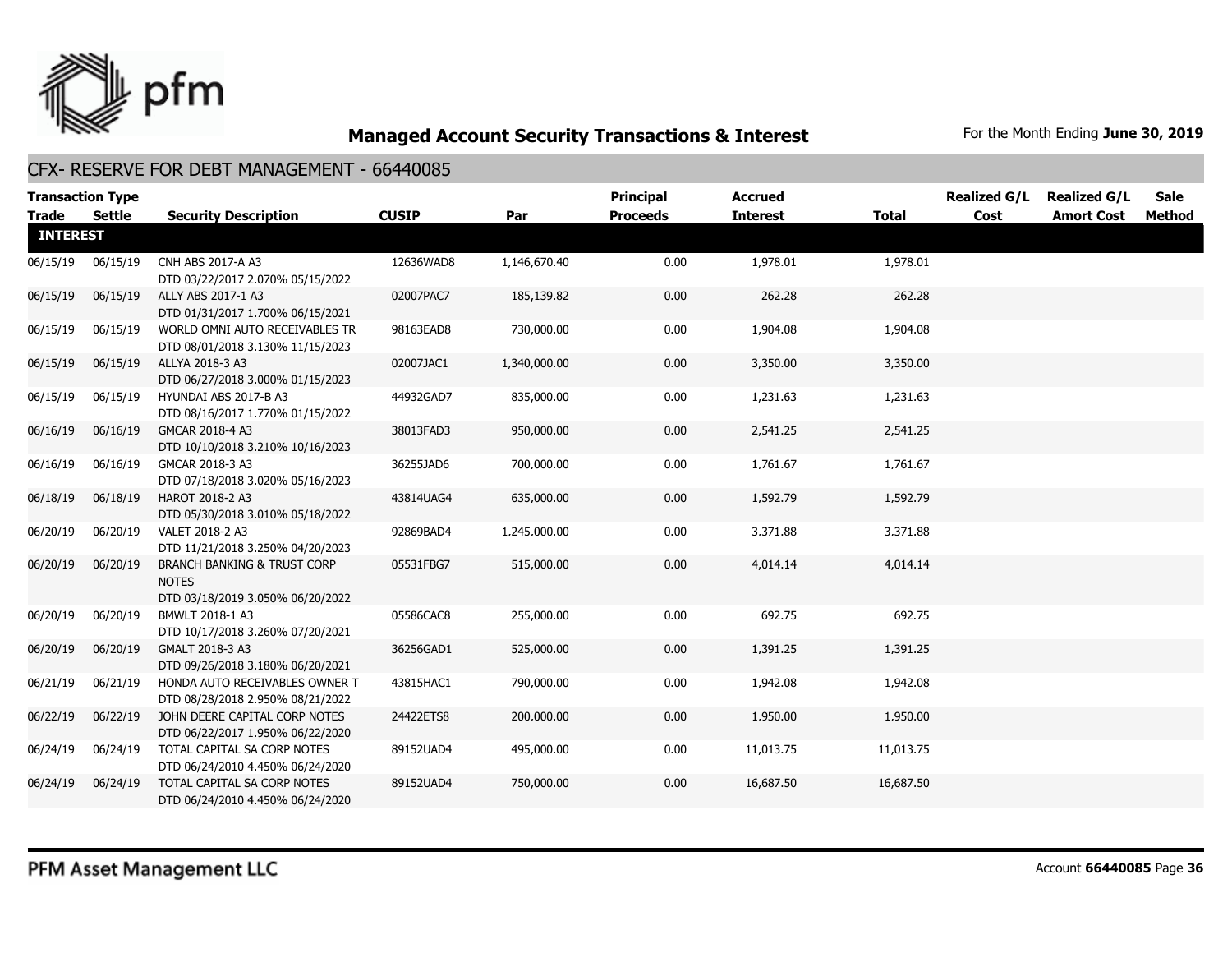

| <b>Trade</b>                      | <b>Transaction Type</b><br>Settle | <b>Security Description</b>                                                              | <b>CUSIP</b> | Par           | <b>Principal</b><br><b>Proceeds</b> | <b>Accrued</b><br><b>Interest</b> | <b>Total</b> | <b>Realized G/L</b><br>Cost | <b>Realized G/L</b><br><b>Amort Cost</b> | <b>Sale</b><br>Method |
|-----------------------------------|-----------------------------------|------------------------------------------------------------------------------------------|--------------|---------------|-------------------------------------|-----------------------------------|--------------|-----------------------------|------------------------------------------|-----------------------|
| <b>INTEREST</b>                   |                                   |                                                                                          |              |               |                                     |                                   |              |                             |                                          |                       |
| 06/29/19                          | 06/29/19                          | <b>BRANCH BANKING &amp; TRUST</b><br>(CALLABLE) CORP<br>DTD 06/29/2015 2.625% 06/29/2020 | 05531FAU7    | 668,000.00    | 0.00                                | 8,767.50                          | 8,767.50     |                             |                                          |                       |
| 06/29/19                          | 06/29/19                          | <b>BRANCH BANKING &amp; TRUST</b><br>(CALLABLE) CORP<br>DTD 06/29/2015 2.625% 06/29/2020 | 05531FAU7    | 600,000.00    | 0.00                                | 7,875.00                          | 7,875.00     |                             |                                          |                       |
| 06/30/19                          | 06/30/19                          | US TREASURY NOTES<br>DTD 12/31/2015 1.750% 12/31/2020                                    | 912828N48    | 2,035,000.00  | 0.00                                | 17,806.25                         | 17,806.25    |                             |                                          |                       |
| 06/30/19                          | 06/30/19                          | US TREASURY N/B NOTES<br>DTD 06/30/2015 2.125% 06/30/2022                                | 912828XG0    | 4,300,000.00  | 0.00                                | 45,687.50                         | 45,687.50    |                             |                                          |                       |
| <b>Transaction Type Sub-Total</b> |                                   |                                                                                          |              | 55,435,222.17 | 0.00                                | 298,198.96                        | 298,198.96   |                             |                                          |                       |
| <b>PAYDOWNS</b>                   |                                   |                                                                                          |              |               |                                     |                                   |              |                             |                                          |                       |
| 06/01/19                          | 06/15/19                          | FHLMC POOL #G16545<br>DTD 06/01/2018 3.500% 09/15/2032                                   | 3128MFP69    | 18,895.73     | 18,895.73                           | 0.00                              | 18,895.73    | (265.72)                    | 0.00                                     |                       |
| 06/01/19                          | 06/15/19                          | <b>FHLMC POOL #J20932</b><br>DTD 10/01/2012 2.500% 11/01/2027                            | 31306YA92    | 14,720.49     | 14,720.49                           | 0.00                              | 14,720.49    | (617.00)                    | 0.00                                     |                       |
| 06/01/19                          | 06/15/19                          | FHLMC POOL #G04691<br>DTD 09/01/2008 5.000% 06/01/2038                                   | 3128M6RL4    | 3,151.60      | 3,151.60                            | 0.00                              | 3,151.60     | (119.05)                    | 0.00                                     |                       |
| 06/01/19                          | 06/15/19                          | FG G16640<br>DTD 10/01/2018 3.000% 02/15/2032                                            | 3128MFS58    | 18,443.84     | 18,443.84                           | 0.00                              | 18,443.84    | (69.16)                     | 0.00                                     |                       |
| 06/01/19                          | 06/20/19                          | GNMA POOL #AA7986<br>DTD 08/01/2012 3.500% 08/20/2027                                    | 36178F2T2    | 4,712.81      | 4,712.81                            | 0.00                              | 4,712.81     | (385.86)                    | 0.00                                     |                       |
| 06/01/19                          | 06/25/19                          | FHMS K039 A1<br>DTD 09/01/2014 2.683% 12/25/2023                                         | 3137BDCV6    | 10,963.75     | 10,963.75                           | 0.00                              | 10,963.75    | 88.22                       | 0.00                                     |                       |
| 06/01/19                          | 06/25/19                          | FHLMC SERIES K032 A1<br>DTD 09/01/2013 3.016% 02/01/2023                                 | 3137B4GX8    | 8,961.48      | 8,961.48                            | 0.00                              | 8,961.48     | (21.35)                     | 0.00                                     |                       |
| 06/01/19                          | 06/25/19                          | FNMA POOL #995862<br>DTD 06/01/2009 5.000% 07/01/2039                                    | 31416CJF4    | 4,723.00      | 4,723.00                            | 0.00                              | 4,723.00     | (185.78)                    | 0.00                                     |                       |
| 06/01/19                          | 06/25/19                          | FNMA POOL #AL2579<br>DTD 10/01/2012 4.000% 12/01/2026                                    | 3138EJ2M9    | 12,450.96     | 12,450.96                           | 0.00                              | 12,450.96    | (910.48)                    | 0.00                                     |                       |
| 06/01/19                          | 06/25/19                          | <b>FANNIE MAE POOL</b><br>DTD 06/01/2012 3.500% 08/25/2026                               | 3138EJJA7    | 18,824.51     | 18,824.51                           | 0.00                              | 18,824.51    | (341.19)                    | 0.00                                     |                       |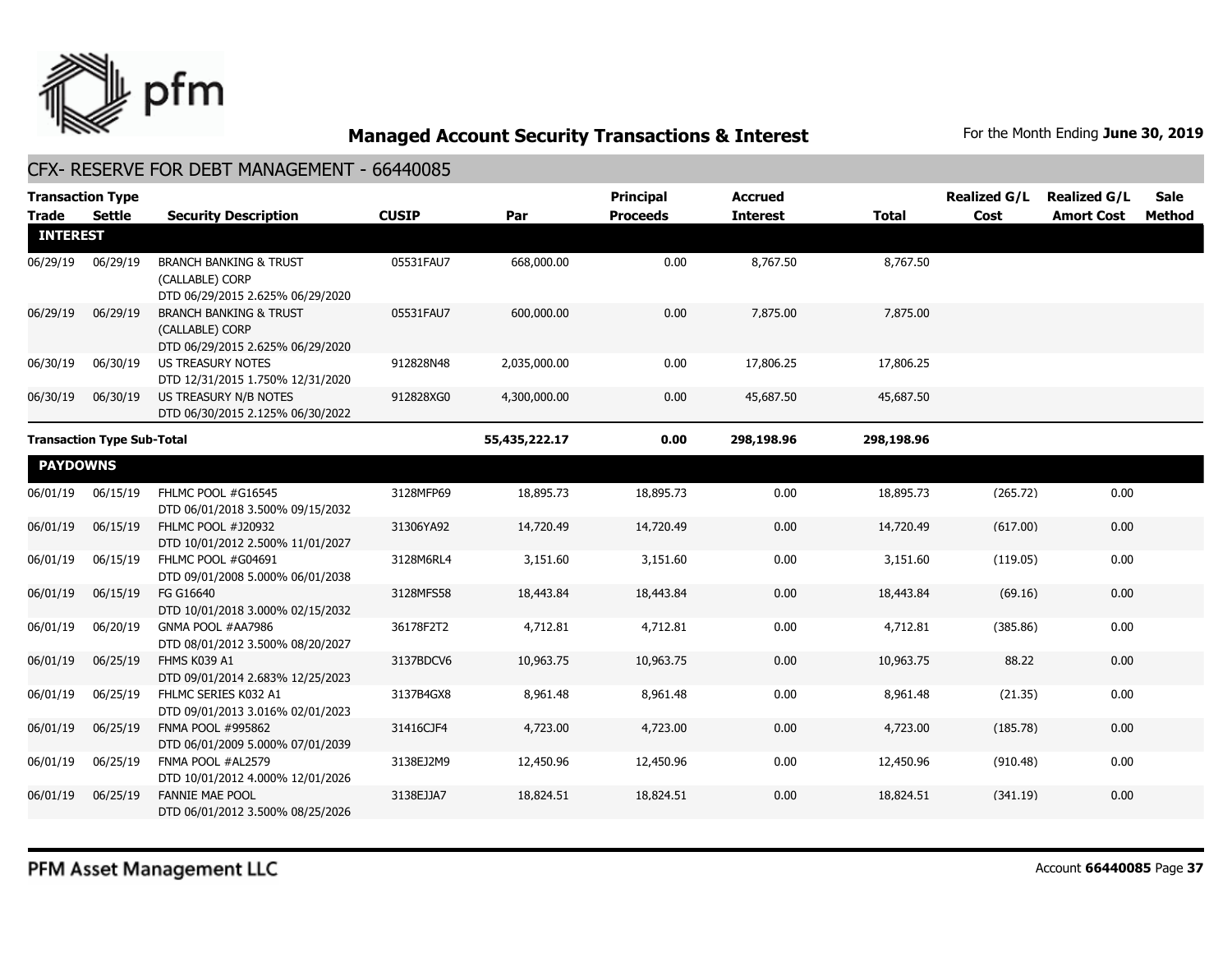

| <b>Trade</b>    | <b>Transaction Type</b><br>Settle | <b>Security Description</b>                                        | <b>CUSIP</b> | Par       | <b>Principal</b><br><b>Proceeds</b> | <b>Accrued</b><br><b>Interest</b> | <b>Total</b> | <b>Realized G/L</b><br>Cost | <b>Realized G/L</b><br><b>Amort Cost</b> | <b>Sale</b><br>Method |
|-----------------|-----------------------------------|--------------------------------------------------------------------|--------------|-----------|-------------------------------------|-----------------------------------|--------------|-----------------------------|------------------------------------------|-----------------------|
| <b>PAYDOWNS</b> |                                   |                                                                    |              |           |                                     |                                   |              |                             |                                          |                       |
| 06/01/19        | 06/25/19                          | FNMA POOL #AJ3174<br>DTD 09/01/2011 3.500% 10/01/2026              | 3138AUQ42    | 10,801.38 | 10,801.38                           | 0.00                              | 10,801.38    | (675.09)                    | 0.00                                     |                       |
| 06/01/19        | 06/25/19                          | FNA 2018-M5 A2<br>DTD 04/01/2018 3.560% 09/25/2021                 | 3136B1XP4    | 3,003.14  | 3,003.14                            | 0.00                              | 3,003.14     | (59.74)                     | 0.00                                     |                       |
| 06/01/19        | 06/25/19                          | FHMS KP05 A<br>DTD 12/01/2018 3.203% 07/01/2023                    | 3137FKK39    | 4,128.39  | 4,128.39                            | 0.00                              | 4,128.39     | 0.01                        | 0.00                                     |                       |
| 06/01/19        | 06/25/19                          | FNMA POOL #AB2252<br>DTD 01/01/2011 3.500% 02/25/2026              | 31416XQE3    | 13,430.47 | 13,430.47                           | 0.00                              | 13,430.47    | (268.61)                    | 0.00                                     |                       |
| 06/01/19        | 06/25/19                          | FNMA POOL #AO2358<br>DTD 04/01/2012 3.000% 05/01/2022              | 3138LSTQ3    | 8,105.76  | 8,105.76                            | 0.00                              | 8,105.76     | (434.42)                    | 0.00                                     |                       |
| 06/01/19        | 06/25/19                          | FHLMC MULTIFAMILY STRUCTURED P<br>DTD 11/01/2013 2.669% 02/25/2023 | 3137B5JL8    | 9,442.49  | 9,442.49                            | 0.00                              | 9,442.49     | 48.32                       | 0.00                                     |                       |
| 06/01/19        | 06/25/19                          | <b>FN AL8774</b><br>DTD 06/01/2016 3.000% 03/25/2029               | 3138ETXC5    | 16,181.12 | 16,181.12                           | 0.00                              | 16,181.12    | (45.51)                     | 0.00                                     |                       |
| 06/01/19        | 06/25/19                          | FNMA POOL #AQ8882<br>DTD 07/01/2012 2.500% 08/01/2027              | 3138MQ2Q5    | 39,021.25 | 39,021.25                           | 0.00                              | 39,021.25    | (1,734.62)                  | 0.00                                     |                       |
| 06/15/19        | 06/15/19                          | TOYOTA ABS 2017-A A3<br>DTD 03/15/2017 1.730% 02/15/2021           | 89238MAD0    | 39,576.08 | 39,576.08                           | 0.00                              | 39,576.08    | 4.66                        | 0.00                                     |                       |
| 06/15/19        | 06/15/19                          | JOHN DEERE ABS 2016-B A3<br>DTD 07/27/2016 1.250% 06/15/2020       | 47788NAC2    | 17,257.95 | 17,257.95                           | 0.00                              | 17,257.95    | 1.38                        | 0.00                                     |                       |
| 06/15/19        | 06/15/19                          | NISSAN ABS 2016-C A3<br>DTD 08/10/2016 1.180% 01/15/2021           | 65478WAD7    | 20,692.12 | 20,692.12                           | 0.00                              | 20,692.12    | 1.98                        | 0.00                                     |                       |
| 06/15/19        | 06/15/19                          | CNH ABS 2017-A A3<br>DTD 03/22/2017 2.070% 05/15/2022              | 12636WAD8    | 34,812.78 | 34,812.78                           | 0.00                              | 34,812.78    | 0.92                        | 0.00                                     |                       |
| 06/15/19        | 06/15/19                          | FORD ABS 2017-A A3<br>DTD 01/25/2017 1.670% 06/15/2021             | 34531EAD8    | 84,193.74 | 84,193.74                           | 0.00                              | 84,193.74    | 0.31                        | 0.00                                     |                       |
| 06/15/19        | 06/15/19                          | JOHN DEERE ABS 2017-A A3<br>DTD 03/02/2017 1.780% 04/15/2021       | 47787XAC1    | 21,547.79 | 21,547.79                           | 0.00                              | 21,547.79    | 3.07                        | 0.00                                     |                       |
| 06/15/19        | 06/15/19                          | TOYOTA ABS 2016-C A3<br>DTD 08/10/2016 1.140% 08/15/2020           | 89237WAD9    | 19,703.95 | 19,703.95                           | 0.00                              | 19,703.95    | 0.53                        | 0.00                                     |                       |
| 06/15/19        | 06/15/19                          | ALLY ABS 2017-1 A3<br>DTD 01/31/2017 1.700% 06/15/2021             | 02007PAC7    | 19,615.49 | 19,615.49                           | 0.00                              | 19,615.49    | 1.71                        | 0.00                                     |                       |
| 06/15/19        | 06/15/19                          | HYUNDAI ABS 2017-B A3<br>DTD 08/16/2017 1.770% 01/15/2022          | 44932GAD7    | 13,439.26 | 13,439.26                           | 0.00                              | 13,439.26    | 2.33                        | 0.00                                     |                       |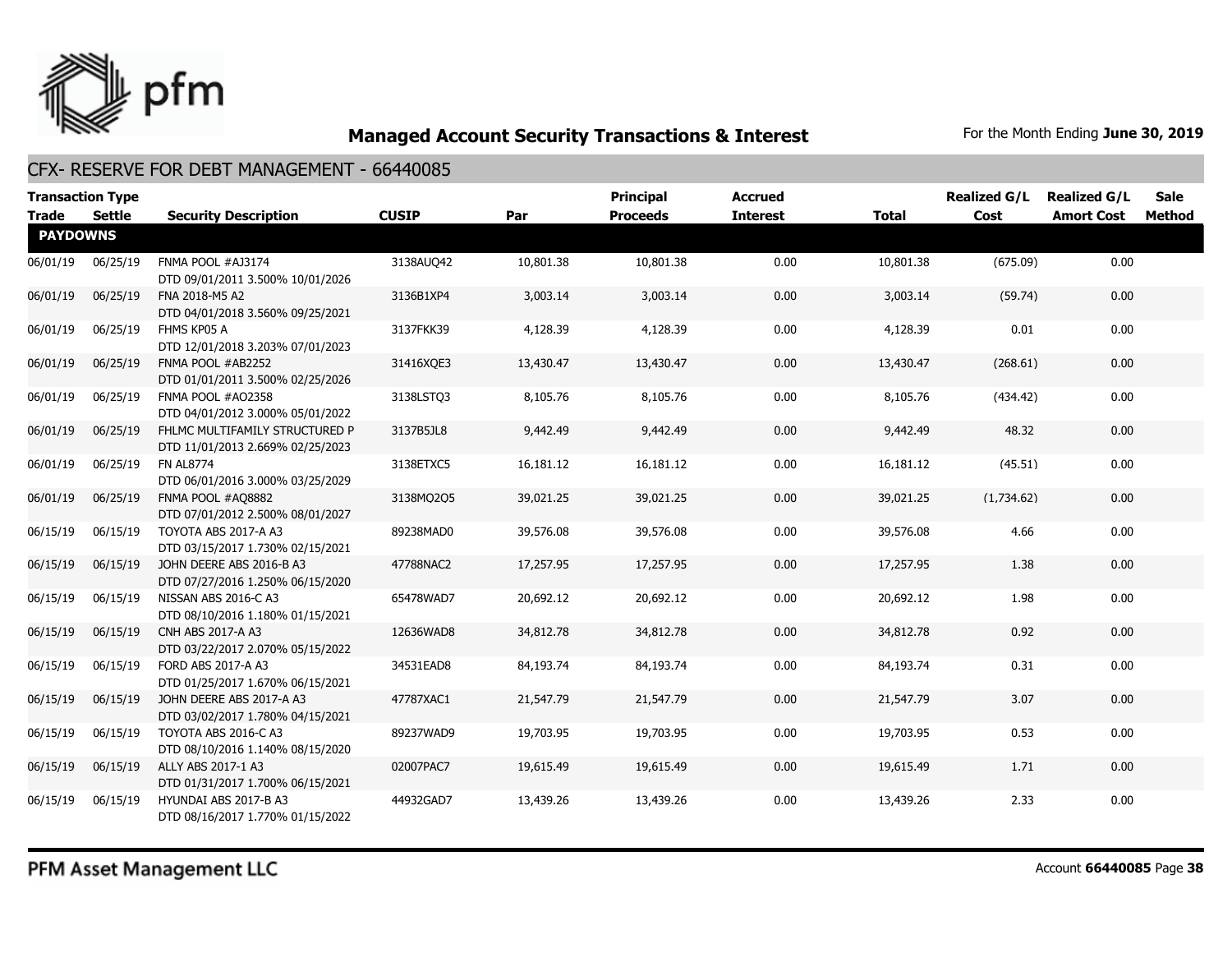

| <b>Transaction Type</b> |                                   |                                                                    |              |              | <b>Principal</b> | <b>Accrued</b>  |              | <b>Realized G/L</b> | <b>Realized G/L</b> | <b>Sale</b> |
|-------------------------|-----------------------------------|--------------------------------------------------------------------|--------------|--------------|------------------|-----------------|--------------|---------------------|---------------------|-------------|
| <b>Trade</b>            | <b>Settle</b>                     | <b>Security Description</b>                                        | <b>CUSIP</b> | Par          | <b>Proceeds</b>  | <b>Interest</b> | <b>Total</b> | Cost                | <b>Amort Cost</b>   | Method      |
| <b>PAYDOWNS</b>         |                                   |                                                                    |              |              |                  |                 |              |                     |                     |             |
| 06/15/19                | 06/15/19                          | JOHN DEERE ABS 2017-B A3<br>DTD 07/15/2017 1.820% 10/15/2021       | 47788BAD6    | 31,717.14    | 31,717.14        | 0.00            | 31,717.14    | 2.32                | 0.00                |             |
| 06/15/19                | 06/15/19                          | CARMX 2017-4 A2A<br>DTD 10/25/2017 1.800% 04/15/2021               | 14314RAH5    | 30,888.01    | 30,888.01        | 0.00            | 30,888.01    | 2.27                | 0.00                |             |
| 06/15/19                | 06/15/19                          | TOYOTA ABS 2016-B A3<br>DTD 05/11/2016 1.300% 04/15/2020           | 89231UAD9    | 29,453.32    | 29,453.32        | 0.00            | 29,453.32    | 1.51                | 0.00                |             |
| 06/15/19                | 06/15/19                          | CNH ABS 2016-C A3<br>DTD 09/21/2016 1.440% 12/15/2021              | 12635YAD5    | 29,825.75    | 29,825.75        | 0.00            | 29,825.75    | 6.01                | 0.00                |             |
| 06/15/19                | 06/15/19                          | CNH ABS 2016-B A3<br>DTD 05/31/2016 1.630% 08/15/2021              | 12594DAD0    | 10,705.17    | 10,705.17        | 0.00            | 10,705.17    | 2.68                | 0.00                |             |
| 06/15/19                | 06/15/19                          | ALLY ABS 2017-2 A3<br>DTD 03/29/2017 1.780% 08/15/2021             | 02007HAC5    | 70,685.64    | 70,685.64        | 0.00            | 70,685.64    | 8.33                | 0.00                |             |
| 06/15/19                | 06/15/19                          | FORD ABS 2016-B A3<br>DTD 04/26/2016 1.330% 10/15/2020             | 34532EAD7    | 10,678.12    | 10,678.12        | 0.00            | 10,678.12    | 1.01                | 0.00                |             |
| 06/15/19                | 06/15/19                          | ALLY ABS 2016-3 A3<br>DTD 05/31/2016 1.440% 08/15/2020             | 02007LAC6    | 23,470.57    | 23,470.57        | 0.00            | 23,470.57    | 2.28                | 0.00                |             |
| 06/15/19                | 06/15/19                          | HYUNDAI ABS 2016-A A3<br>DTD 03/30/2016 1.560% 09/15/2020          | 44930UAD8    | 19,119.08    | 19,119.08        | 0.00            | 19,119.08    | 3.71                | 0.00                |             |
| 06/15/19                | 06/15/19                          | HYUNDAI ABS 2017-A A3<br>DTD 03/29/2017 1.760% 08/15/2021          | 44931PAD8    | 43,437.53    | 43,437.53        | 0.00            | 43,437.53    | 3.51                | 0.00                |             |
|                         | <b>Transaction Type Sub-Total</b> |                                                                    |              | 790,781.66   | 790,781.66       | 0.00            | 790,781.66   | (5,946.51)          | 0.00                |             |
| <b>SELL</b>             |                                   |                                                                    |              |              |                  |                 |              |                     |                     |             |
| 06/03/19                | 06/05/19                          | AMXCA 2018-1 A<br>DTD 03/21/2018 2.670% 10/17/2022                 | 02582JHQ6    | 1,120,000.00 | 1,122,450.00     | 1,661.33        | 1,124,111.33 | 2,580.03            | 2,546.84            | <b>FIFO</b> |
| 06/03/19                | 06/05/19                          | <b>FNMA NOTES</b><br>DTD 08/01/2017 1.500% 07/30/2020              | 3135G0T60    | 3,000,000.00 | 2,976,720.00     | 15,625.00       | 2,992,345.00 | (23,640.00)         | (23, 428.74)        | <b>FIFO</b> |
| 06/03/19                | 06/05/19                          | <b>FNMA NOTES</b><br>DTD 08/01/2017 1.500% 07/30/2020              | 3135G0T60    | 980,000.00   | 972,395.20       | 5,104.17        | 977,499.37   | (4,635.40)          | (6, 446.22)         | <b>FIFO</b> |
| 06/03/19                | 06/05/19                          | BANK OF AMERICA ABS 2017-A1 A1<br>DTD 03/30/2017 1.950% 08/15/2022 | 05522RCW6    | 1,100,000.00 | 1,096,218.75     | 1,191.67        | 1,097,410.42 | (3,464.89)          | (3,591.49)          | <b>FIFO</b> |
| 06/03/19                | 06/05/19                          | US TREASURY NOTES<br>DTD 06/30/2015 1.625% 06/30/2020              | 912828XH8    | 1,200,000.00 | 1,193,250.00     | 8,403.31        | 1,201,653.31 | 2,859.37            | 2,343.96            | <b>FIFO</b> |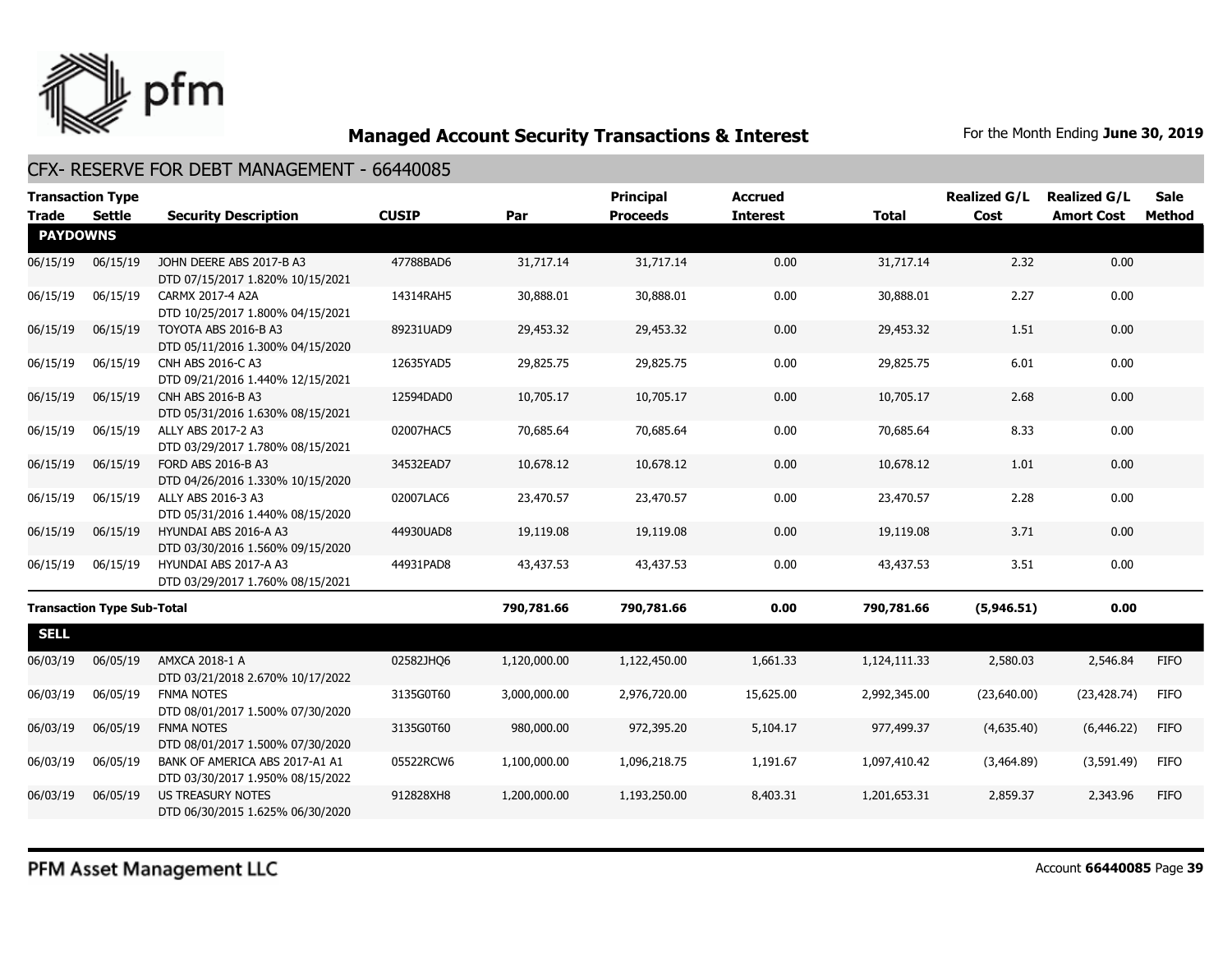

|                                    | <b>Transaction Type</b>           |                                                       |              |              | <b>Principal</b> | <b>Accrued</b>  |              | <b>Realized G/L</b> | <b>Realized G/L</b> | <b>Sale</b> |
|------------------------------------|-----------------------------------|-------------------------------------------------------|--------------|--------------|------------------|-----------------|--------------|---------------------|---------------------|-------------|
| <b>Trade</b>                       | Settle                            | <b>Security Description</b>                           | <b>CUSIP</b> | Par          | <b>Proceeds</b>  | <b>Interest</b> | Total        | Cost                | <b>Amort Cost</b>   | Method      |
| SELL                               |                                   |                                                       |              |              |                  |                 |              |                     |                     |             |
| 06/19/19                           | 06/26/19                          | US TREASURY NOTES<br>DTD 08/01/2016 1.125% 07/31/2021 | 912828S76    | 500,000.00   | 492,382.81       | 2,268.65        | 494,651.46   | 14,843,75           | 7,904.66            | <b>FIFO</b> |
|                                    | <b>Transaction Type Sub-Total</b> |                                                       |              | 7,900,000,00 | 7,853,416,76     | 34,254.13       | 7,887,670.89 | (11, 457.14)        | (20,670.99)         |             |
|                                    | <b>Managed Account Sub-Total</b>  |                                                       |              |              | (246,054.73)     | 292,119.74      | 46,065.01    | (17, 403.65)        | (20, 670.99)        |             |
| <b>Total Security Transactions</b> |                                   |                                                       |              |              | ( \$246,054.73)  | \$292,119.74    | \$46,065.01  | $($ \$17,403.65)    | ( \$20,670.99)      |             |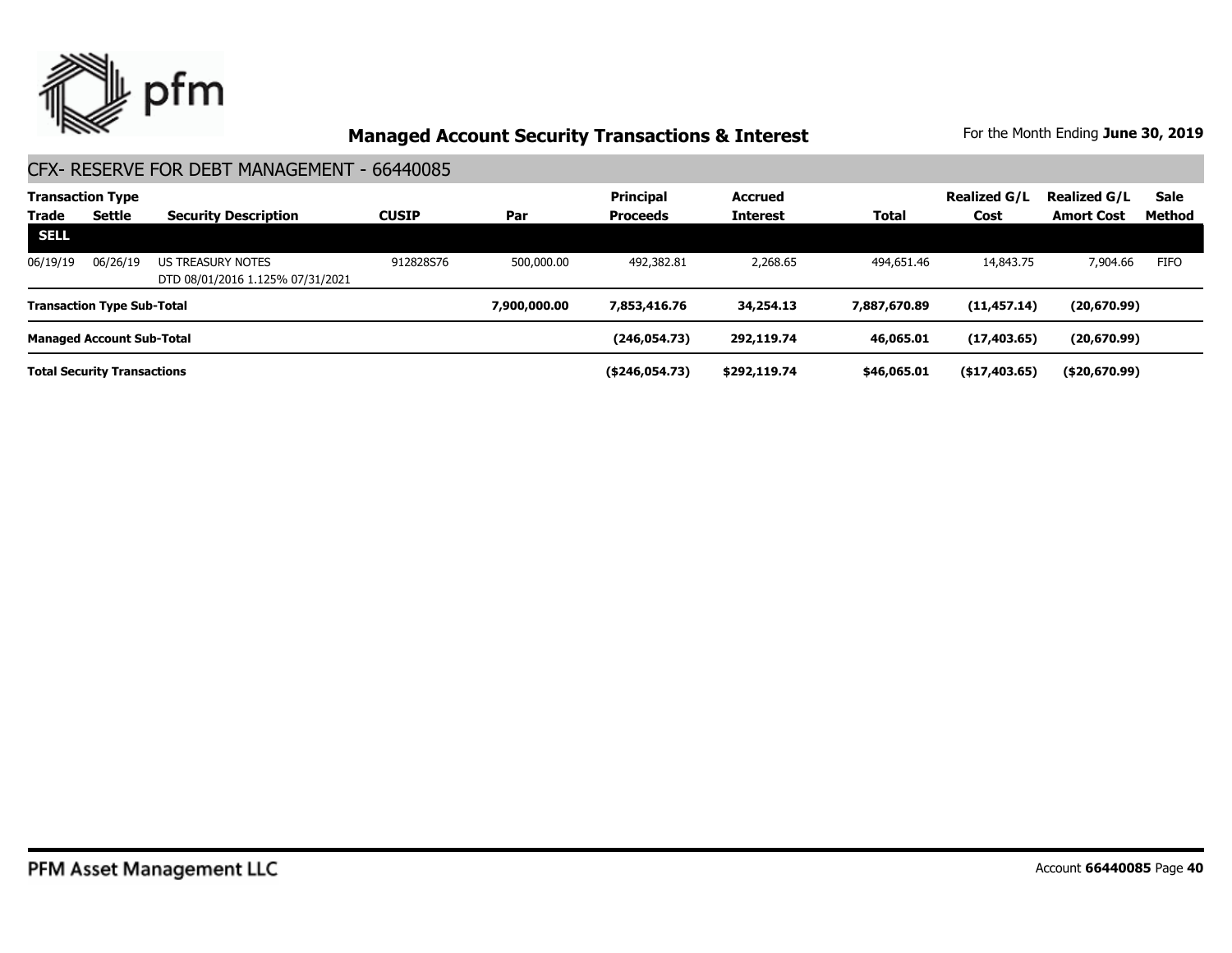#### **IMPORTANT DISCLOSURES**

This material is based on information obtained from sources generally believed to be reliable and available to the public; however, PFM Asset Management LLC cannot guarantee its accuracy, completeness or suitability. This material is for general information purposes only and is not intended to provide specific advice or a specific recommendation. All statements as to what will or may happen under certain circumstances are based on assumptions, some, but not all of which, are noted in the presentation. Assumptions may or may not be proven correct as actual events occur, and results may depend on events outside of your or our control. Changes in assumptions may have a material effect on results. Past performance does not necessarily reflect and is not a guaranty of future results.The information contained in this presentation is not an offer to purchase or sell any securities.

- Market values that include accrued interest are derived from closing bid prices as of the last business day of the month as supplied by Interactive Data, Bloomberg, or Telerate. Where prices are not available from generally recognized sources, the securities are priced using a yield based matrix system to arrive at an estimated market value.
- **•** In accordance with generally accepted accounting principles, information is presented on a trade date basis; forward settling purchases are included in the monthly balances, and forward settling sales are excluded.
- Performance is presented in accordance with the CFA Institute's Global Investment Performance Standards (GIPS). Unless otherwise noted, performance is shown gross of fees. Quarterly returns are presented on an unannualized basis. Returns for periods greater than one year are presented on an annualized basis. Past performance is not indicative of future returns.
- **Bank of America/Merrill Lynch Indices provided by Bloomberg Financial Markets.**
- Money market fund/cash balances are included in performance and duration computations.
- Standard & Poor's is the source of the credit ratings. Distribution of credit rating is exclusive of money market fund/LGIP holdings.
- Callable securities in the portfolio are included in the maturity distribution analysis to their stated maturity date, although, they may be called prior to maturity.
- $\bullet$  MBS maturities are represented by expected average life.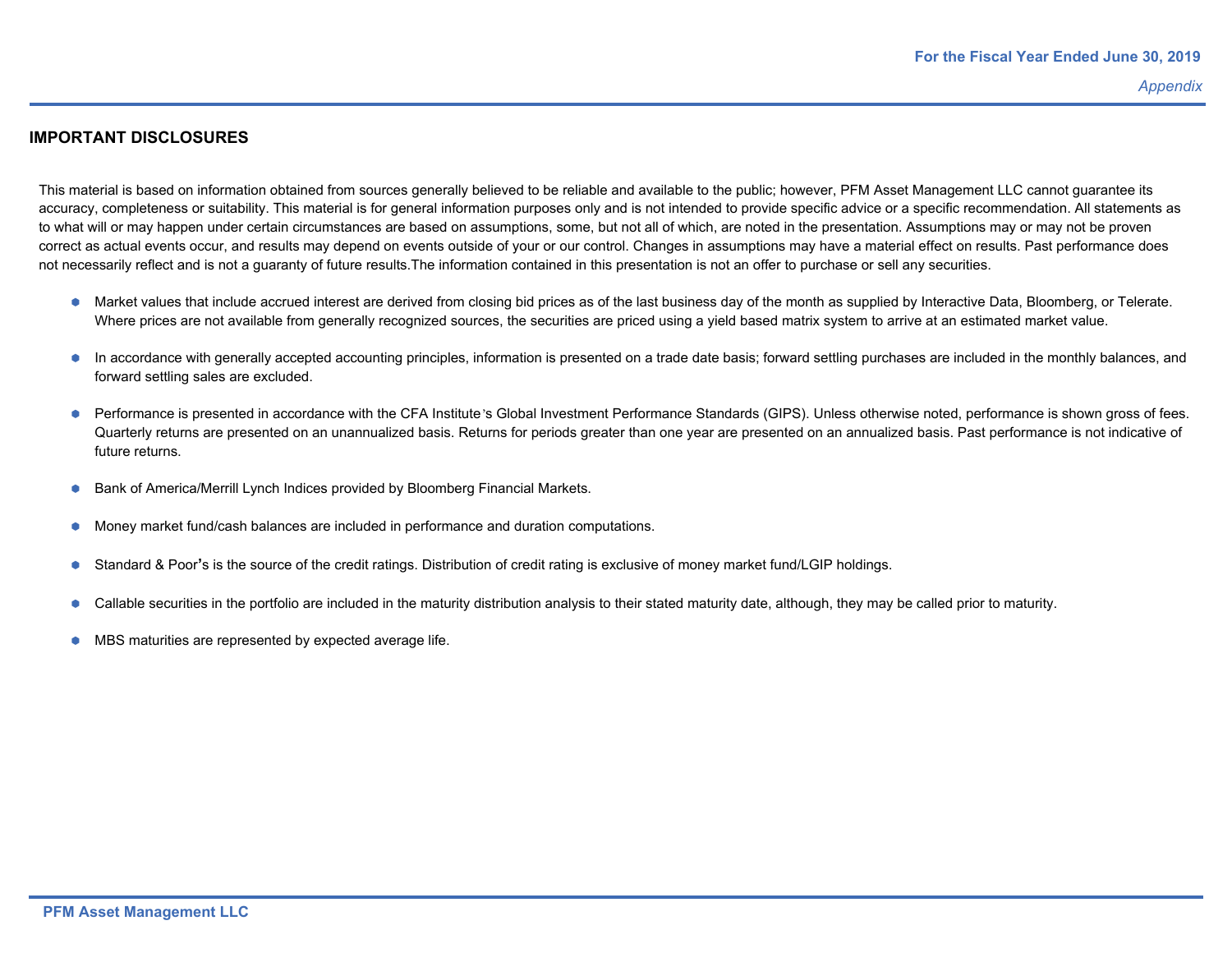#### **GLOSSARY**

- **ACCRUED INTEREST:** Interest that is due on a bond or other fixed income security since the last interest payment was made.
- **AGENCIES:** Federal agency securities and/or Government-sponsored enterprises.
- **AMORTIZED COST:** The original cost of the principal of the security is adjusted for the amount of the periodic reduction of any discount or premium from the purchase date until the date of the report. Discount or premium with respect to short-term securities (those with less than one year to maturity at time of issuance) is amortized on a straight line basis. Such discount or premium with respect to longer-term securities is amortized using the constant yield basis.
- **BANKERS' ACCEPTANCE:** A draft or bill or exchange accepted by a bank or trust company. The accepting institution guarantees payment of the bill as well as the insurer.
- **COMMERCIAL PAPER:** An unsecured obligation issued by a corporation or bank to finance its short-term credit needs, such as accounts receivable and inventory.
- **CONTRIBUTION TO DURATION:** Represents each sector or maturity range's relative contribution to the overall duration of the portfolio measured as a percentage weighting. Since duration is a key measure of interest rate sensitivity, the contribution to duration measures the relative amount or contribution of that sector or maturity range to the total rate sensitivity of the portfolio.
- **DURATION TO WORST:** A measure of the sensitivity of a security's price to a change in interest rates, stated in years, computed from cash flows to the maturity date or to the put date, whichever results in the highest yield to the investor.
- **EFFECTIVE DURATION:** A measure of the sensitivity of a security's price to a change in interest rates, stated in years.
- **EFFECTIVE YIELD:** The total yield an investor receives in relation to the nominal yield or coupon of a bond. Effective yield takes into account the power of compounding on investment returns, while ominal yield does not.
- **FDIC:** Federal Deposit Insurance Corporation. A federal agency that insures bank deposits to a specified amount.
- **INTEREST RATE:** Interest per year divided by principal amount and expressed as a percentage.
- **MARKET VALUE:** The value that would be received or paid for an investment in an orderly transaction between market participants at the measurement date.
- **MATURITY:** The date upon which the principal or stated value of an investment becomes due and payable.
- **NEGOTIABLE CERTIFICATES OF DEPOSIT:** A CD with a very large denomination, usually \$1 million or more, that can be traded in secondary markets.
- **PAR VALUE:** The nominal dollar face amount of a security.